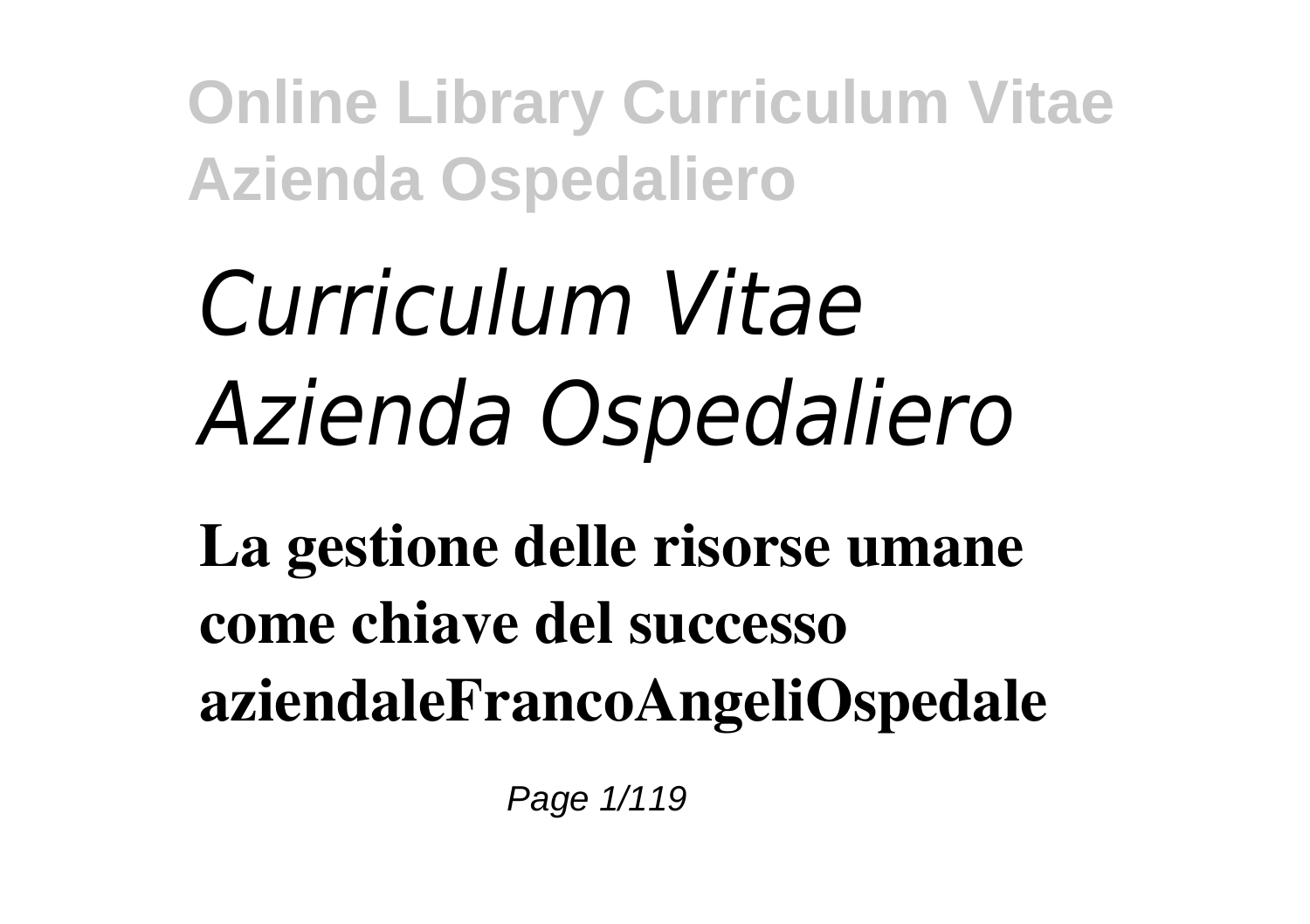**privato e non profit. Antagonista o alleato strategico dell'assistenza pubblica?Vita e PensieroStatus of Vascular Surgery in EuropeAn ESVS/EDBVS Collaboration for the XVIII Annual Meeting of the European Society for Vascular** Page 2/119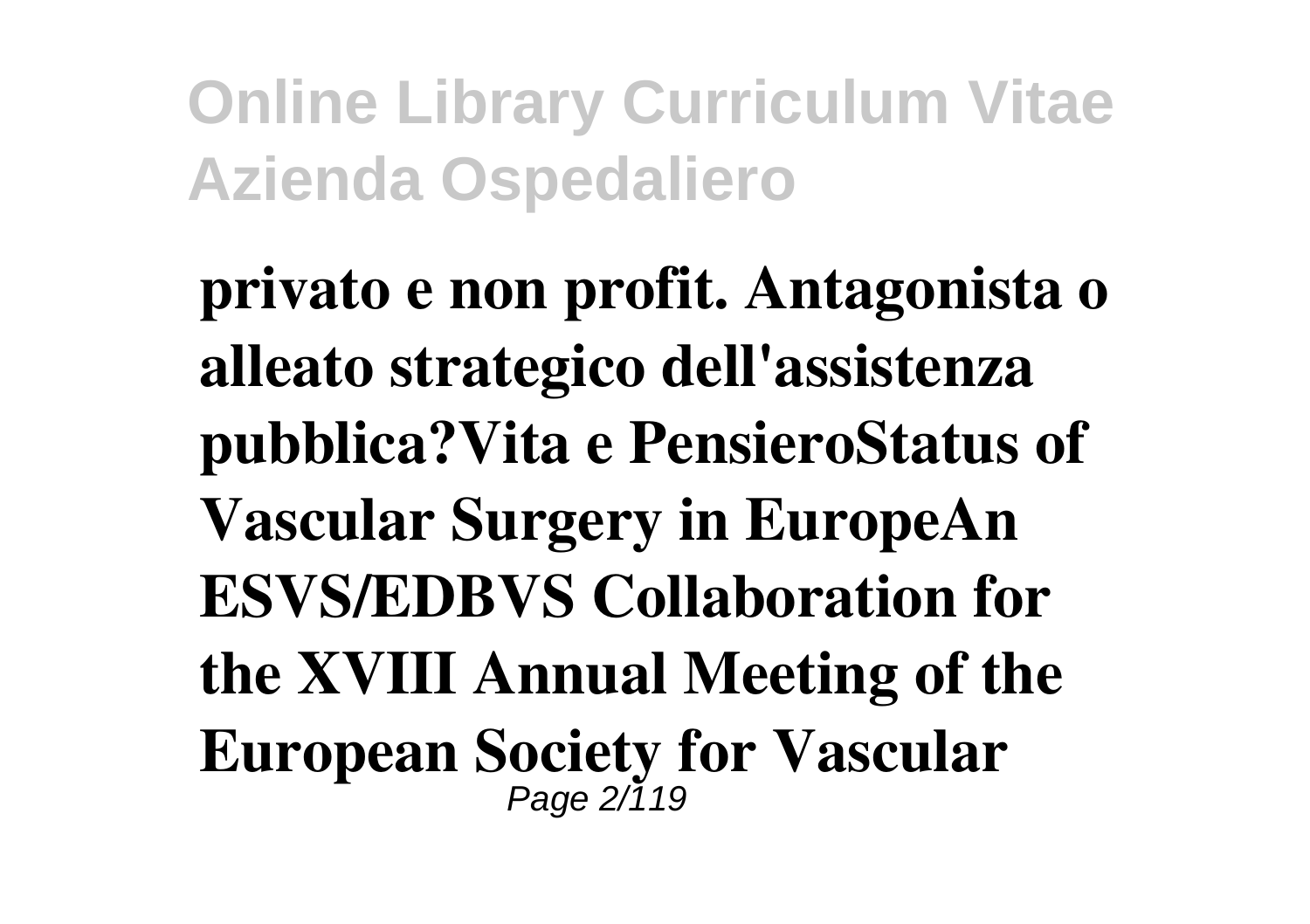**Surgery Held in Innsbruck, Austria Between 17 and 19 September 2004Elsevier Science Health Science Division Preoperative imaging is increasingly being adopted for preoperative planning in plastic** Page 3/119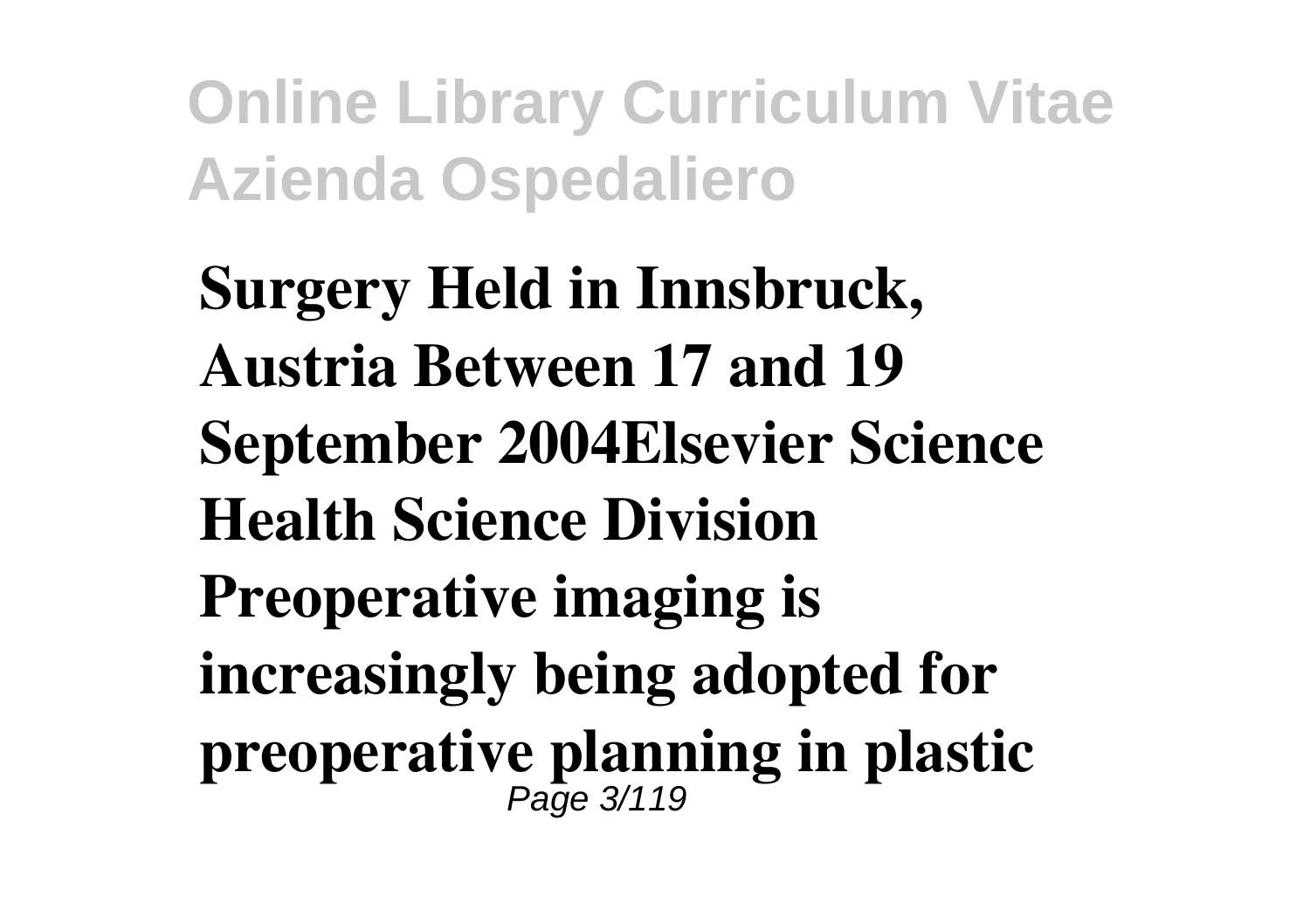**and reconstructive surgery. Accurate preoperative analysis can reduce the length of operations and maximize surgical design and dissection techniques. Imaging for Plastic Surgery covers the techniques,** Page 4/119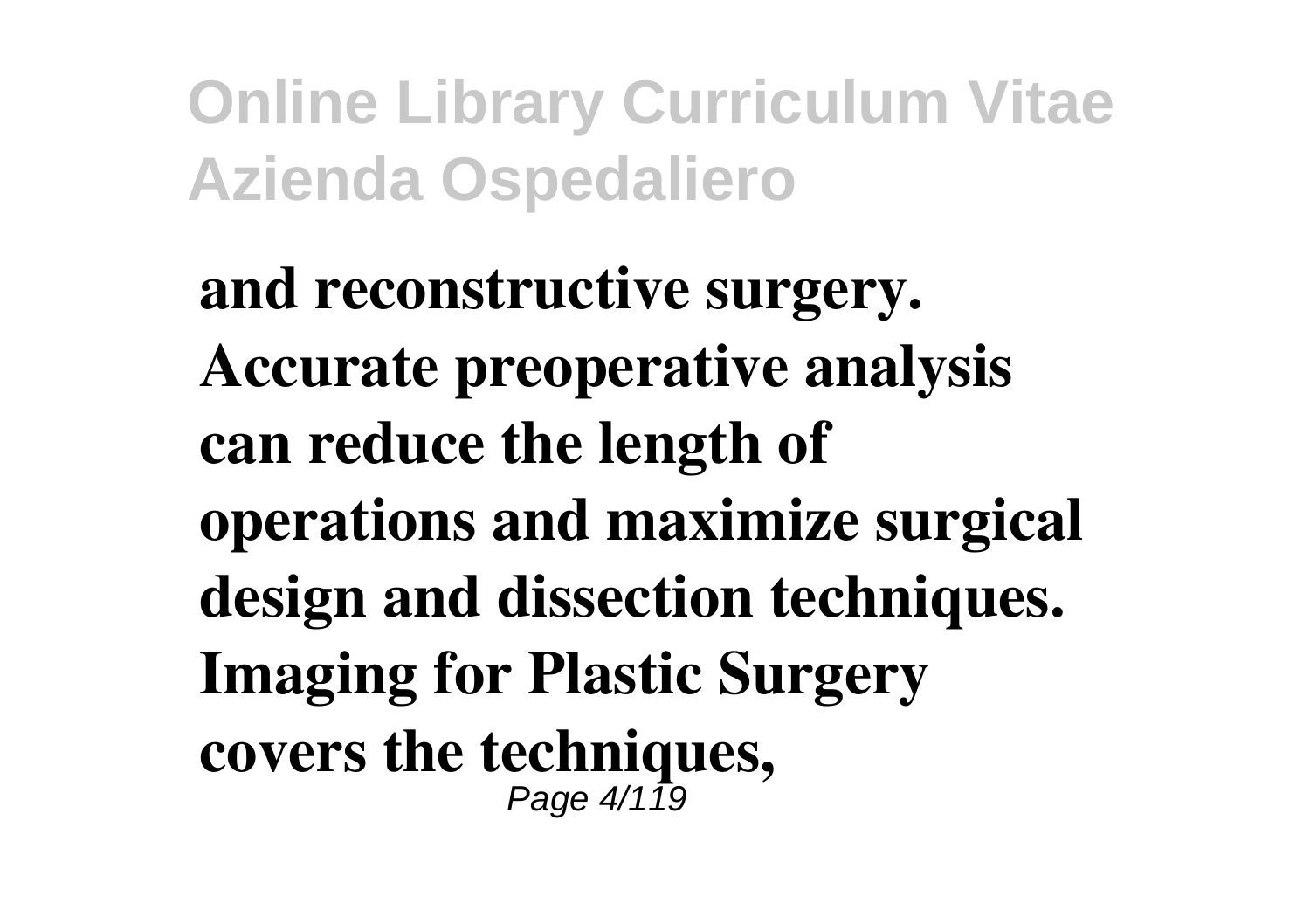**applications, and potentialities of medical imaging technology in plastic and reconstructive surgery. Presenting state-of-the-art research on evolving imaging modalities, this cutting-edge text: Provides a practical introduction** Page 5/119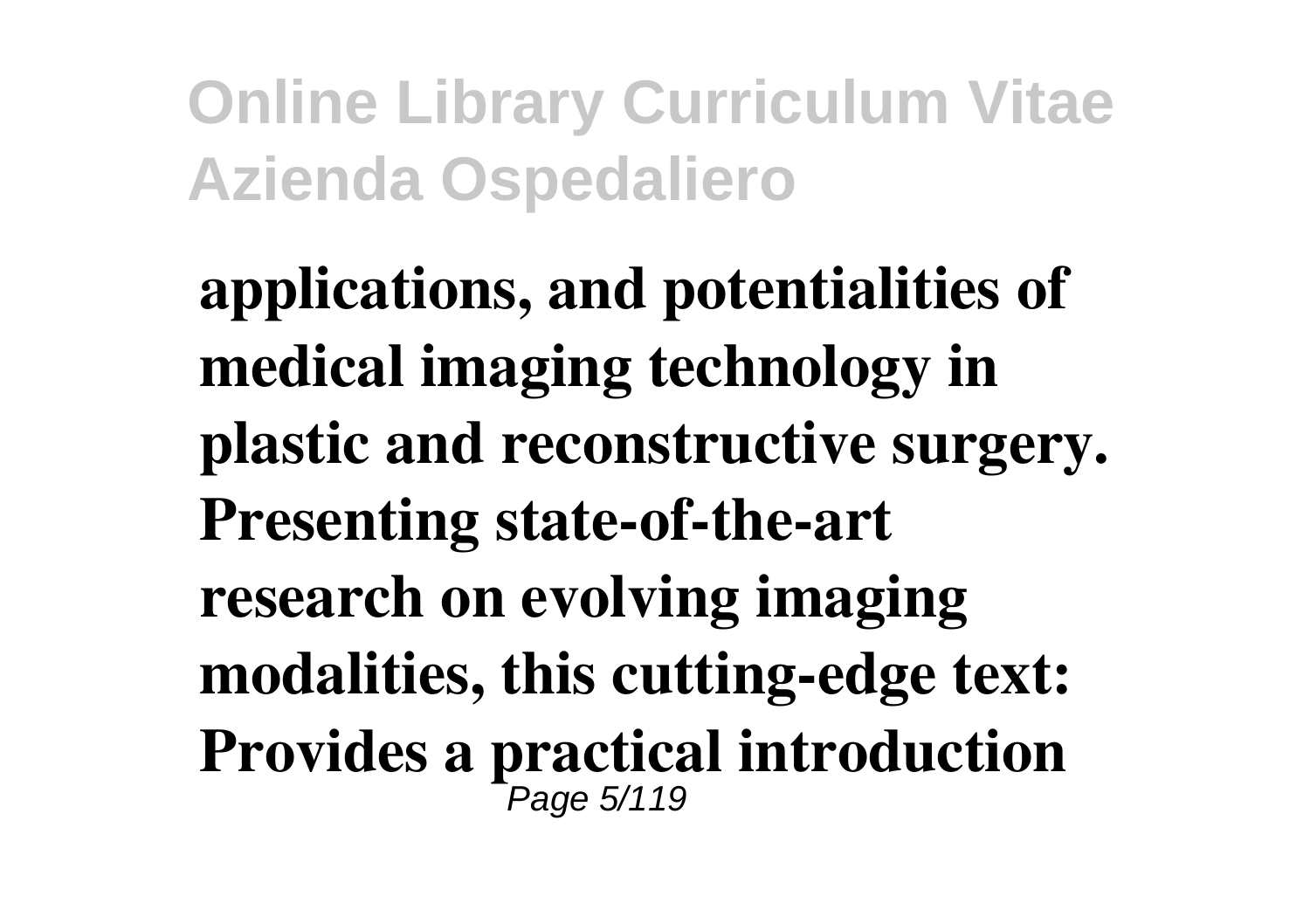**to imaging modalities that can be used during preoperative planning Addresses imaging principles of the face, head, neck, breast, trunk, and extremities Identifies the strengths and weaknesses of all available** Page 6/119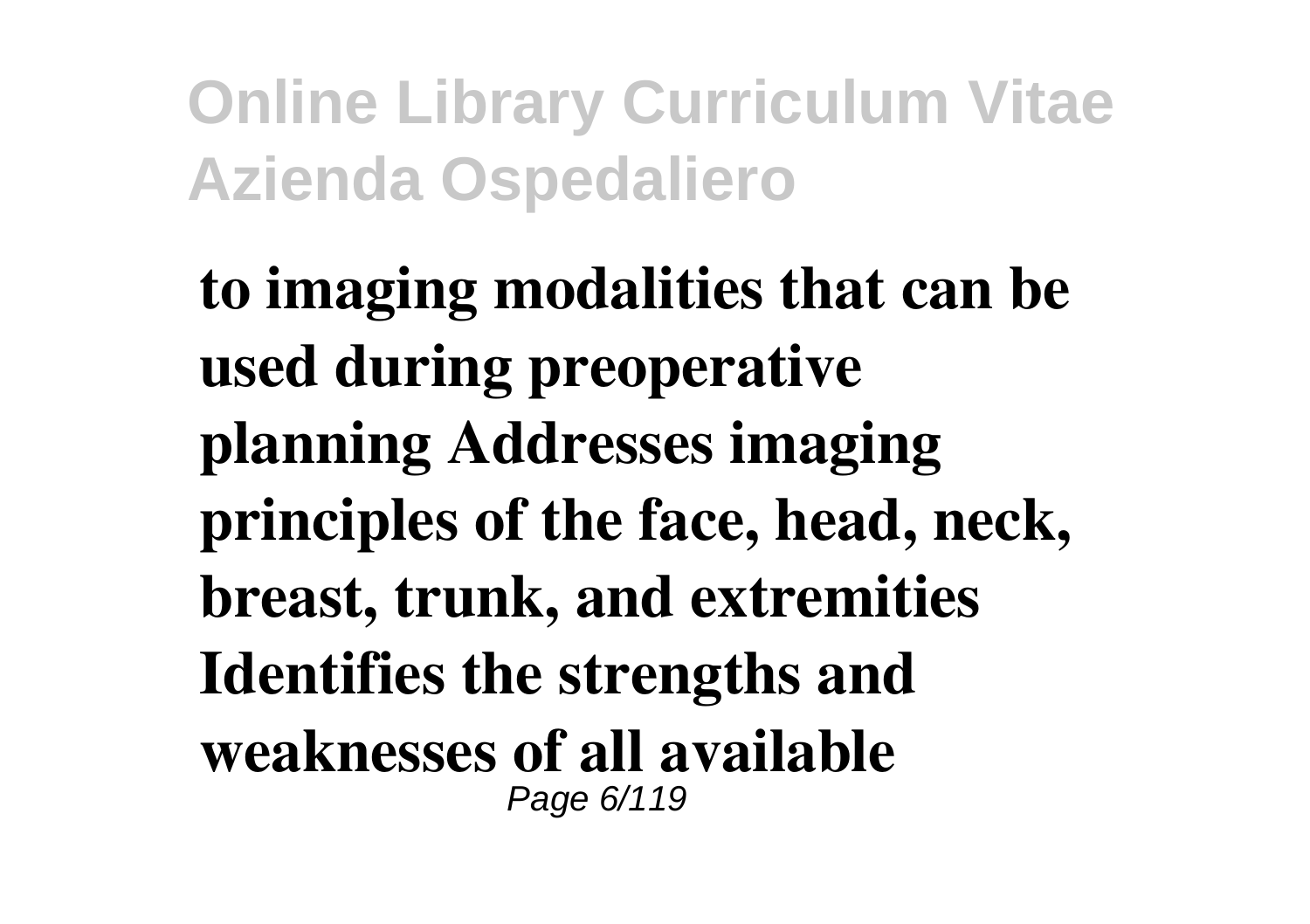**imaging modalities Demonstrates the added value of imaging in different clinical scenarios Comprised of contributions from world-class experts in the field, Imaging for Plastic Surgery is an essential imaging resource for**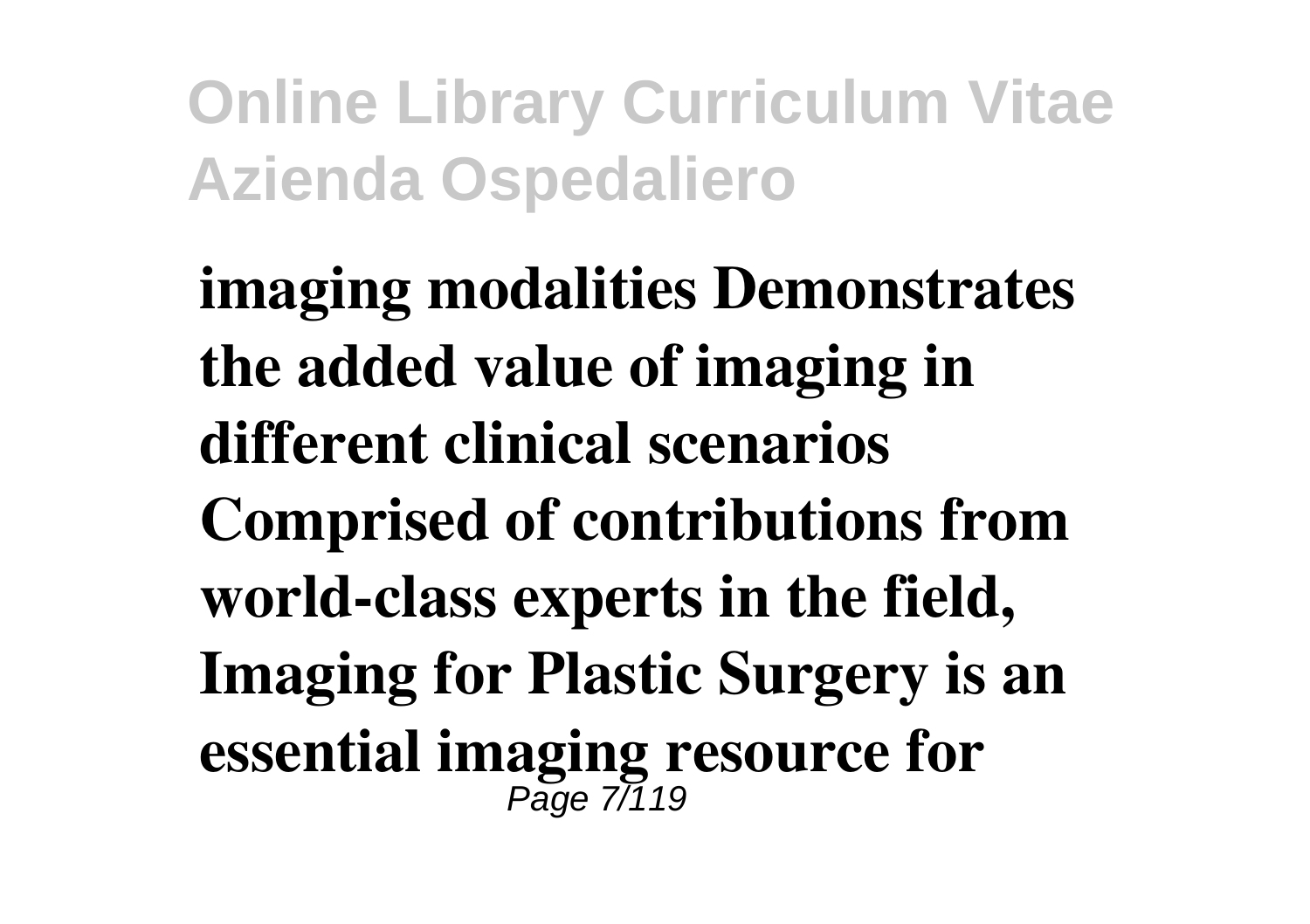**surgeons, radiologists, and patient care professionals. This timely volume surveys the broad spectrum of interventions used in health promotion, and shows how they may be tailored to the developmental needs of** Page 8/119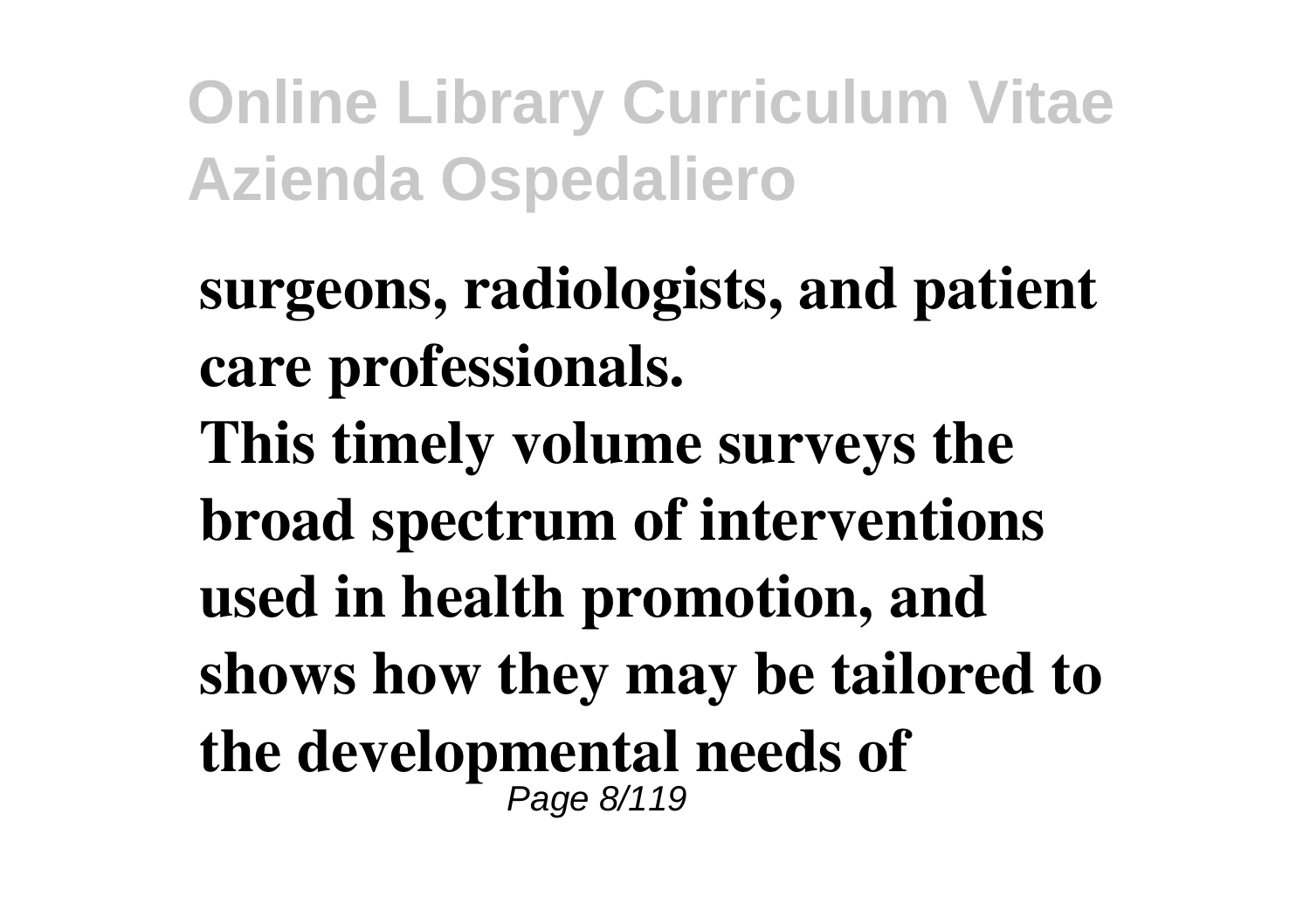**children and adolescents. Its multilevel lifespan approach reflects concepts of public health as inclusive, empowering, and aimed at long- and short-term well-being. Coverage grounds readers in theoretical and** Page  $9/119$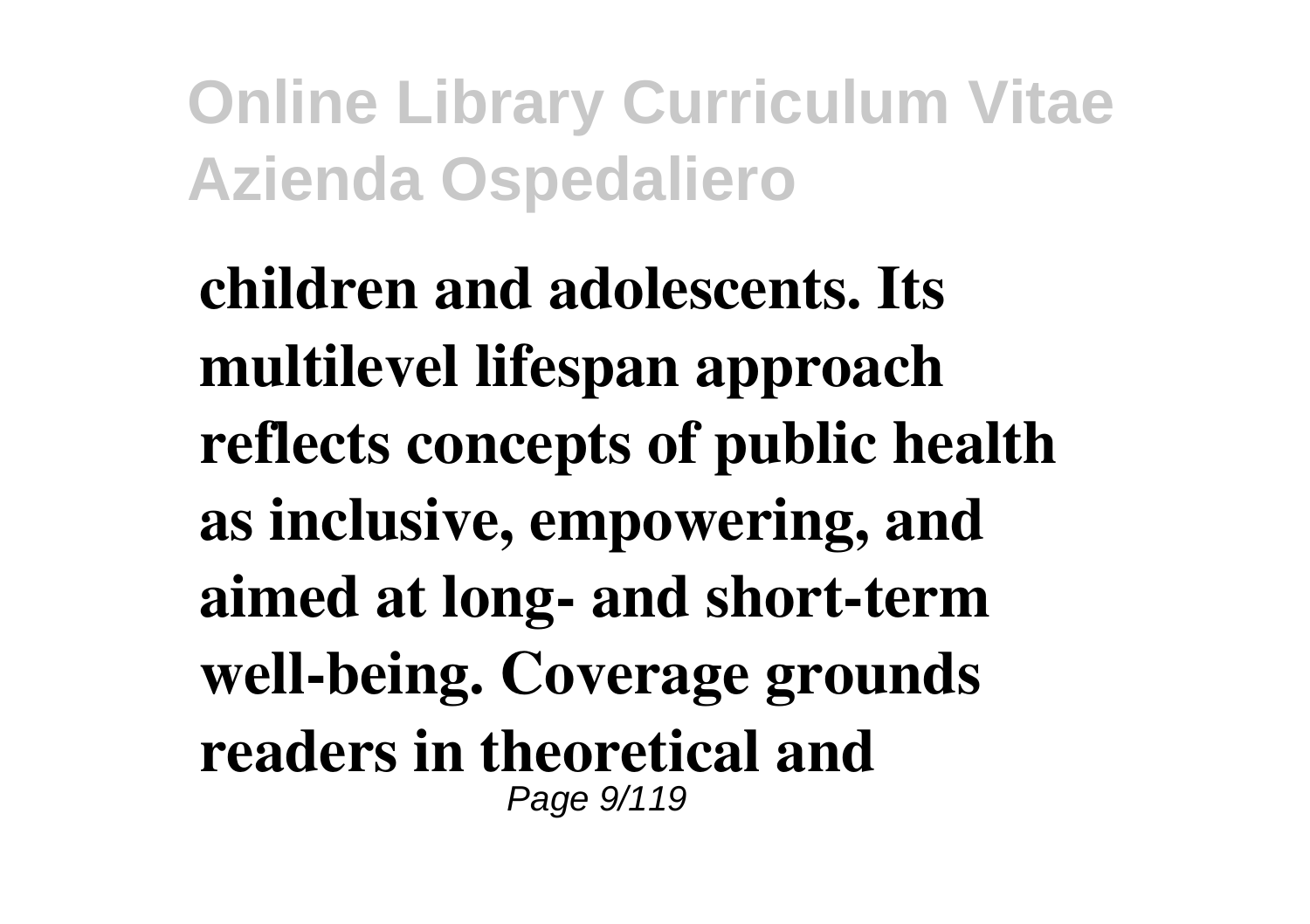**ecological perspectives, while special sections spotlight key issues in social and behavioral wellness, dietary health, and children and teens in the health care system. And in keeping with best practices in the field, the book** Page 10/119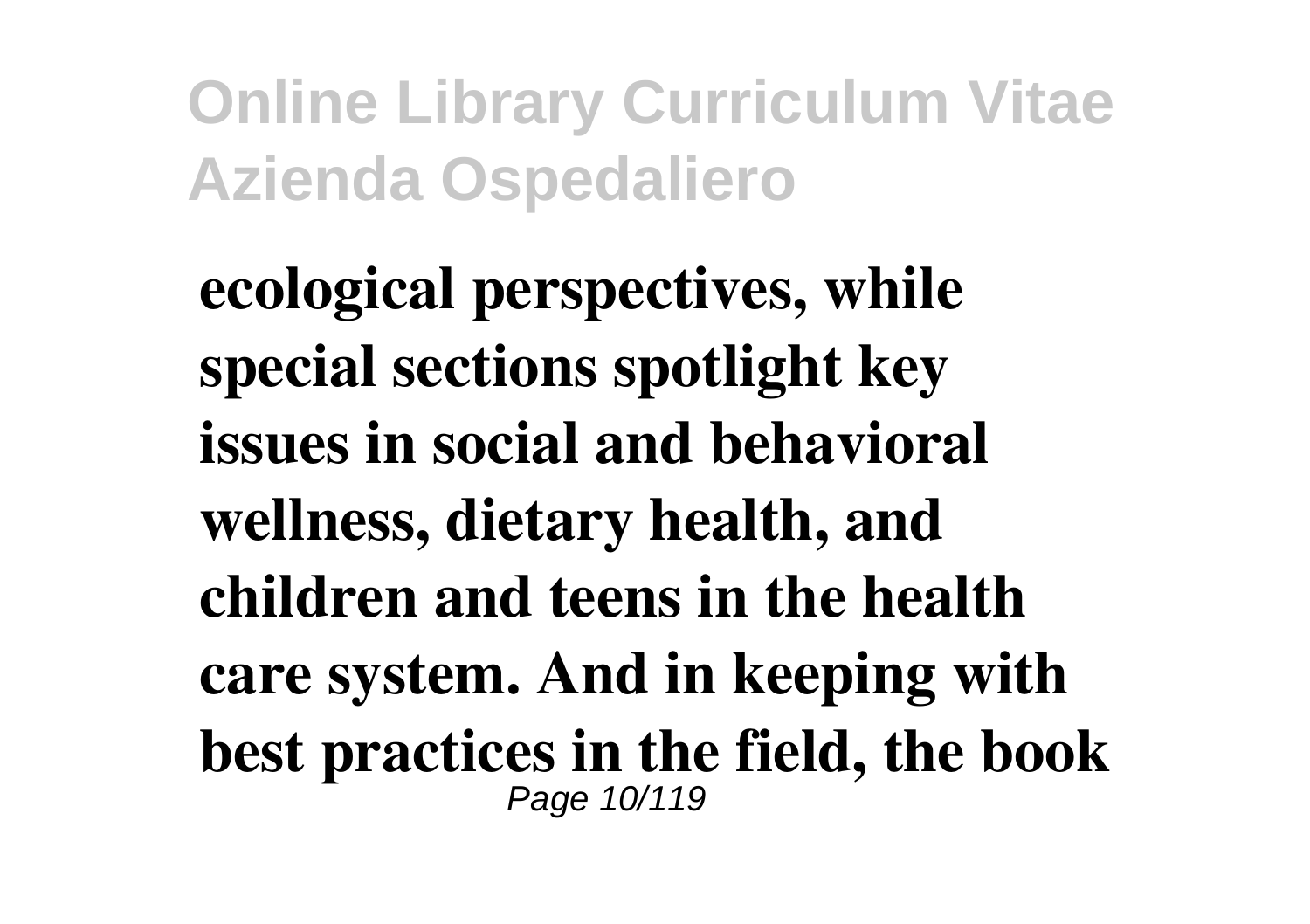**emphasizes collaboration with stakeholders, especially with the young clients themselves. Among the topics covered: Child mental health: recent developments with respect to risk, resilience, and interventions Health-related** Page 11/119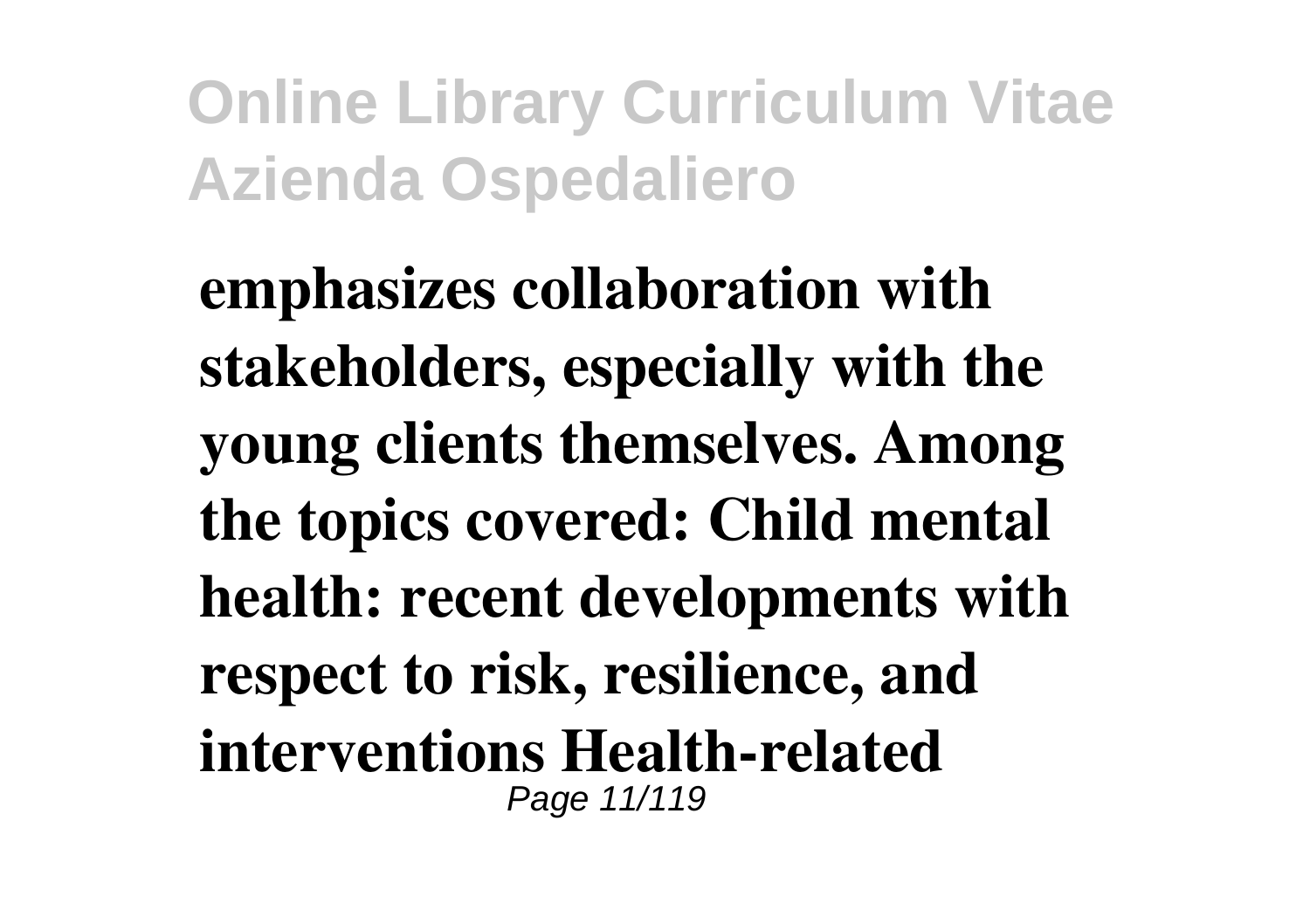**concerns among children and adolescents with ADD/ADHD Preventing risky sexual behavior in adolescents Violence affecting youth: pervasive and preventable Childhood and adolescent obesity Well-being of children in the** Page 12/119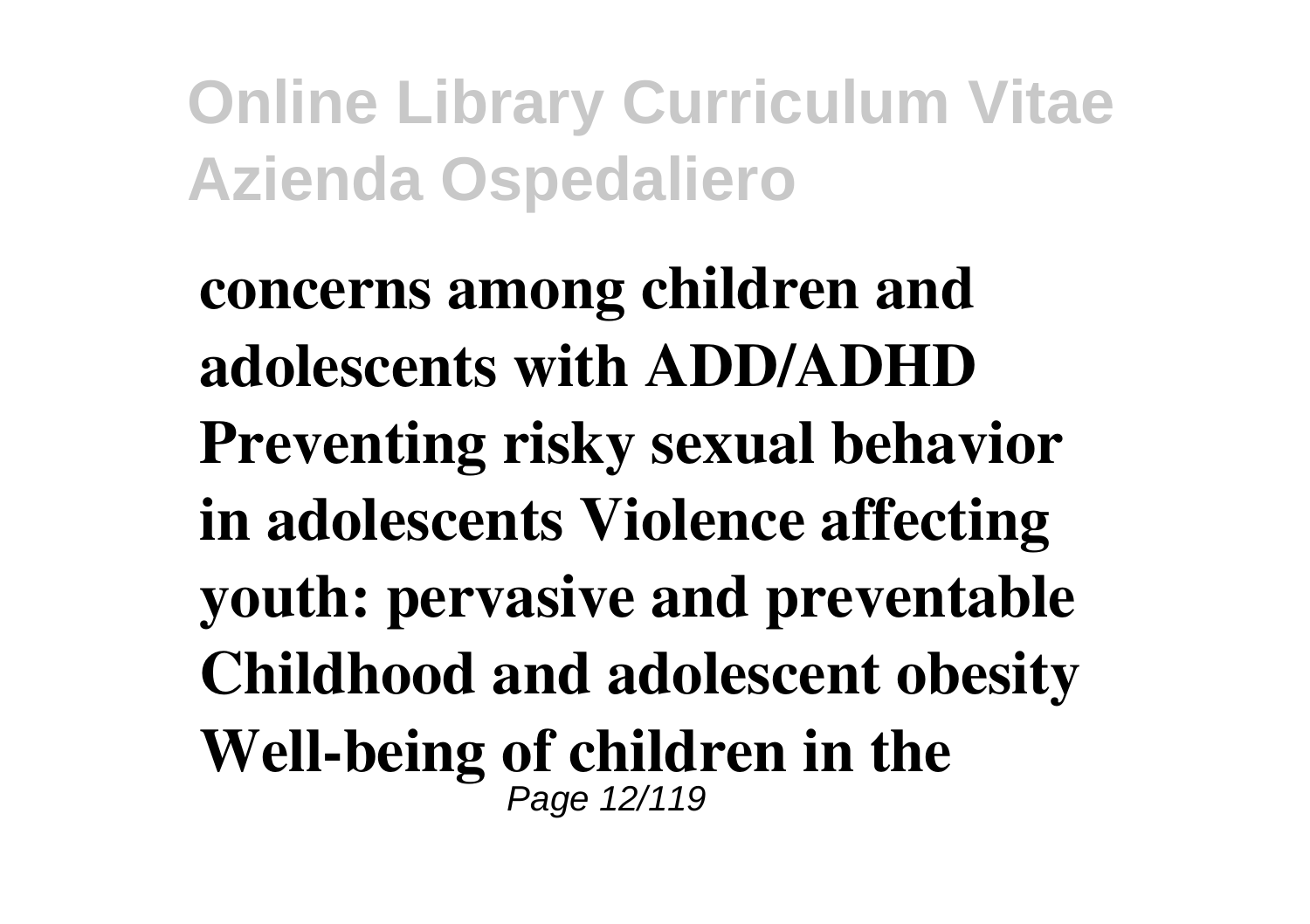**foster care system Health Promotion for Children and Adolescents is a necessary text for graduate or advanced undergraduate courses in public health, education, medicine, psychology, health education,** Page 13/119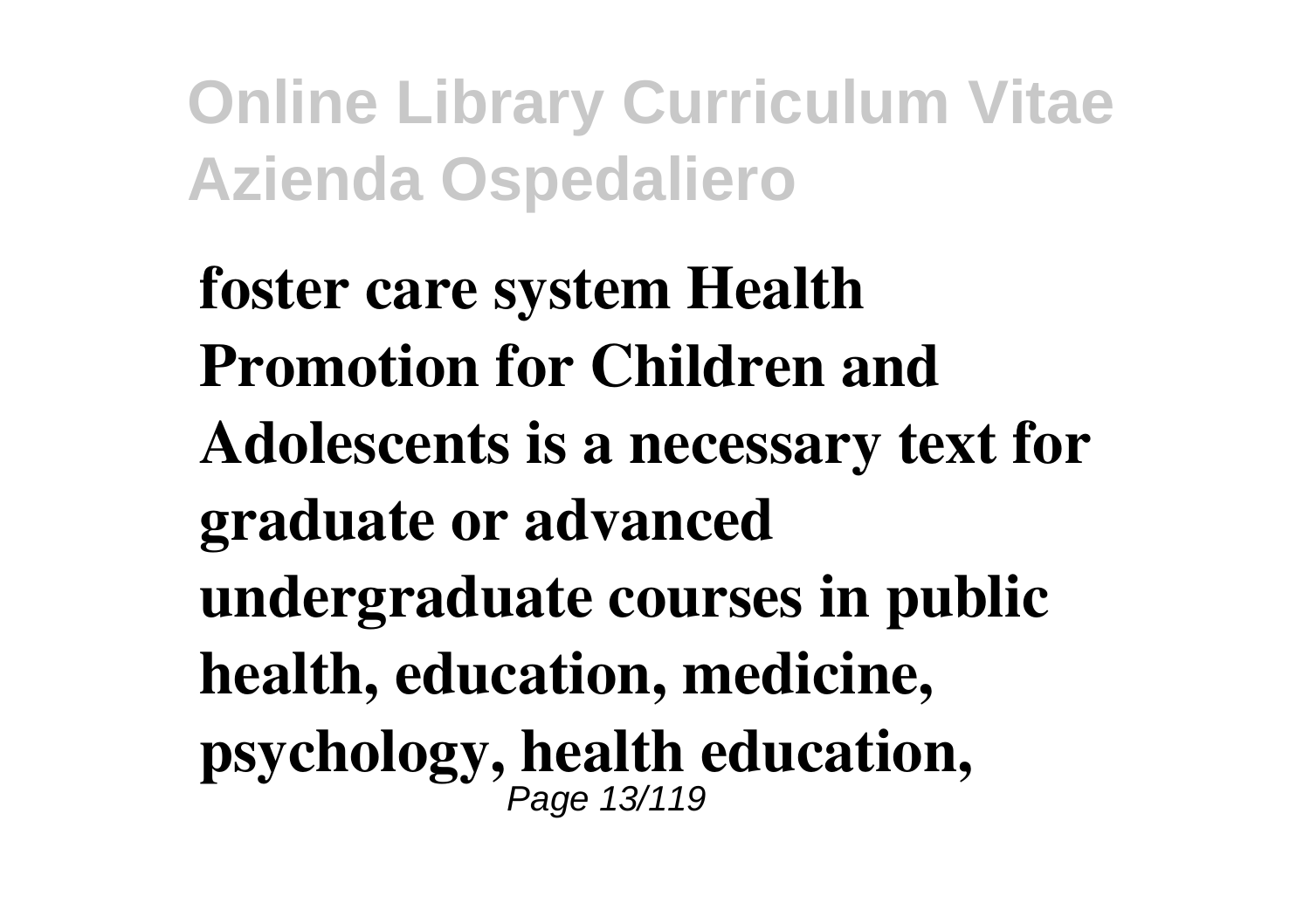**social work, curriculum, nutrition, and public affairs. It is also important reading for public health professionals; researchers in child health, health education, and child psychology; policymakers in education and** Page 14/119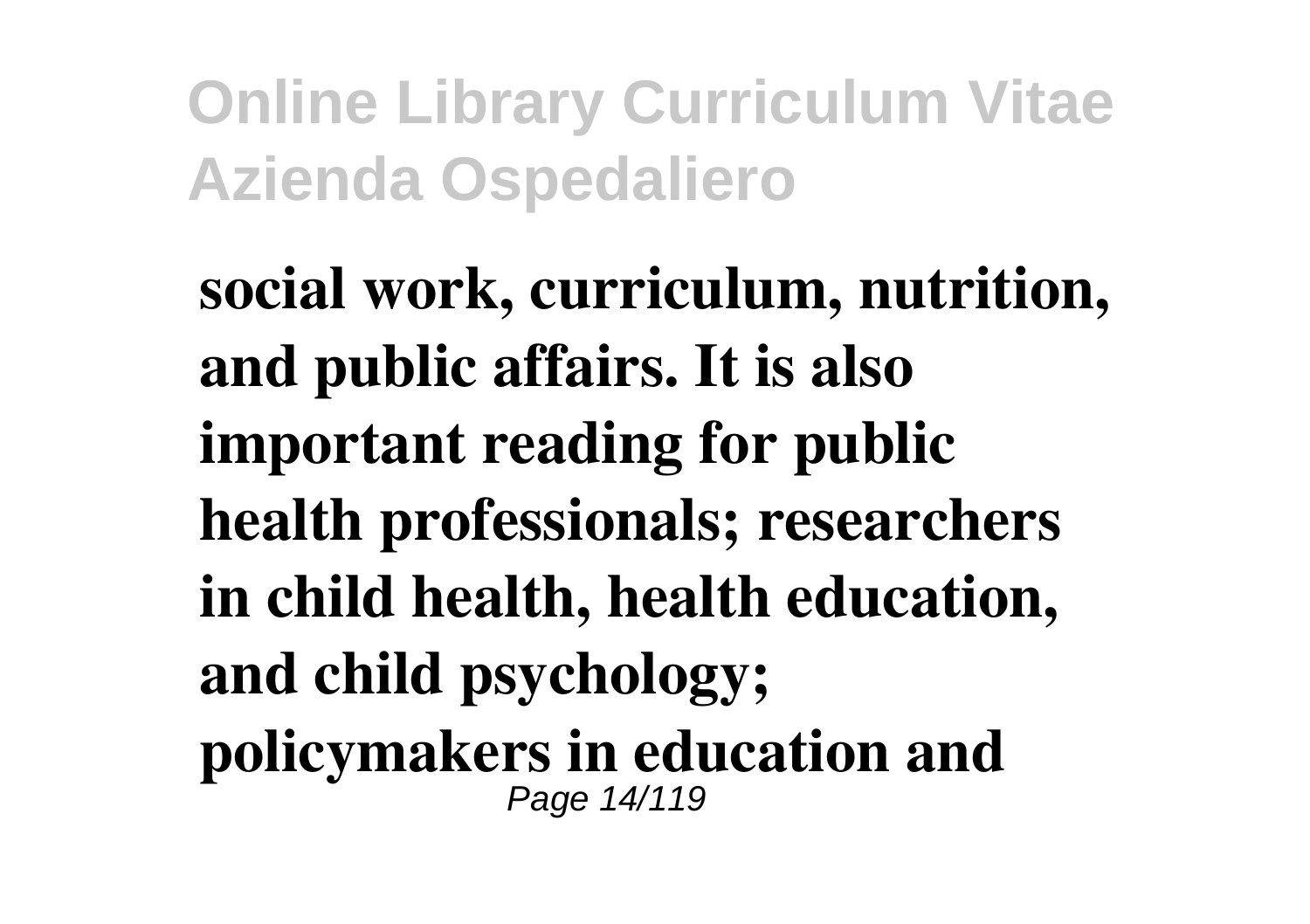**public health; and teachers. Gazzetta ufficiale della Repubblica italiana. Parte prima, 4. serie speciale, Concorsi ed esami Supplement to the Official Journal of the European** Page 15/119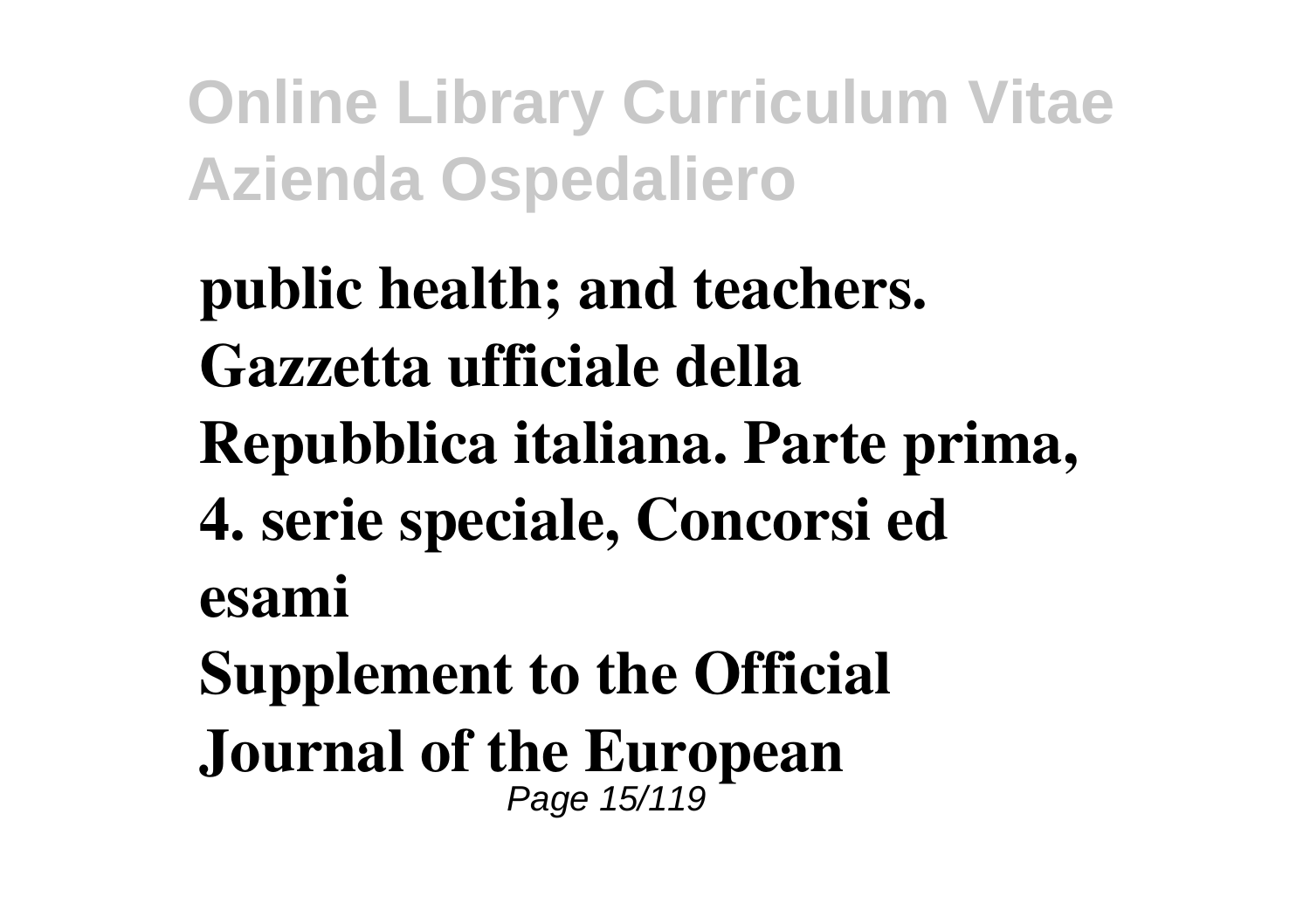**Communities Ospedale privato e non profit. Antagonista o alleato strategico dell'assistenza pubblica? Critical Care Sedation Nuove sfide per la salute mentale** Bronchiectasis is a hot topic in Page 16/119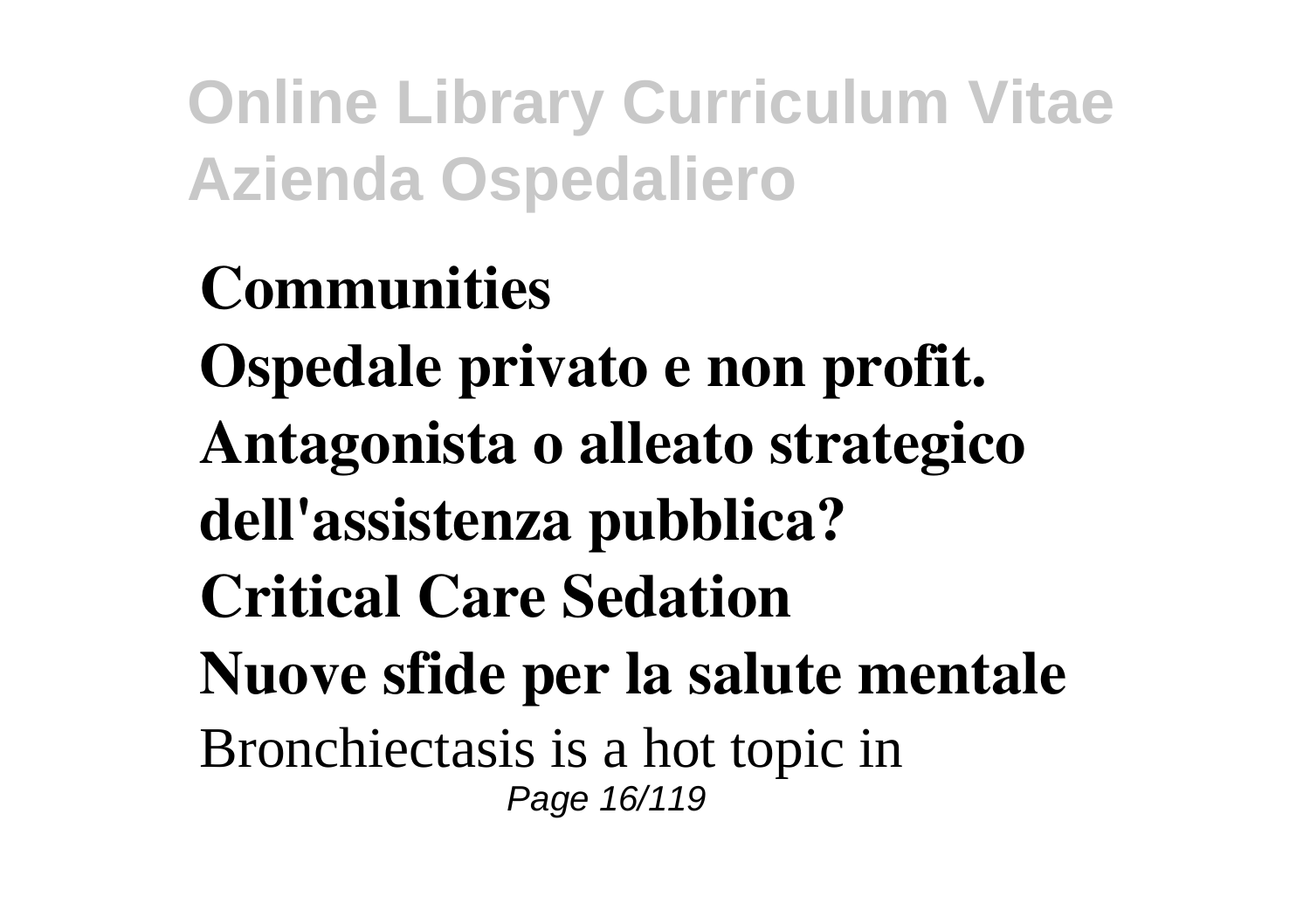respiratory medicine, attracting an increasing amount of interest from clinicians, scientists, physiotherapists and the pharmaceutical industry. However, there is a lack of knowledge about the disease in terms of the research performed, clinical

Page 17/119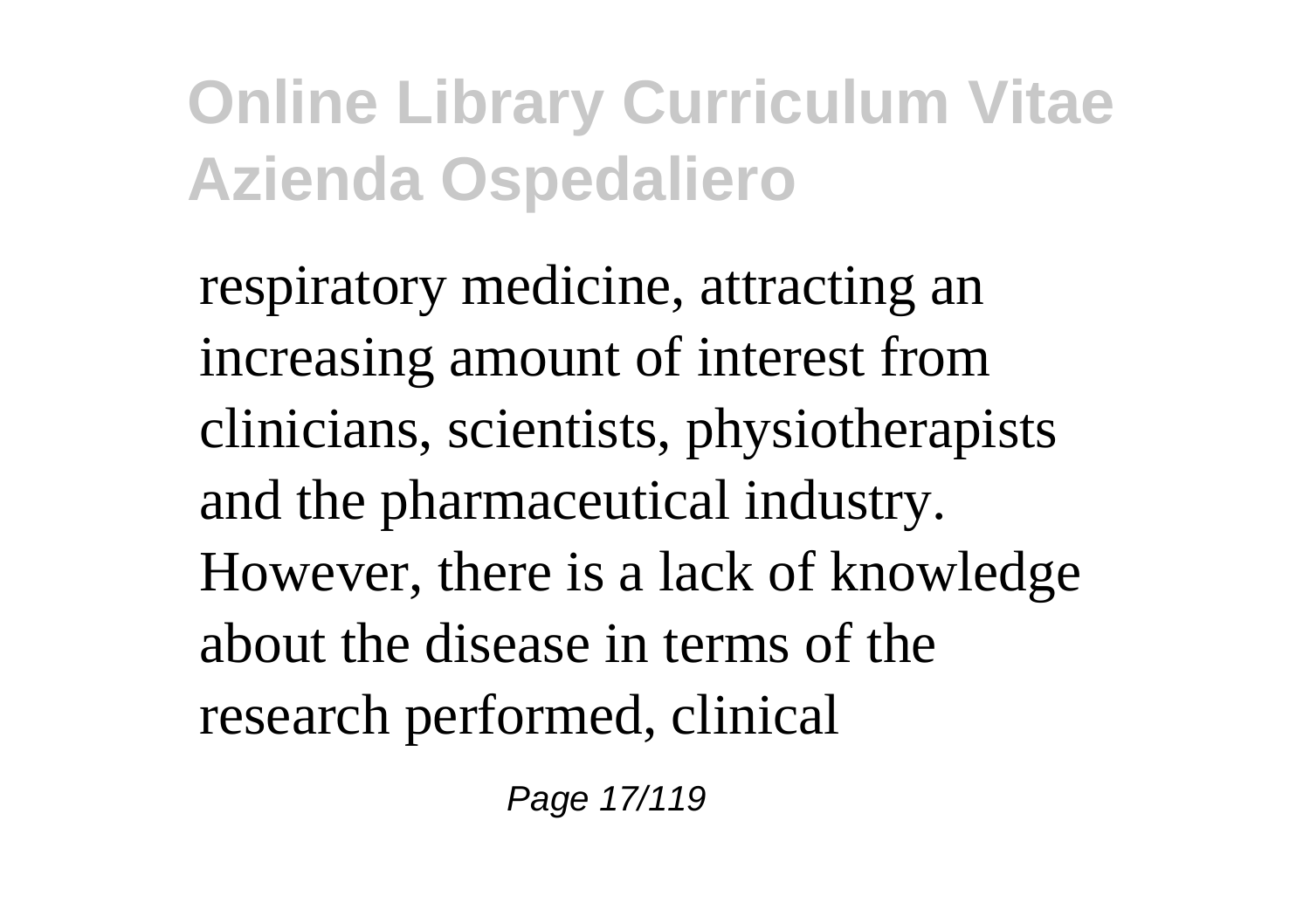management, classification and patient treatment. The disease is also very complex because it can be caused by multiple underlying disorders, meaning its clinical presentation is highly diverse. This Monograph will tackle these issues by providing a series of

Page 18/119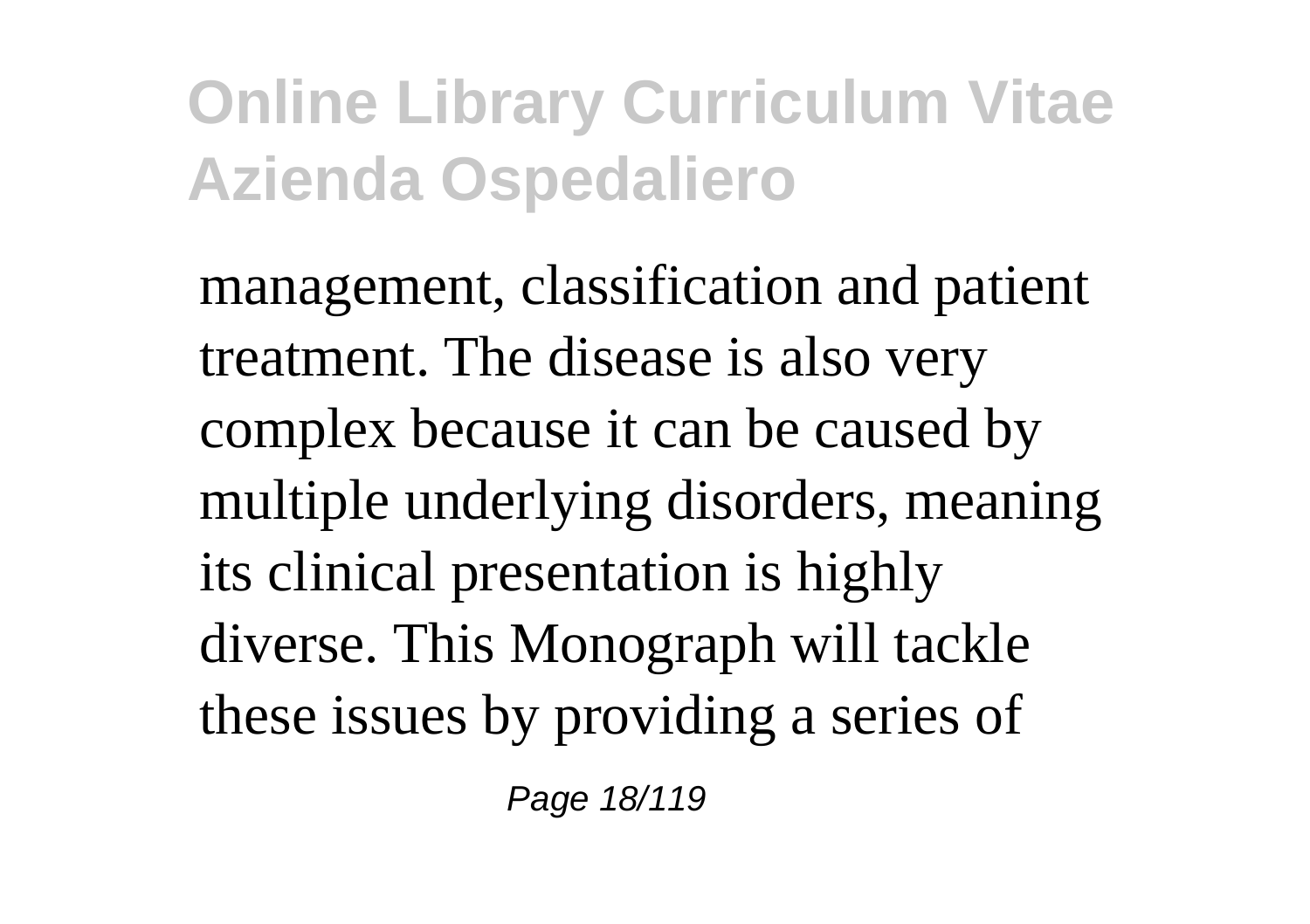chapters from recognised world experts covering: clinical management, service delivery, pathophysiology, microbiology and underlying disorders. The book also addresses the challenges faced in clinical trials and the need for drug development, and presents a

Page 19/119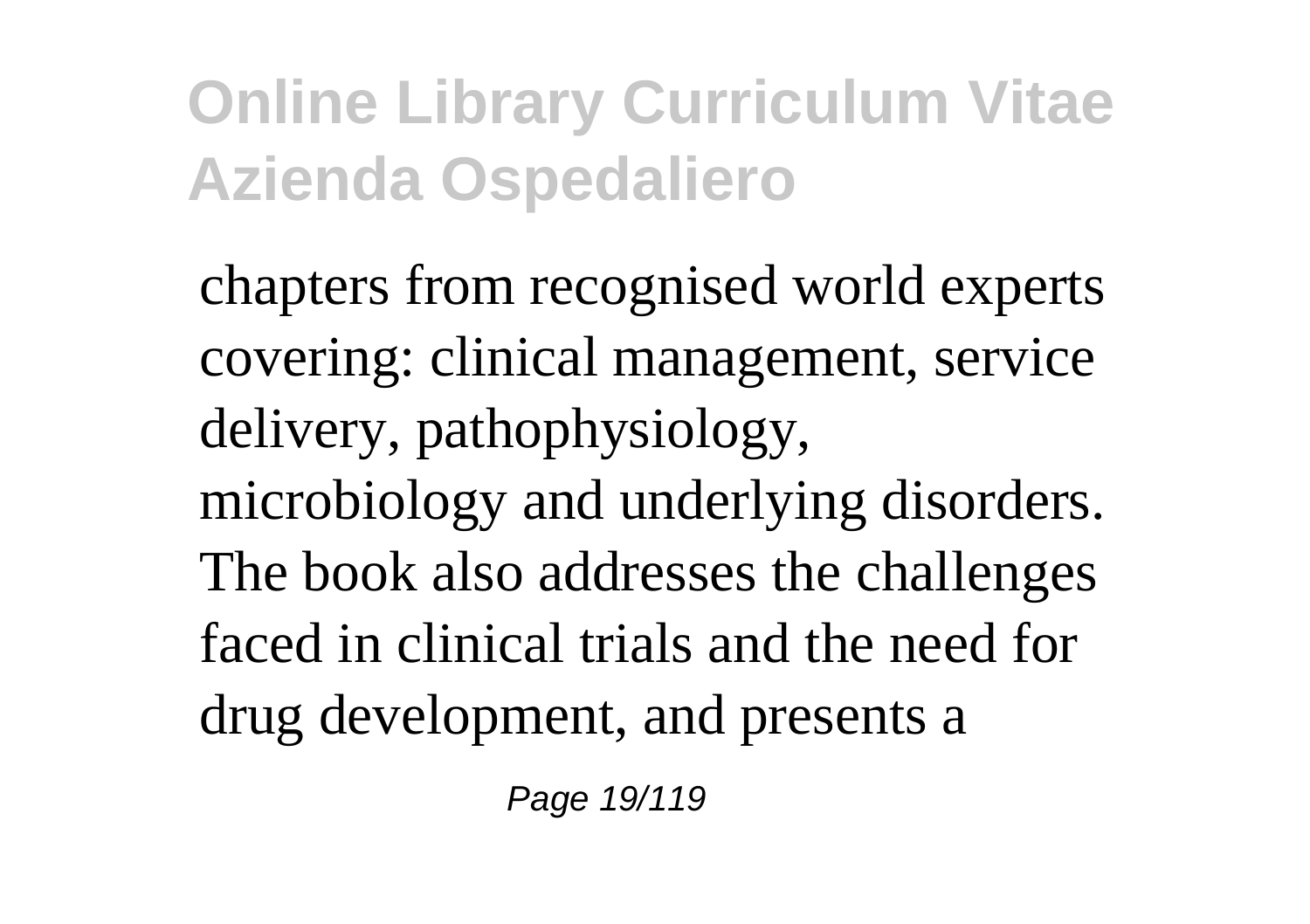number of clinical cases designed to aid learning. The Bronchiectasis Monograph substantially integrates the 2017 ERS guidelines on management of these patients. It is an essential reference for anyone caring for bronchiectasis patients or engaged in

Page 20/119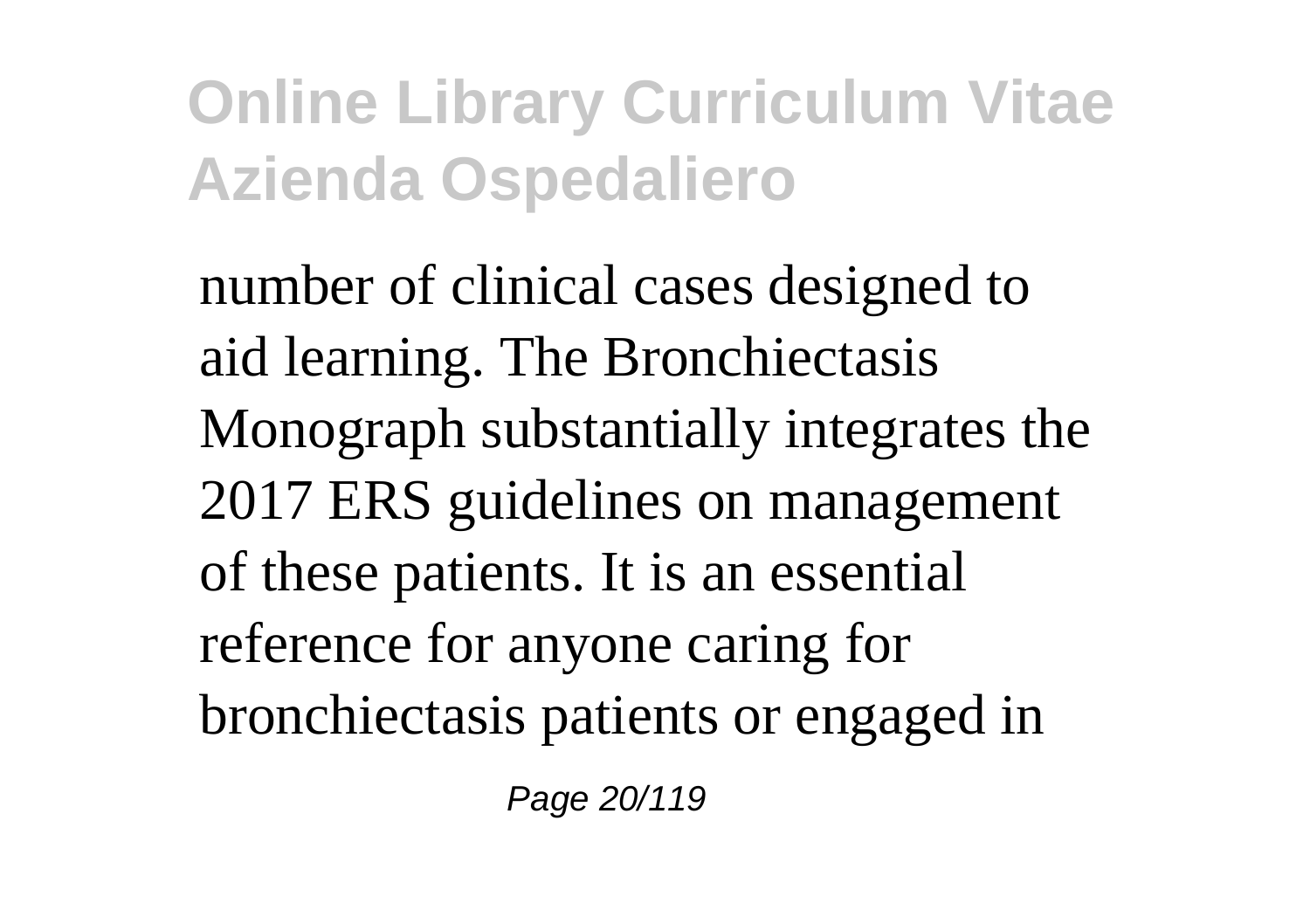bronchiectasis research. This is a comprehensive and novel text that examines key features that predispose individuals to autoimmune diseases. The first section details the basic mechanism of autoimmunity and examines immunogenetic and

Page 21/119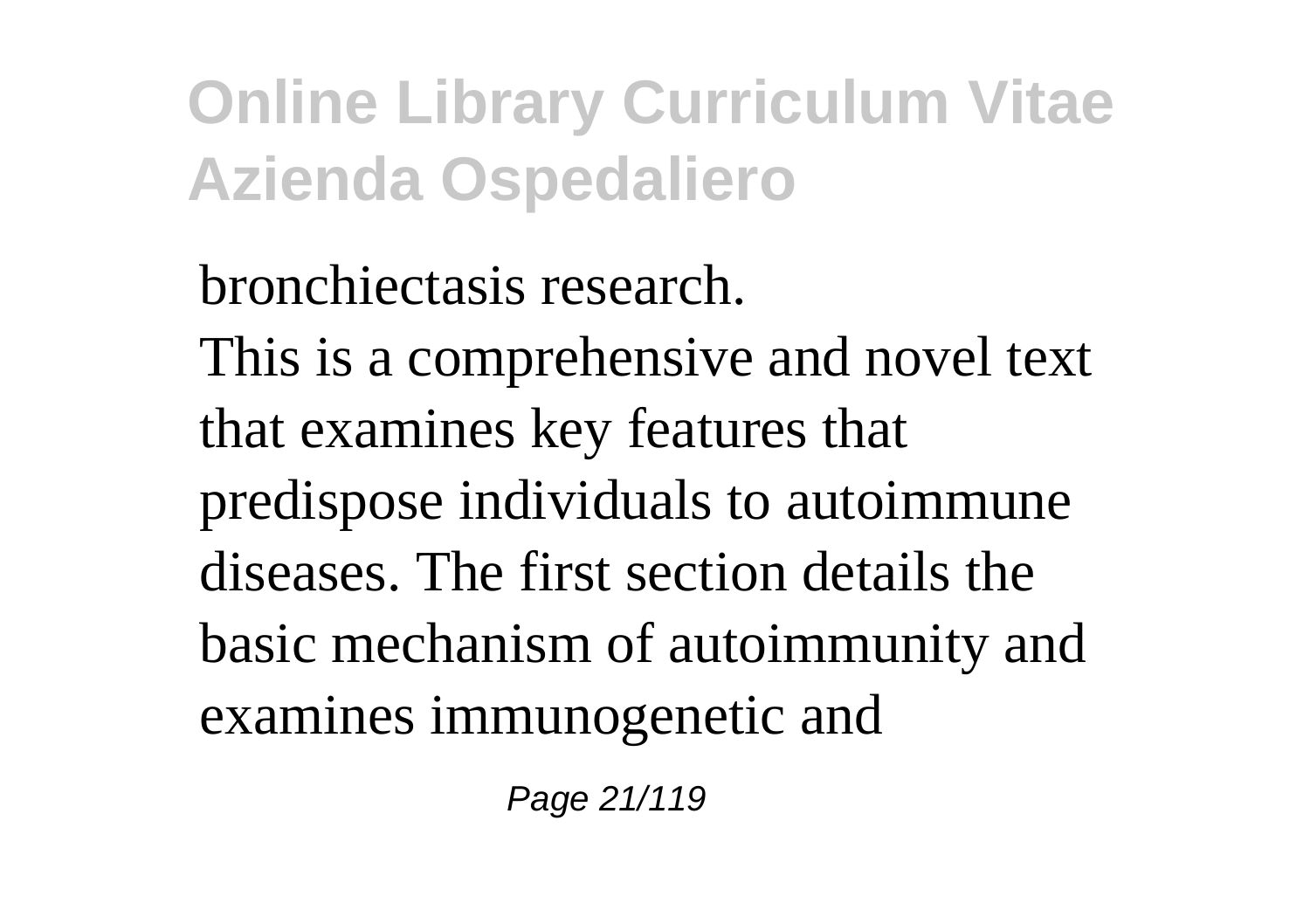environmental factors in autoimmunity. The next section examines autoimmune thyroid disease. The third section takes a look at Type 1 diabetes mellitus. In the final section, authors explain other autoimmune endocrinopathies. This book summarizes the latest

Page 22/119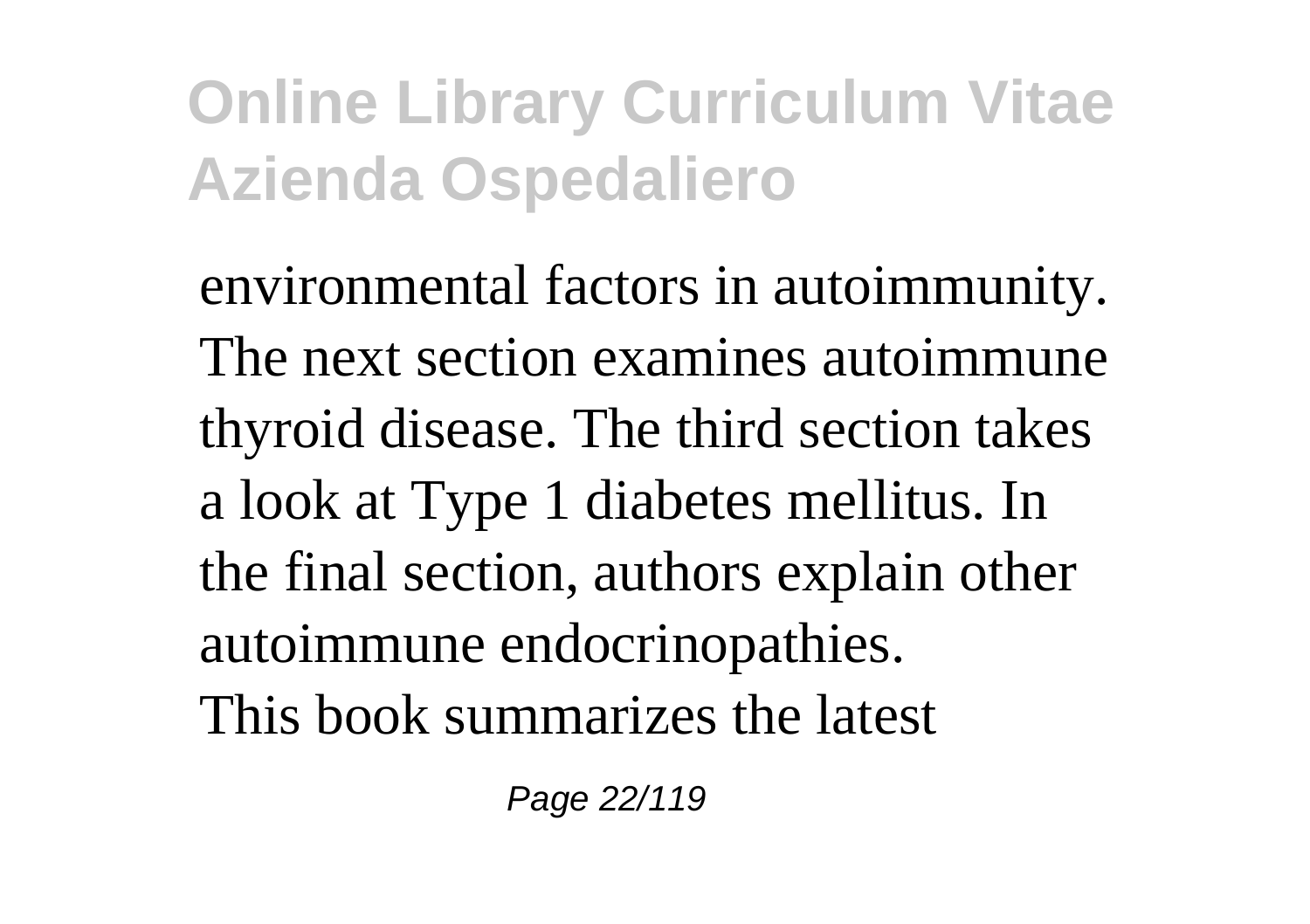developments in imaging techniques and other new diagnostic methods as applied to the neurodegenerative disorders.

Il veleno nel piatto IL COGLIONAVIRUS PRIMA PARTE IL VIRUS

Page 23/119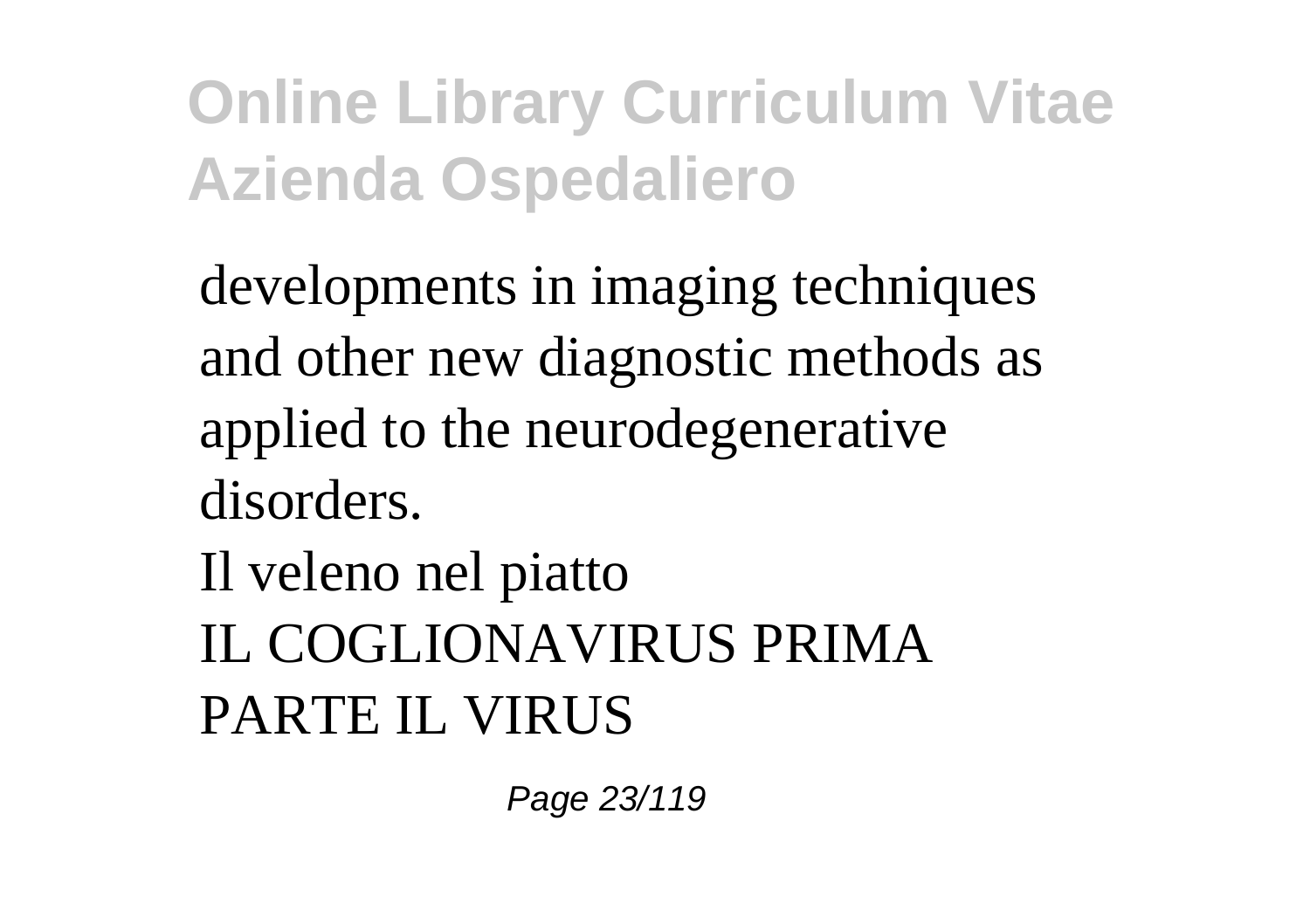Pancreas and Islet Transplantation L'Italia delle diseguaglianze Bronchiectasis This book highlights the differences, in terms of neoplastic dissemination pathways, between various types of thoracic cancers. It

Page 24/119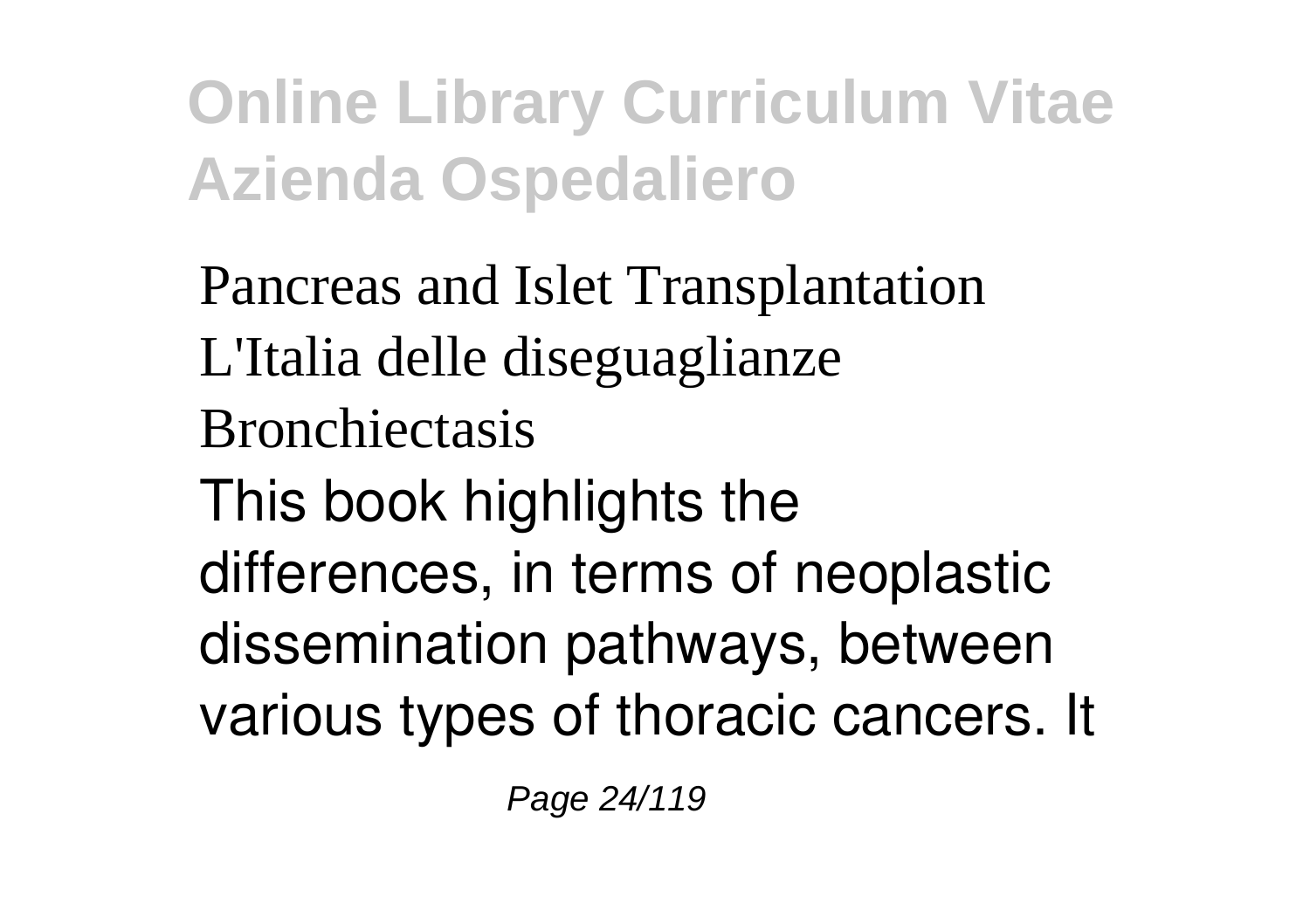presents and discusses a comprehensive schematic overview of tumors of the lung parenchyma, of the mediastinum, of the pleura, and of the chest wall. For each tumor, it details the local spread and the lymphatic and vascular

Page 25/119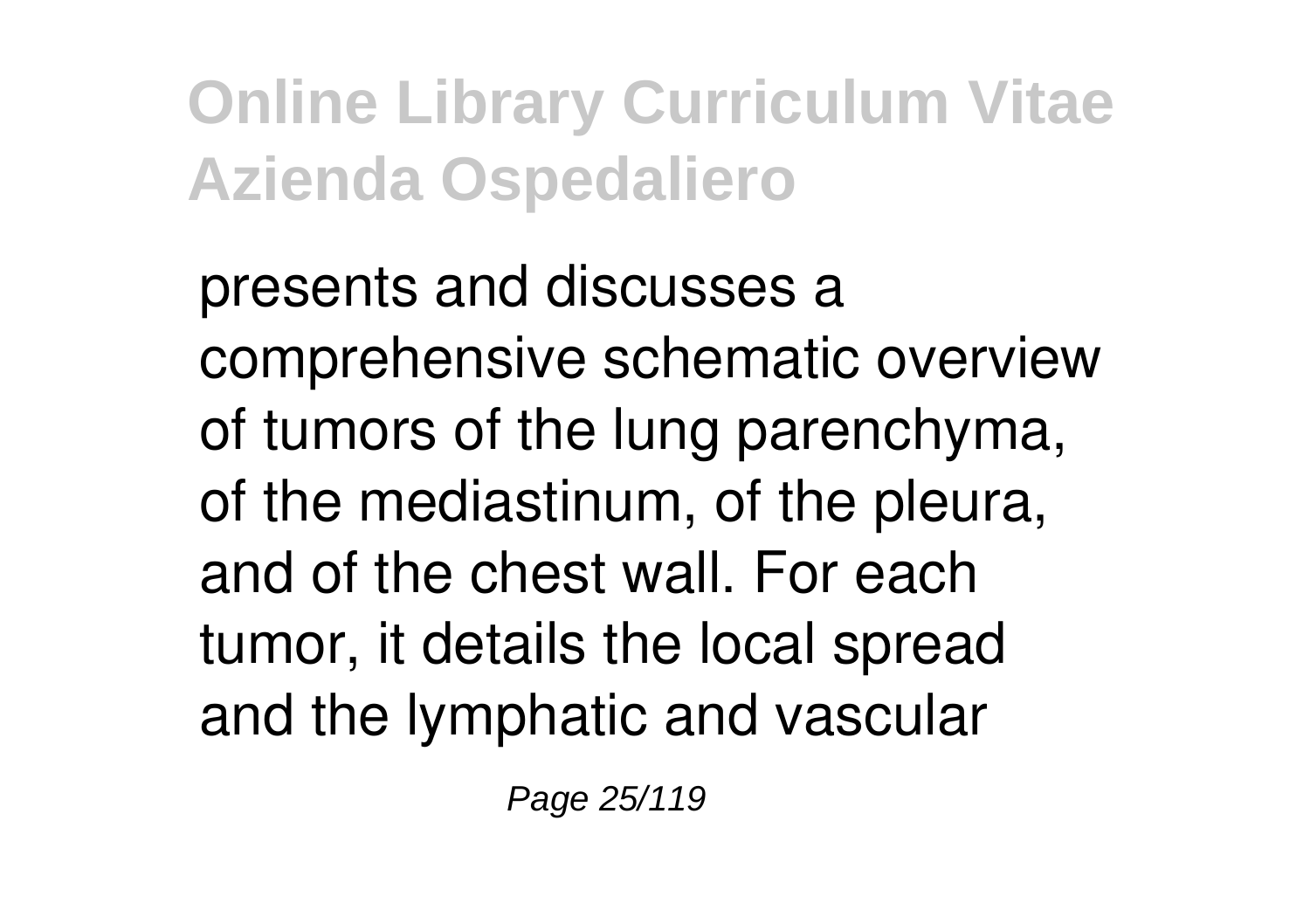dissemination, and it describes the challenging staging of lung tumors with mutations. Illustrations and artwork enrich the content and help readers to understand and visualize tumor spread. The book is of great interest to professionals involved in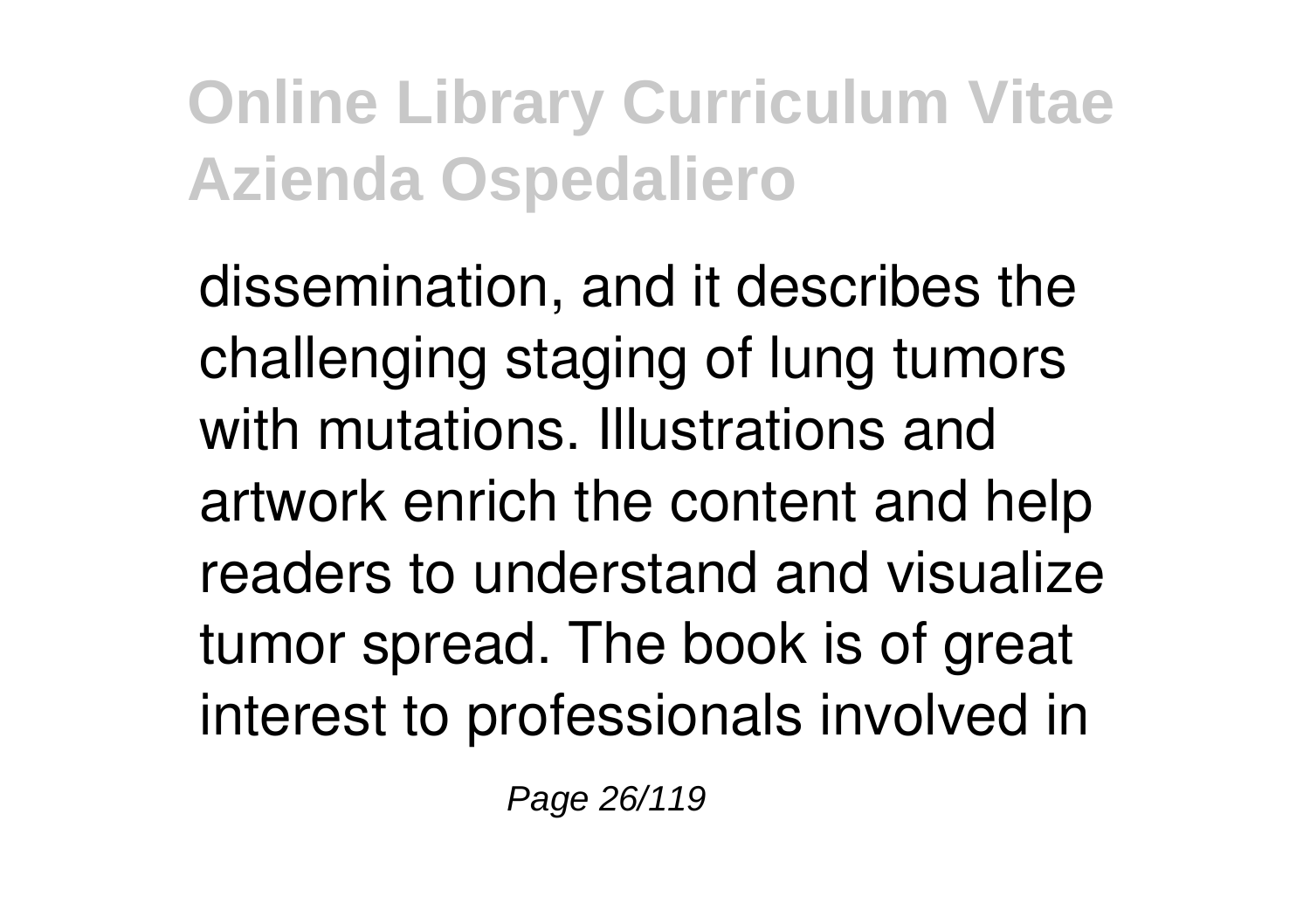the study, diagnosis and treatment of thoracic pathologies, as well as to residents in radiology, oncology and pulmonology.

Rappresentare con verità storica, anche scomoda ai potenti di turno, la realtà contemporanea,

Page 27/119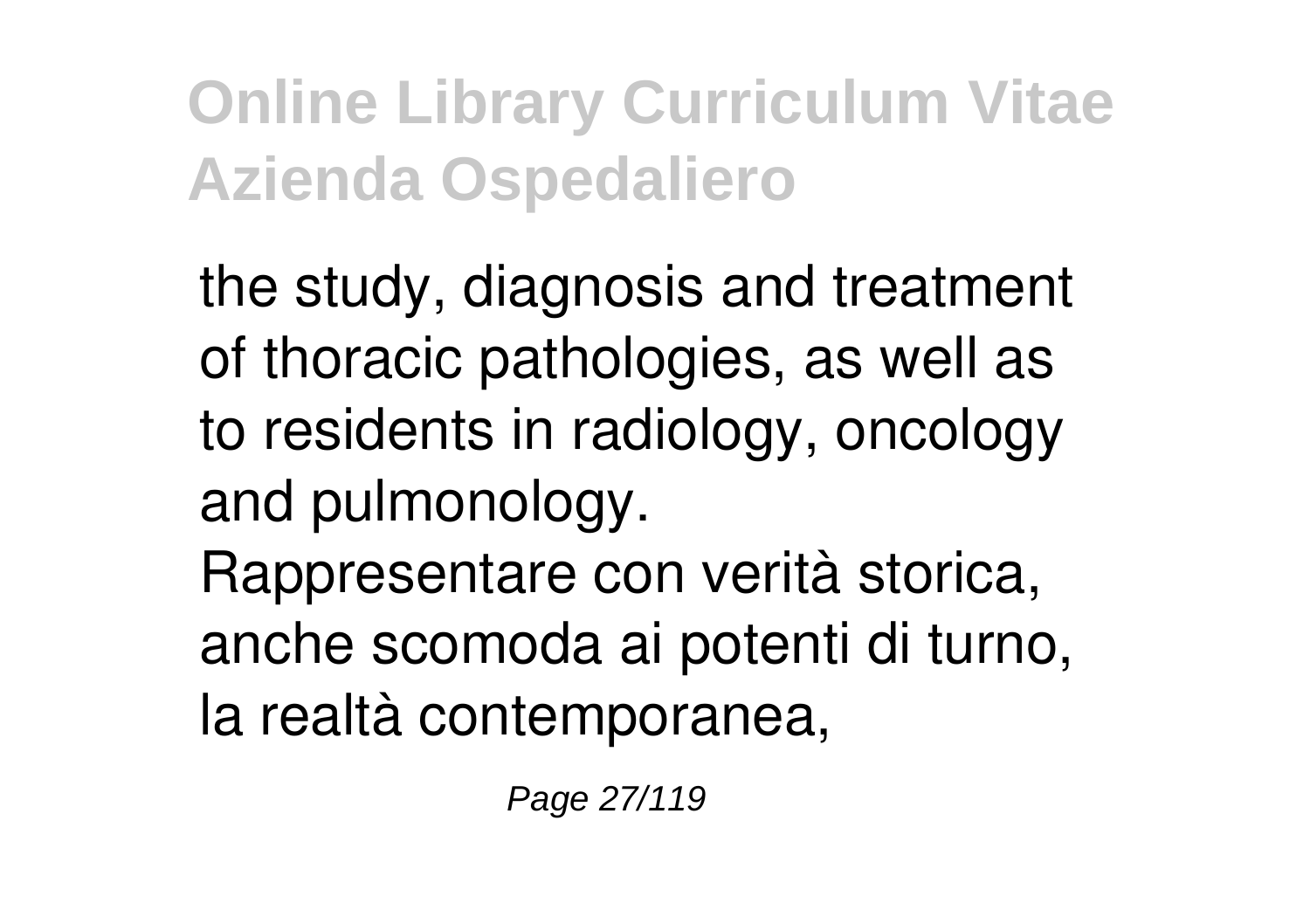rapportandola al passato e proiettandola al futuro. Per non reiterare vecchi errori. Perché la massa dimentica o non conosce. Denuncio i difetti e caldeggio i pregi italici. Perché non abbiamo orgoglio e dignità per migliorarci e perché

Page 28/119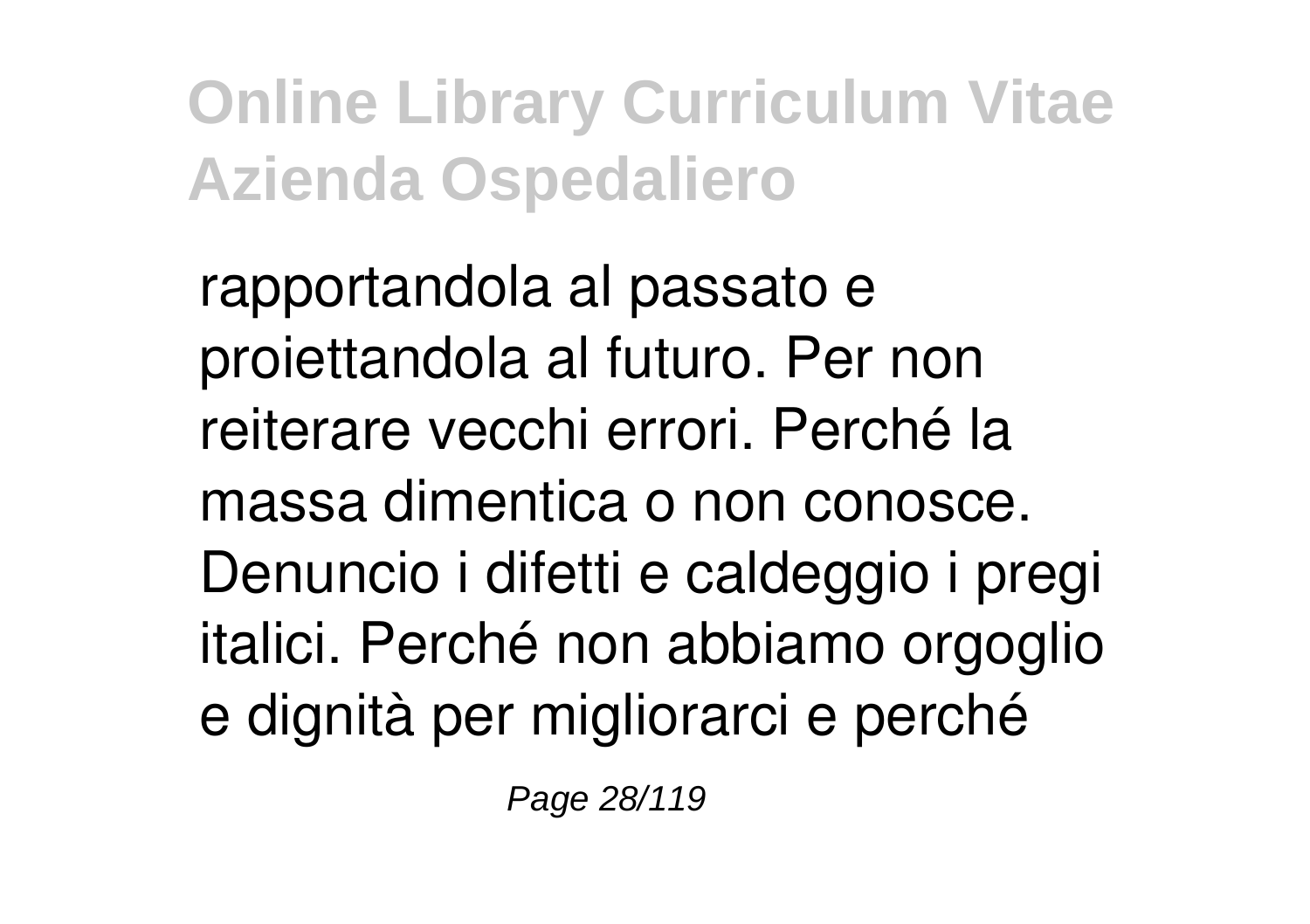non sappiamo apprezzare, tutelare e promuovere quello che abbiamo ereditato dai nostri avi. Insomma, siamo bravi a farci del male e qualcuno deve pur essere diverso! Since the very beginning of critical care medicine, much attention has

Page 29/119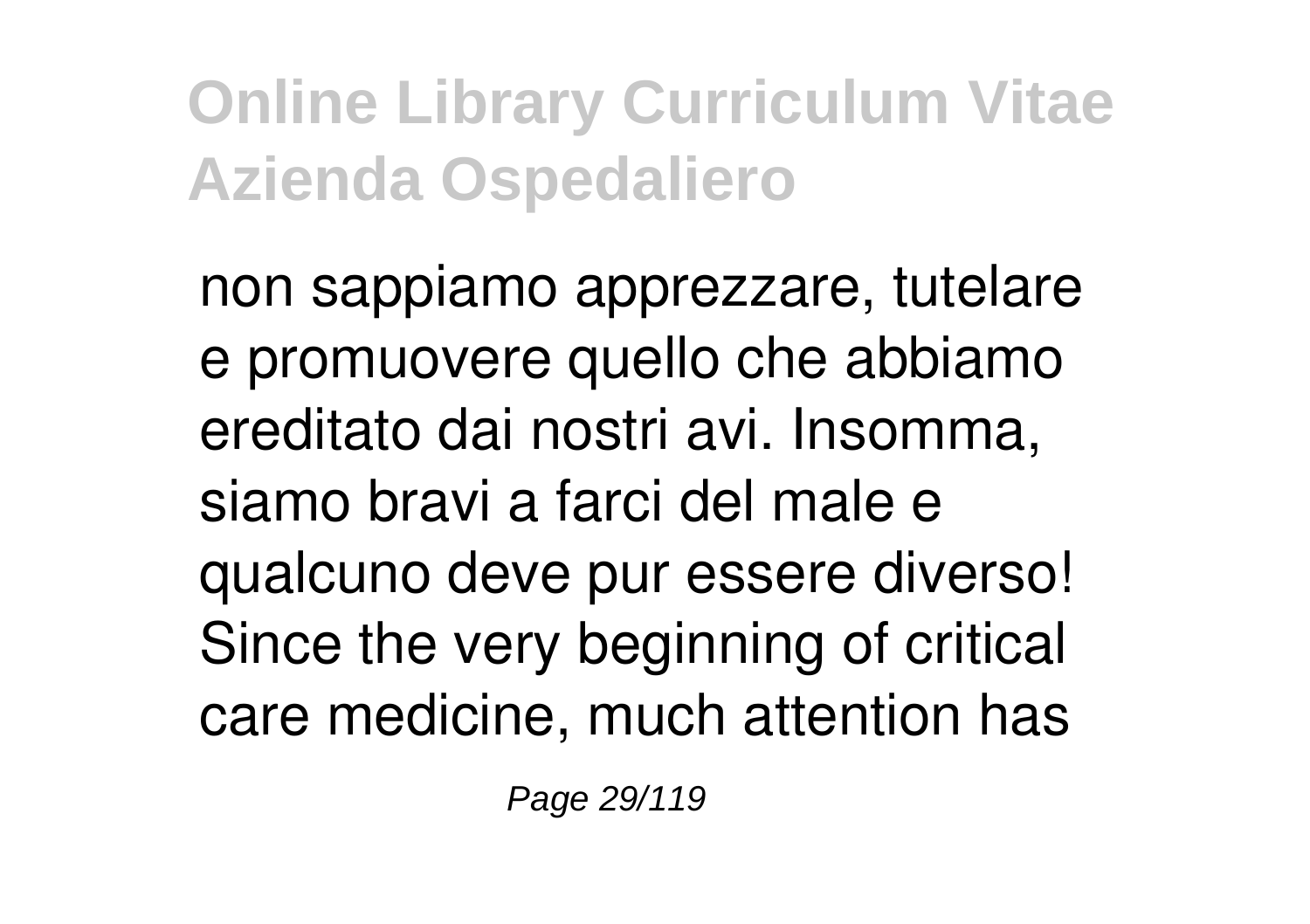been paid to the risk of bleeding, but only recently the risk of thrombosis has been recognized in critical patients; in fact, current laboratory investigations aimed to monitor blood coagulation are more focused on the assessment of the

Page 30/119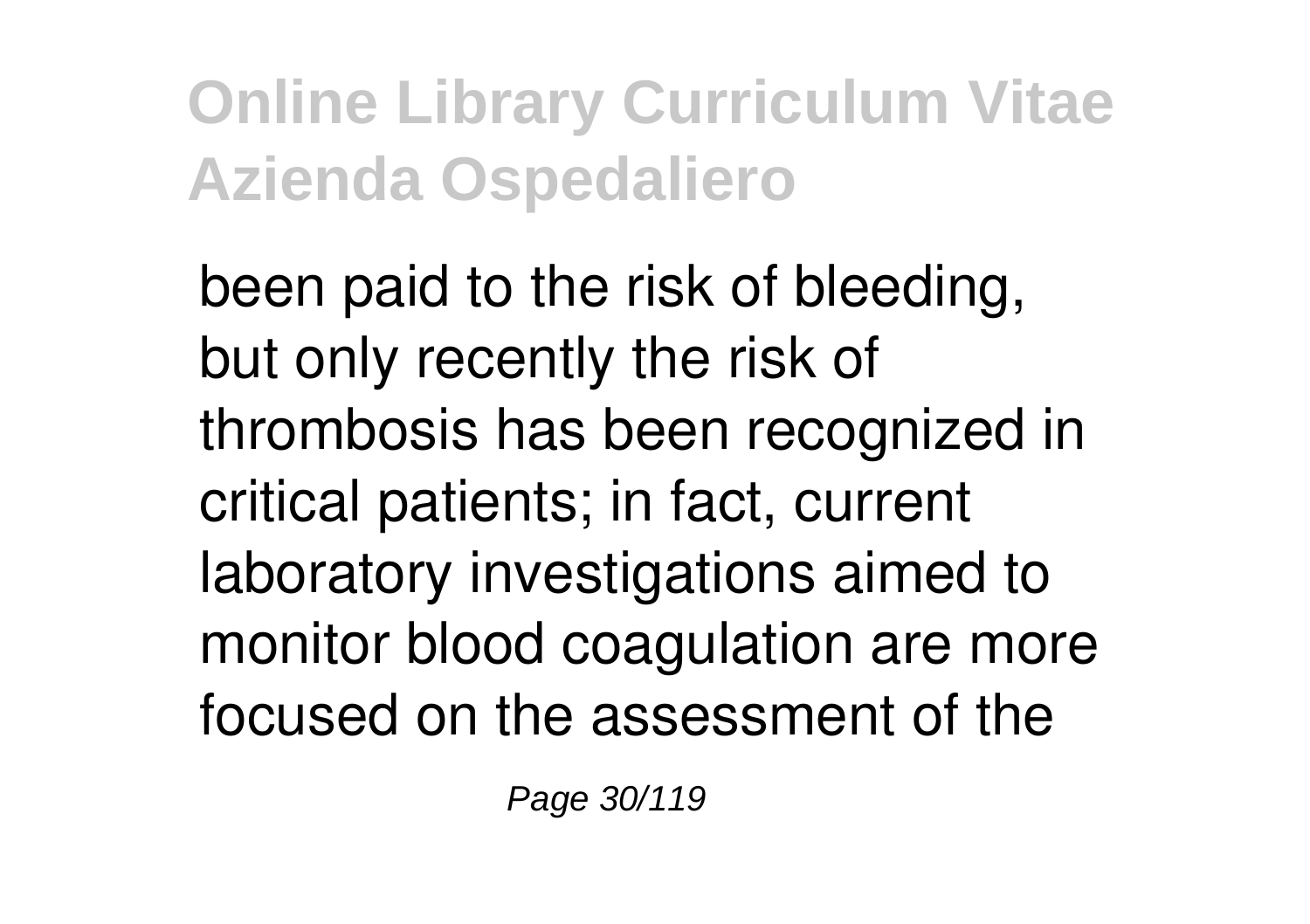hemorrhagic than of the thrombotic risk. Since mid-90s, many studies have detected powerful prothrombotic actions of endogenous mediators in sepsis and other inflammatory conditions, including trauma and postoperative status.

Page 31/119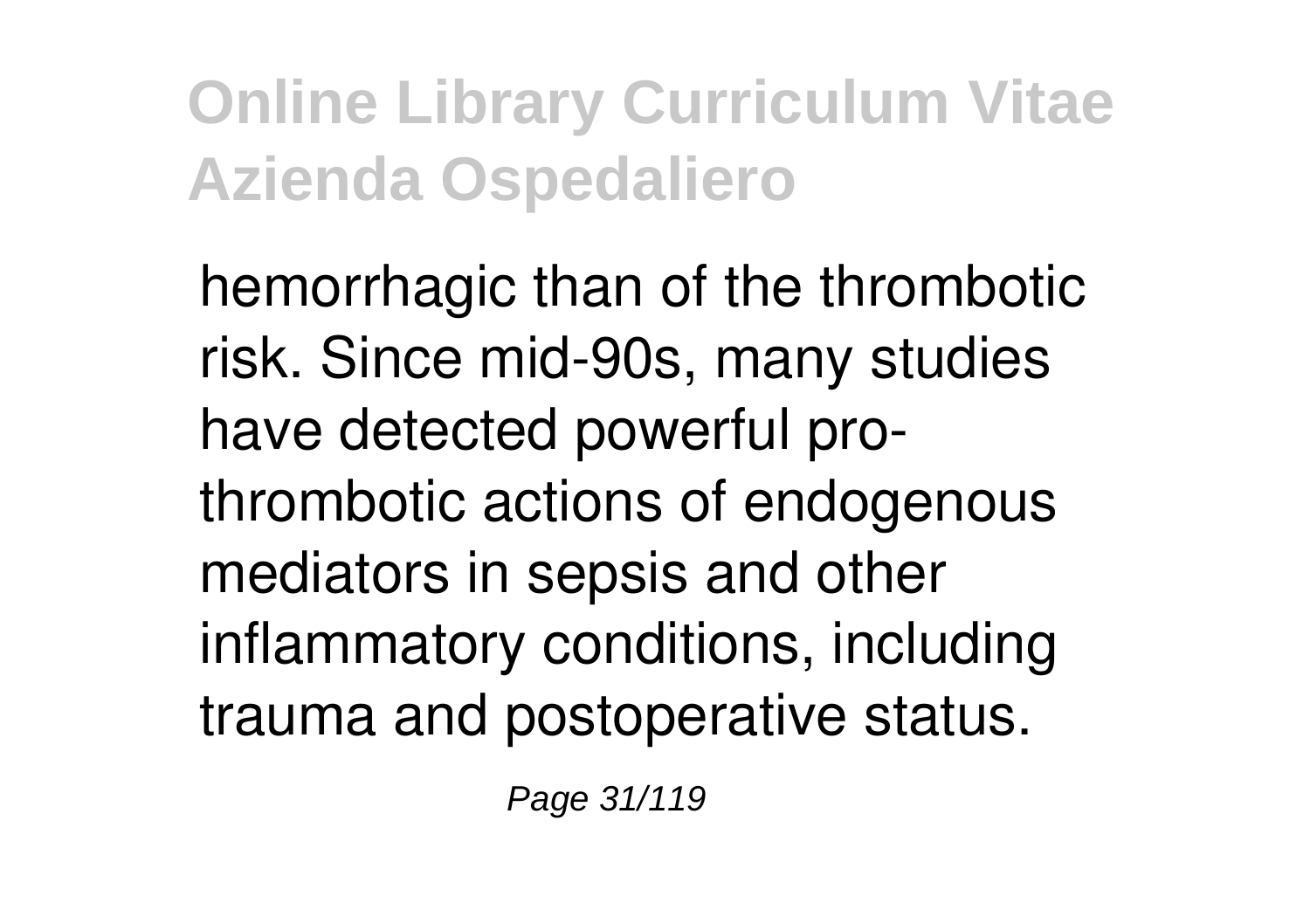Unfortunately, the related complication are both hard to detect and extremely harmful. The volume provides a full coverage of the hemocoagulative problems in anesthesia and intensive care, taking into consideration the

Page 32/119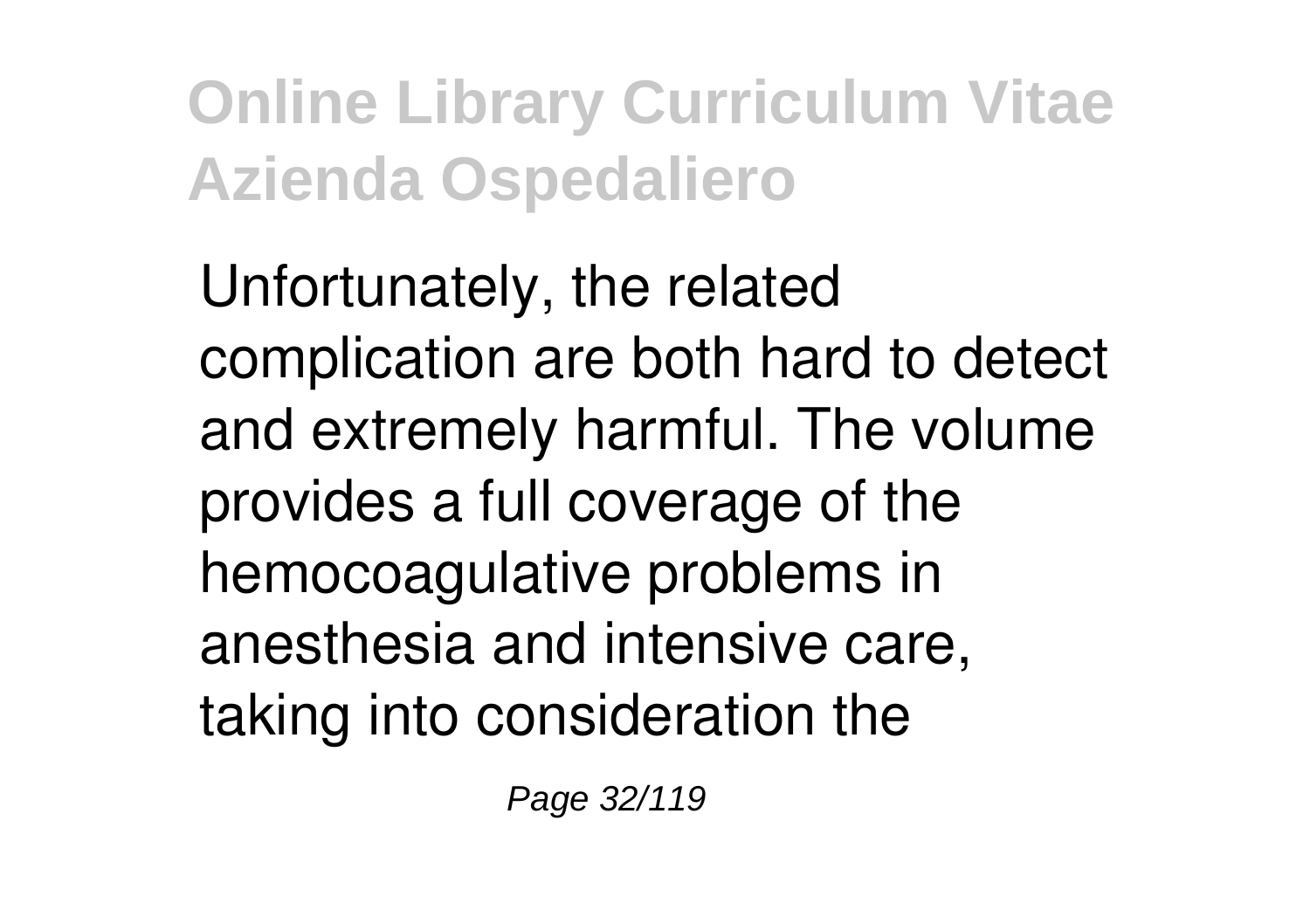physiology and monitoring of hemostasis, its relation with sepsis, and the specific aspects of the various critical conditions - from trauma to burns, to heart and transplant surgery or acute renal failure.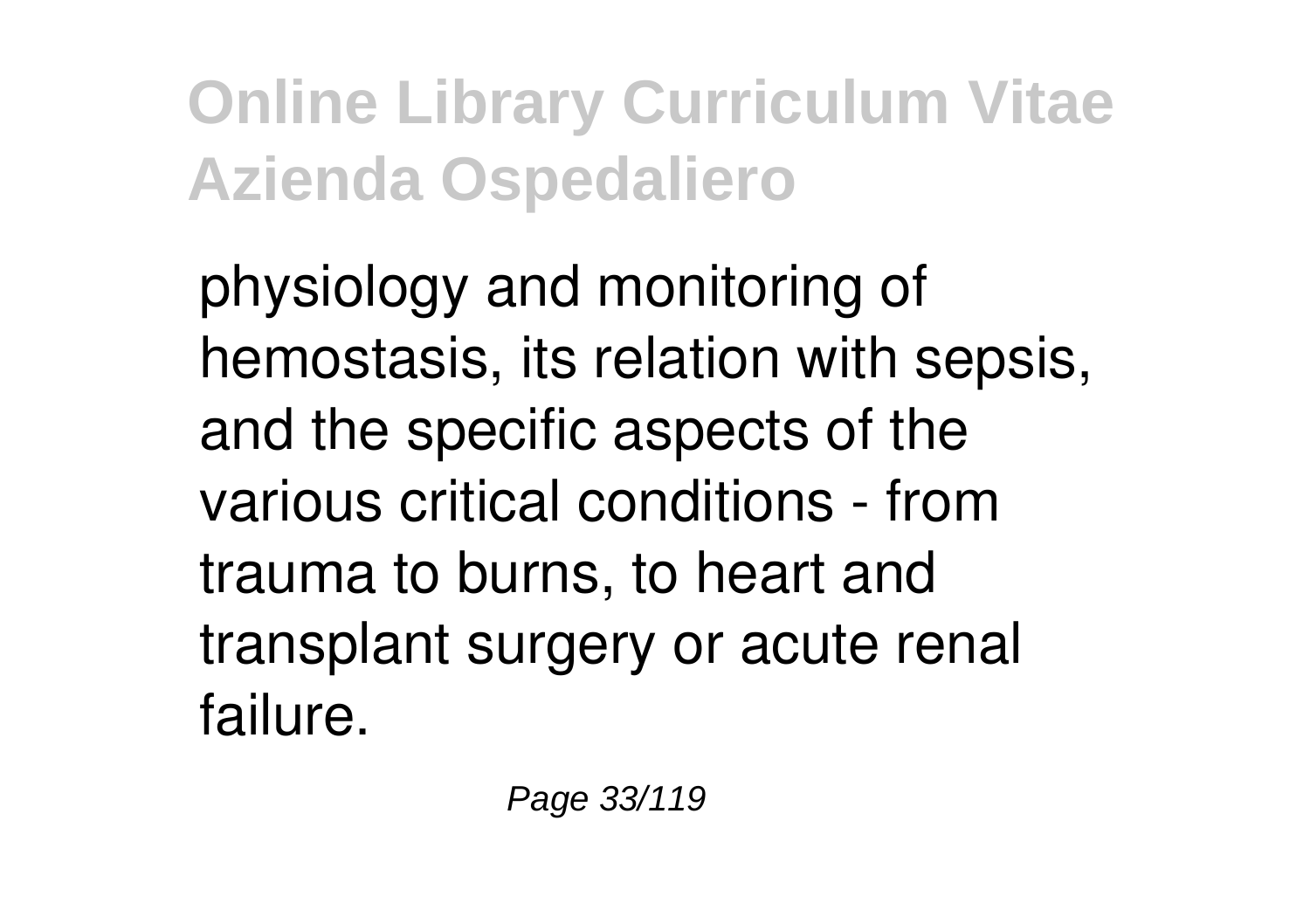Sicurezza e salute sul lavoro. Quale cultura e quali prassi?

#### LA MAFIA IN ITALIA Multi-Modality Atherosclerosis Imaging and Diagnosis Vita italiana

Page 34/119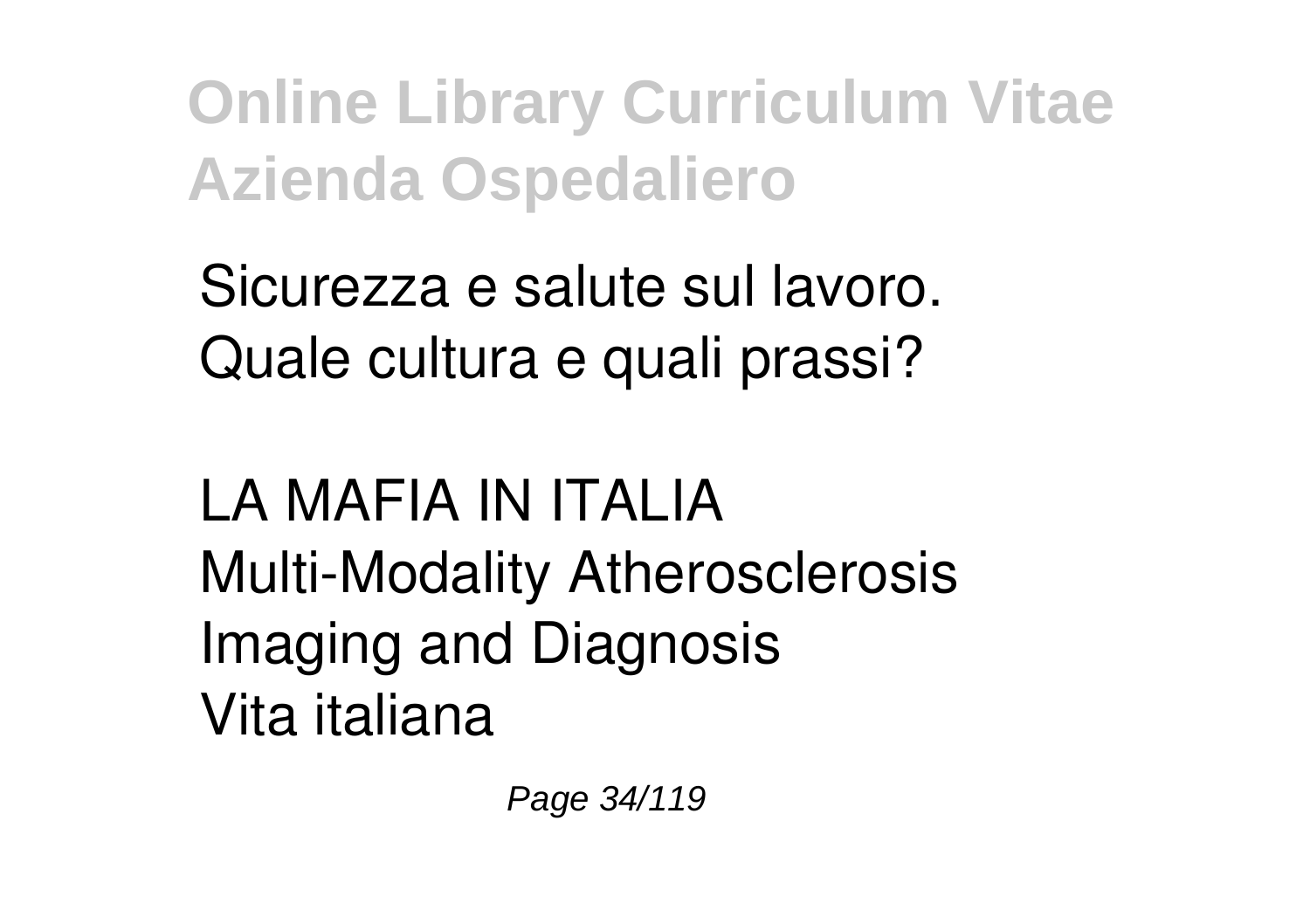*La definizione di mafie del dr Antonio Giangrande è: «Sono sodalizi mafiosi tutte le organizzazioni formate da più di due persone specializzati nella produzione di beni e servizi illeciti e nel commercio di* Page 35/119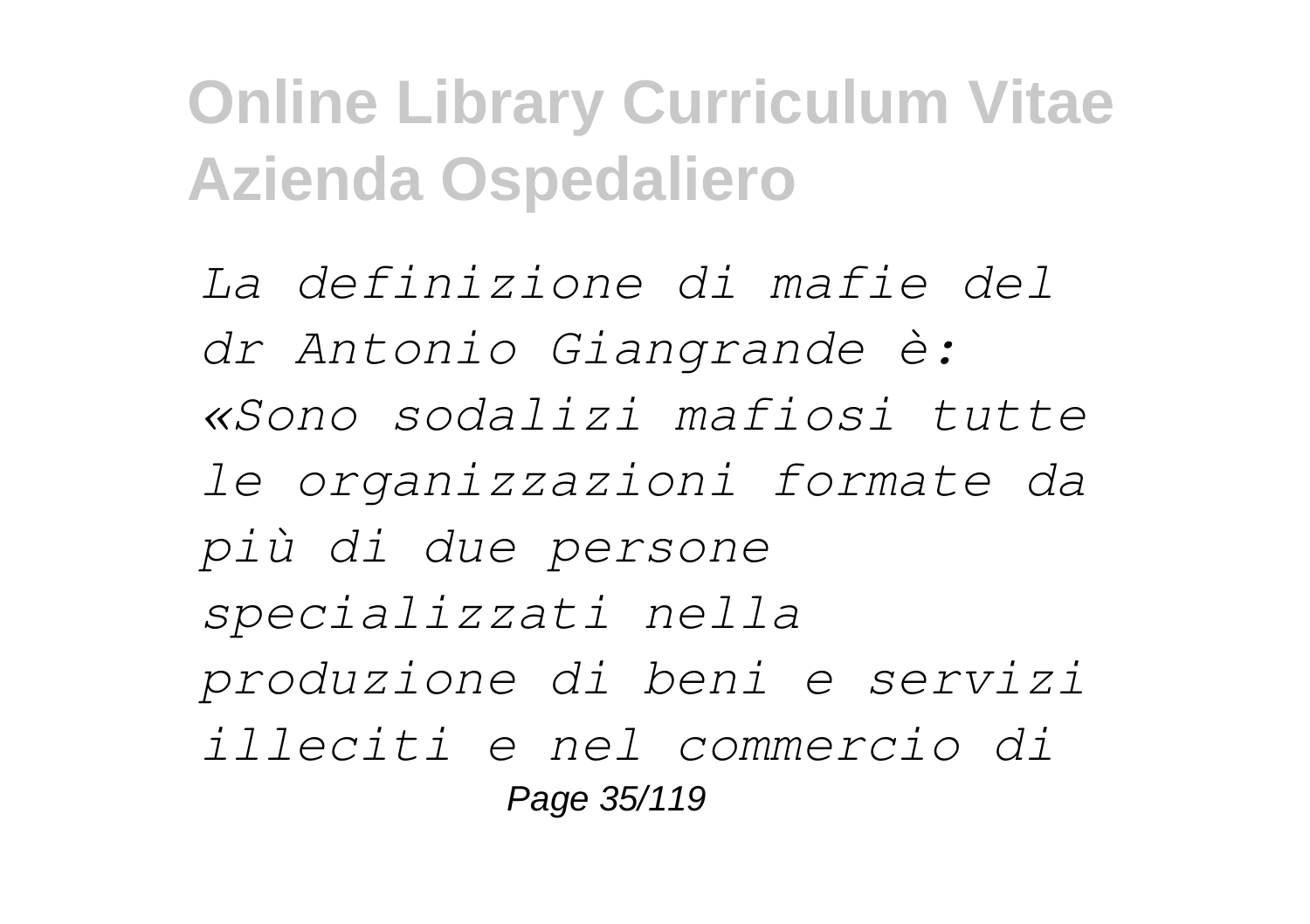*tali beni. Sono altresì mafiosi i gruppi di più di due persone che aspirano a governare territori e mercati e che, facendo leva sulla reputazione e sulla violenza, conservano e proteggono il loro status* Page 36/119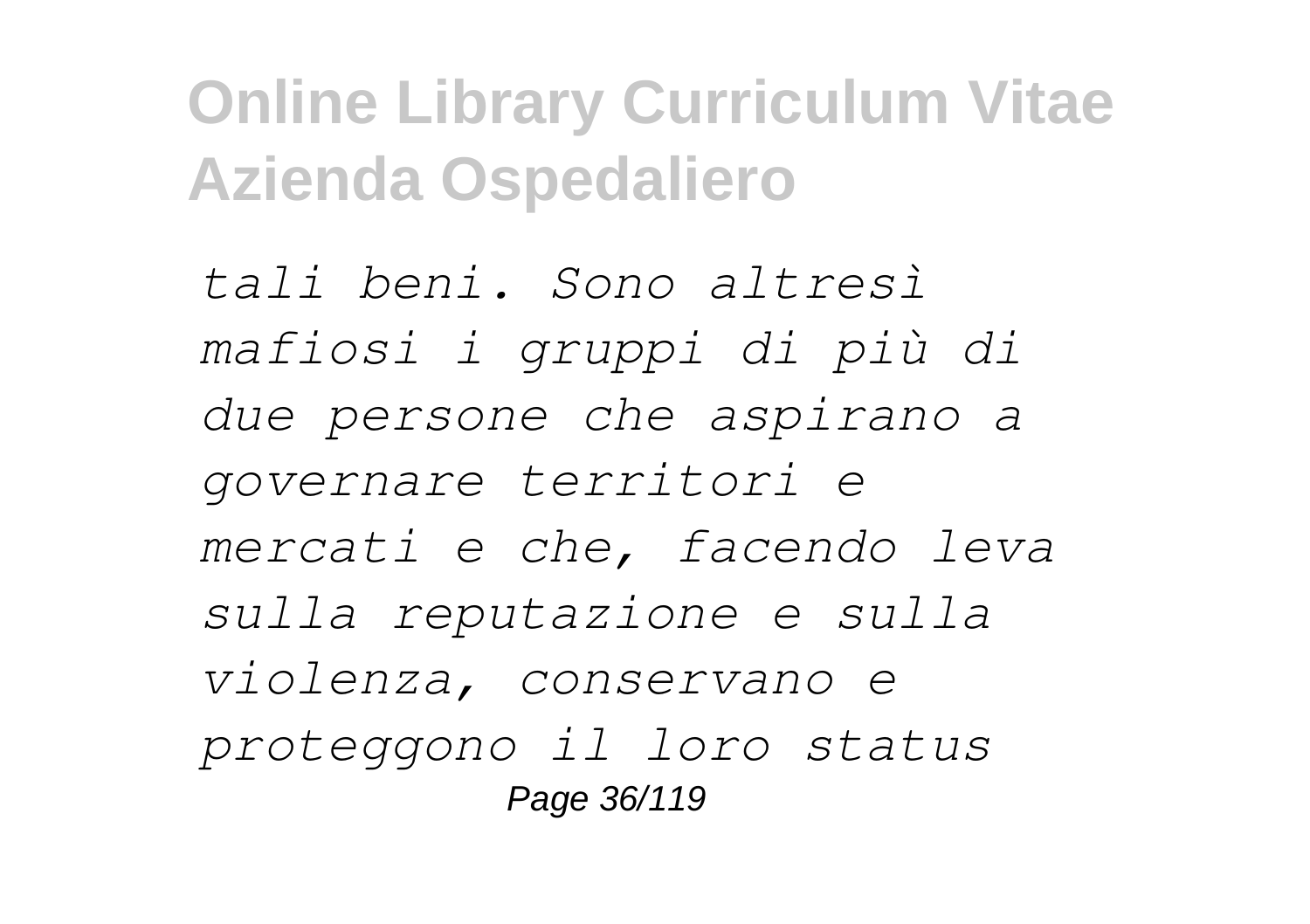*quo». In questo modo si combattono le mafie nere (manovalanza), le Diabetes Mellitus is the principle cause of kidney failure and blindness in adults and leads to more cases of amputation and* Page 37/119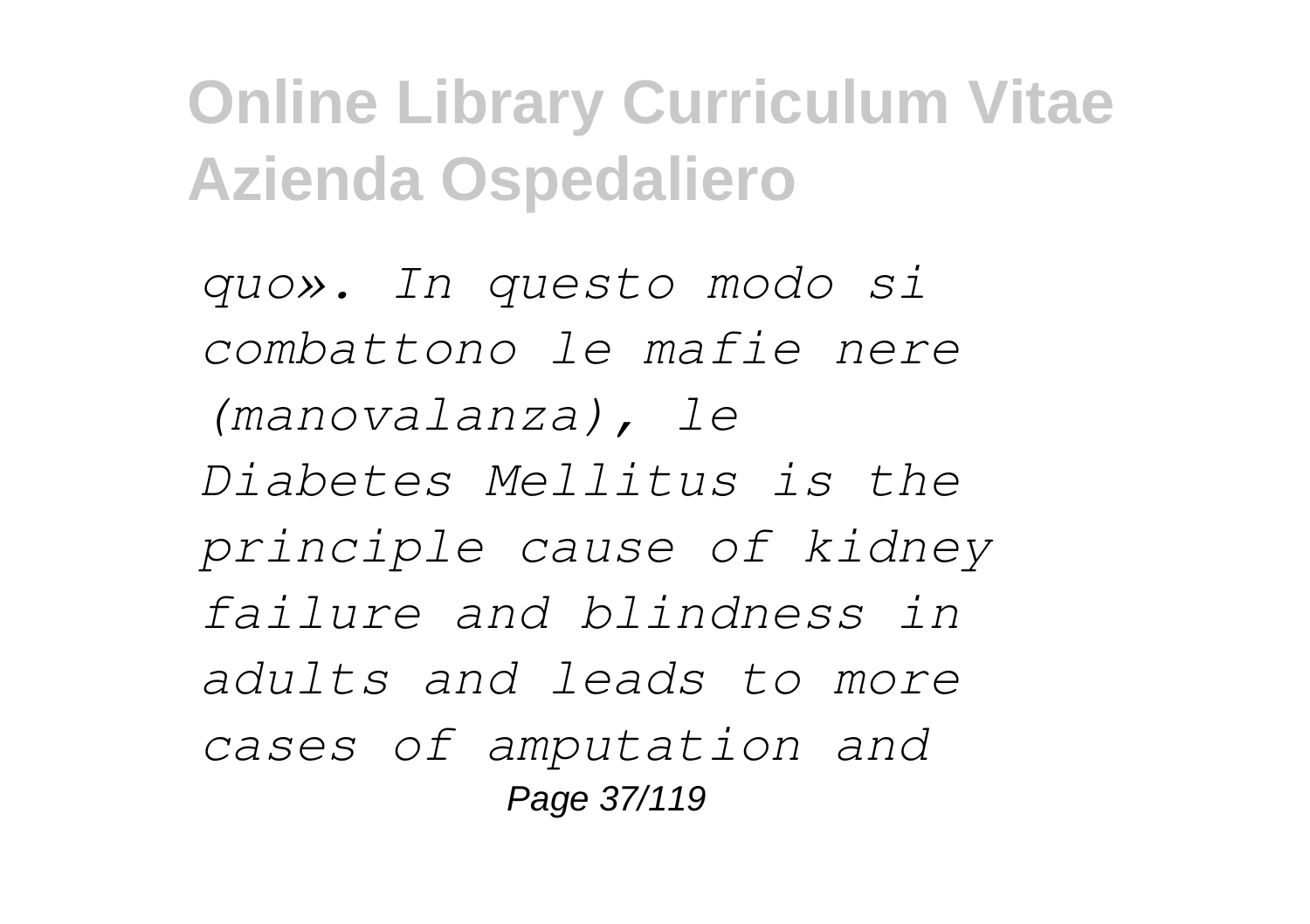*impotence than any other disease. It is one of the most common chronic diseases in childhood. The aims of pancreas or islet transplantation are to improve the quality of life of patients with insulin* Page 38/119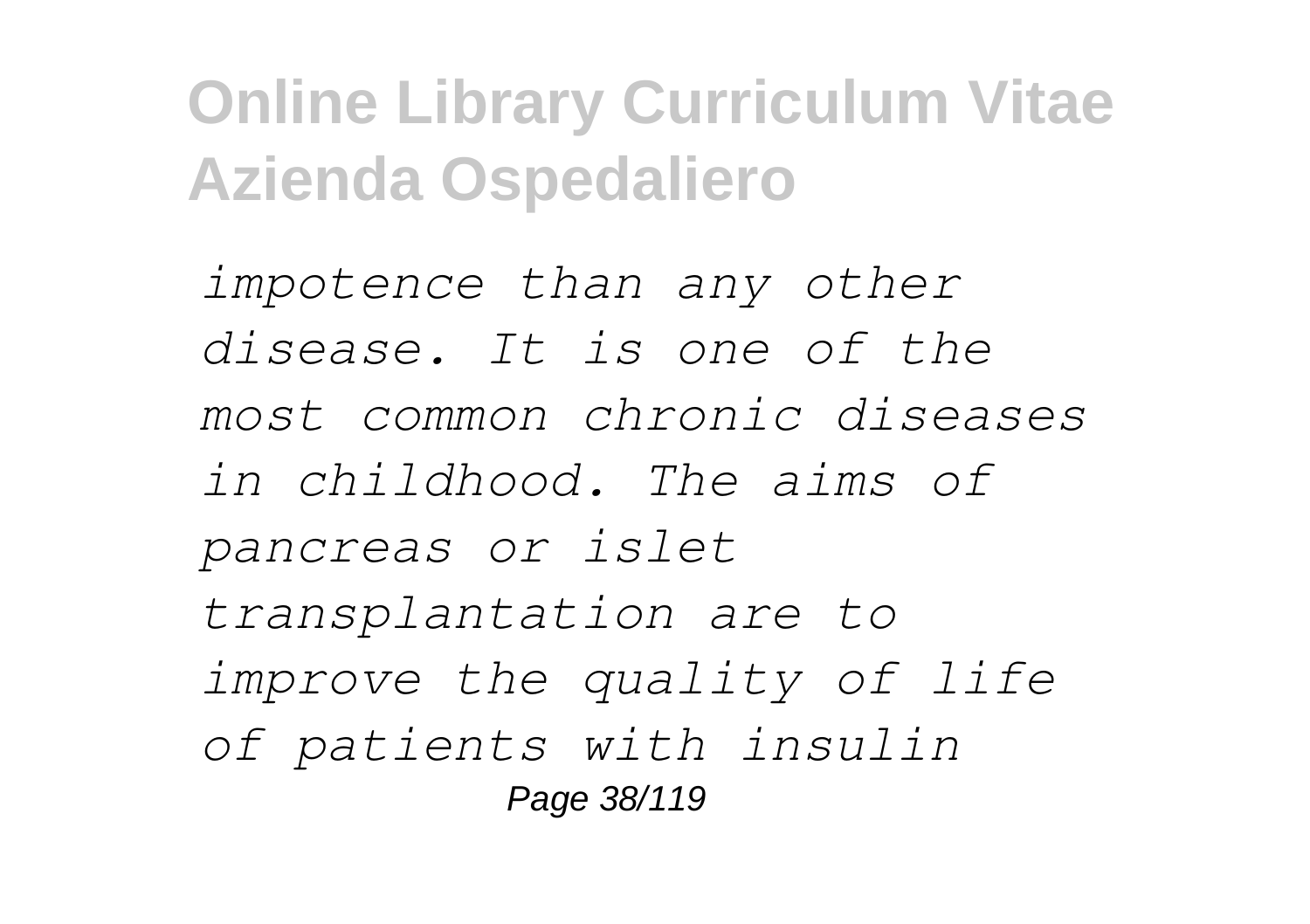*dependent diabetes mellitus and to ameliorate secondary complications. This book provides a comprehensive and international review of the recent advances in pancreas and islet transplantation. It covers surgical* Page 39/119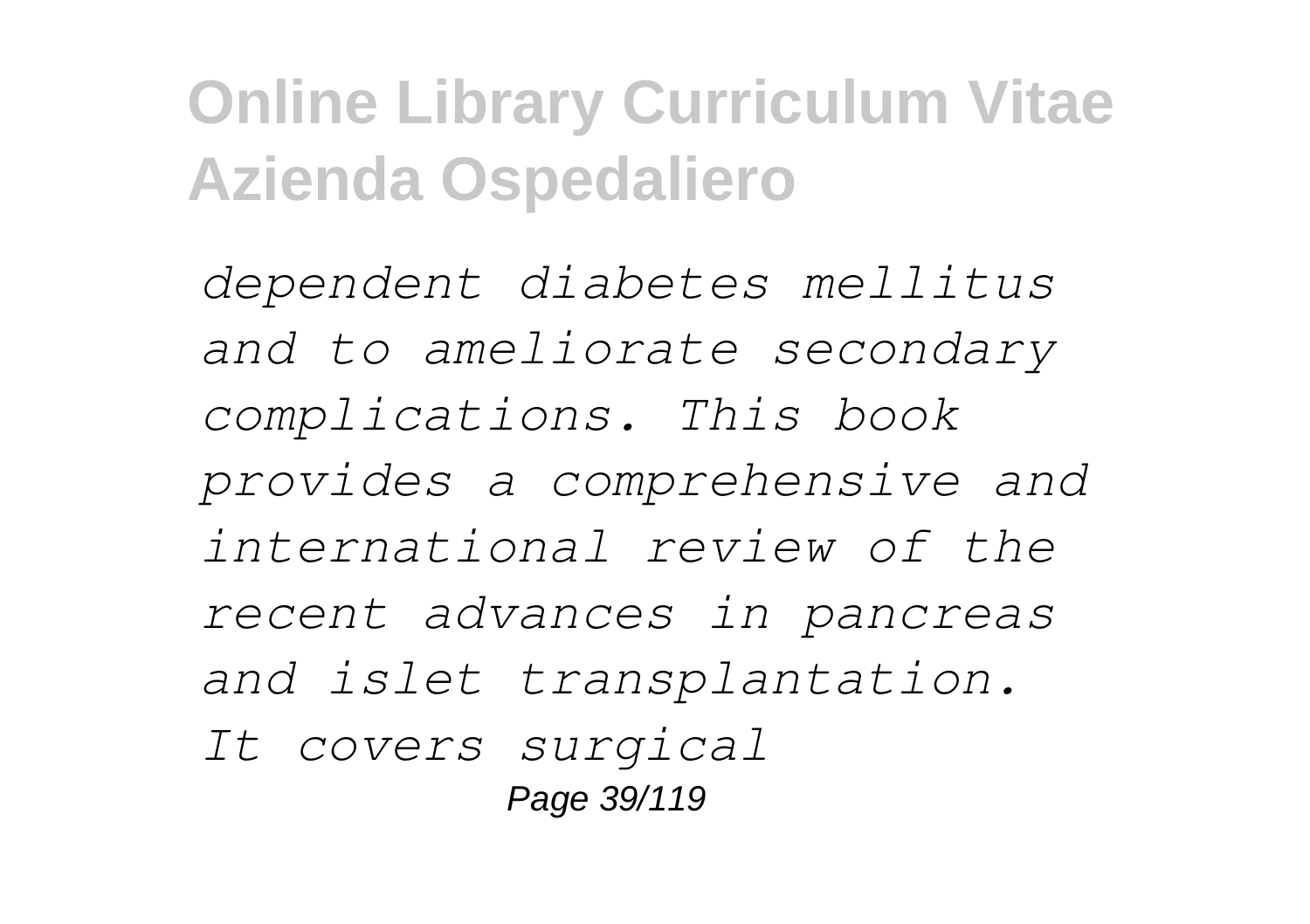*techniques, issues surrounding organ preservation, immunosuppression and the control of other complications, all of which contribute to the potential for such transplantations to* Page 40/119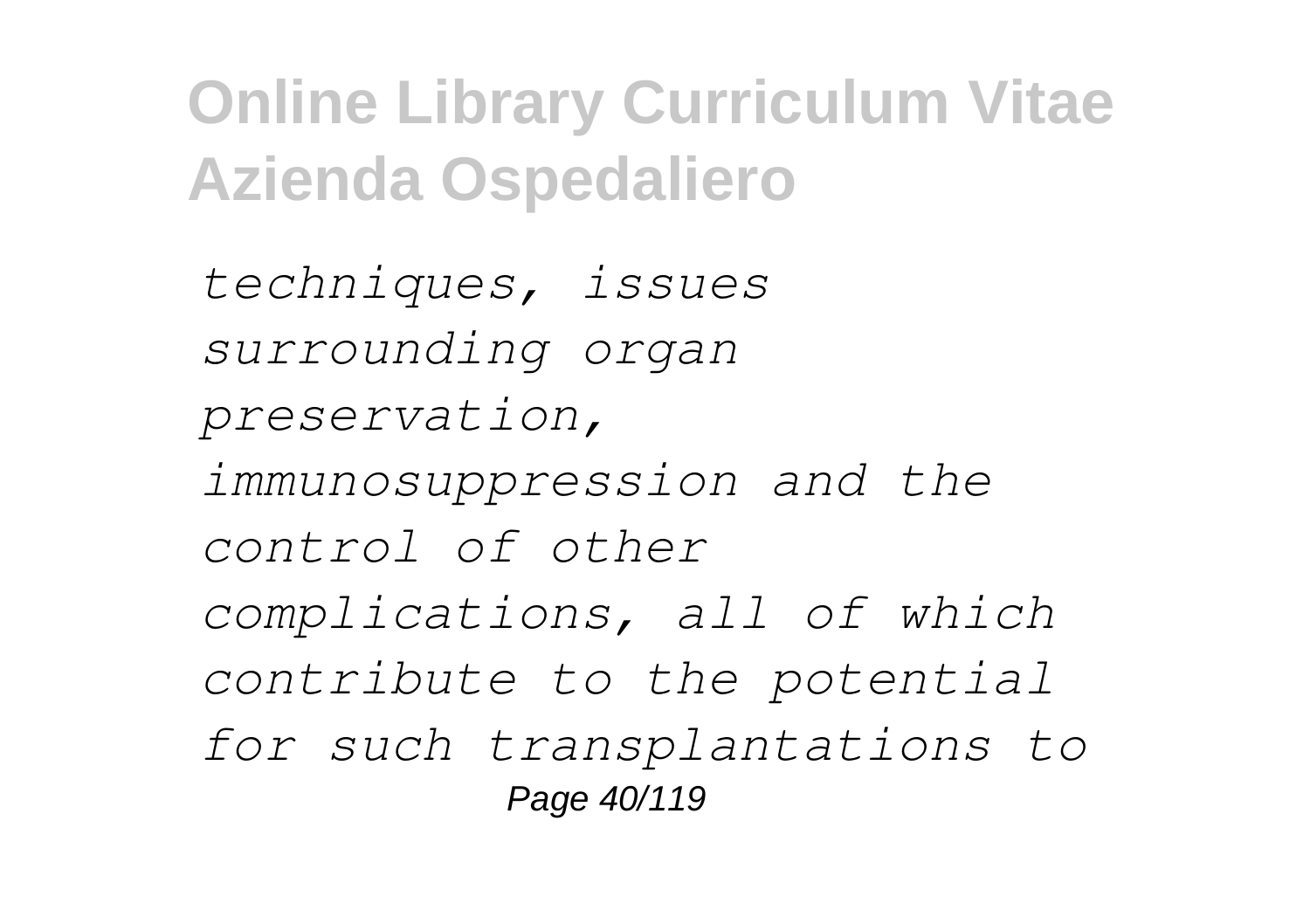*evolve as the treatment of choice for insulin dependent diabetes. The editors have compiled a strong and international team of contribution authors. This book is essential reading for transplant surgeons and* Page 41/119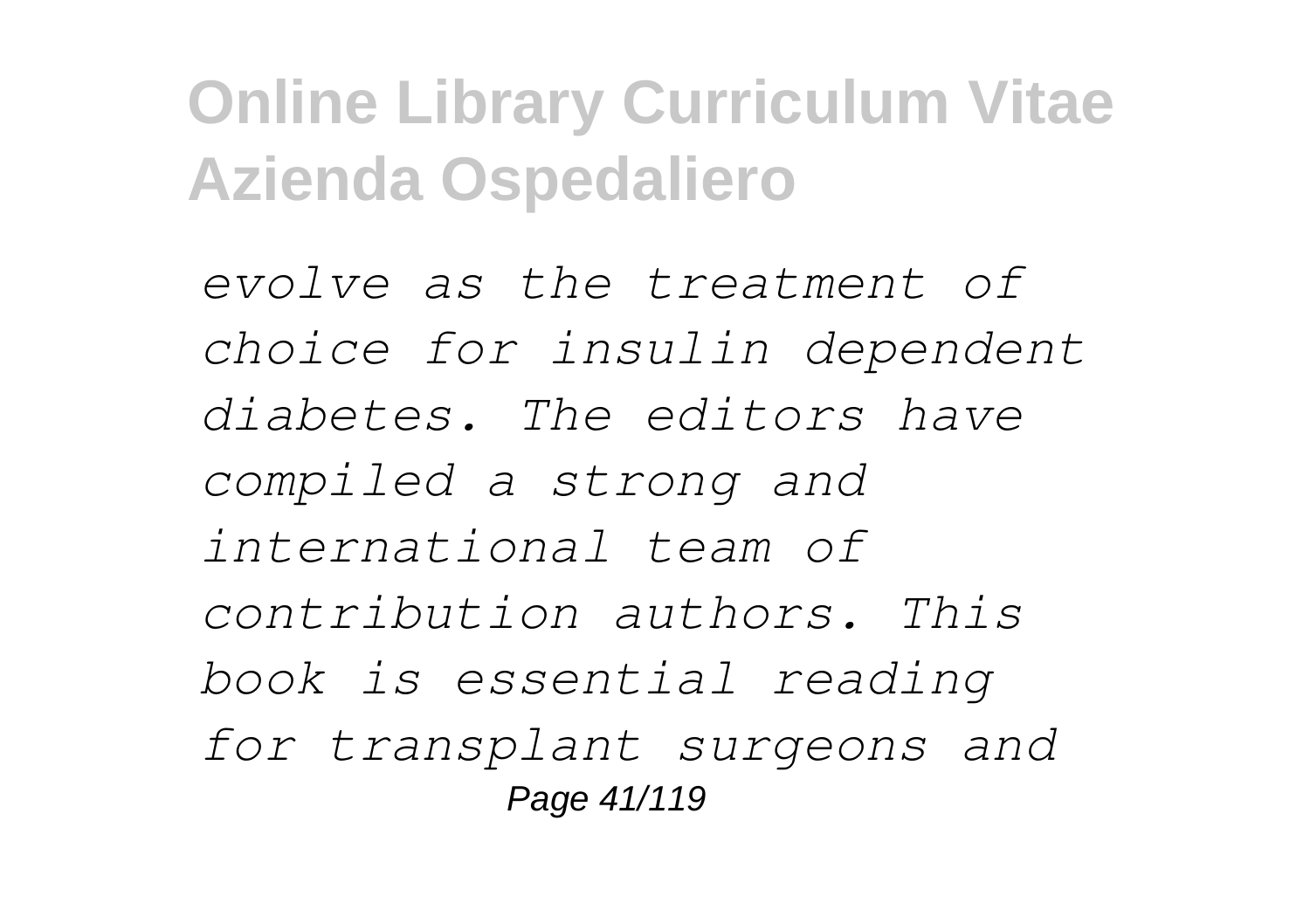*all those involved in researching or treating diabetes mellitus. This book provides a comprehensive guide to delivering analgesia and sedation to critically ill patients for professionals* Page 42/119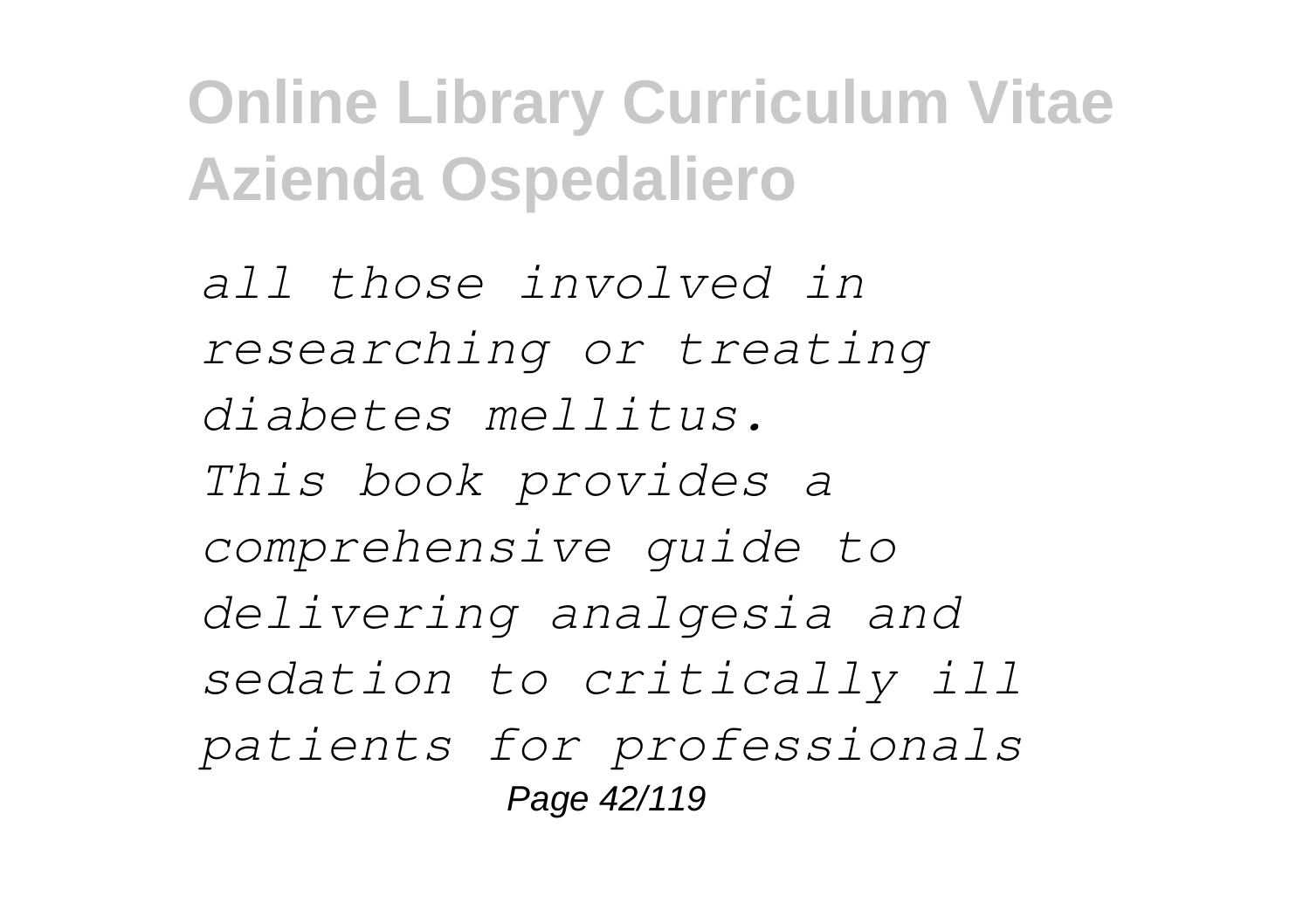*and caregivers being involved in the management of these patients. It discusses and explains in detail the advantages and limitations of each drug and device using clear flowcharts, diagrams and* Page 43/119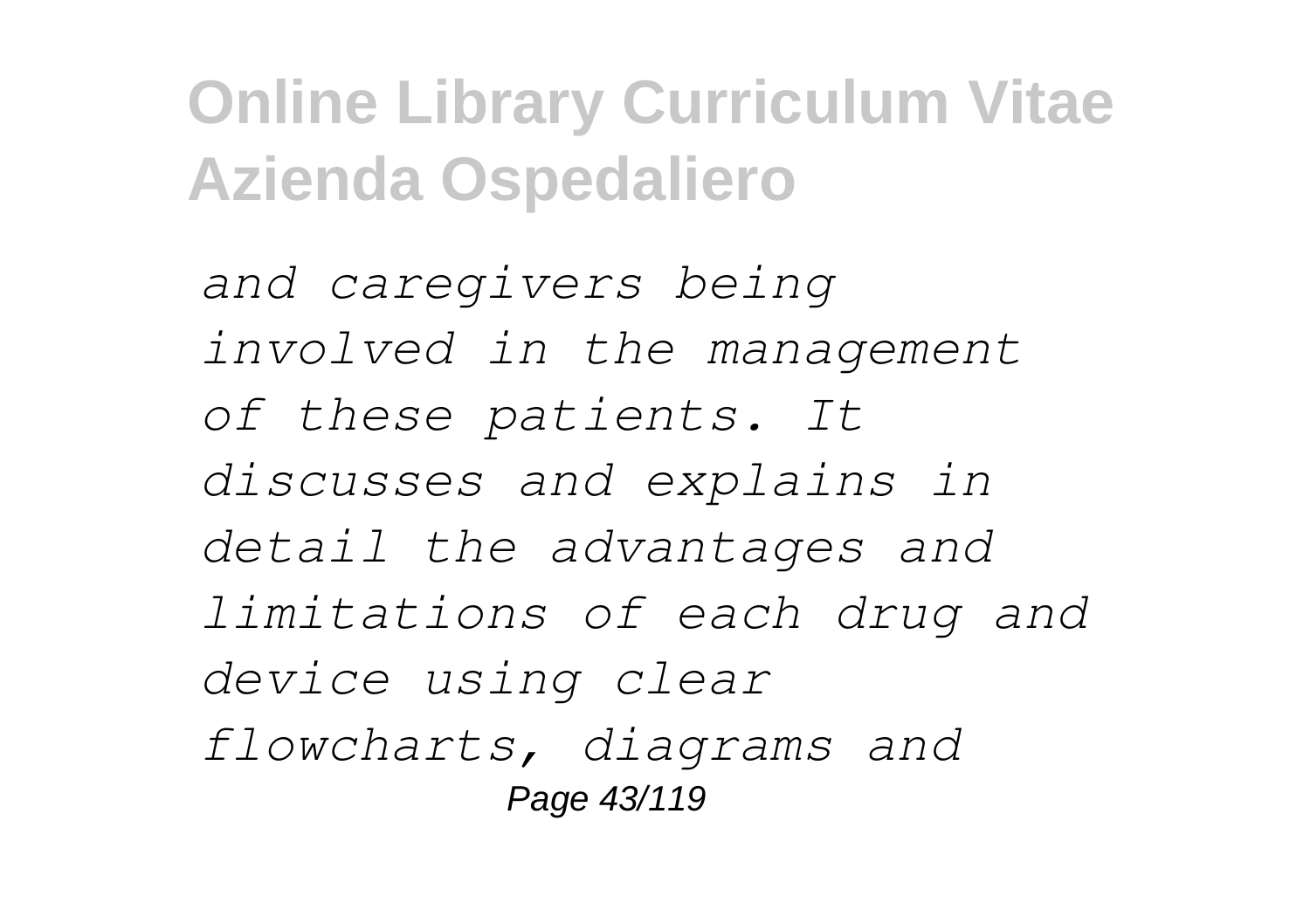*tables. Furthermore, it explores the new drugs and – above all – new sedation delivery systems, particularly those for administering volatile anesthetics on ICUs. This book is a valuable and* Page 44/119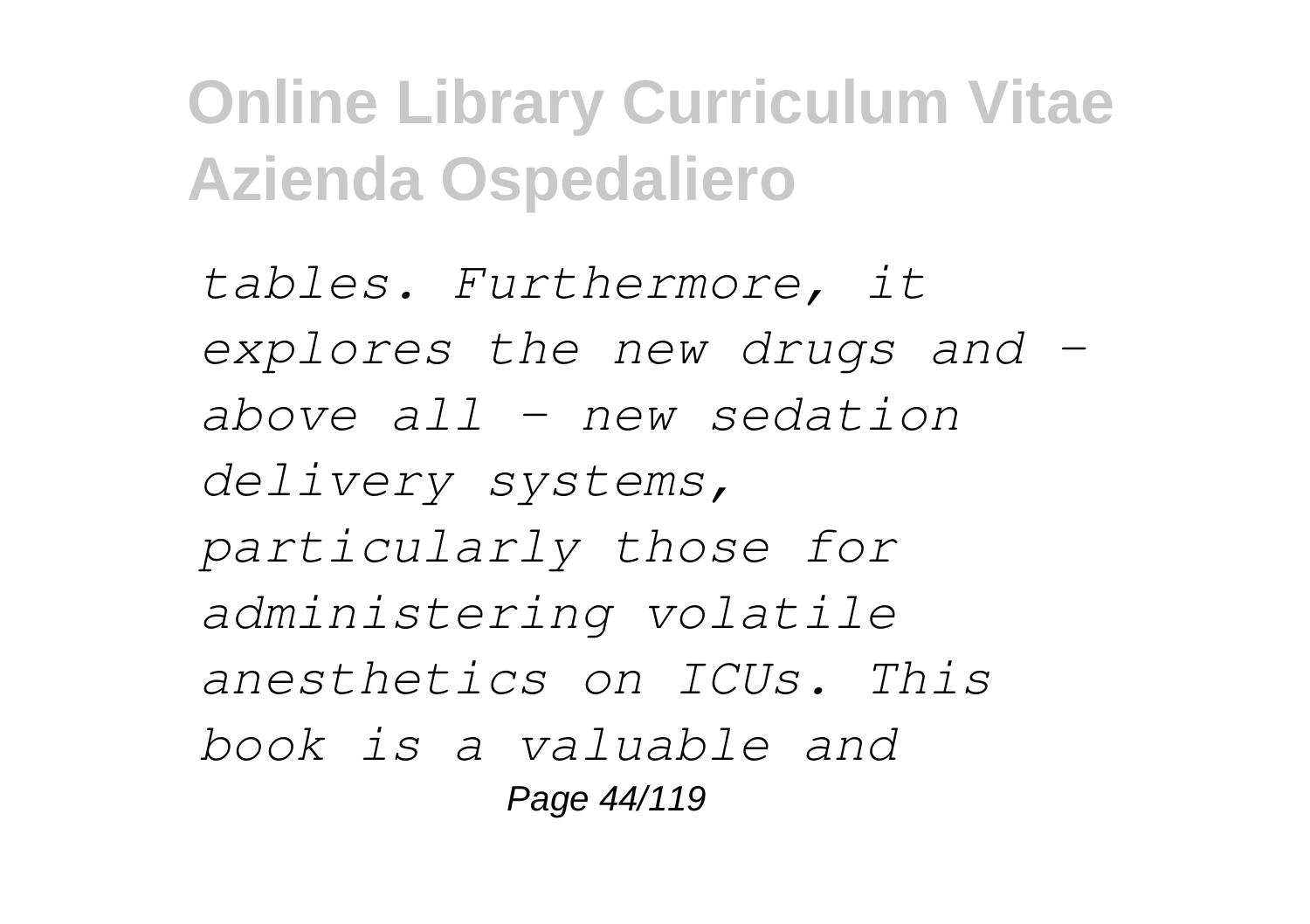*practical resource for anesthesists, intensivists and emergency physicians interested in sedation. Minerva chirurgica La gestione per la qualita in pneumologia An ESVS/EDBVS Collaboration* Page 45/119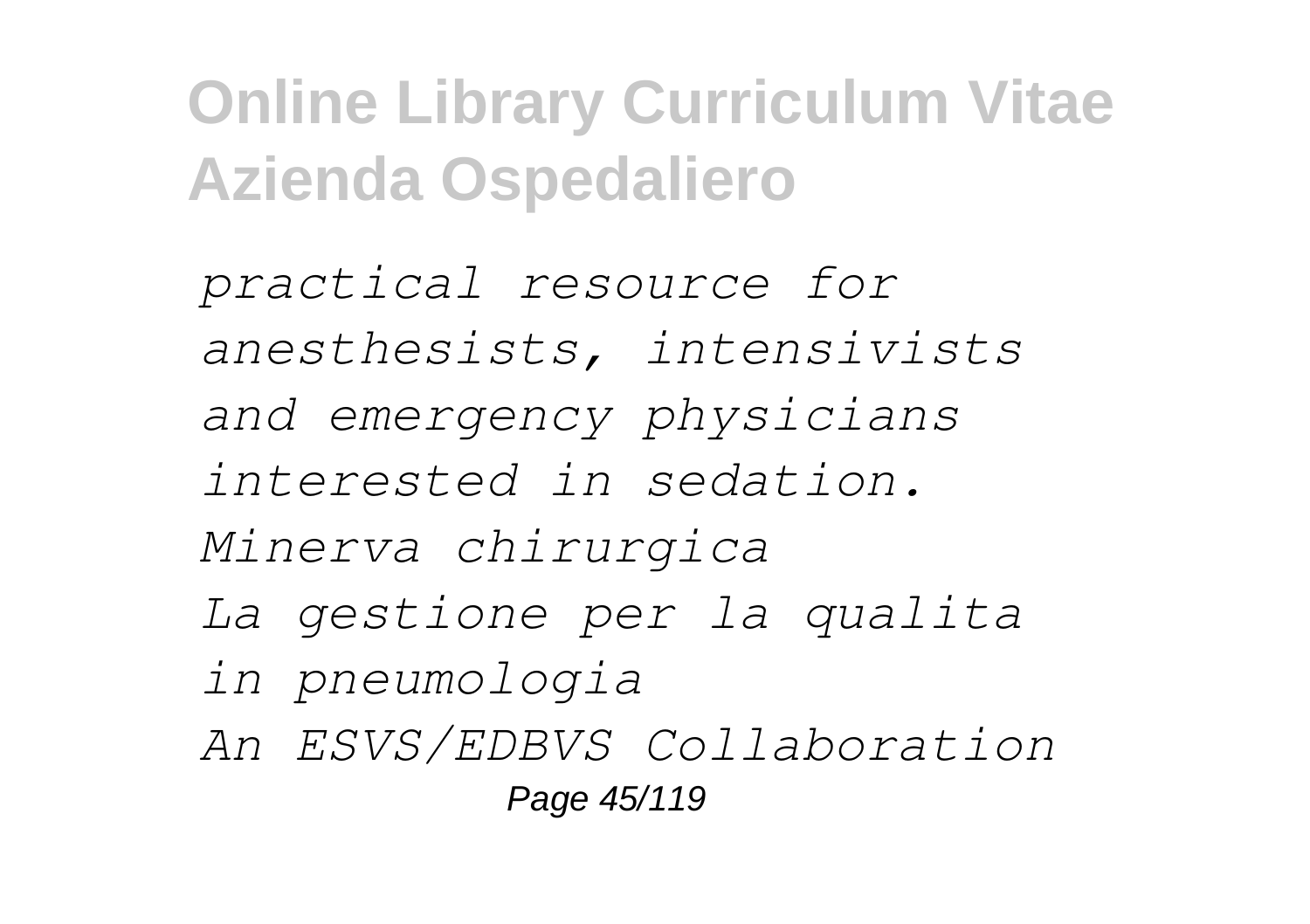*for the XVIII Annual Meeting of the European Society for Vascular Surgery Held in Innsbruck, Austria Between 17 and 19 September 2004 Aspetti applicativi secondo il modello ISO 9001:2000 Lasers and Energy Devices* Page 46/119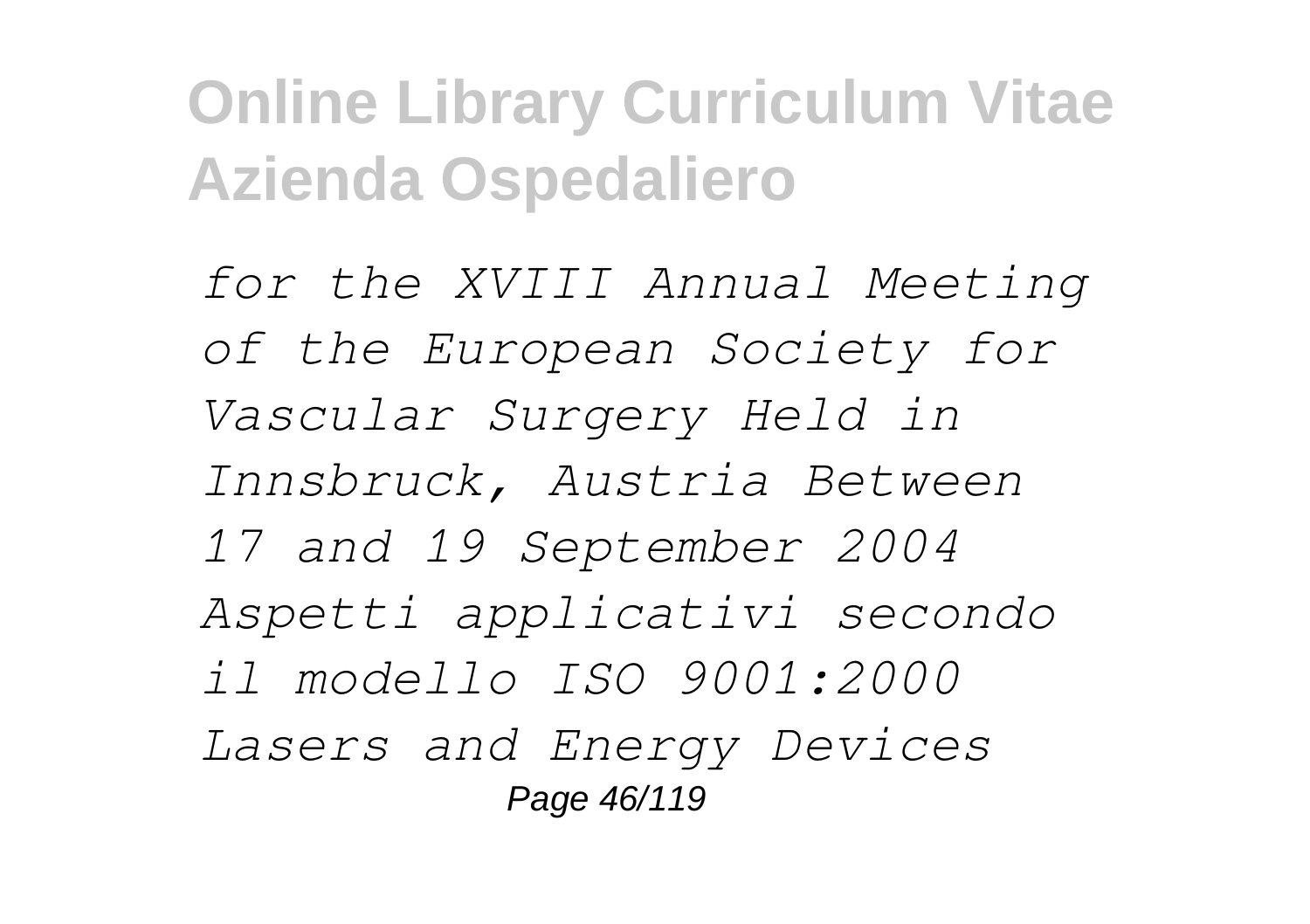*for the Skin 1341.2.77 Stroke is one of the leading causes of death in the world, resulting mostly from the sudden ruptures of atherosclerosis carotid plaques. Understanding why and how plaque develops and ruptures requires a* Page 47/119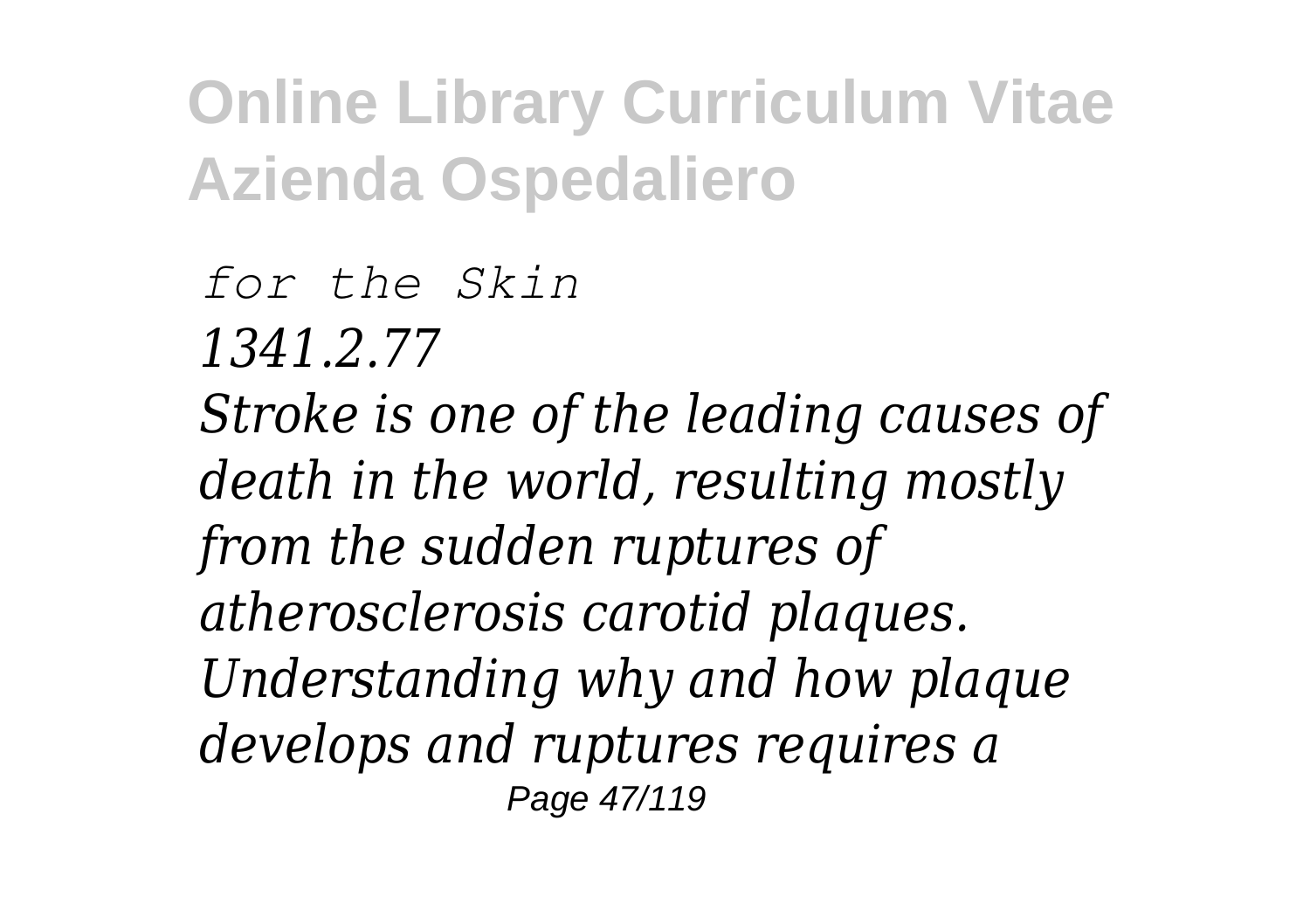*multi-disciplinary approach such as radiology, biomedical engineering, medical physics, software engineering, hardware engineering, pathological and histological imaging. Multi-Modality Atherosclerosis Imaging, Diagnosis and Treatment presents a new* Page 48/119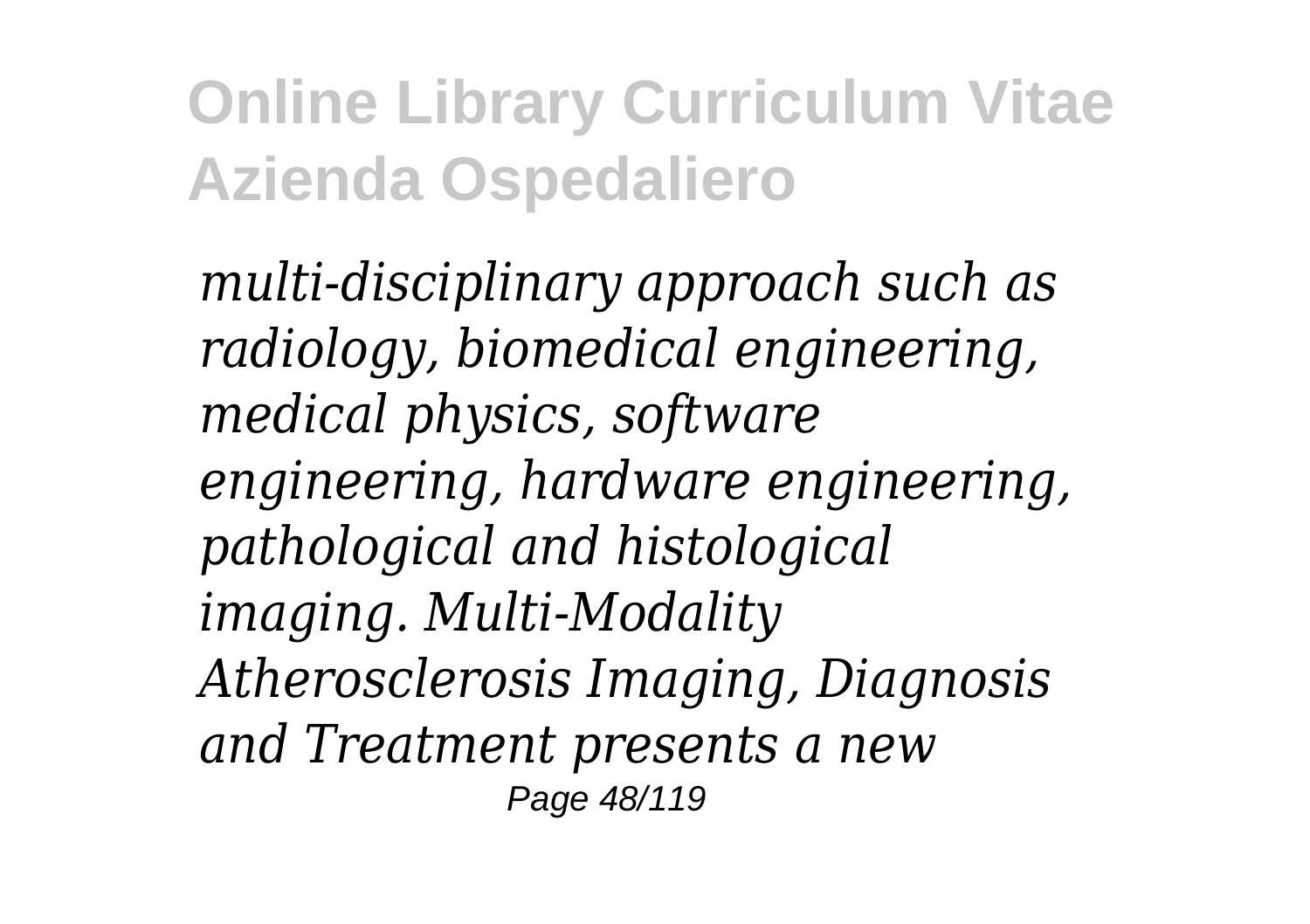*dimension of understanding Atherosclerosis in 2D and 3D. This book presents work on plaque stress analysis in order to provide a general framework of computational modeling with atherosclerosis plaques. New algorithms based on 3D and 4D Ultrasound are presented* Page 49/119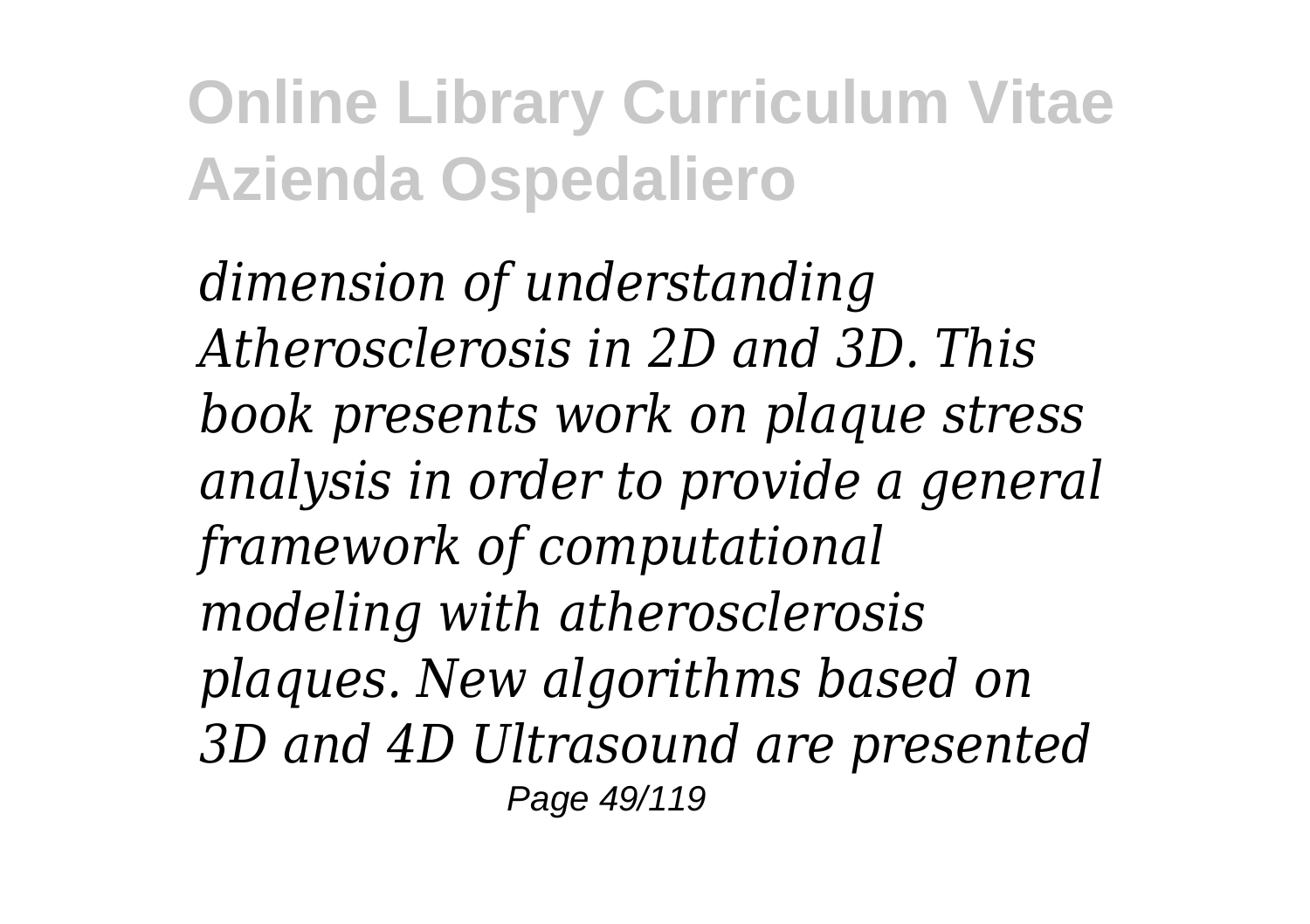*to assess the atherosclerotic disease as well as very recent advances in plaque multimodality image fusion analysis. The goal of Multi-Modality Atherosclerosis Imaging, Diagnosis and Treatment is to fuse information obtained from different 3D medical image modalities, such as 3D US, CT* Page 50/119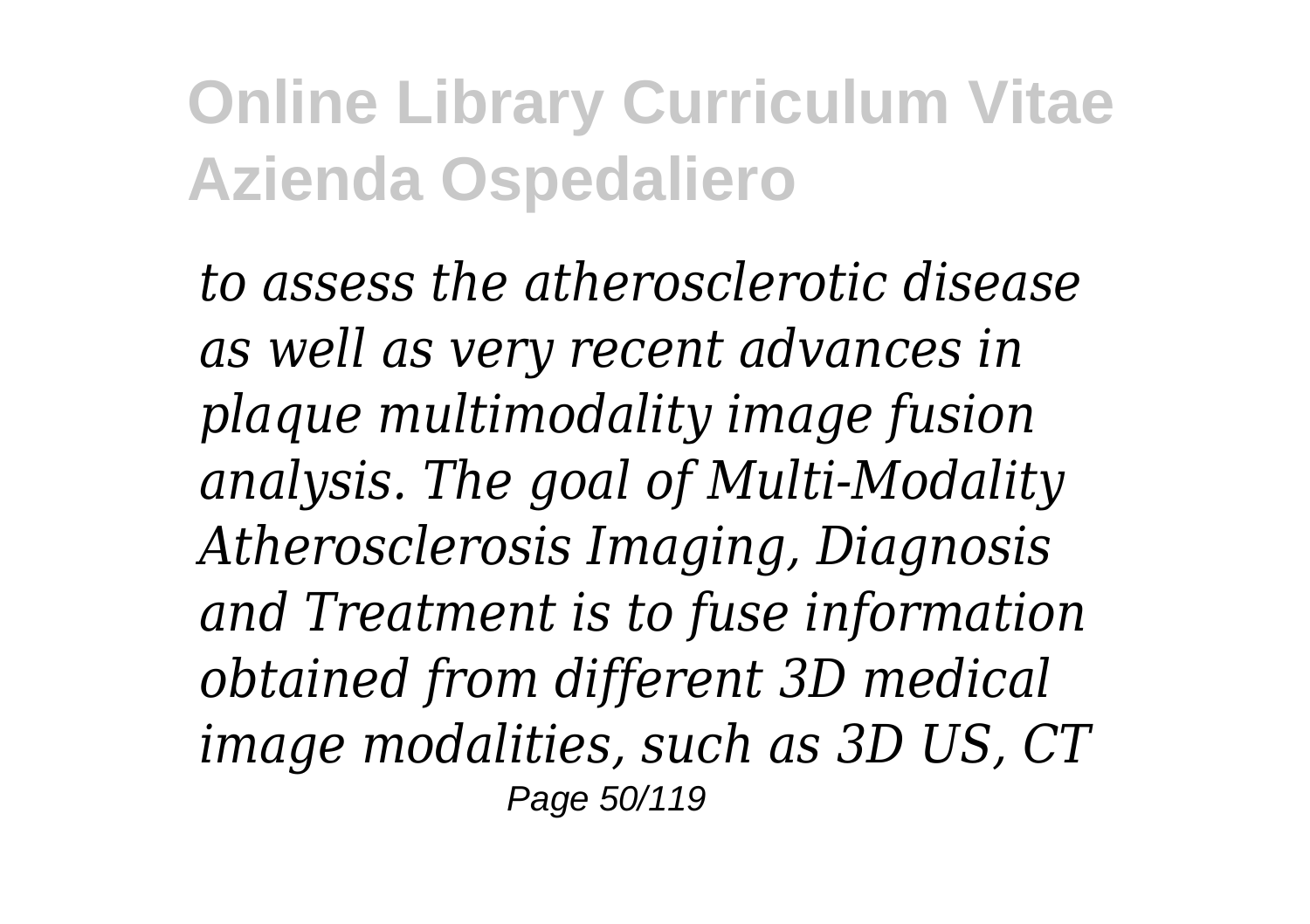*and MRI, providing the medical doctor with some sort of augmented reality information about the atherosclerotic plaque in order to improve the accuracy of the diagnosis. Analysis of the plaque dynamics along the cardiac cycle is also a valuable indicator for plaque* Page 51/119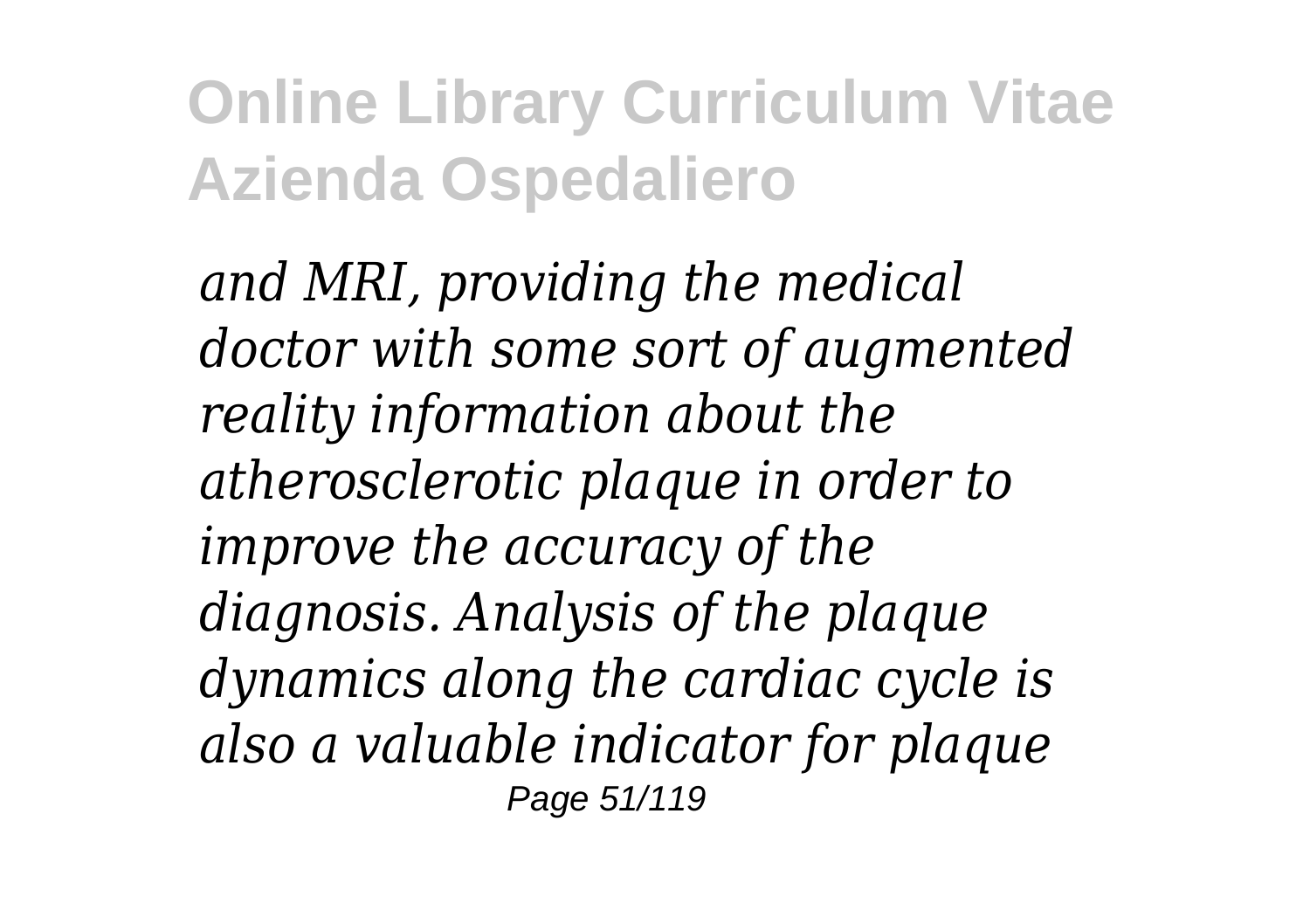*instability assessment and therefore for risk stratification. 4D Ultrasound, a sequence of 3D reconstructions of the region of interest along the time, can be used for this dynamic analysis. Multimodality Image Fusion is a very appealing approach because it puts together the best* Page 52/119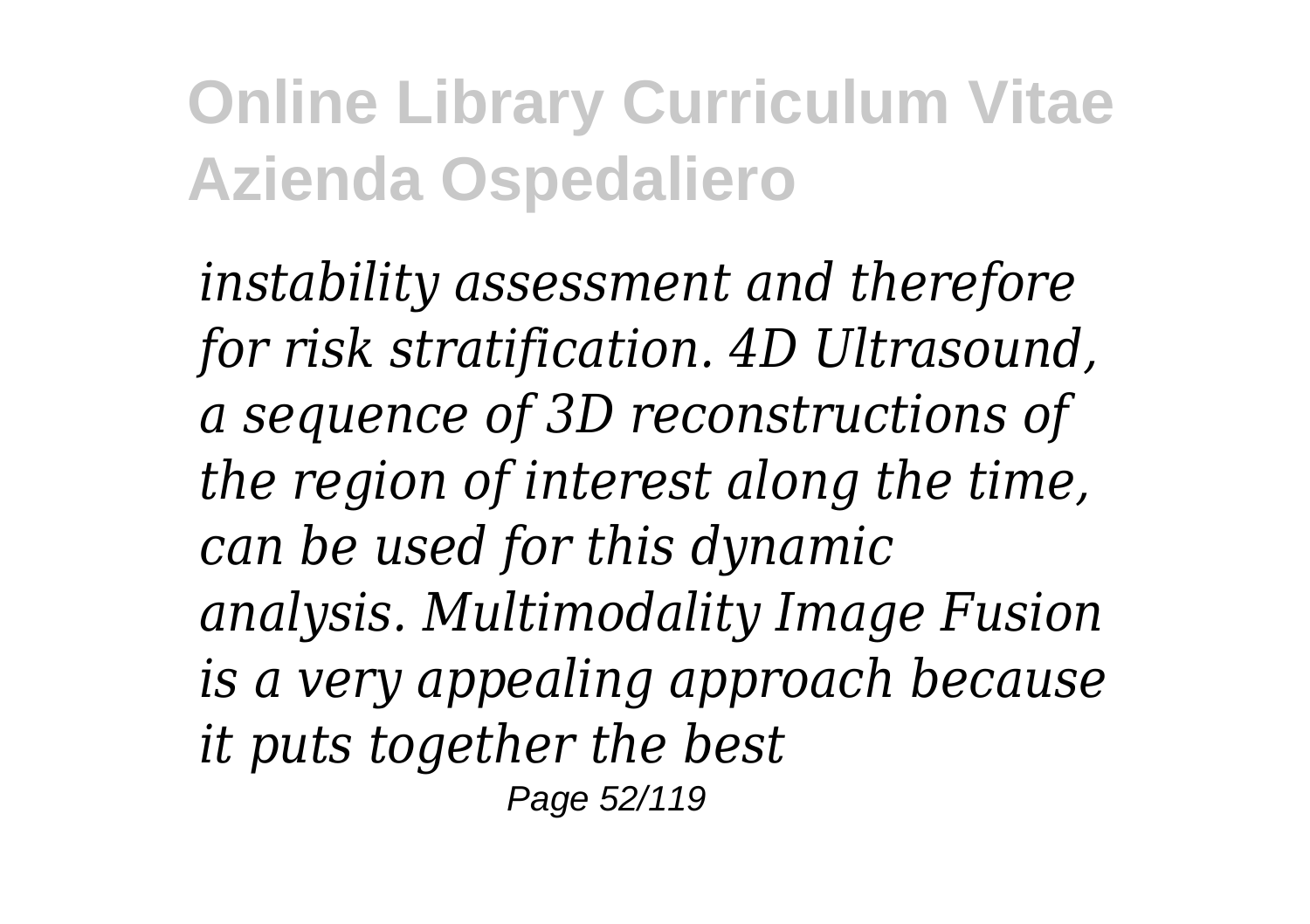*characteristics of each modality, such as, the high temporal resolution of US and the high spatial resolutions of MRI and CT. La gestione della qualità in pneumologia rappresenta l'argomento del volume che fornisce una panoramica sull'evoluzione del* Page 53/119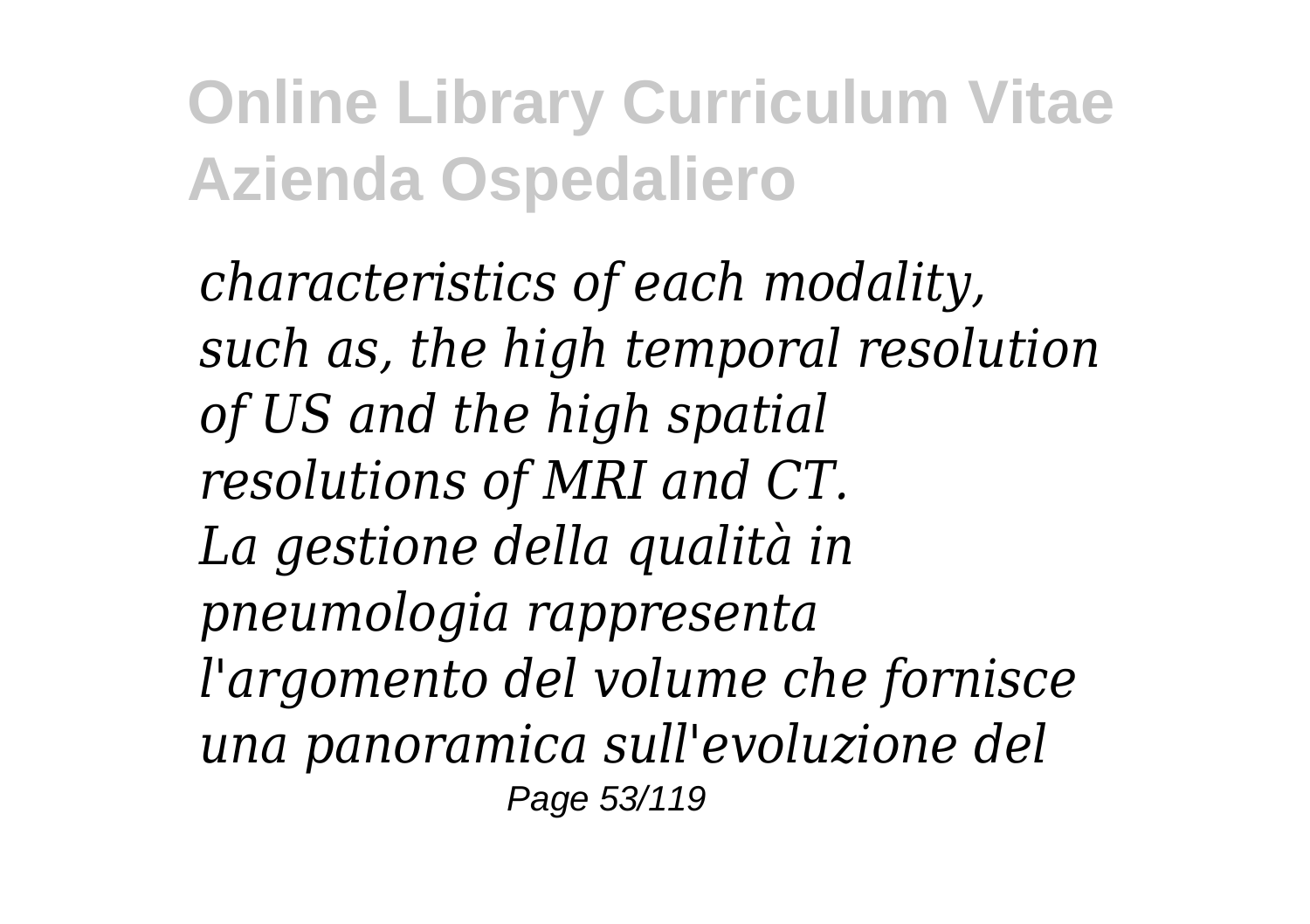*concetto di qualità in ambito sanitario, con particolare attenzione all'accreditamento e alla certificazione. Vengono descritte alcune modalità di sviluppo di un Sistema di Gestione per la Qualità in pneumologia e sono riportati alcuni esempi applicativi del modello ISO* Page 54/119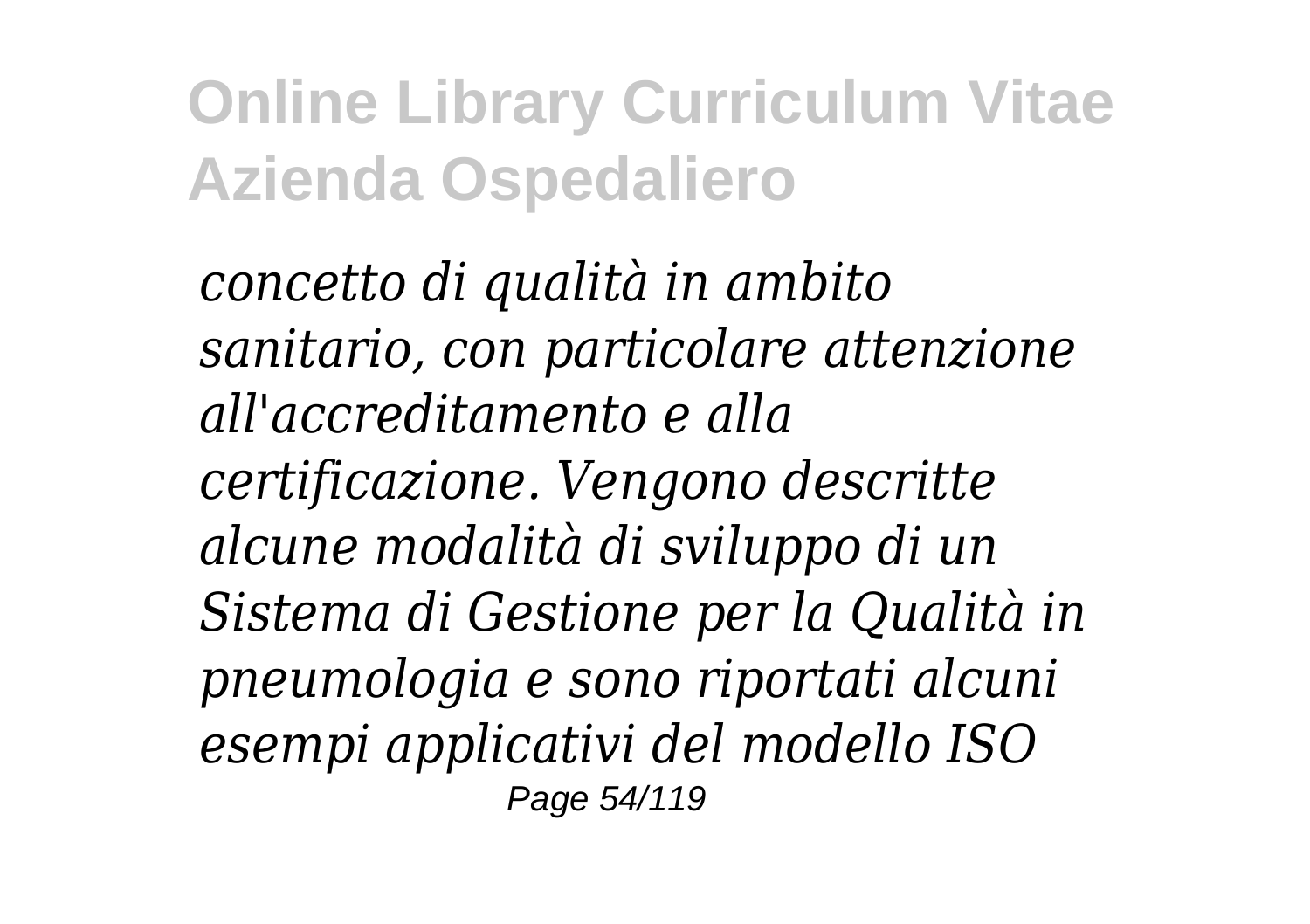*9001:2000. Il volume si propone come un primo riferimento didatticoinformativo su queste tematiche e si può trarre una visione d'insieme sulla gestione della qualità in pneumologia, perseguibile e raggiungibile grazie ai contributi sinergici delle Unità Operative* Page 55/119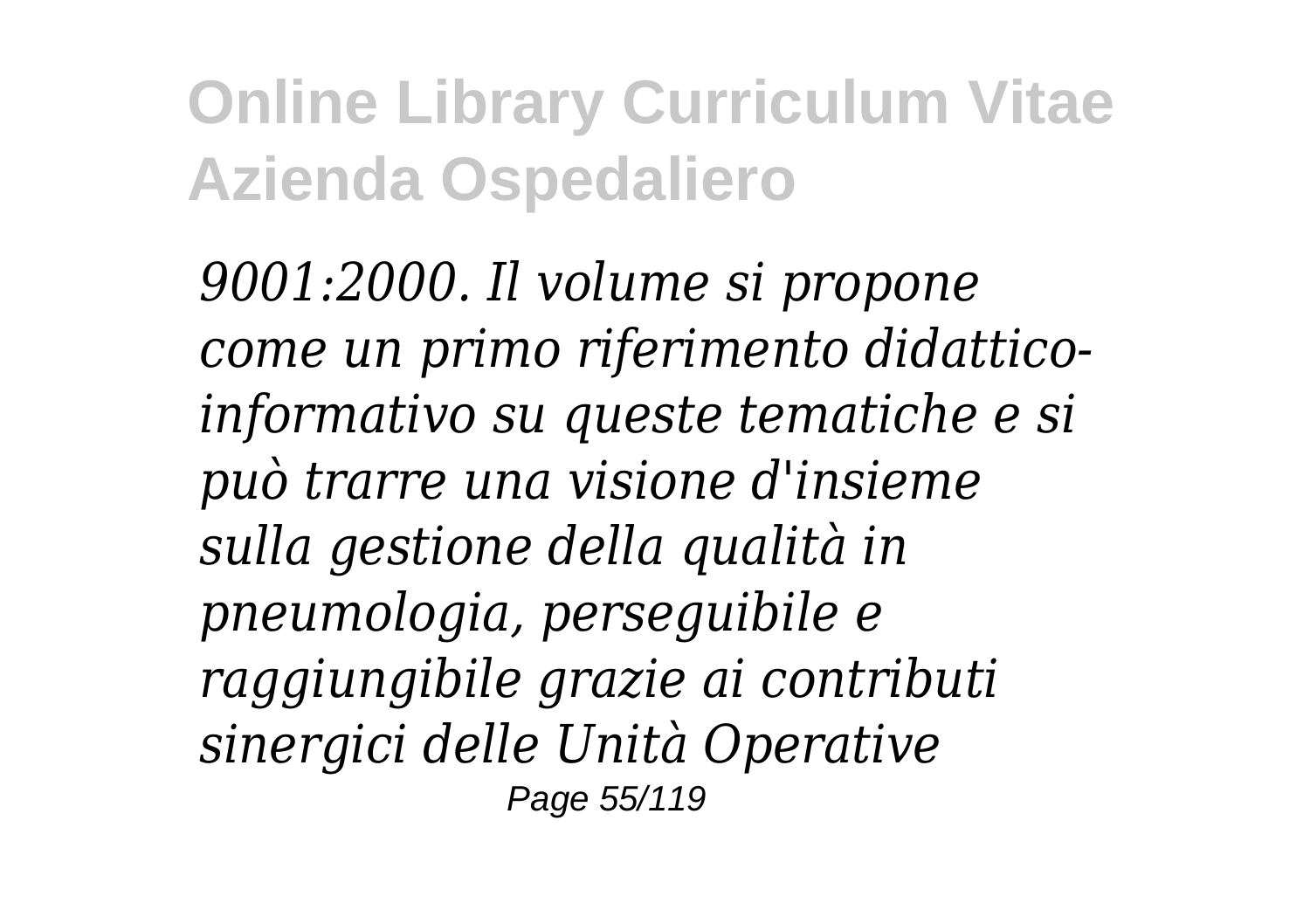*Specialistiche, delle Istituzioni Sanitarie, degli esperti di applicazioni di modelli organizzativi in ambito sanitario e delle Società Scientifiche. Image Principles, Neck, and the Brain Imaging for Plastic Surgery*

Page 56/119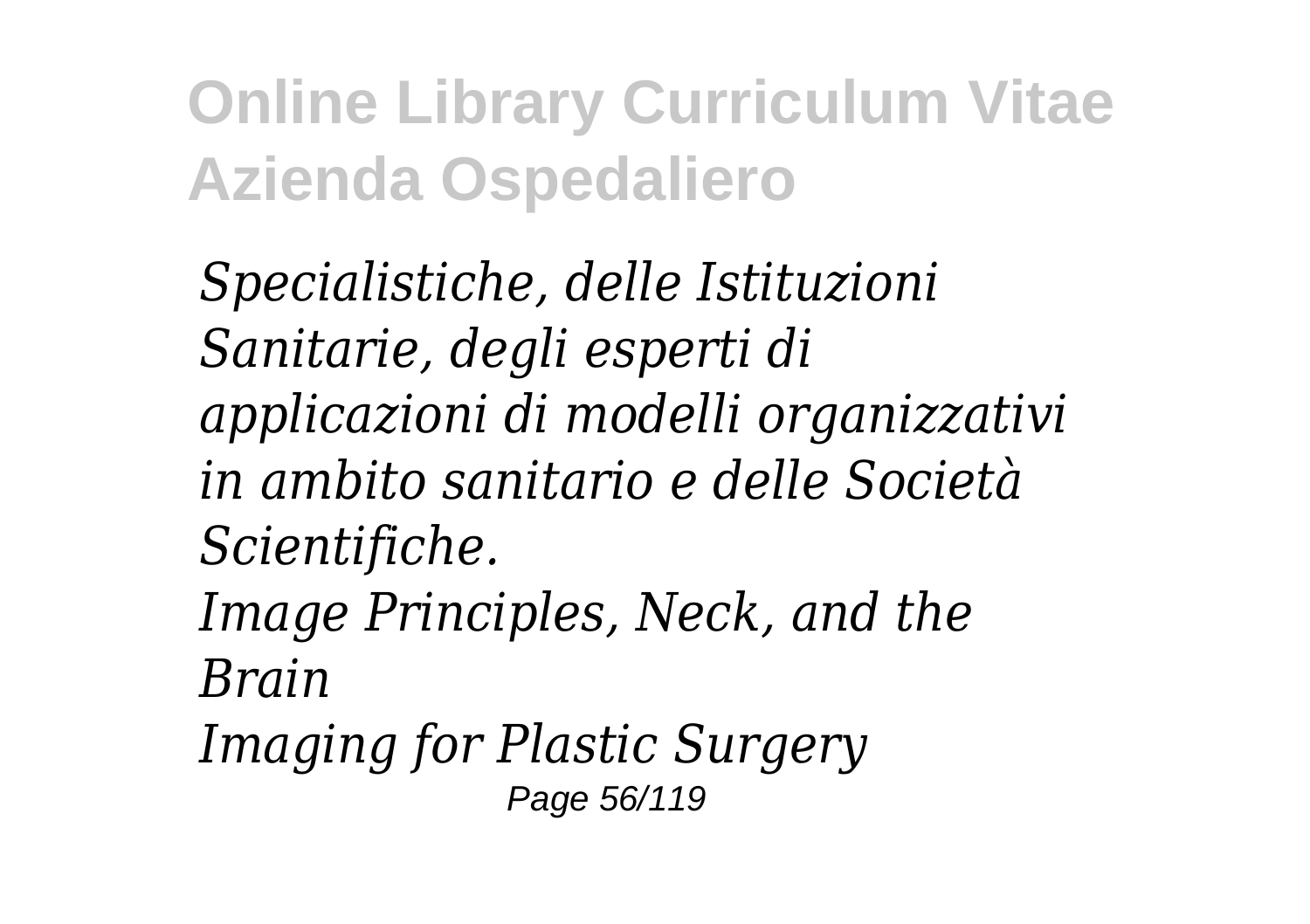*Epoca The Thorax Special Issues in Hypertension* **"Come valutare la nocività di queste sostanze che si infilano tra la pera e il formaggio nei nostri piatti? Le materie**

Page 57/119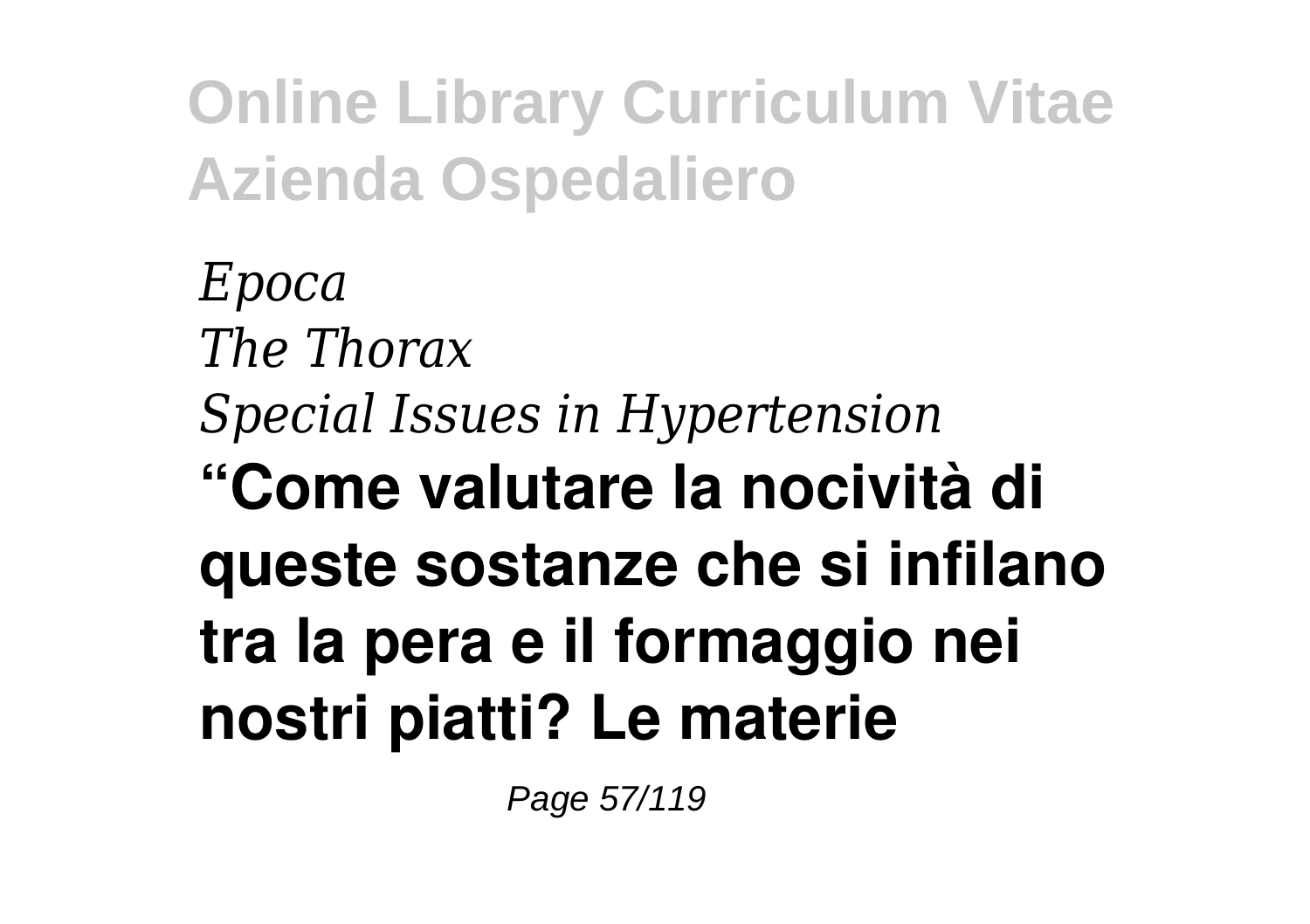**plastiche e gli additivi sono proprio così pericolosi come sospettano numerose associazioni di difesa dell'ambiente? È la quantità a fare il veleno, rispondono gli industriali e per questa** Page 58/119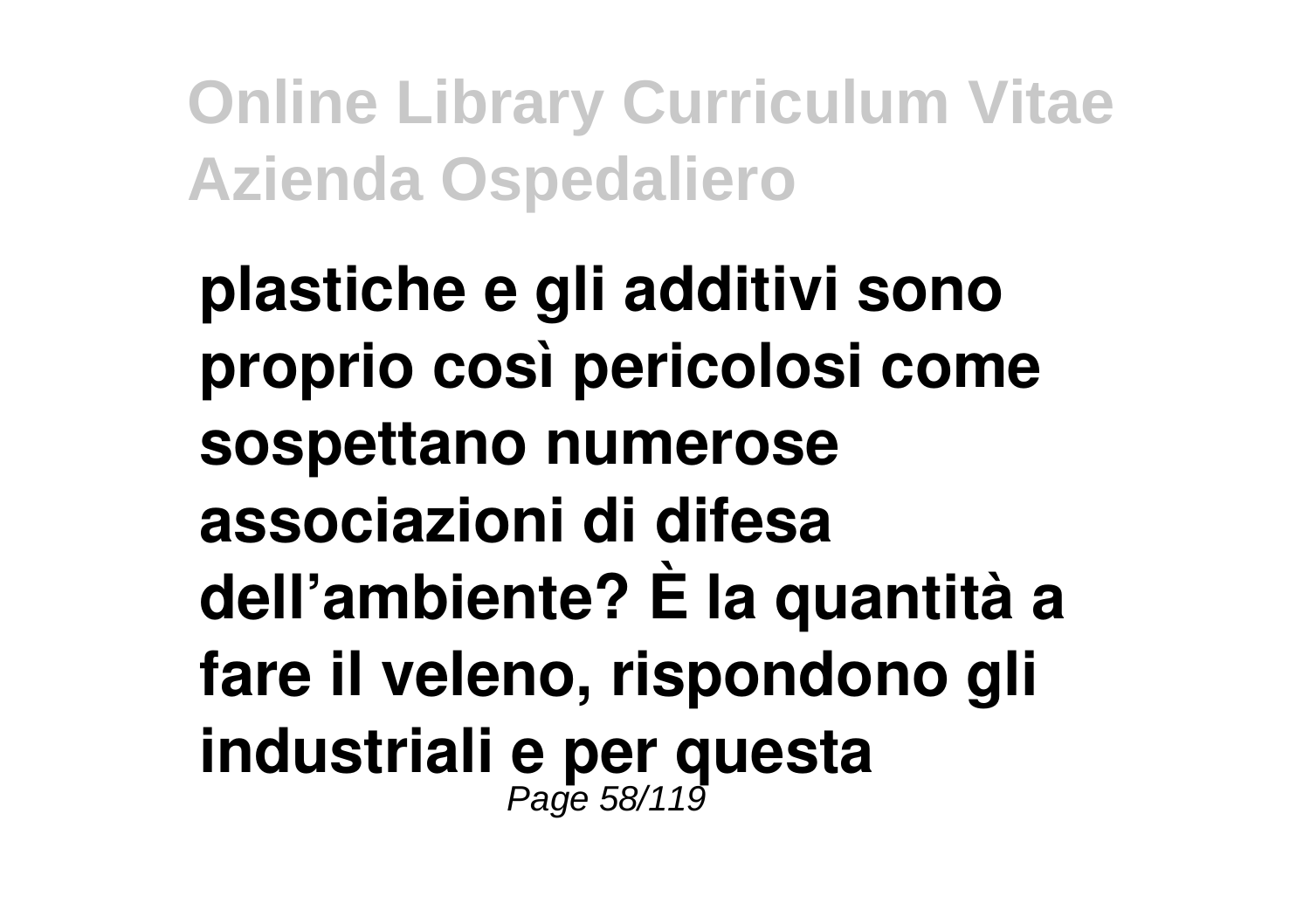**ragione hanno inventato il concetto di 'dose quotidiana accettabile', cioè la quantità che si può ingerire ogni giorno senza effetti sulla salute. Ma questi prodotti chimici sono veramente senza effetti? È** Page 59/119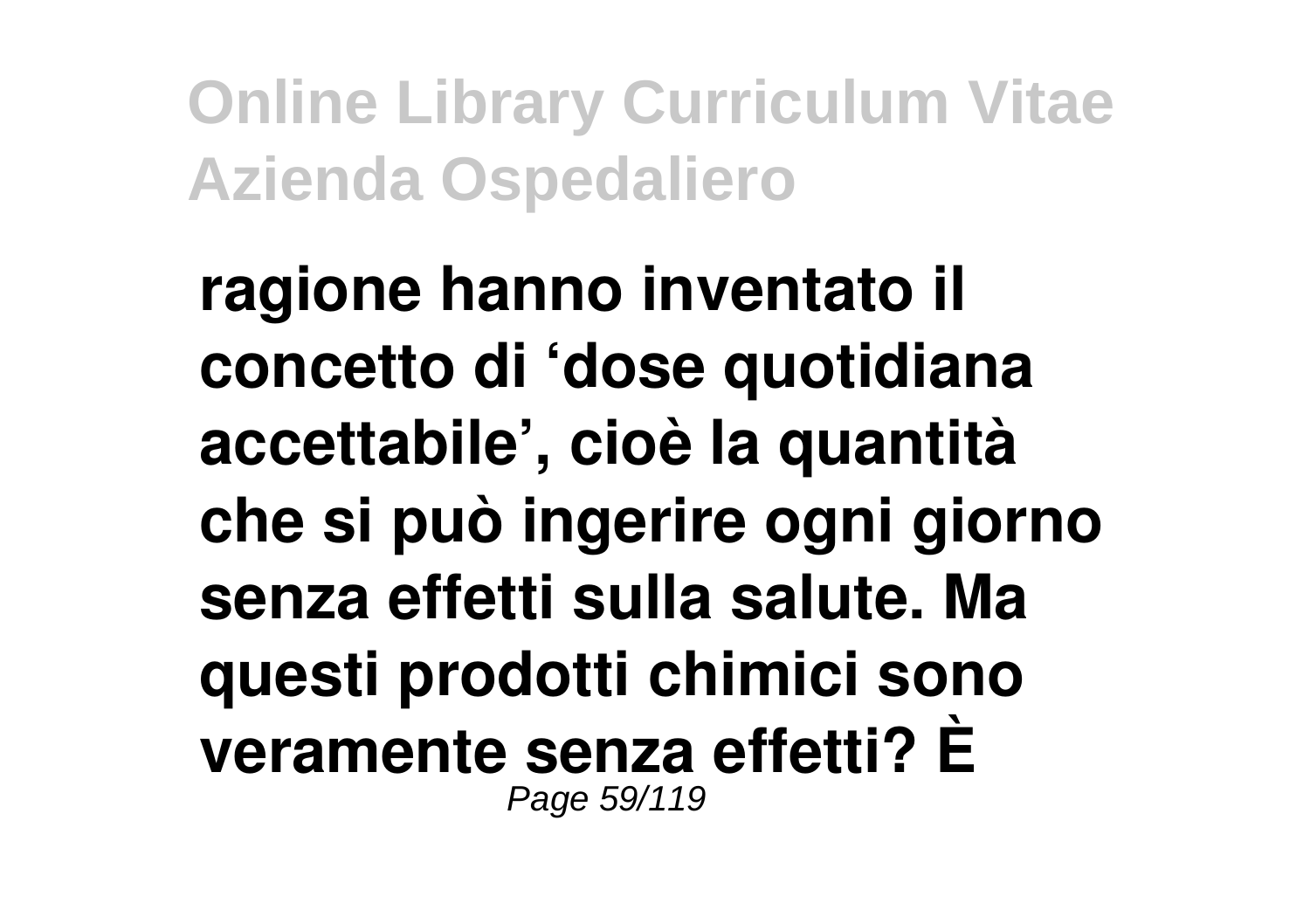**questo l'interrogativo a cui risponde Marie-Monique Robin nel suo libro." This book describes the principles and applications of radiofrequency treatments for various spinal indications,** Page 60/119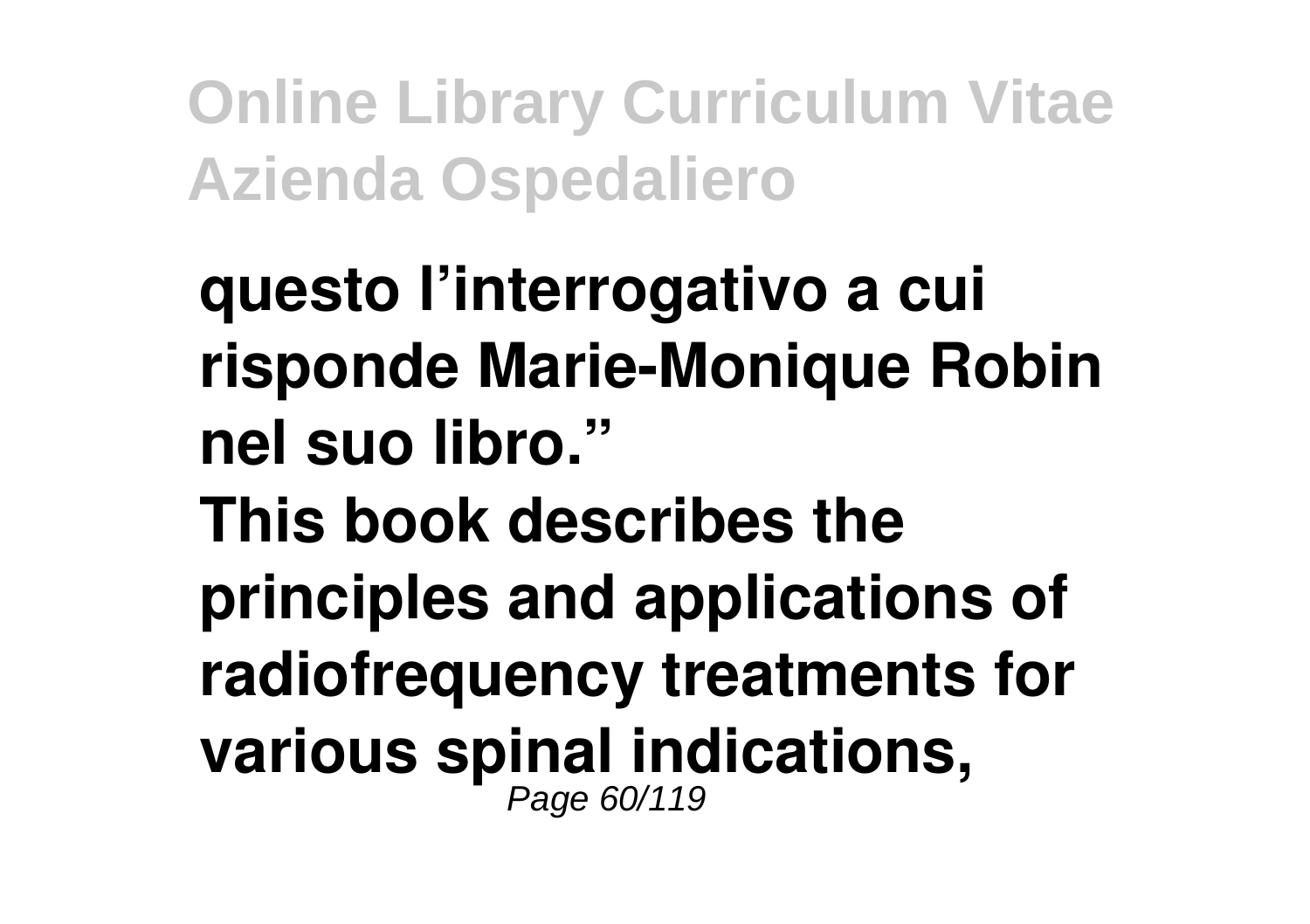**including disc herniation, discogenic and radicular pain, facet joint arthropathy, and benign and malignant lesions of the vertebral column. The aim is to provide a handy guide that will acquaint** Page 61/119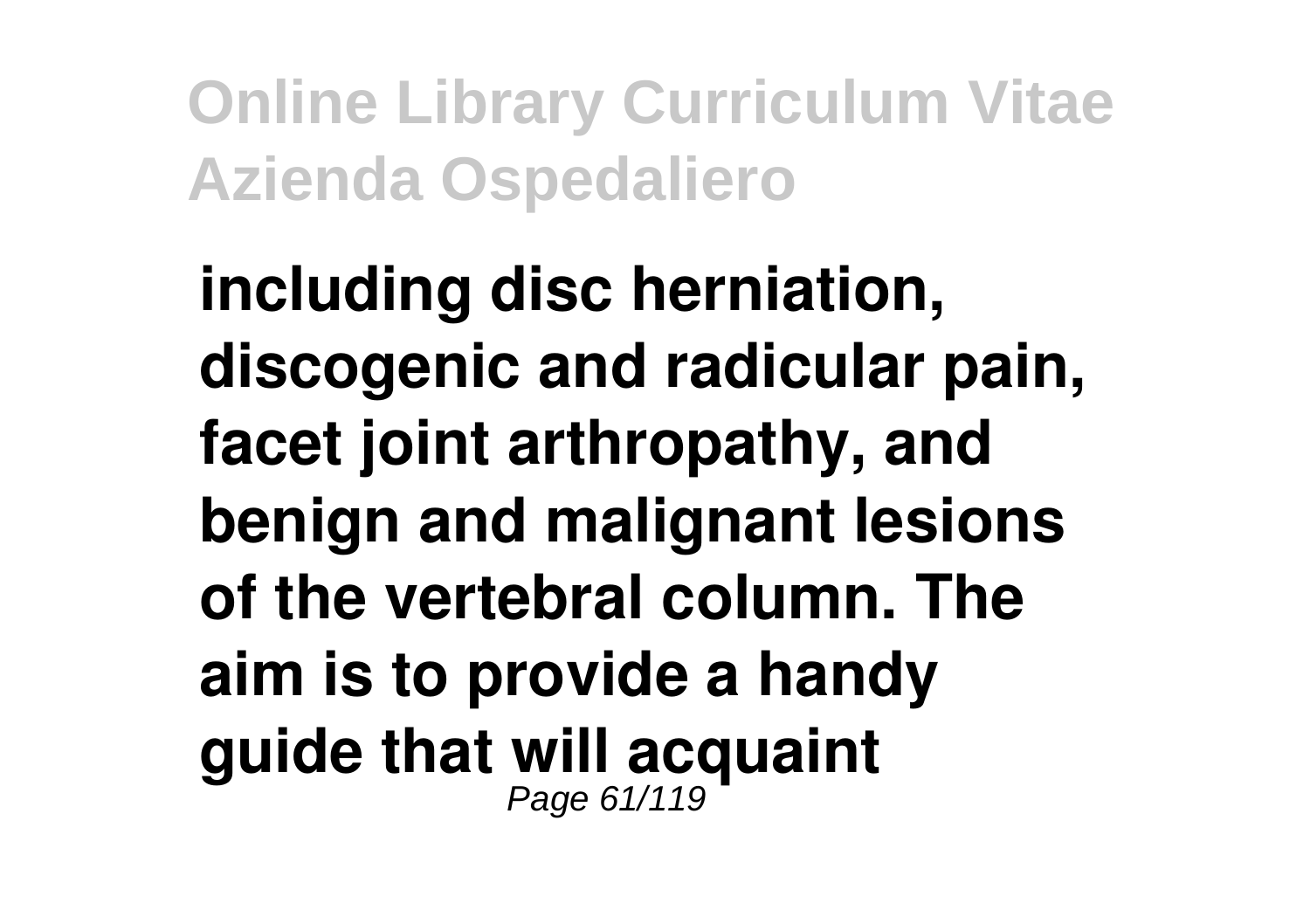**readers with all aspects of radiofrequency neurotomy at different levels of the spine, enabling them to carry out treatments effectively and safely. Radiofrequency** neurotomy, or radiofrequency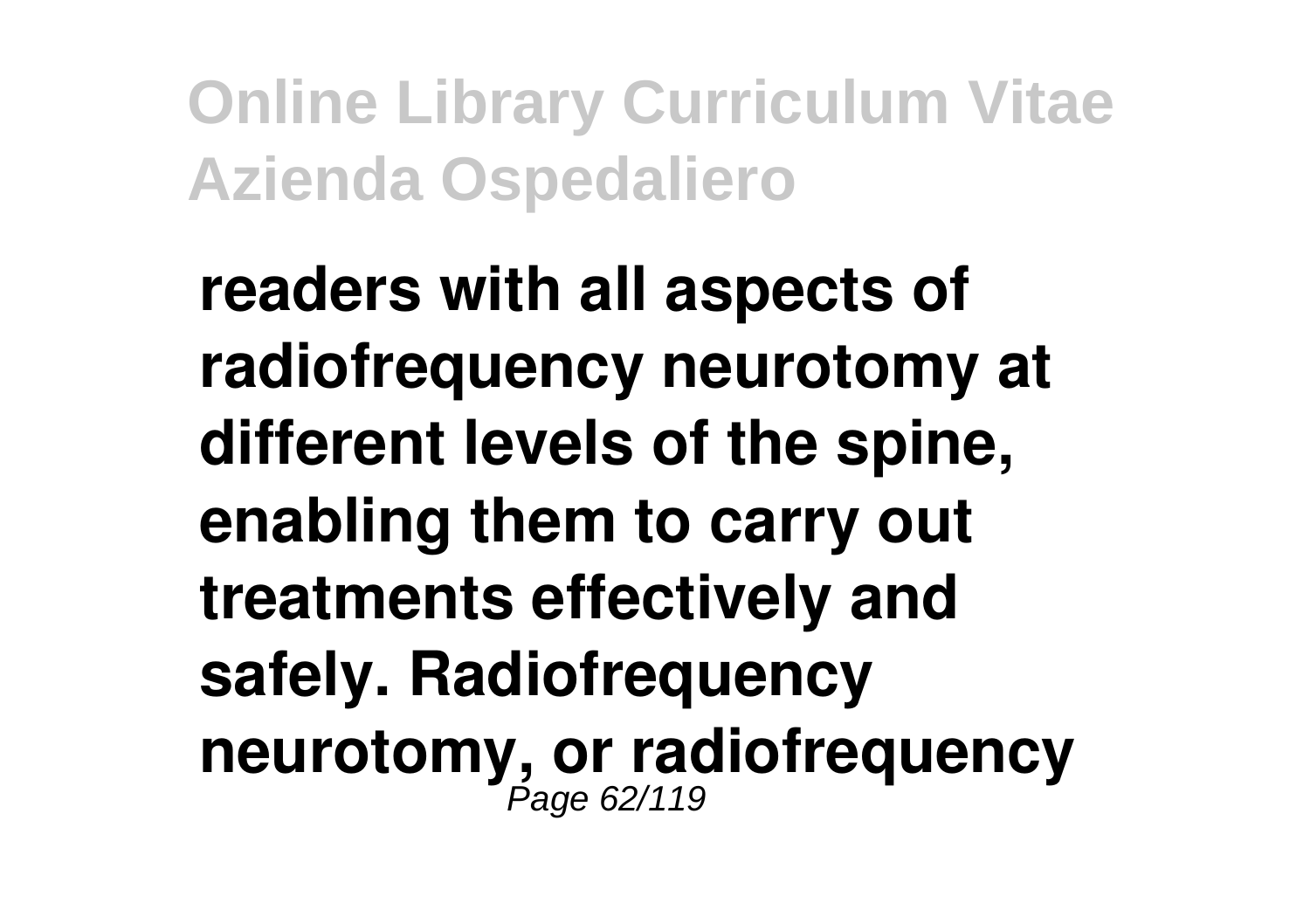**ablation, is a minimally invasive procedure that is associated with a reduction in complications, side effects, and risks of anesthesia as well as with lower costs. This book, written by world-renowned** Page 63/119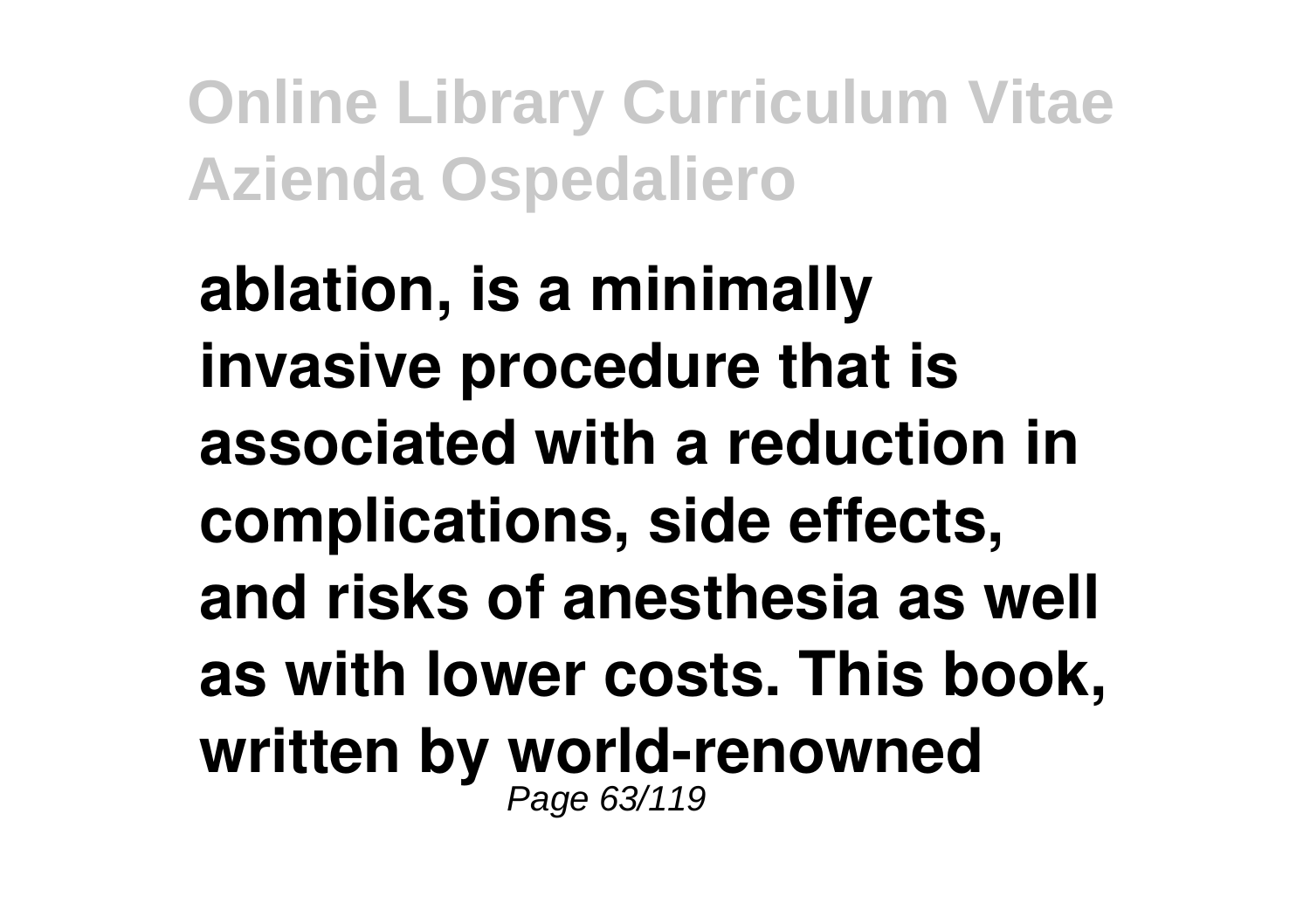**authorities in the field, fills a significant gap in the literature by specifically focusing on the use of radiofrequency for spinal conditions. It will be of value to a range of specialists, including interventional** Page 64/119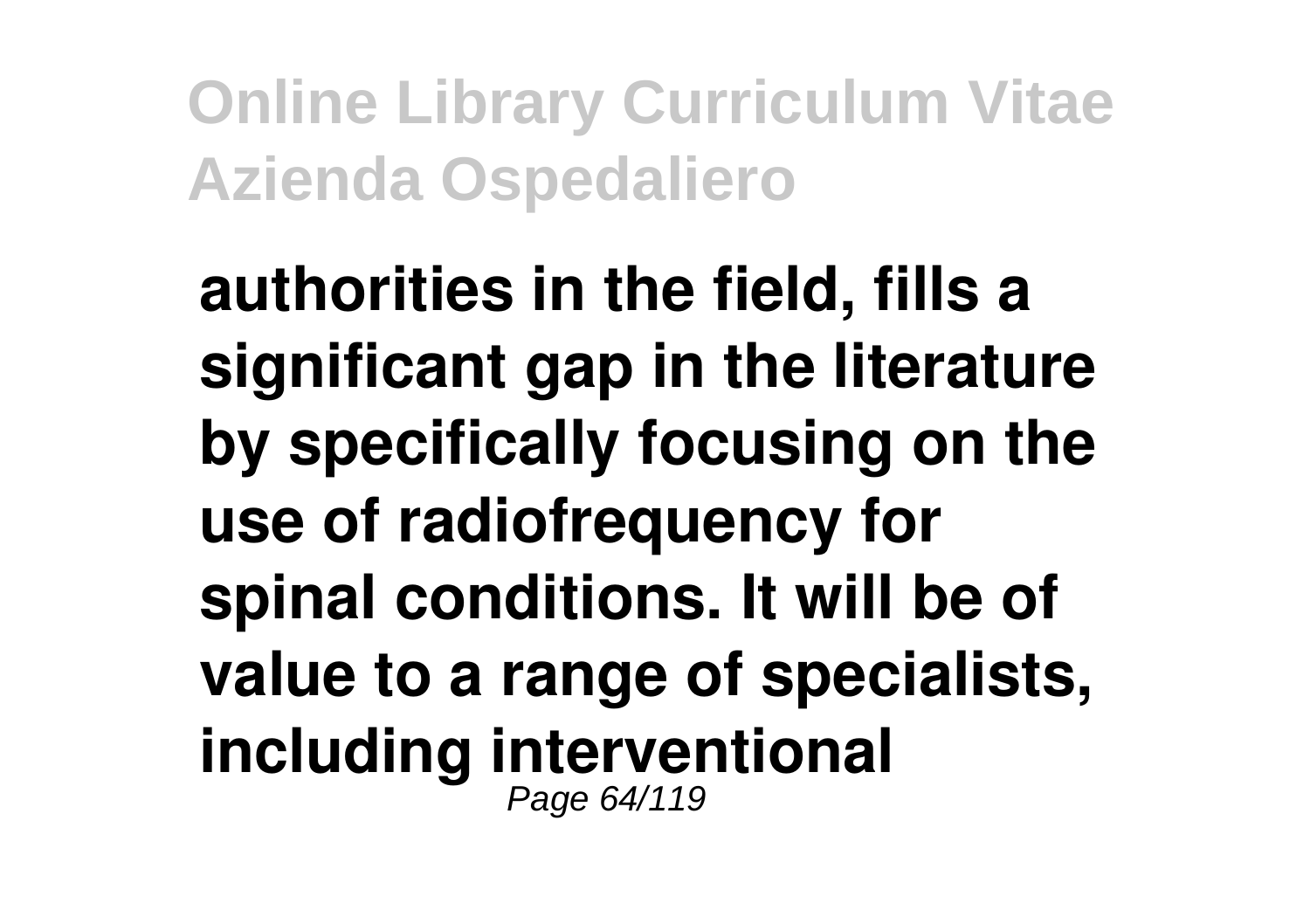**neuroradiologists and radiologists, neurosurgeons, and orthopedists. Atherosclerosis represents the leading cause of mortality and morbidity in the world. Two of the most common, severe,** Page 65/119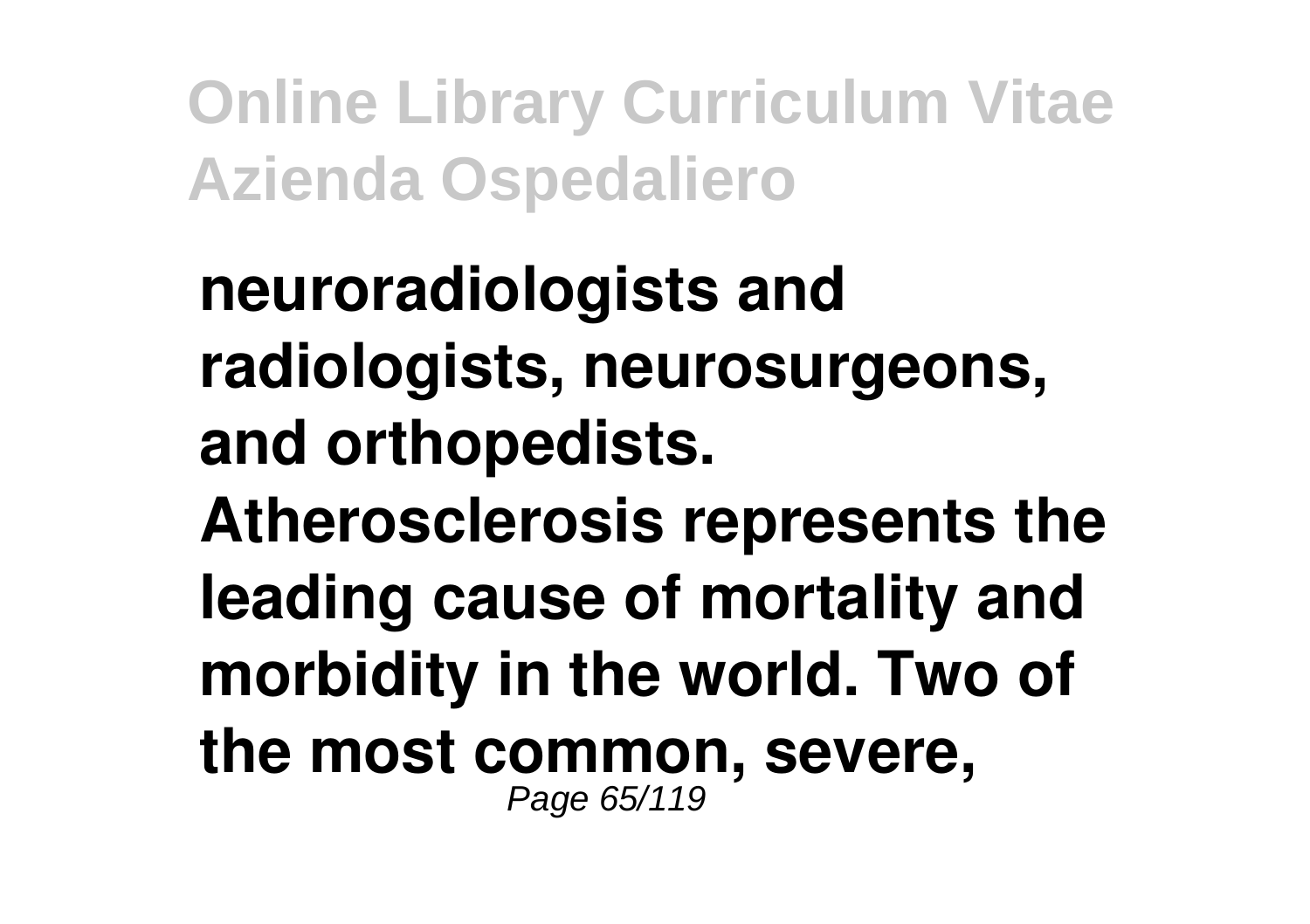**diseases that may occur, acute myocardial infarction and stroke, have their pathogenesis in the atherosclerosis that may affect the coronary arteries as well as the carotid/intra-cranial** Page 66/119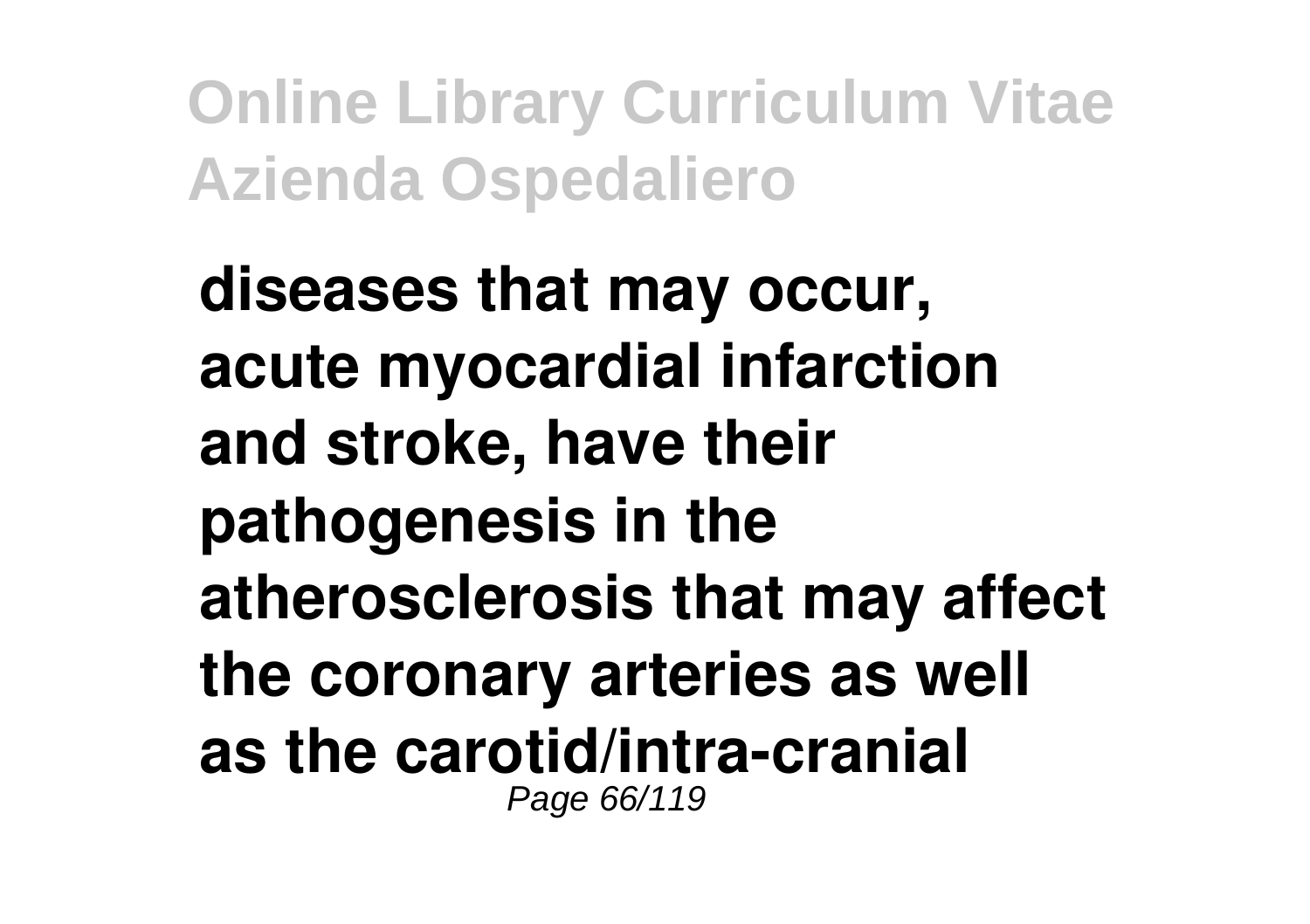**vessels. Therefore, in the past there was an extensive research in identifying preclinical atherosclerotic diseases in order to plan the correct therapeutical approach** before the pathological events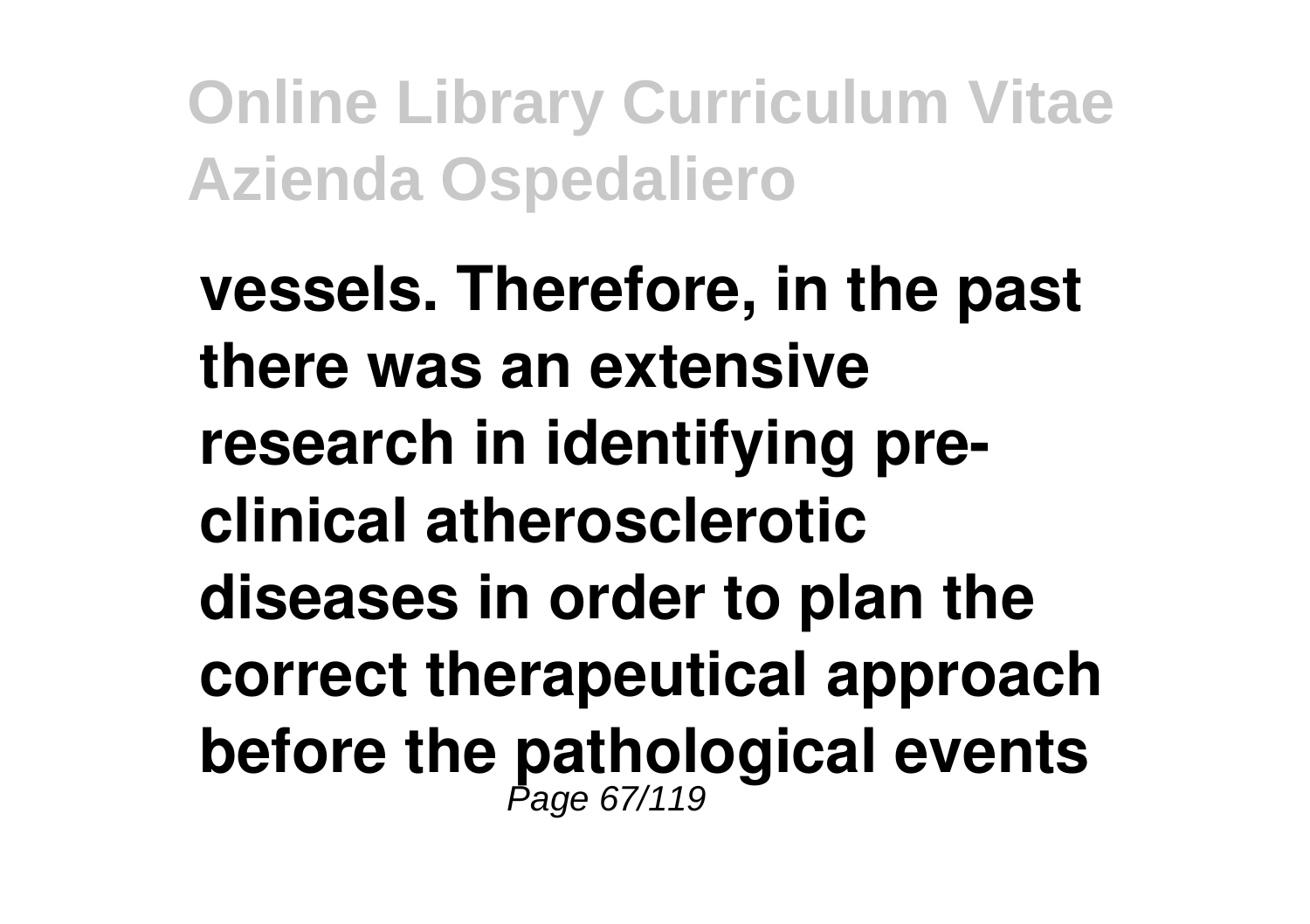**occur. In the last 20 years imaging techniques and in particular Computed Tomography and Magnetic Resonance had a tremendous improvement in their potential. In the field of the Computed** Page 68/119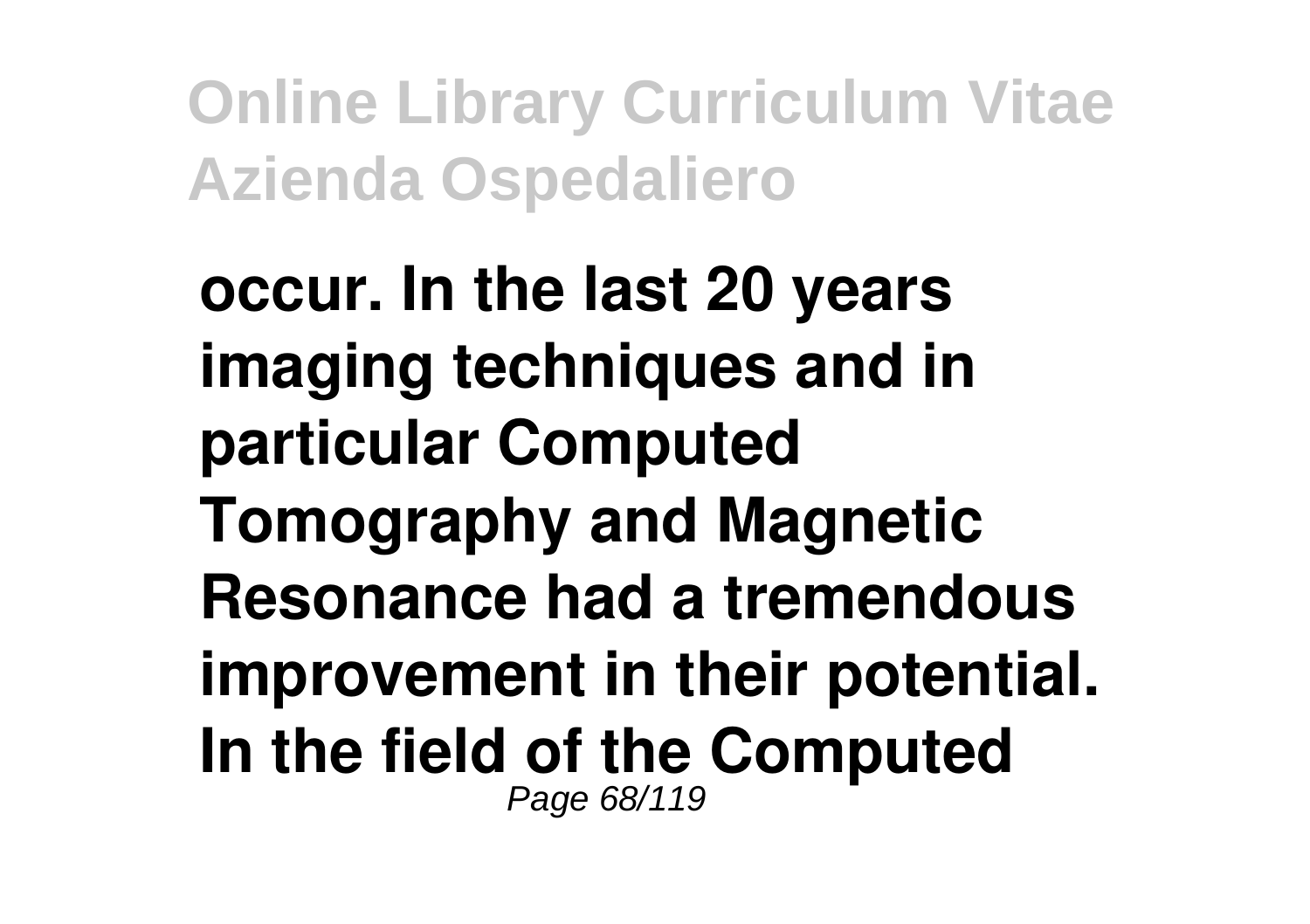**Tomography the introduction of the multi-detector-row technology and more recently the use of dual energy and multi-spectral imaging provides an exquisite level of anatomic detail. The MR** Page 69/119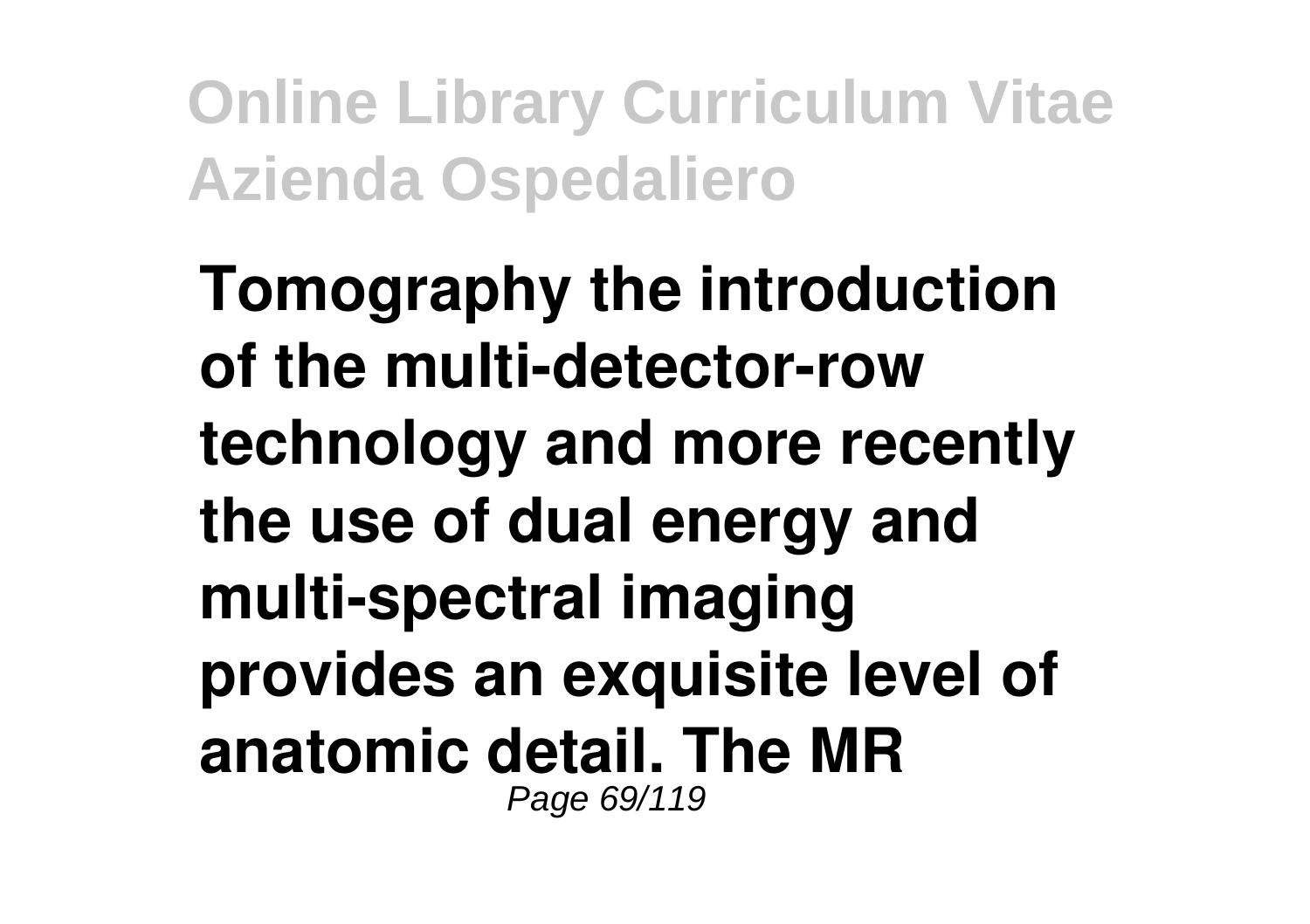**thanks to the use of strength magnetic field and extremely advanced sequences can image human vessels very quickly while offering an outstanding contrast resolution. ?** Page 70/119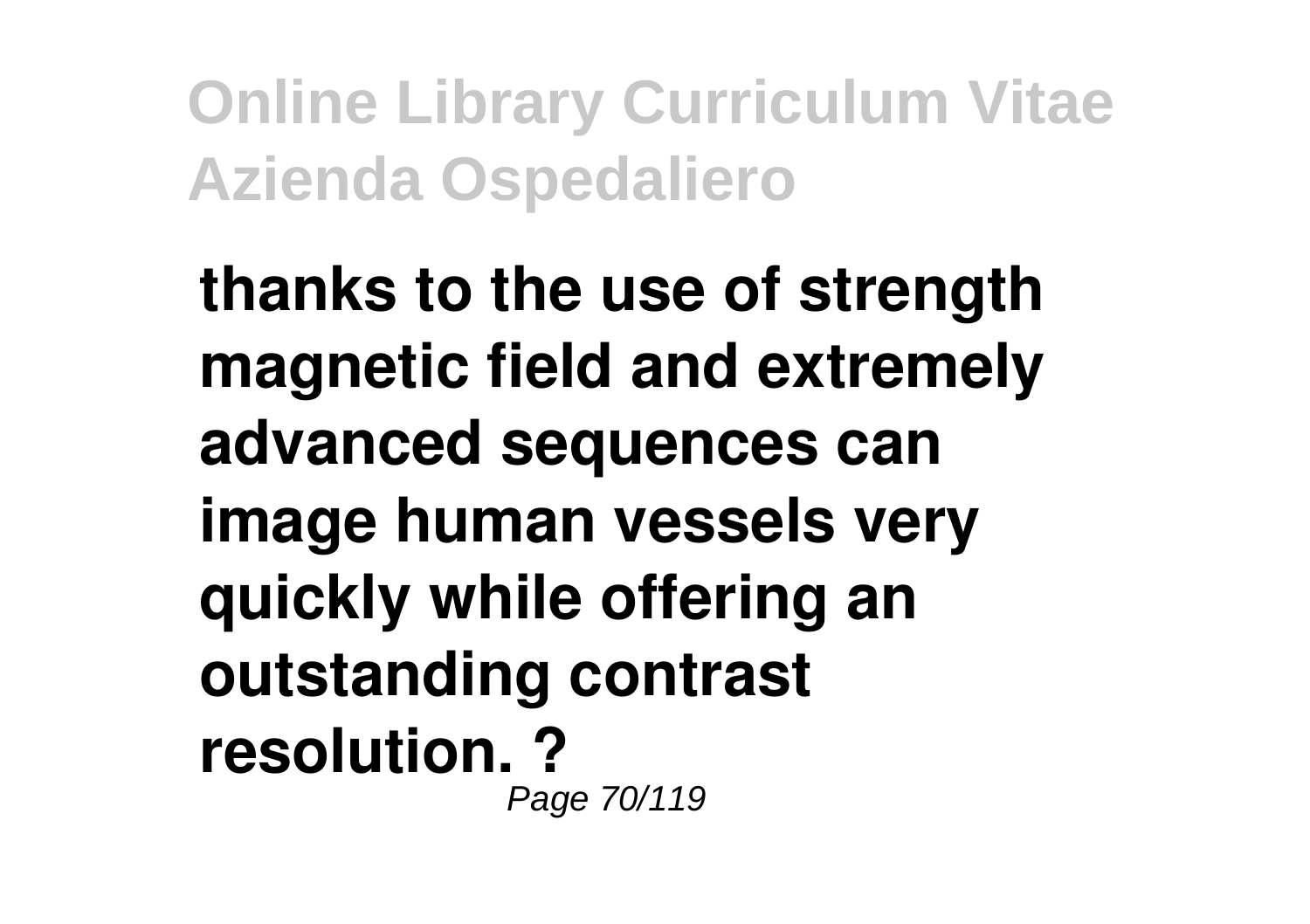#### **An Atlas of Diagnosis and Treatment Autoimmune Diseases in Endocrinology Minimally Invasive Spine Surgery Gazzetta ufficiale della** Page 71/119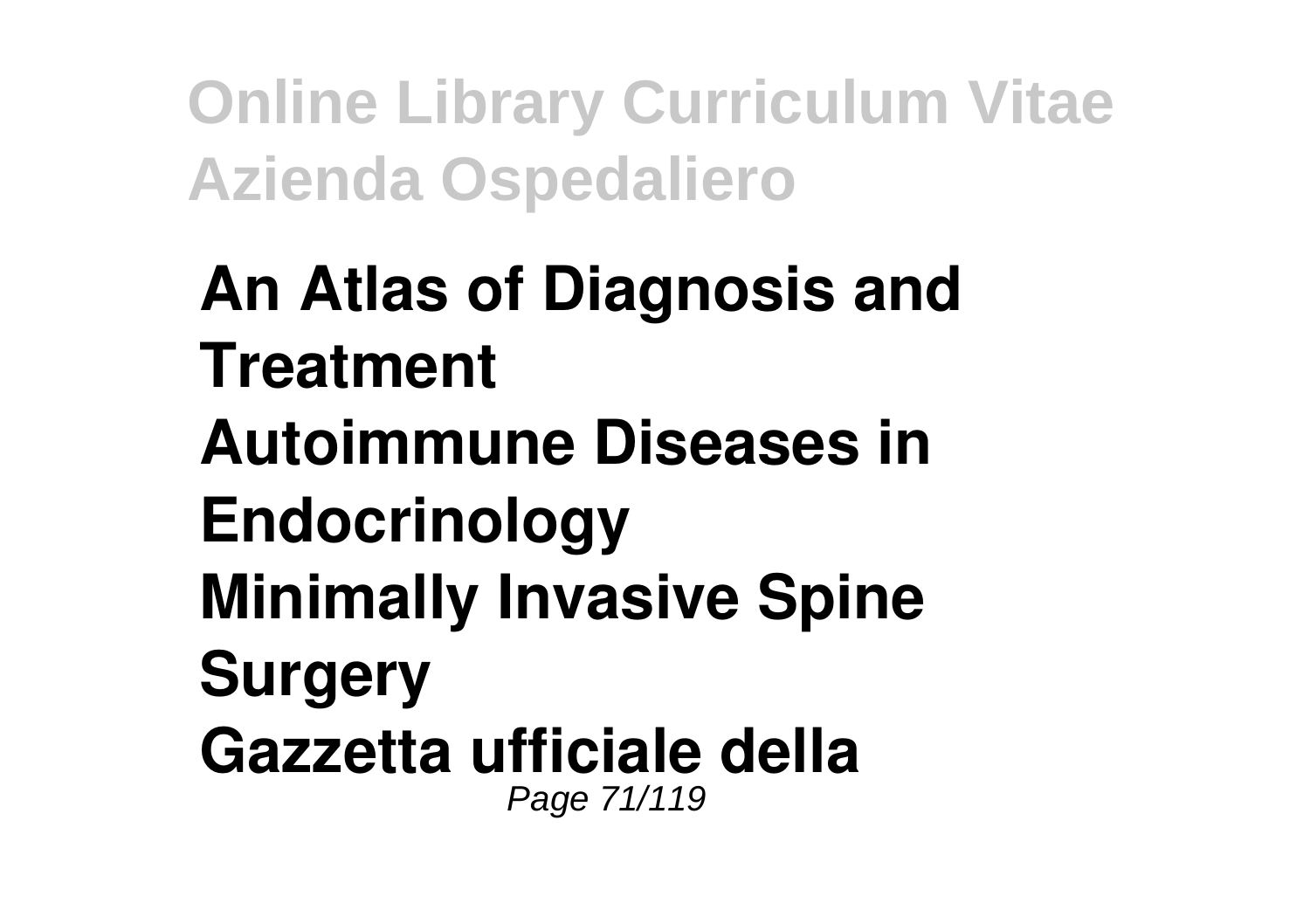# **Repubblica italiana. Parte prima, serie generale 3D Imaging Technologies in Atherosclerosis**

The book primarily investigates the status quo of vascular surgery in Europe, covering mainly training and Page 72/119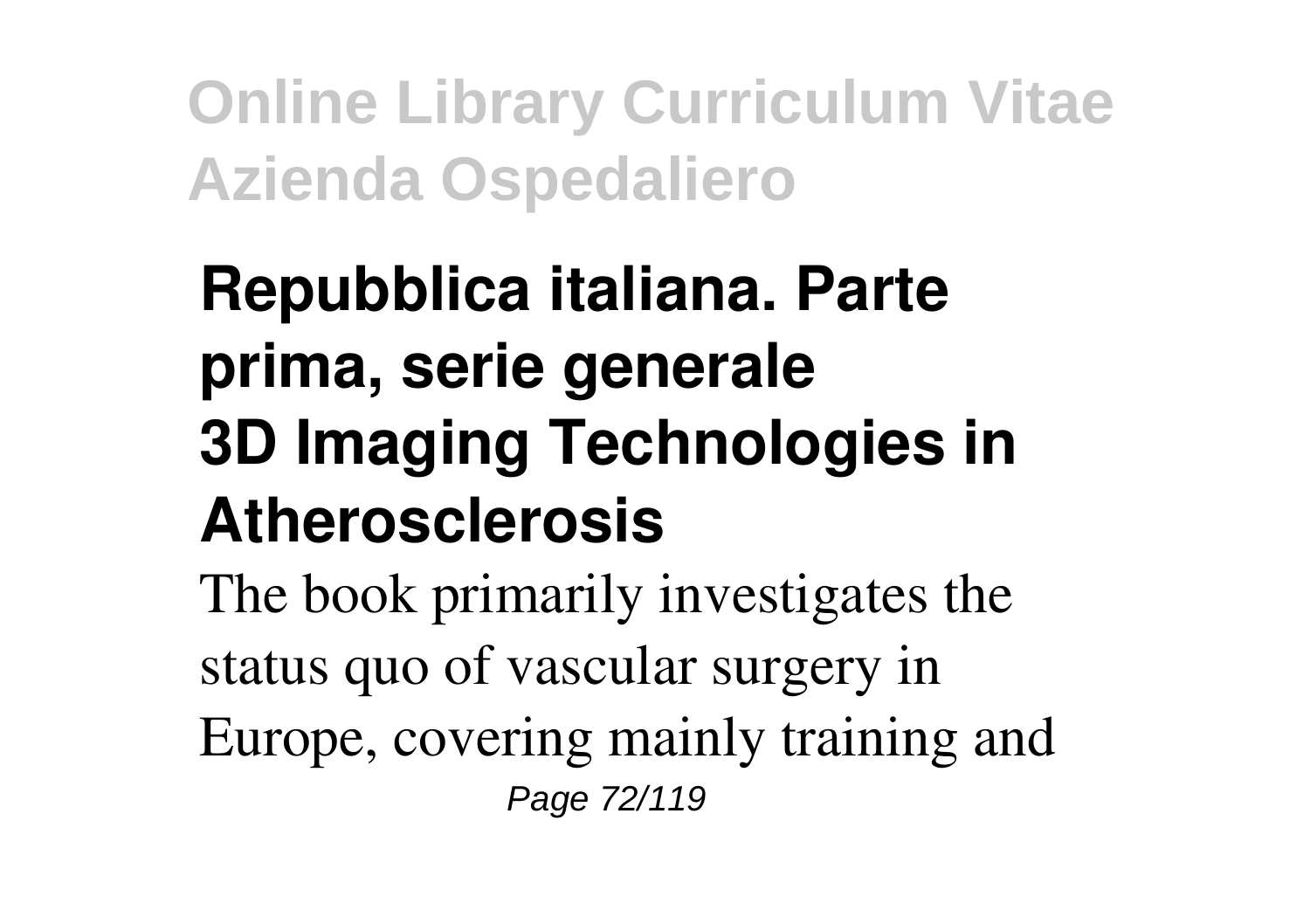organization of vascular services. Since the last publication, the expansion of the EU through the inclusion of 10 more countries, with varying differences in training and vascular services, has created a need to review the current state of the specialty across

Page 73/119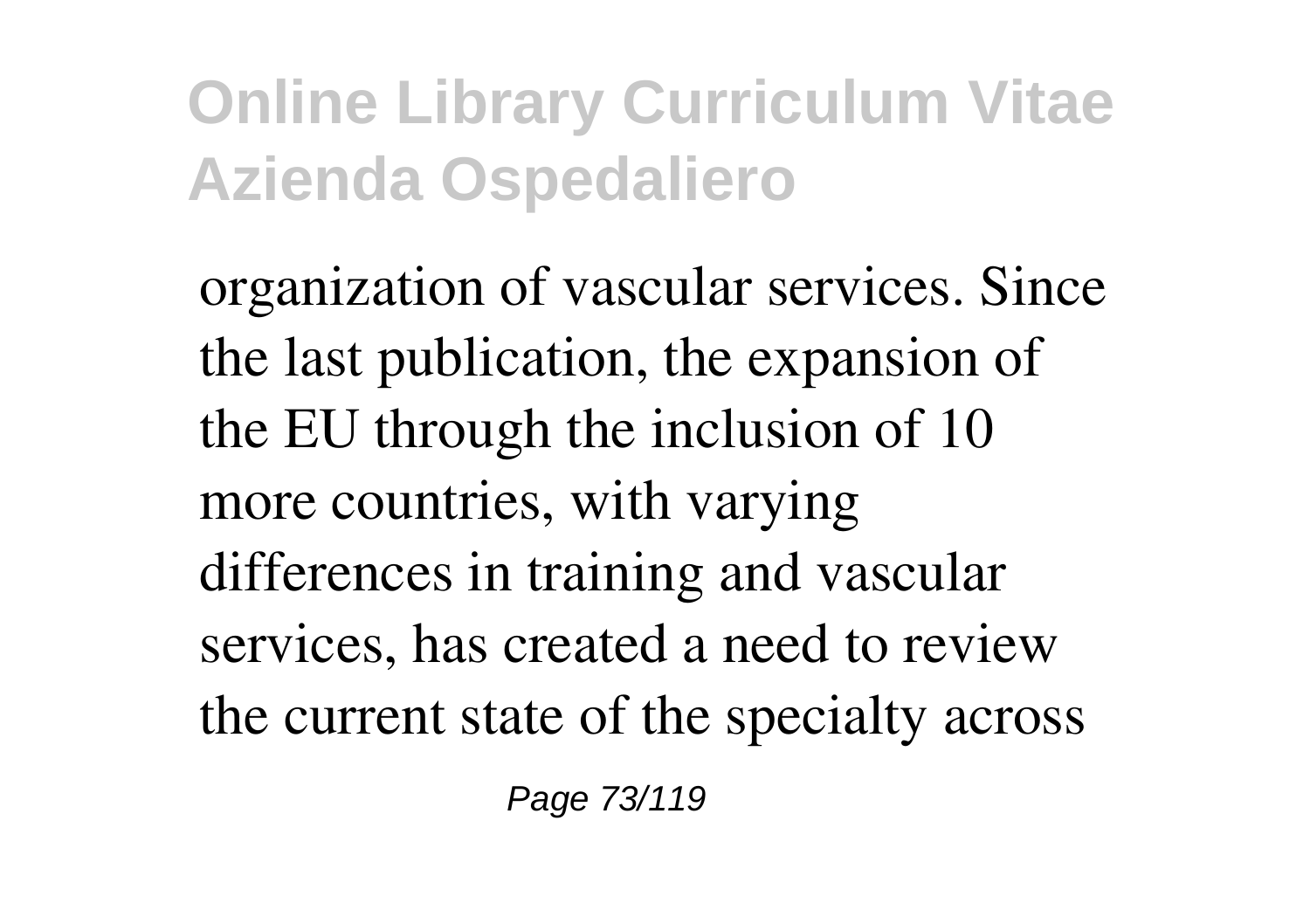Europe. A framework for effective management and harmonization can be built from information gleaned from this book. History of the development of the European Division and Board of Vascular Surgery to present day Comprehensive data on workings of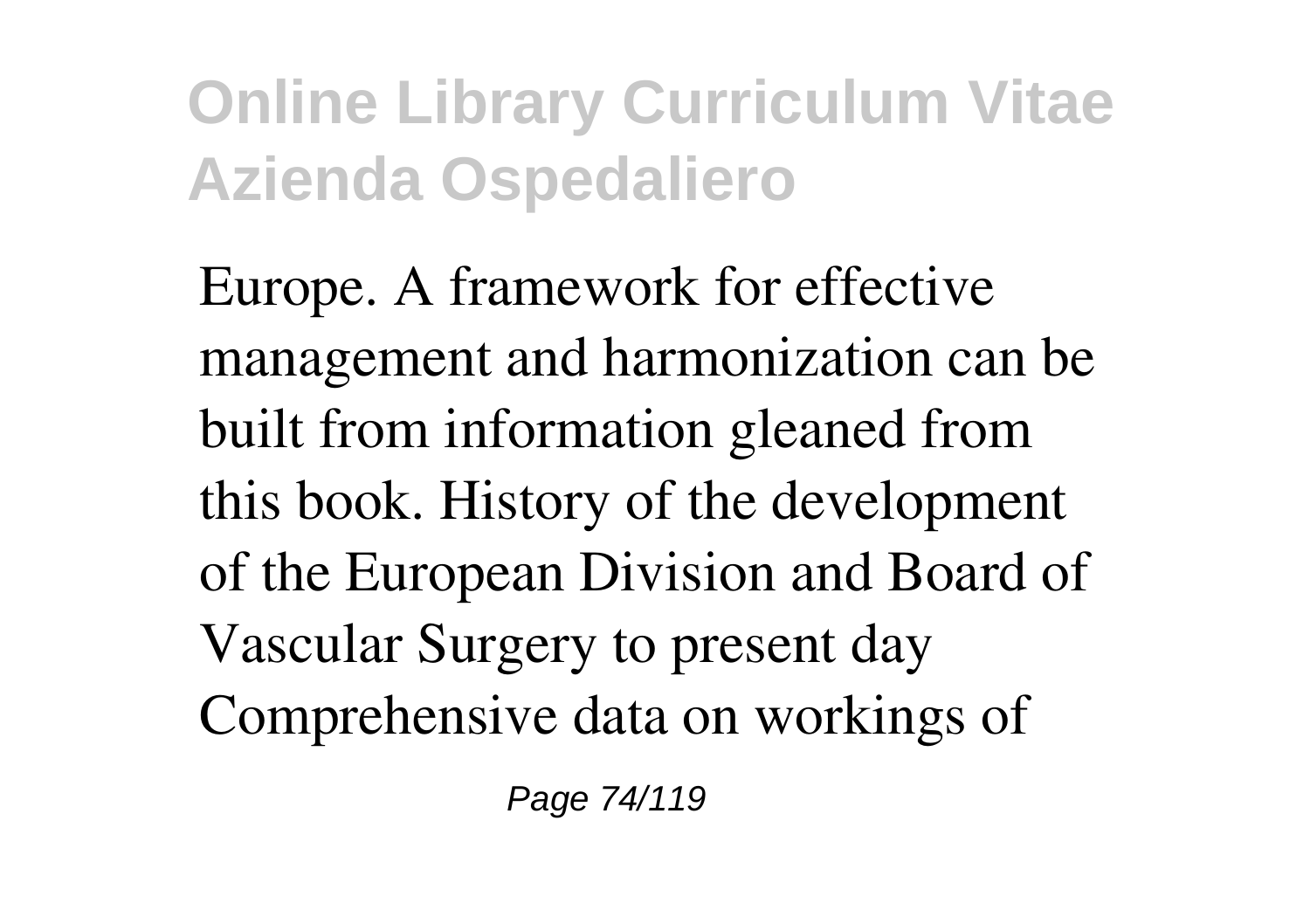the vascular surgical specialty across Europe Extensive information on vascular registries Since the first edition of this book was published, much new knowledge has been gained on hemangiomas and vascular malformations. This revised

Page 75/119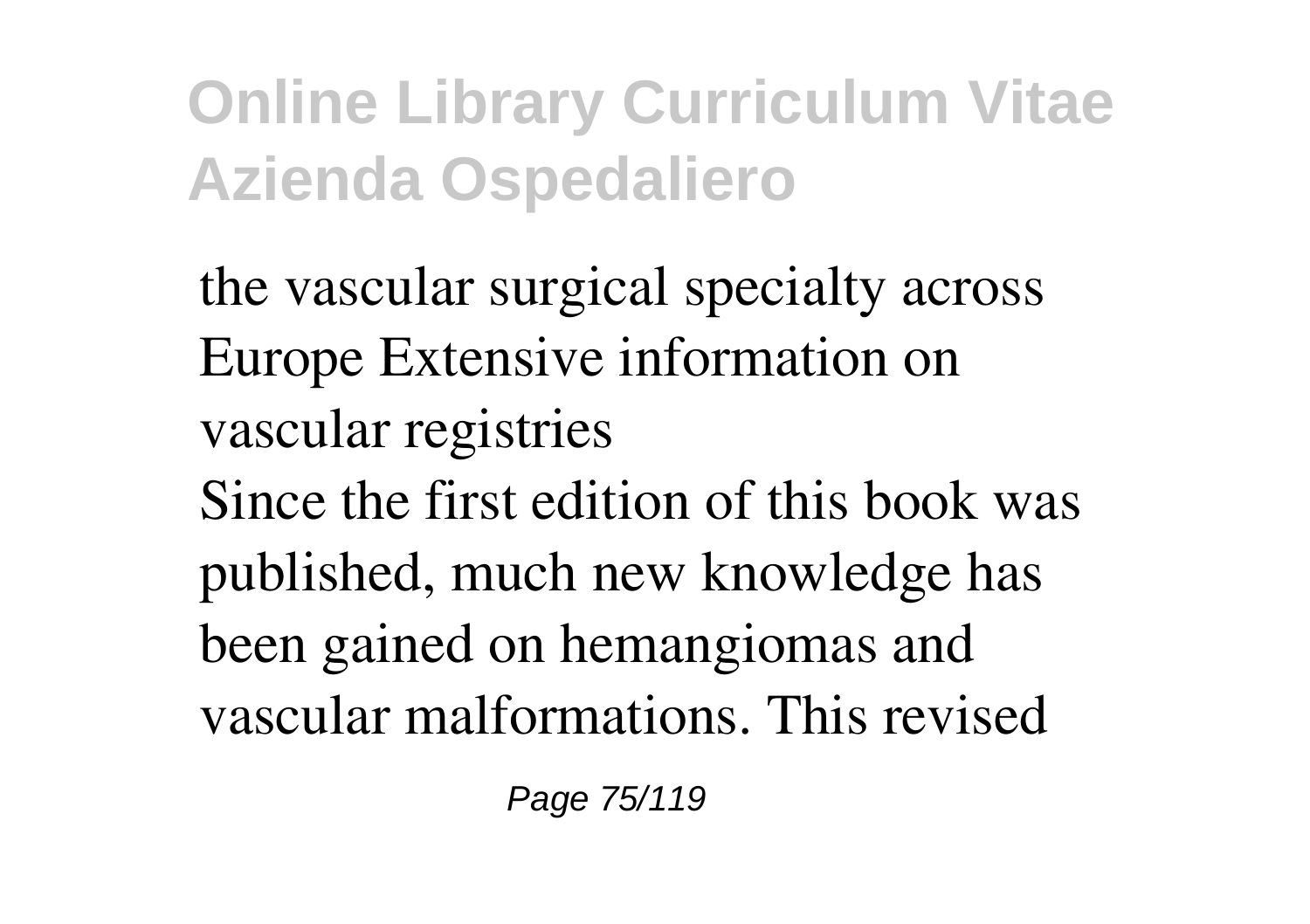and updated second edition, written by worldwide leaders in the field, fully reflects this progress. Important improvements in the treatment of hemangiomas are reviewed, including the use of beta-blockers and other medical therapies as well as advances

Page 76/119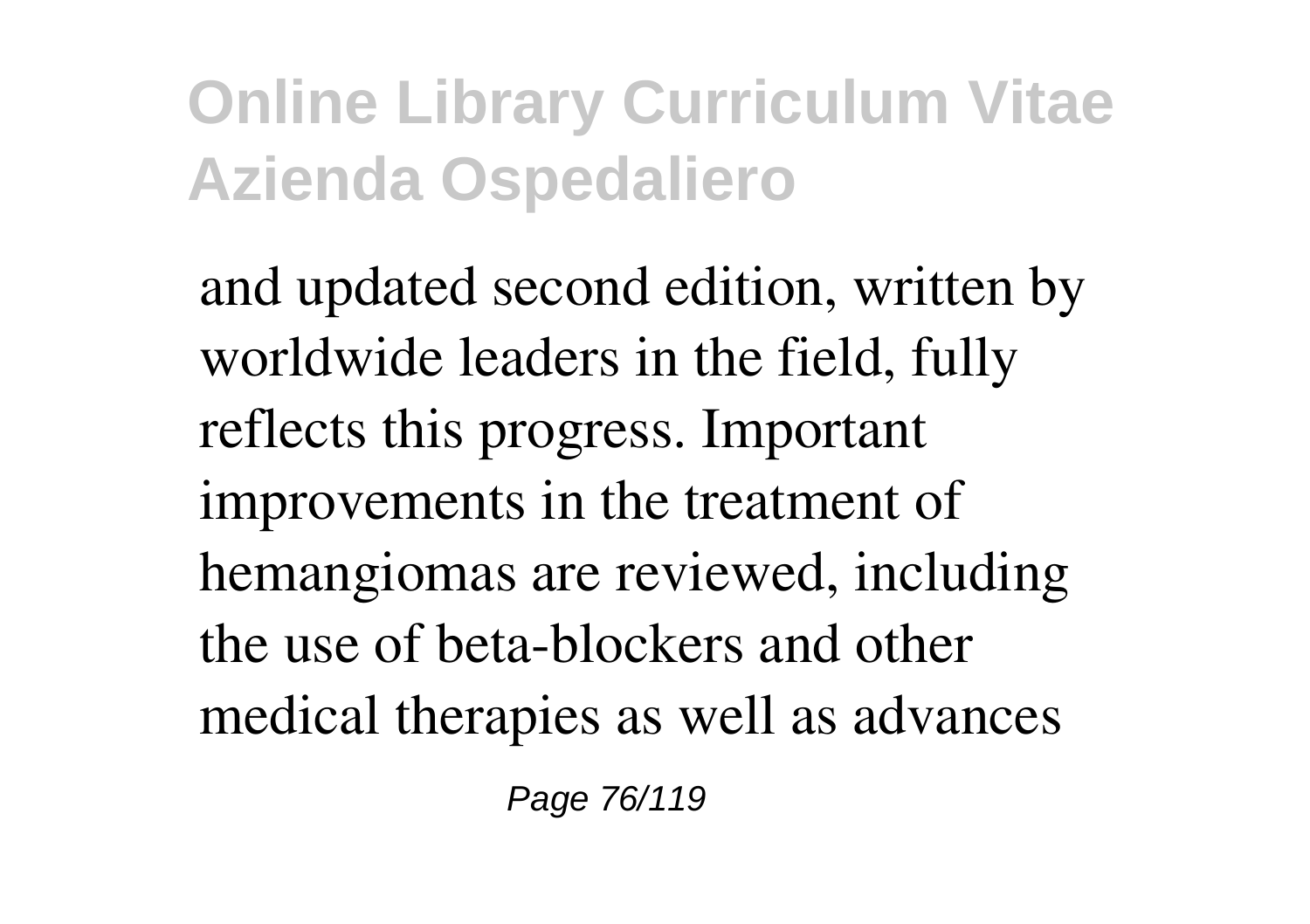in interventional treatments and the treatment of hemangiomas in specific locations. Vascular malformations are being investigated with increasing frequency all over the world and new challenges are emerging regarding both diagnosis and treatment. This edition

Page 77/119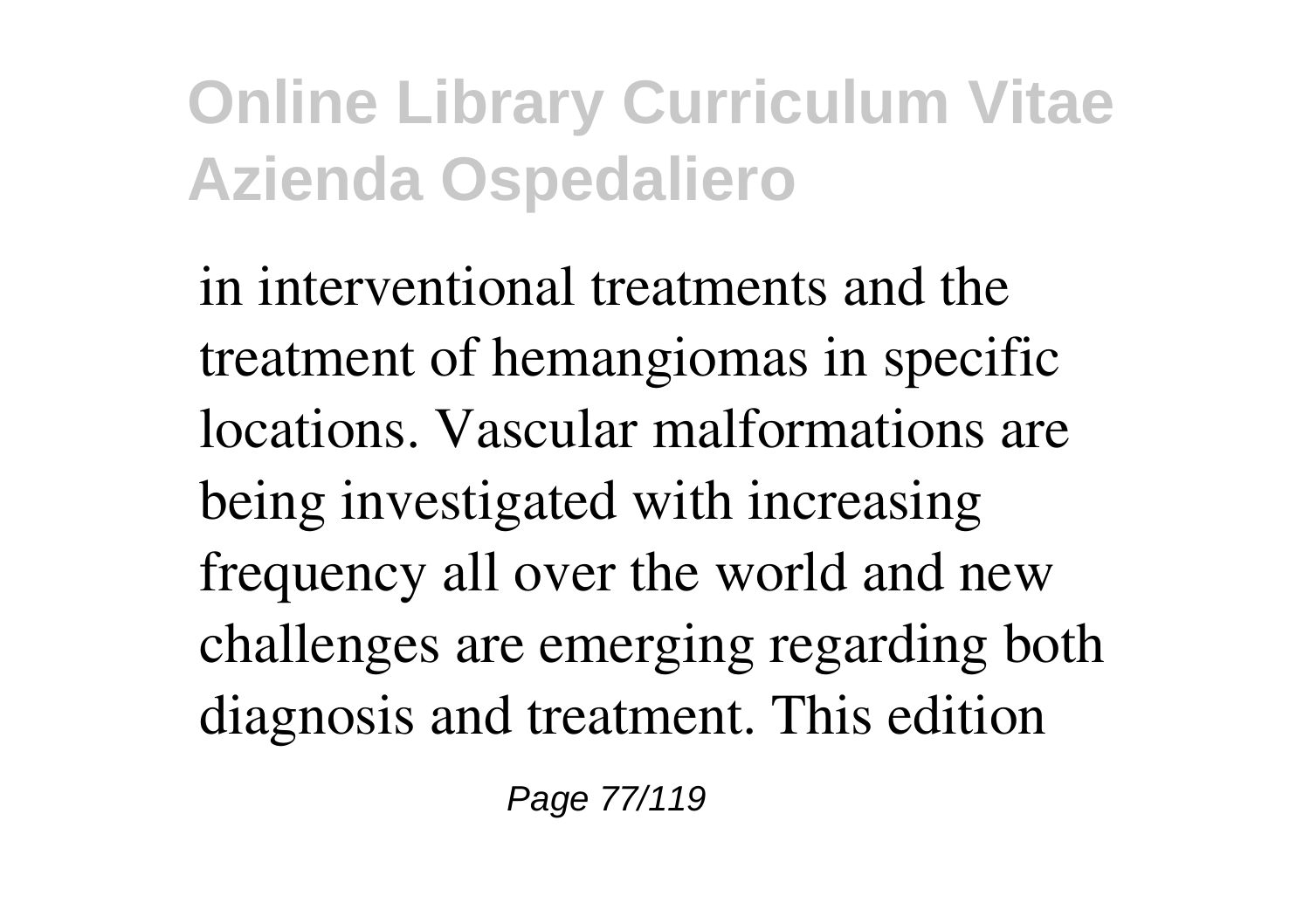considers the current role of the full range of diagnostic imaging techniques –magnetic resonance imaging, computed tomography, nuclear medicine techniques, angiography, and phlebography. The various treatment options, including laser, interventional

Page 78/119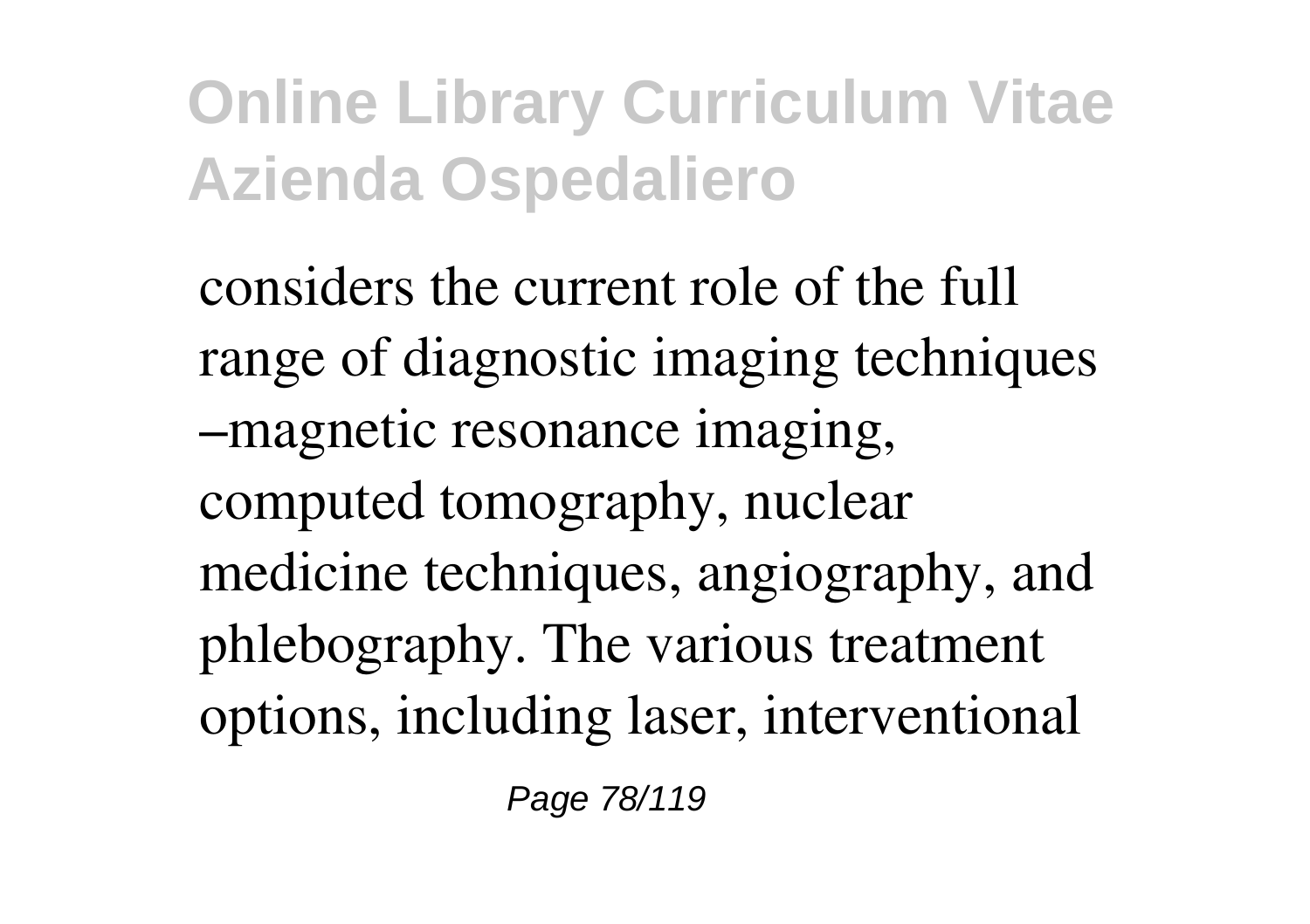radiological, and surgical techniques, are then presented in detail. A further individual section is devoted to the study and treatment of lymphatic malformations and dysplasias, and a series of chapters also focus on problems in the treatment of

Page 79/119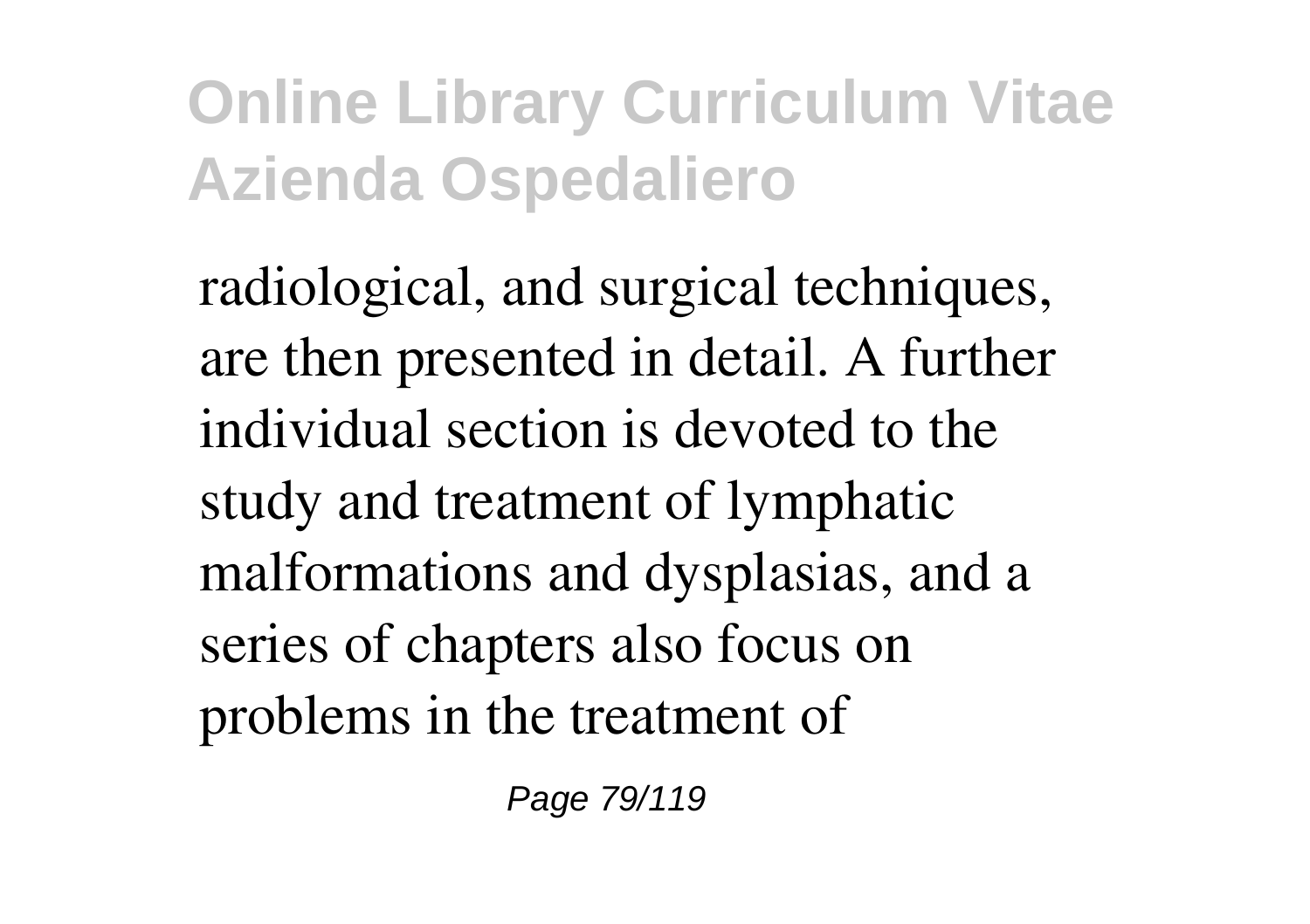malformations in particular locations, including the thorax and viscera. This book, in atlas format, is exceptional in providing clinically relevant information on the diagnosis and treatment of both hemangiomas and vascular malformations. It will appeal

Page 80/119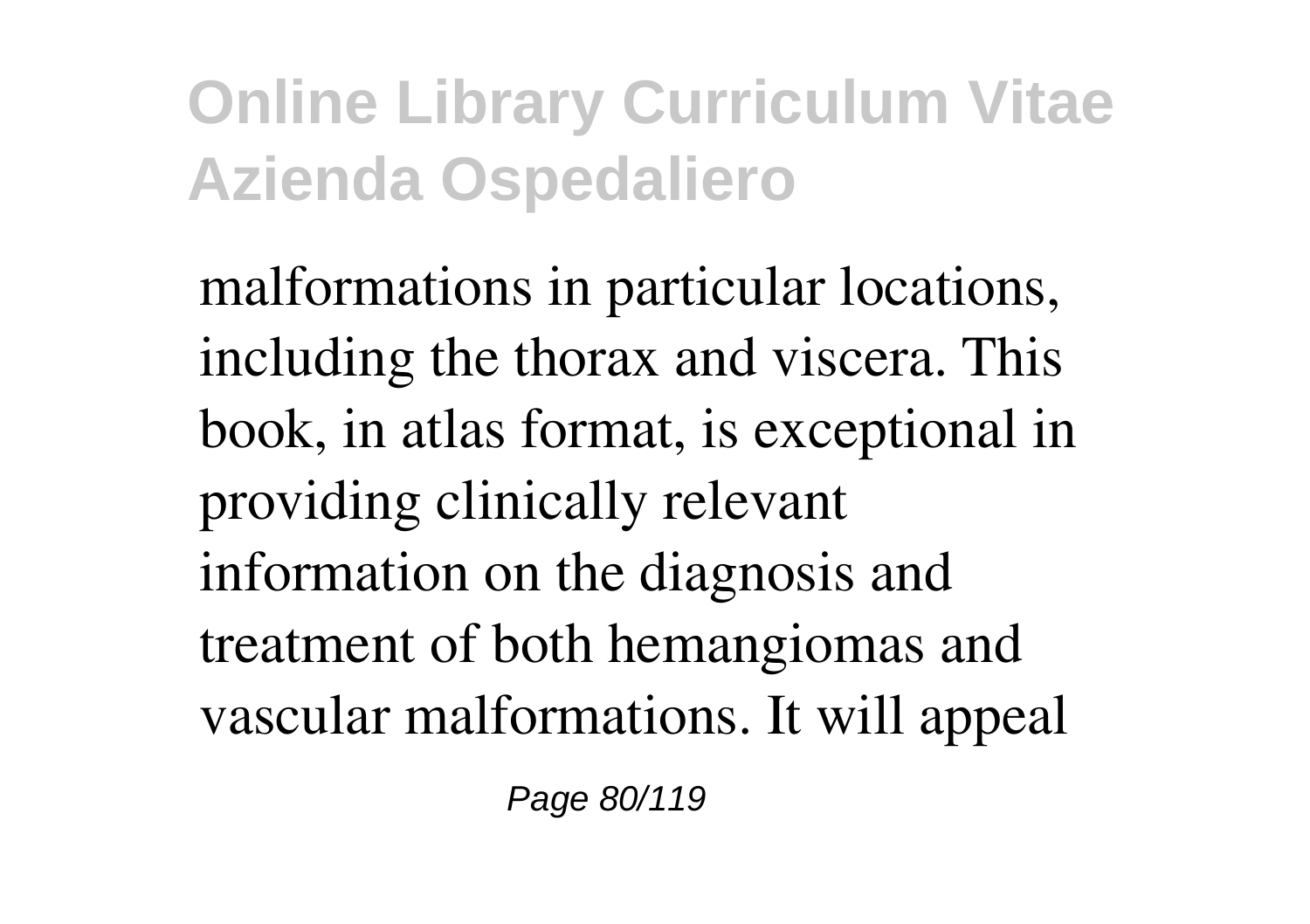to all professionals who encounter these conditions in their daily clinical practice.

Over the past decade, minimally invasive techniques have developed rapidly and are widely applied in the management of spine disorders. With

Page 81/119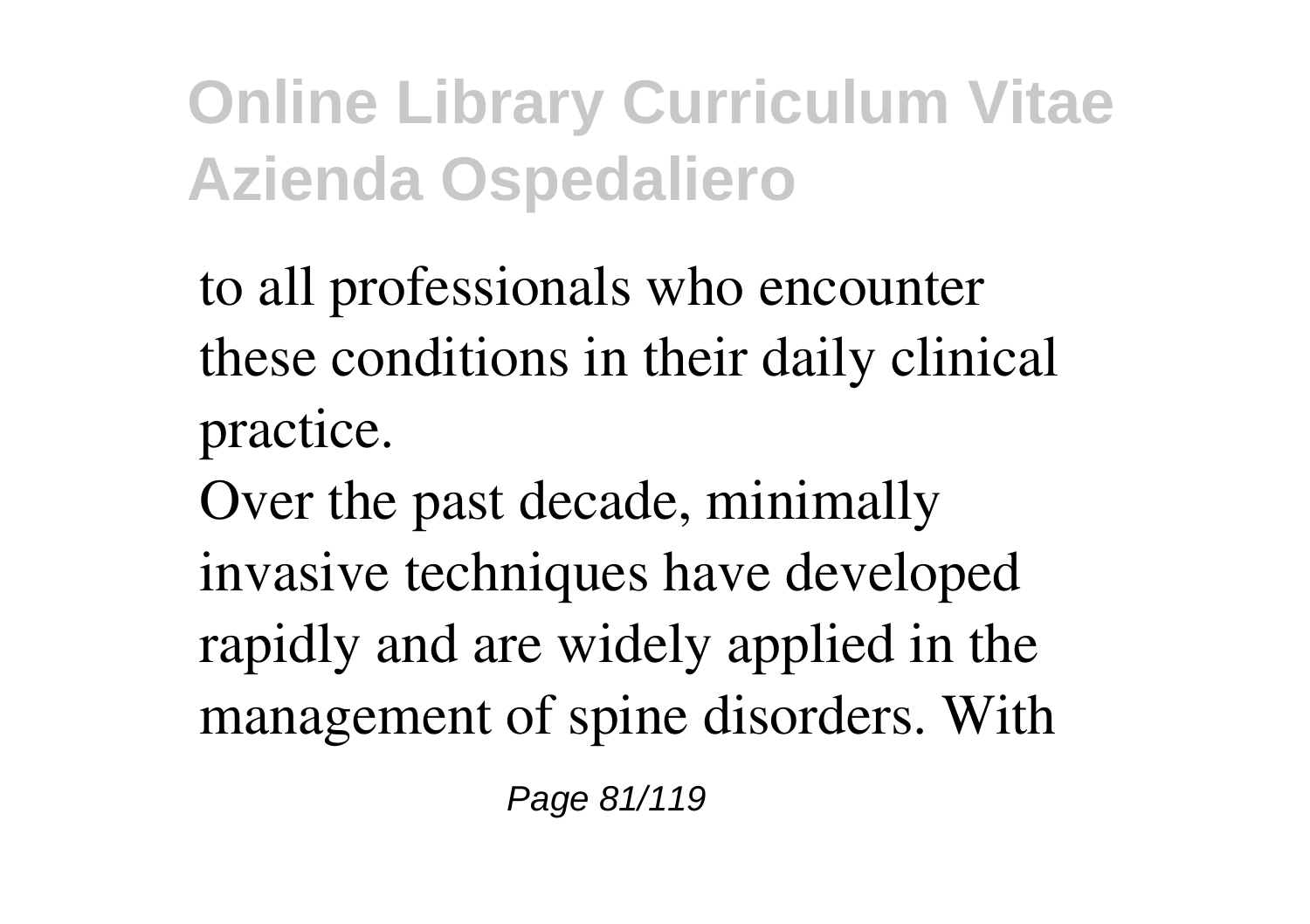the development of enabling technologies, including specifically designed spinal retractor systems, intraoperative imaging and navigation technologies, and real-time neural monitoring, minimally invasive spine surgery (MISS) techniques are safe,

Page 82/119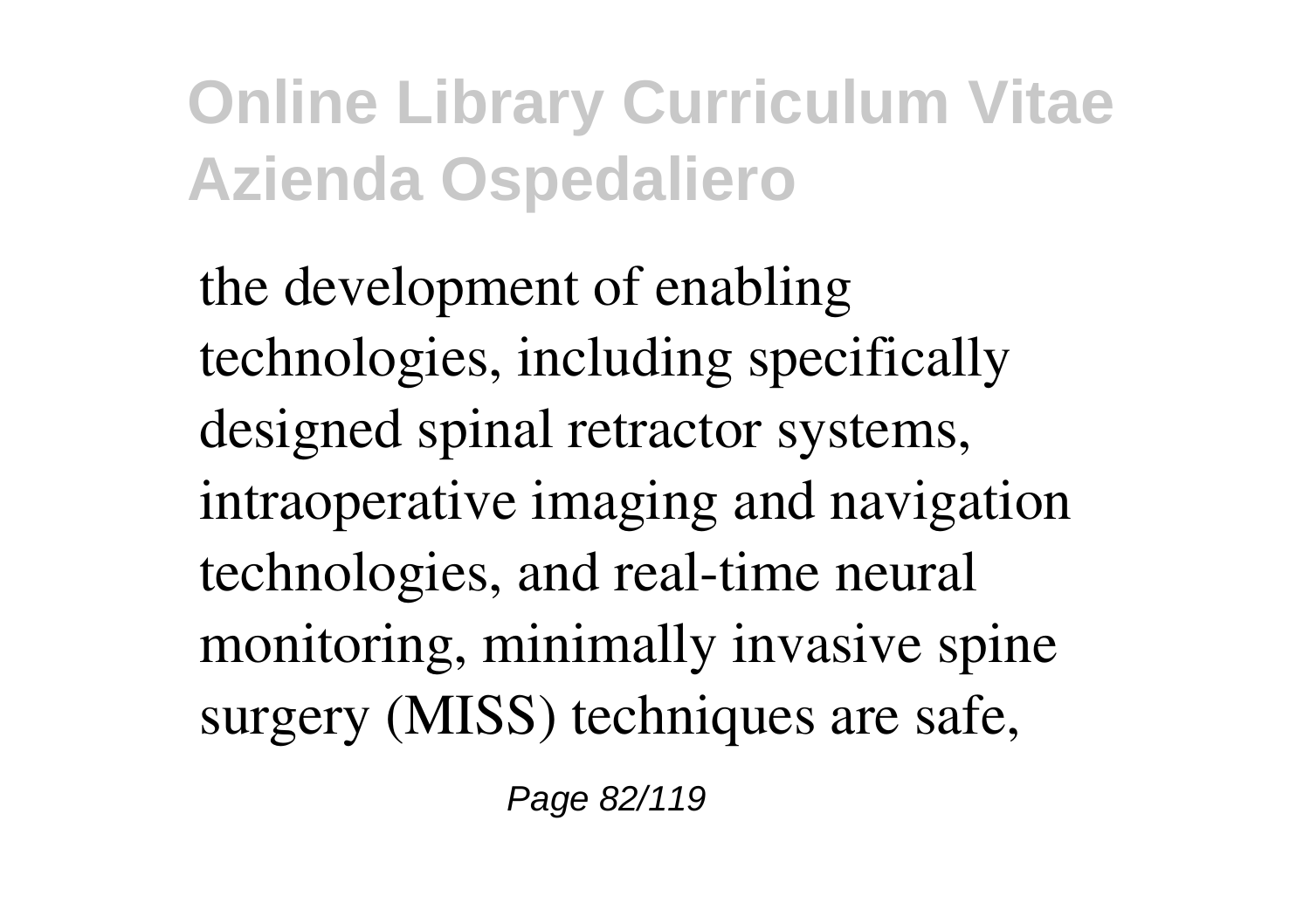effective and reproducible. Indeed, studies have confirmed the clinical and economic advantages of these procedures. Minimally Invasive Spine Surgery includes detailed discussions of enabling technologies, surgical techniques (including posterior

Page 83/119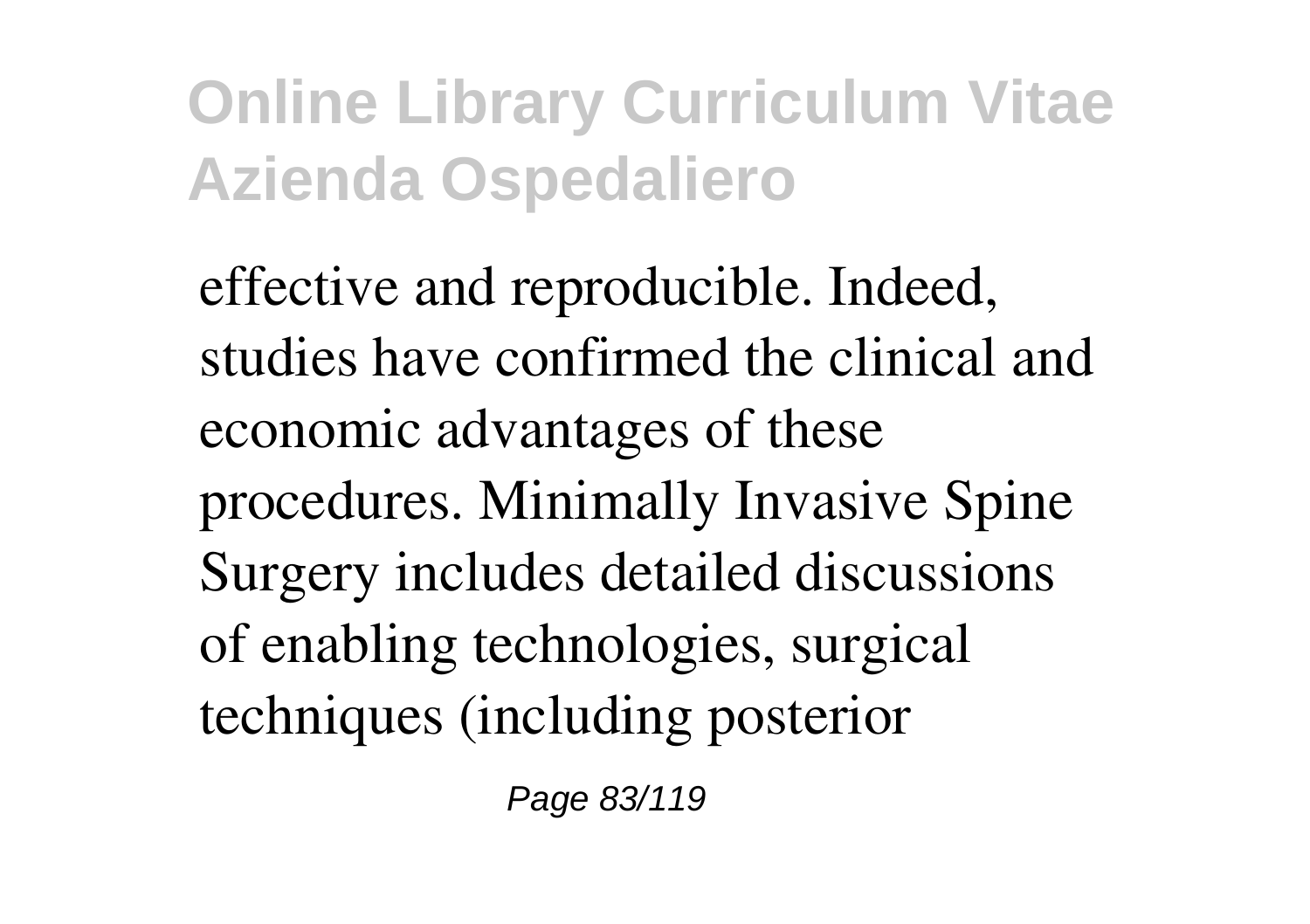decompression and fusion), approaches to specific diseases and conditions, as well as strategies to manage the unique risks and complications of MISS. Generously illustrated, this will be an essential reference for orthopedic surgeons, neurosurgeons and all health

Page 84/119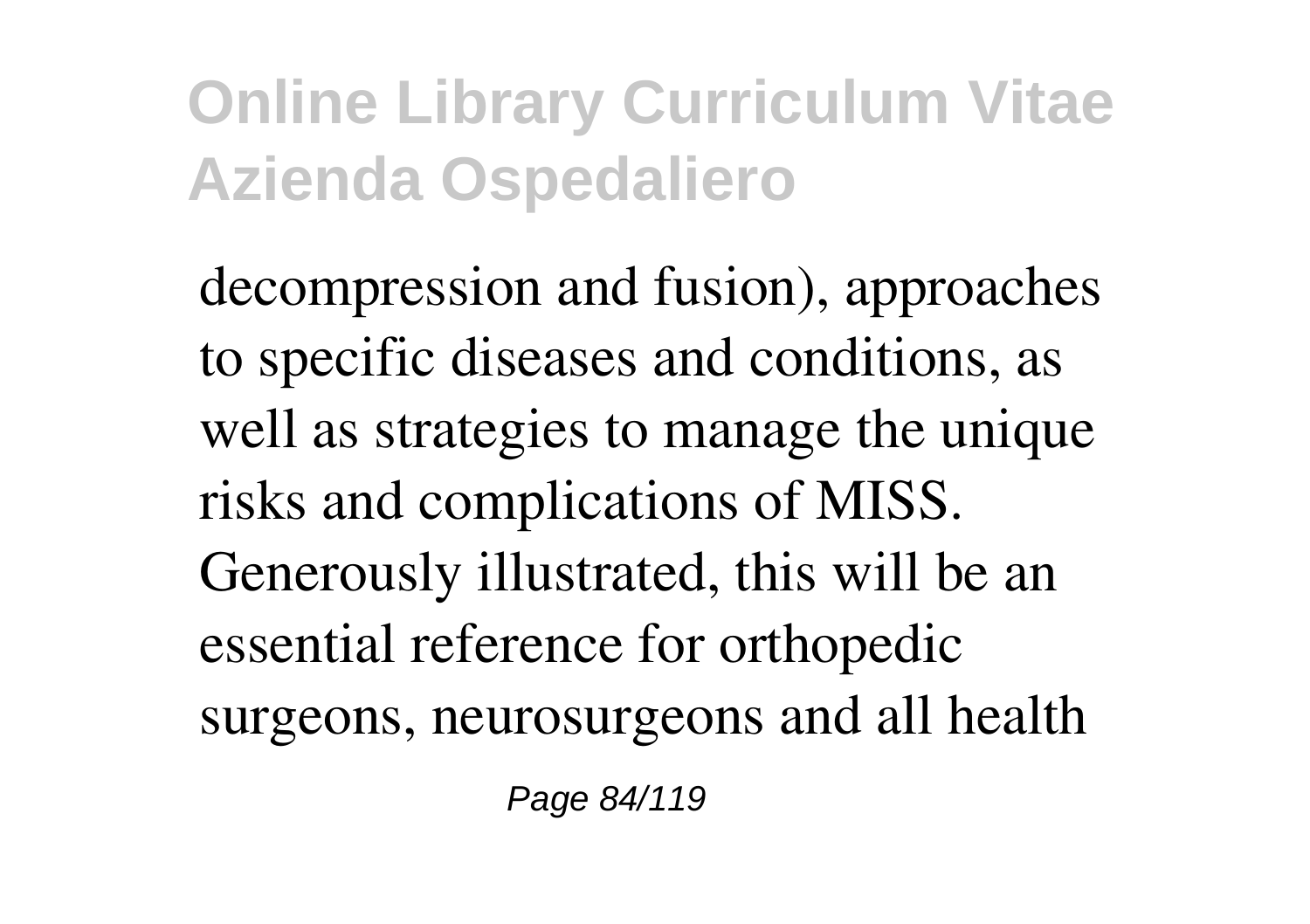care professionals who treat the spine. Status of Vascular Surgery in Europe Radiofrequency Treatments on the Spine

due mondi affascinanti, un rapporto profondo e complesso Neuroimaging of Pain

Page 85/119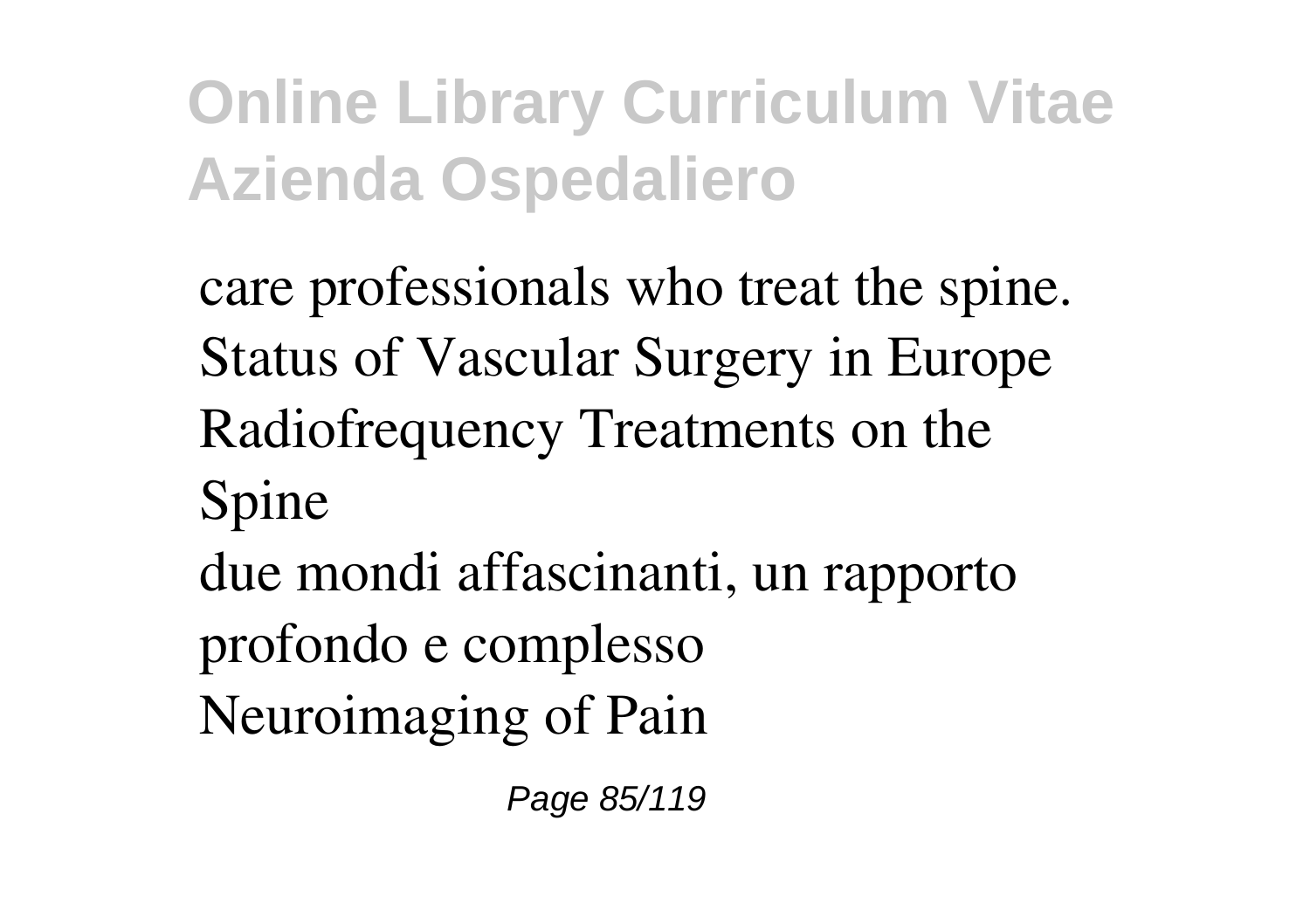Hemangiomas and Vascular Malformations

Magnetic resonance imaging (MRI) is a technique used in biomedical imaging and radiology to visualize internal structures of the body. Because Page 86/119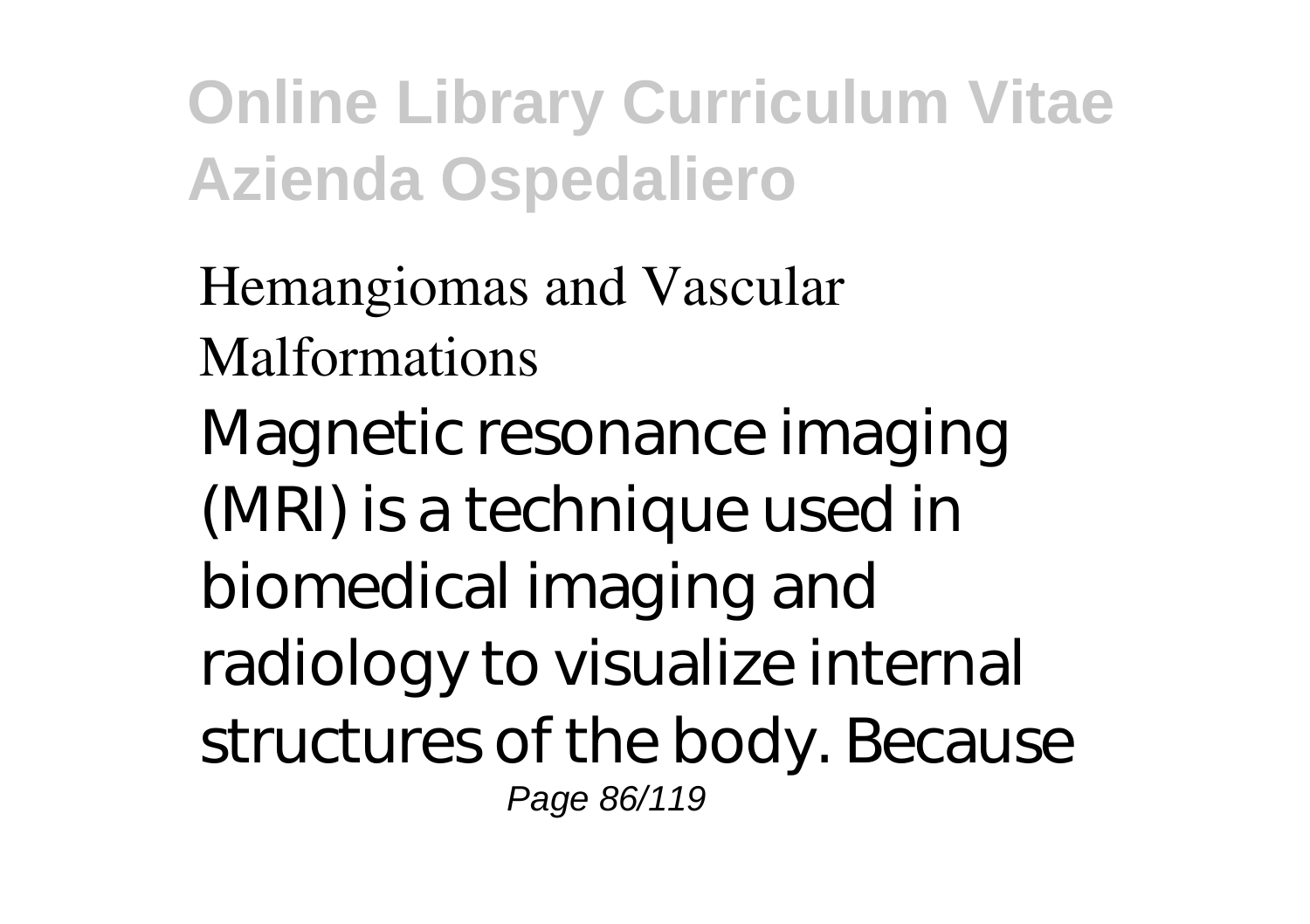MRI provides excellent contrast between different soft tissues, the technique is especially useful for diagnostic imaging of the brain, muscles, and heart. In the past 20 years, MRI technology has improved Page 87/119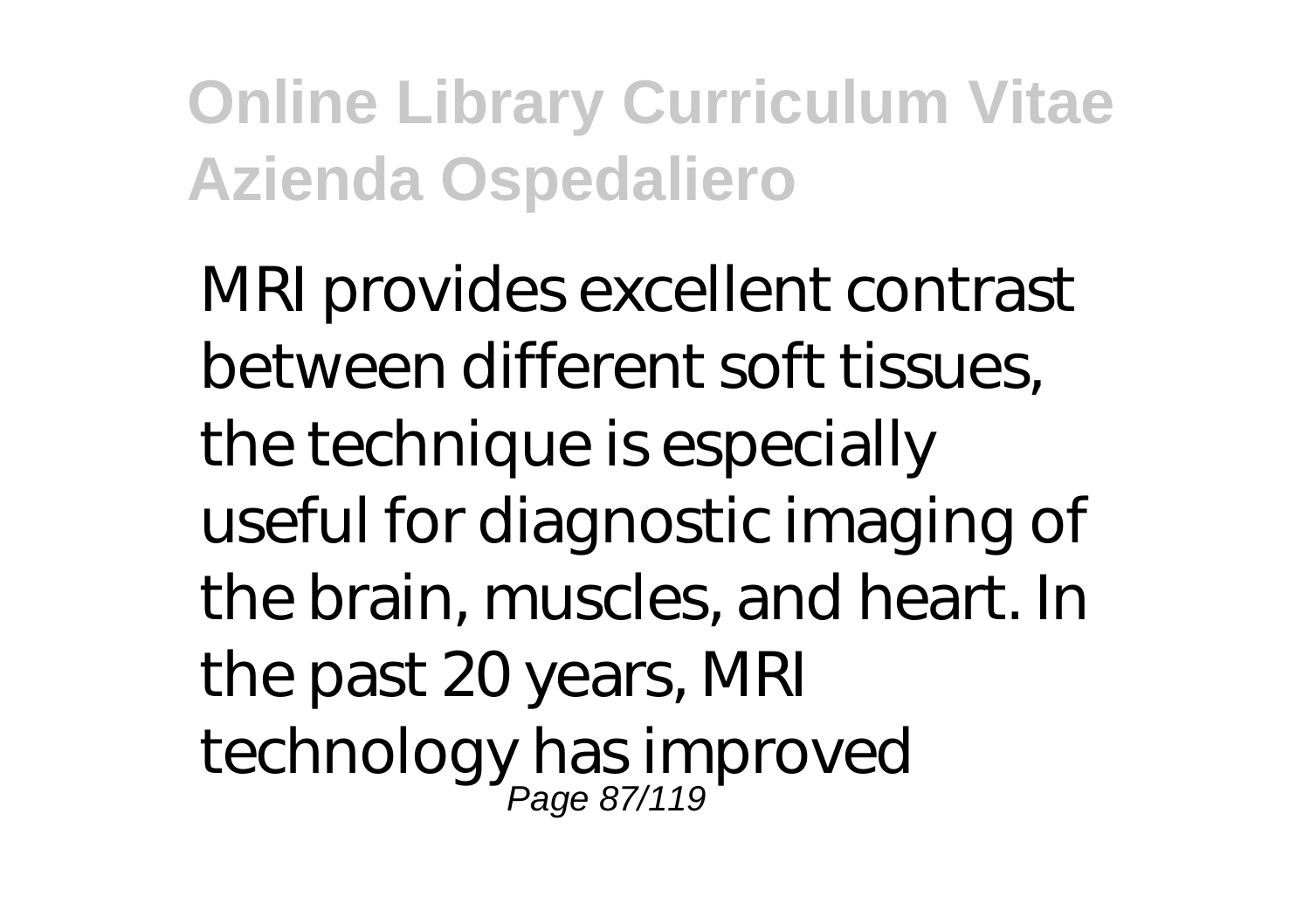significantly with the introduction of systems up to 7 Tesla (7 T) and with the development of numerous postprocessing algorithms such as diffusion tensor imaging (DTI), functional MRI (fMRI), and Page 88/119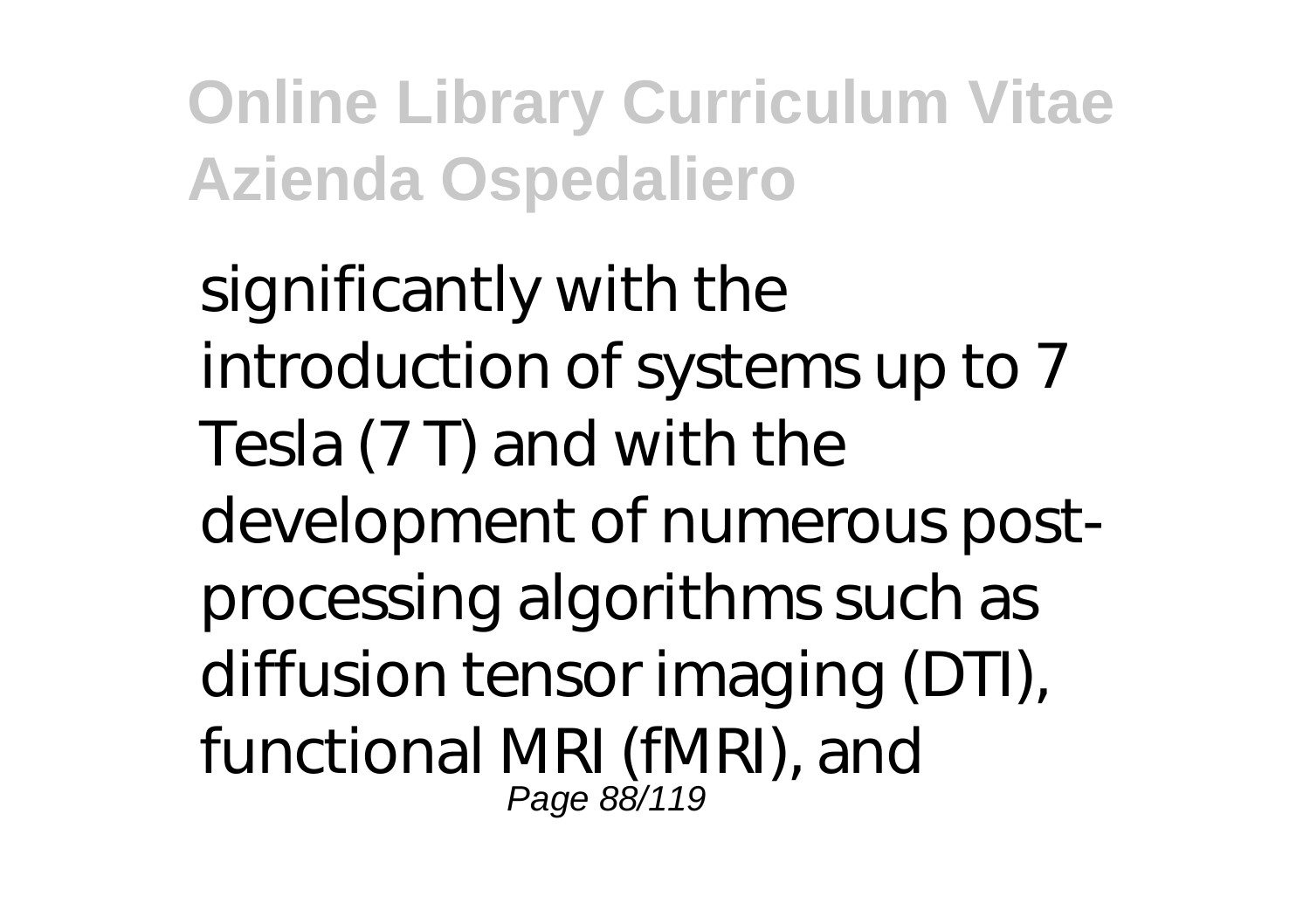spectroscopic imaging. From these developments, the diagnostic potentialities of MRI have improved impressively with an exceptional spatial resolution and the possibility of analyzing the morphology and Page 89/119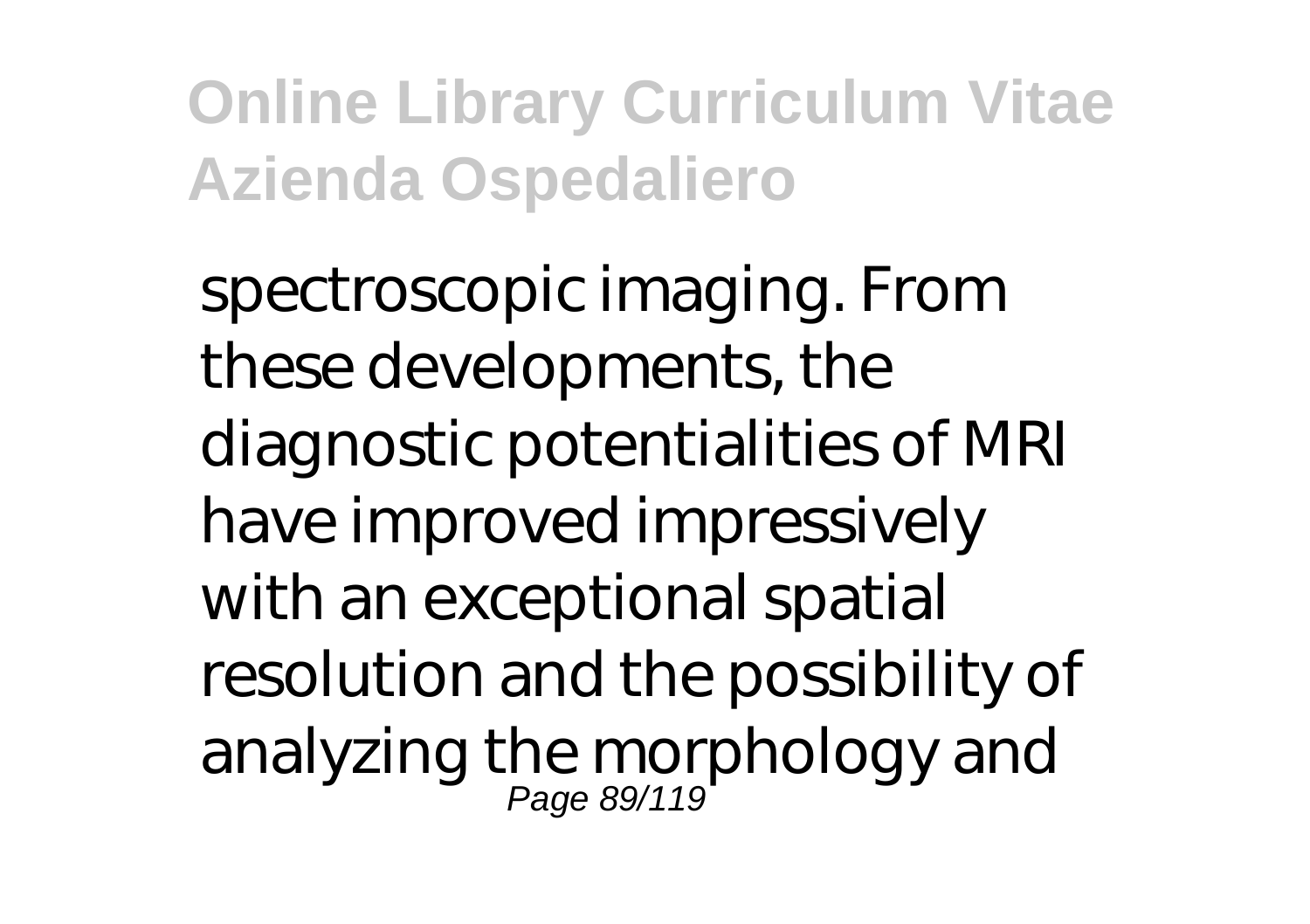function of several kinds of pathology. Given these exciting developments, the Magnetic Resonance Imaging Handbook: Image Principles, Neck, and the Brain is a timely addition to the growing body of literature in Page 90/119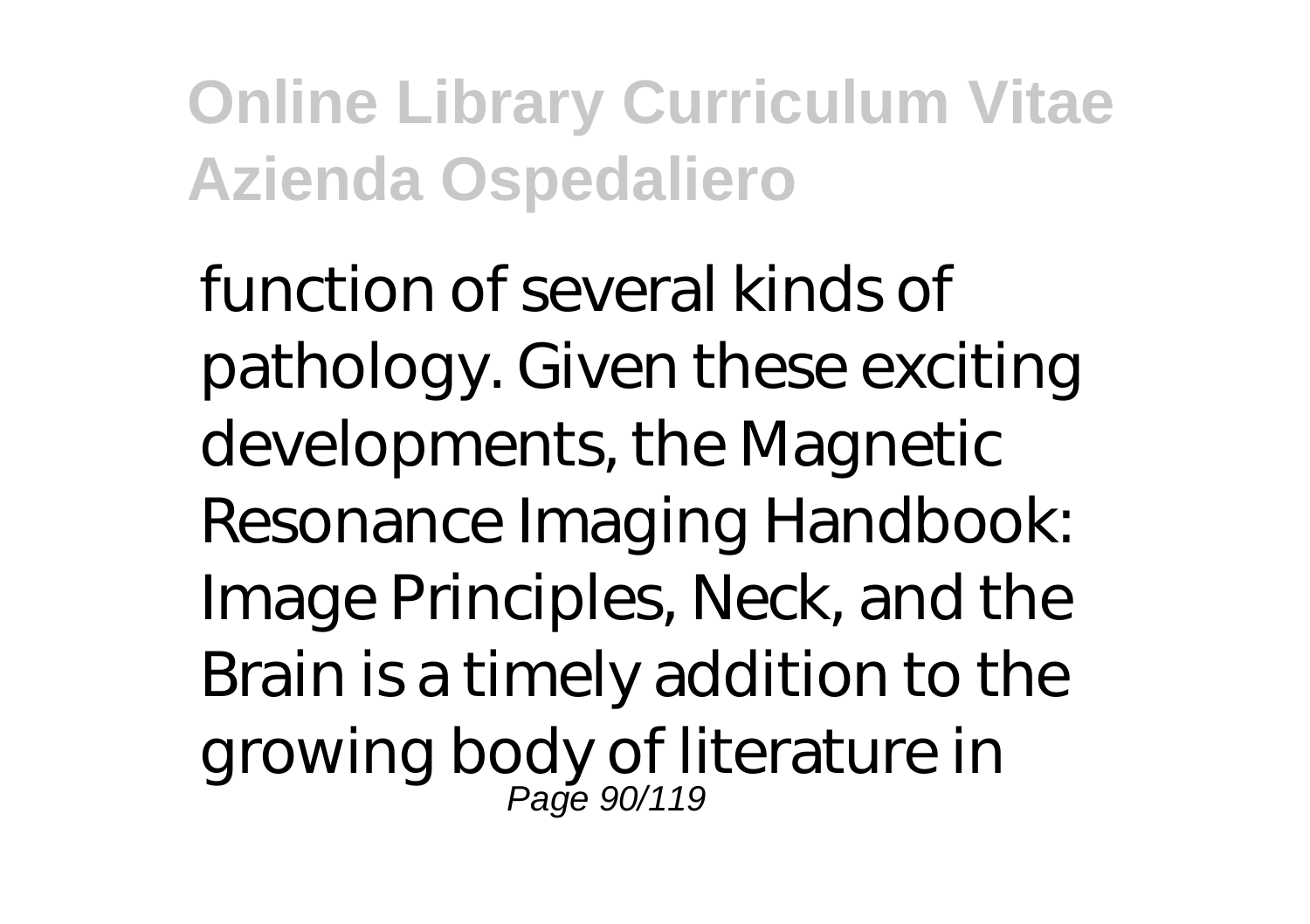the field. Covering MRI from fundamentals to practice, this comprehensive book: Discusses the clinical benefits of diagnosing human pathologies using MRI Explains the physical principles of MRI and how to use Page 91/119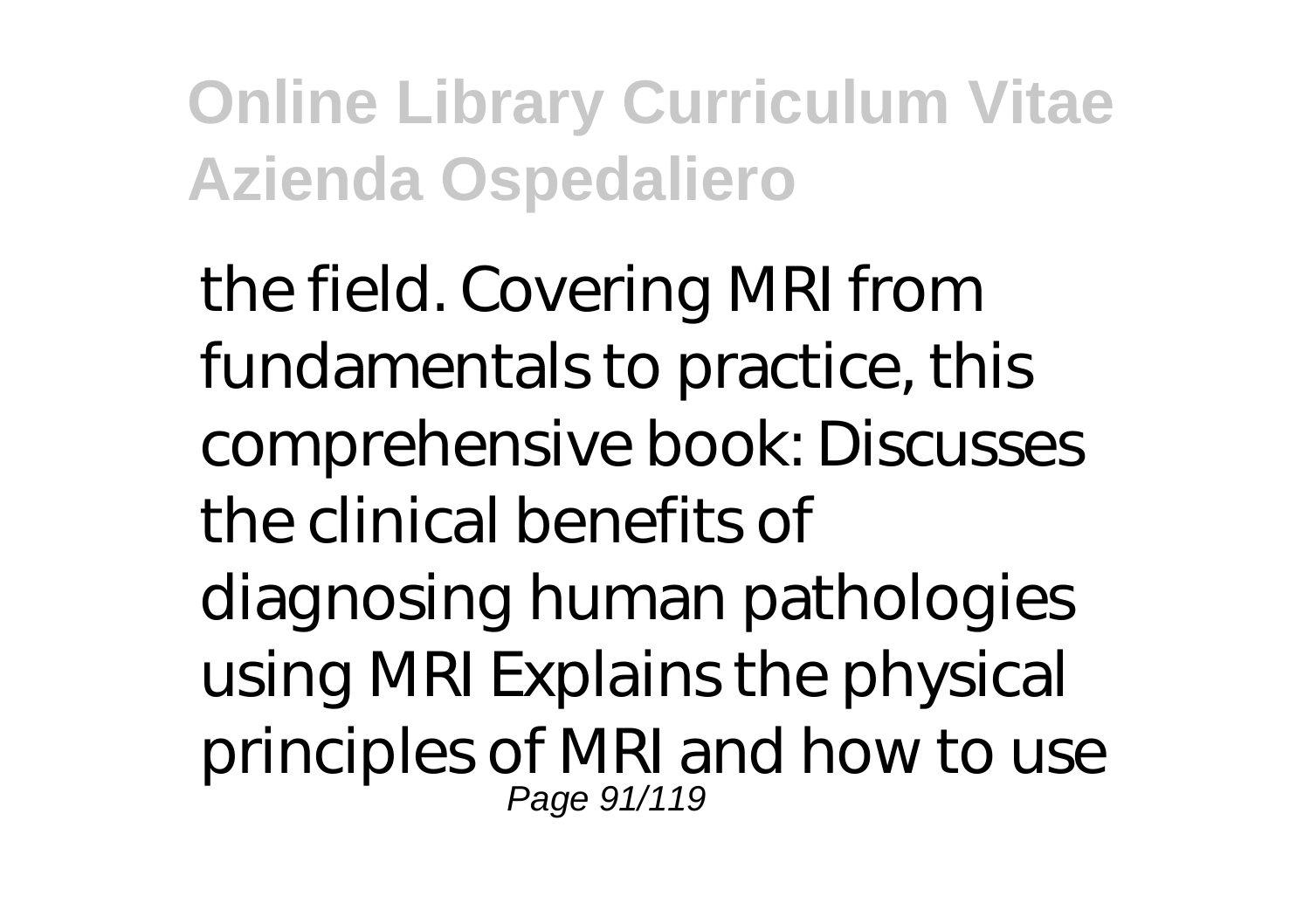the technique correctly Highlights each organ's anatomy and pathological processes with high-quality images Examines the protocols and potentialities of advanced MRI scanners such as 7 T Page 92/119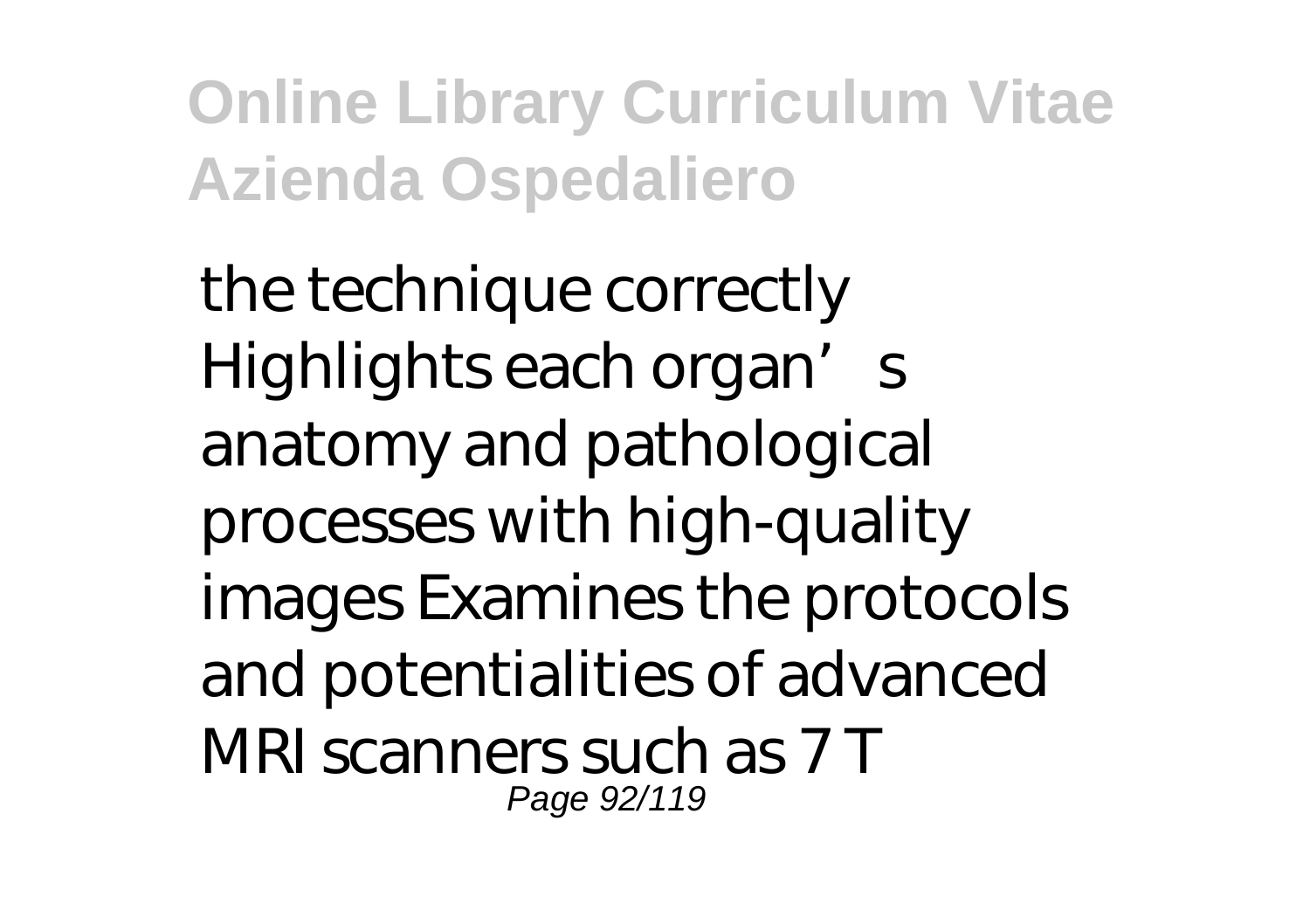systems Includes extensive references at the end of each chapter to enhance further study Thus, the Magnetic Resonance Imaging Handbook: Image Principles, Neck, and the Brain provides radiologists and Page 93/119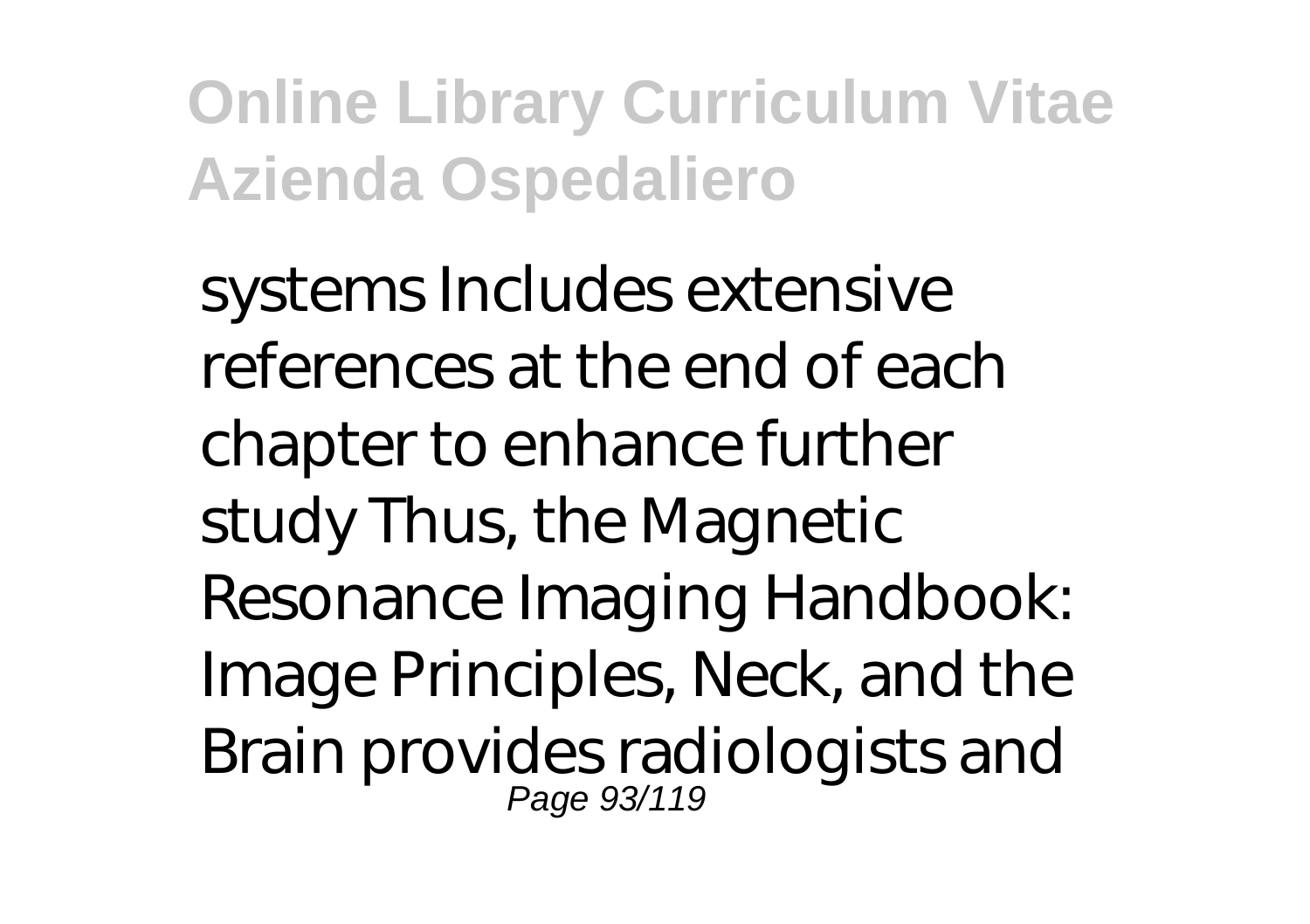imaging specialists with a valuable, state-of-the-art reference on MRI. This atlas is designed as an easyto-use reference guide that identifies and illustrates the key patterns of diffuse lung diseases Page 94/119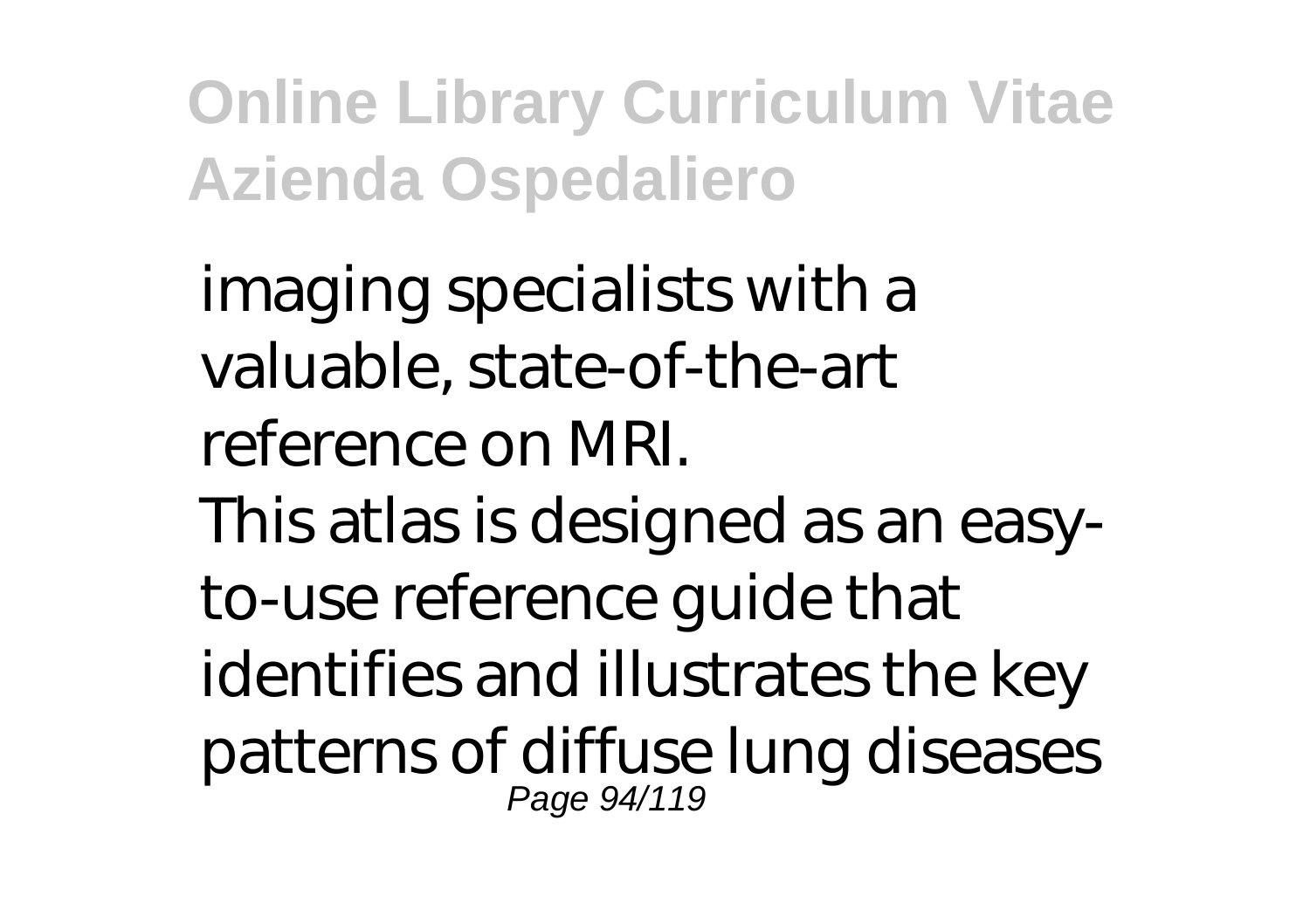observed on high-resolution computed tomography (HRCT) and then documents in more detail the characteristics and appearances of the individual diseases, grouped on the basis of their prevalent pattern. A Page 95/119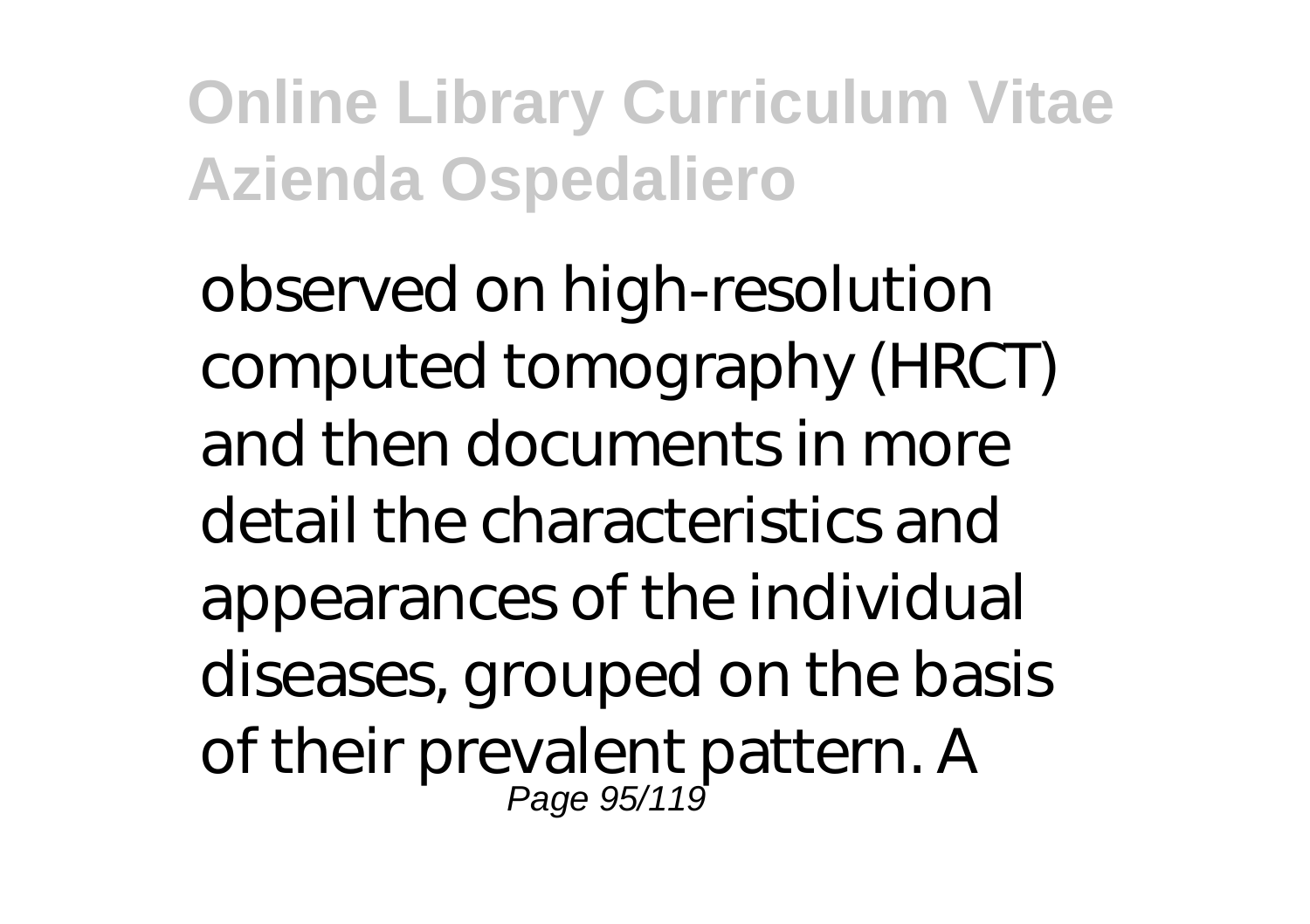further feature of the book is its interdisciplinary nature: contributions from experts in various specialties are tightly interwoven throughout and many pathologic correlations are included. Less experienced Page 96/119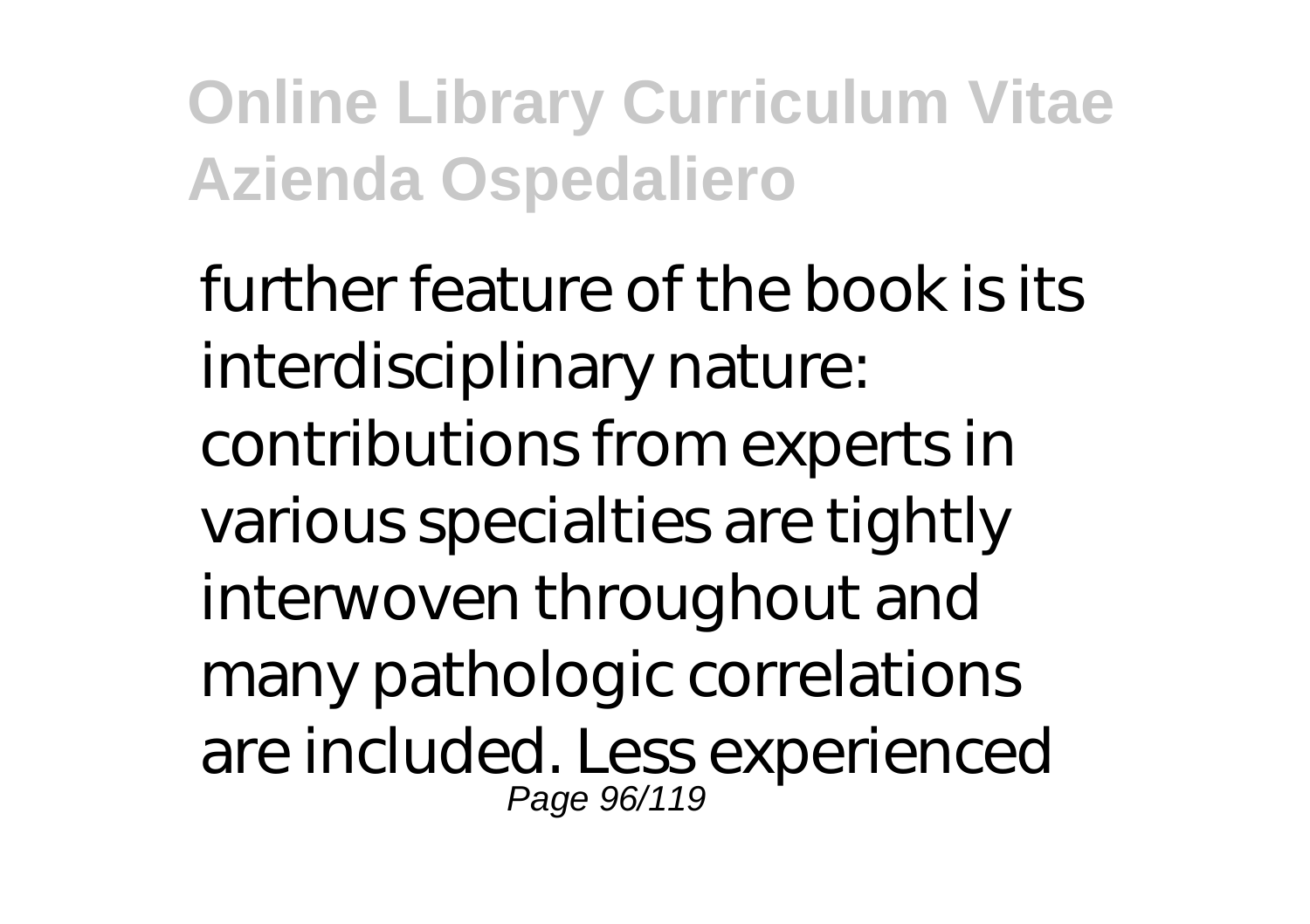readers will find that this atlas, with its wealth of figures and helpful color coding, steers them towards correct interpretation when confronted by the multiplicity and complexity of these diseases; Page 97/119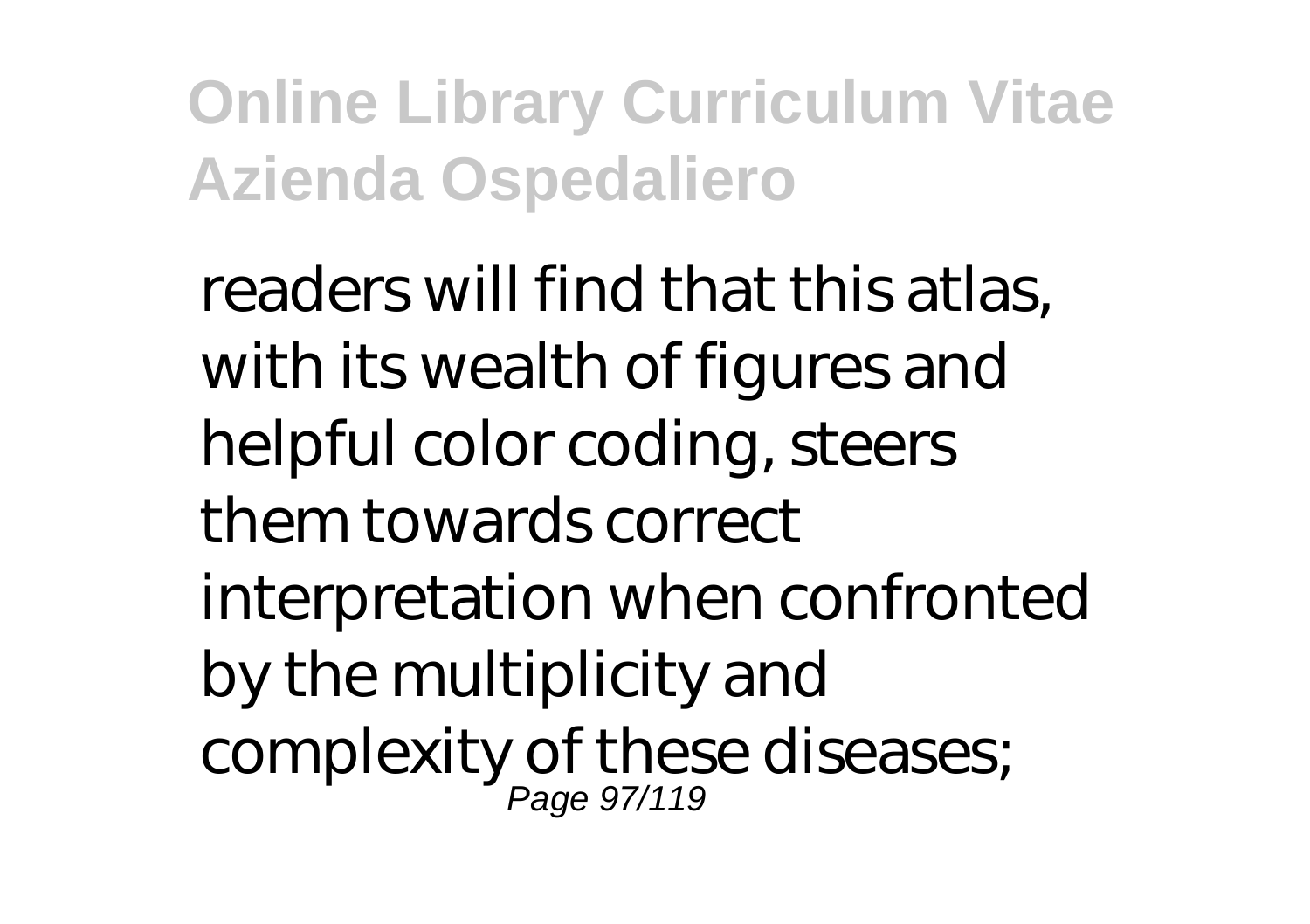those who are already experts, on the other hand, will benefit from the detailed coverage of individual diseases, which will deepen their understanding. At the end of the book, a graphically appealing and Page 98/119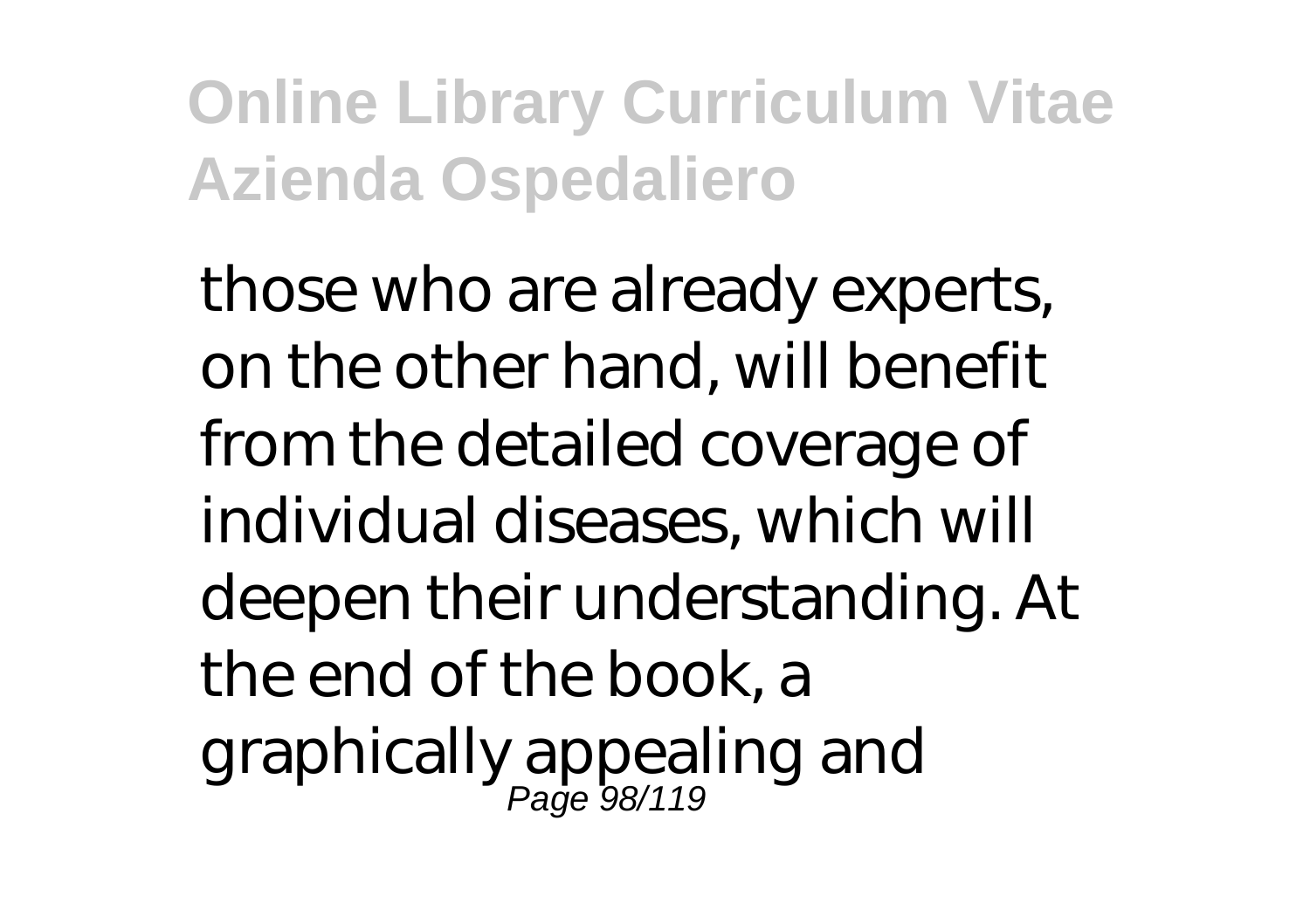practice-oriented illustrated glossary with tips and tricks offers a further highly effective educational tool. Given the clinical spectrum of diseases covered, this atlas will prove invaluable for a wide range of Page 99/119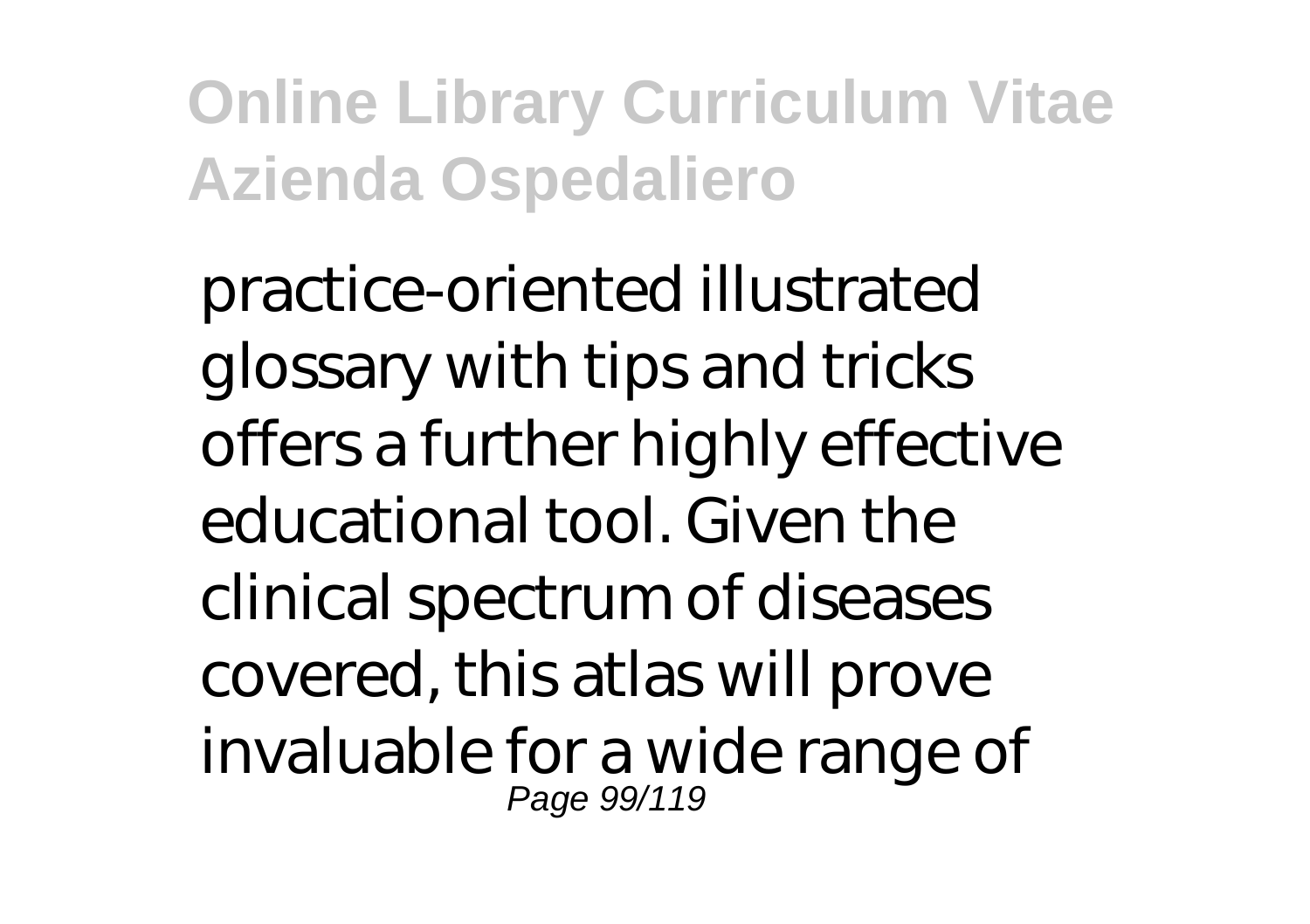healthcare workers, especially radiologists, pulmonologists, and pathologists. Rapid technical developments with lasers and other energy devices have continued over recent years, both in the Page 100/119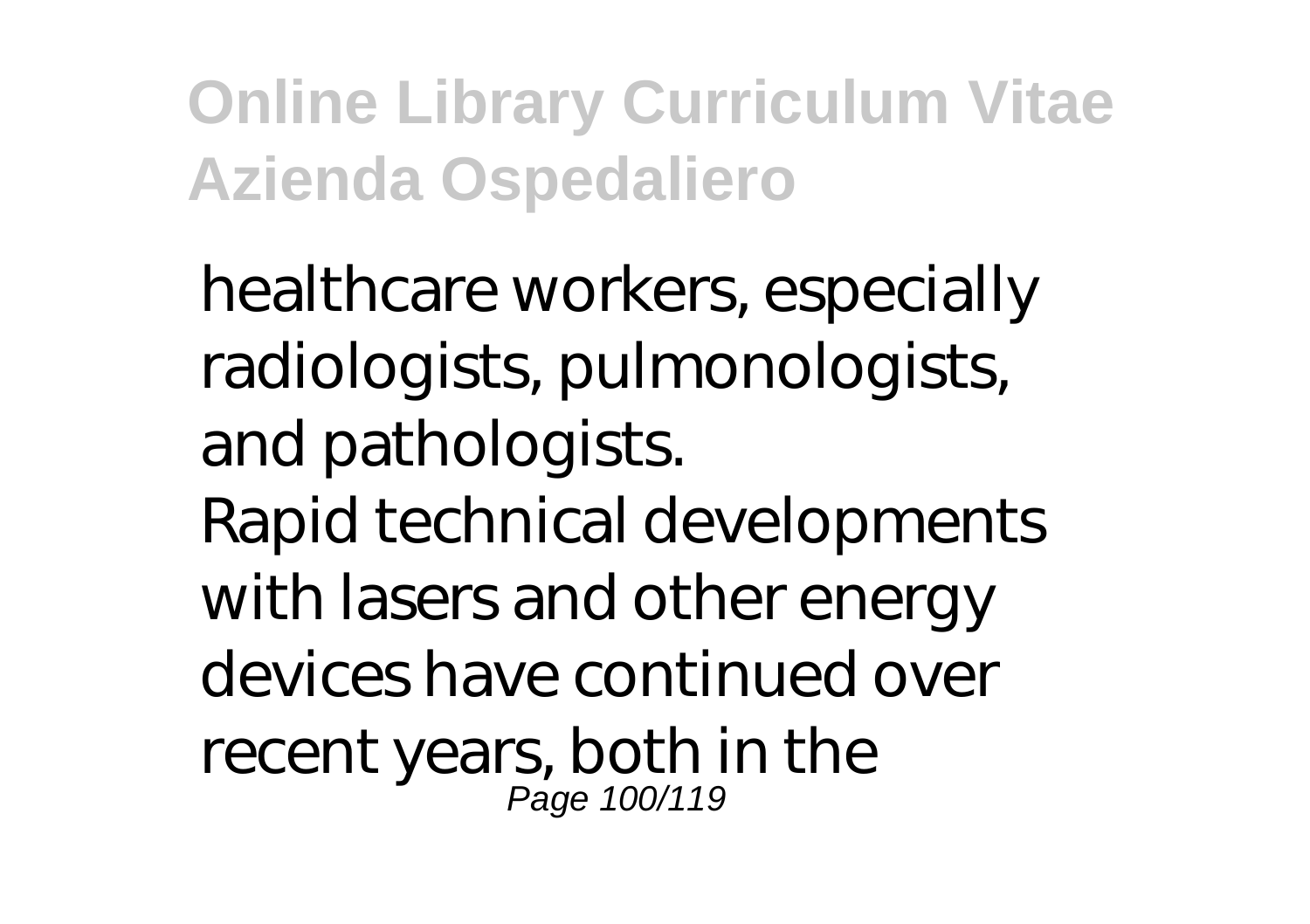different types of devices available and in what can be used for cosmetic and other treatments, including scar and tattoo removal, hair removal, cellulite, and lipolysis. In the second edition of Lasers and Page 101/119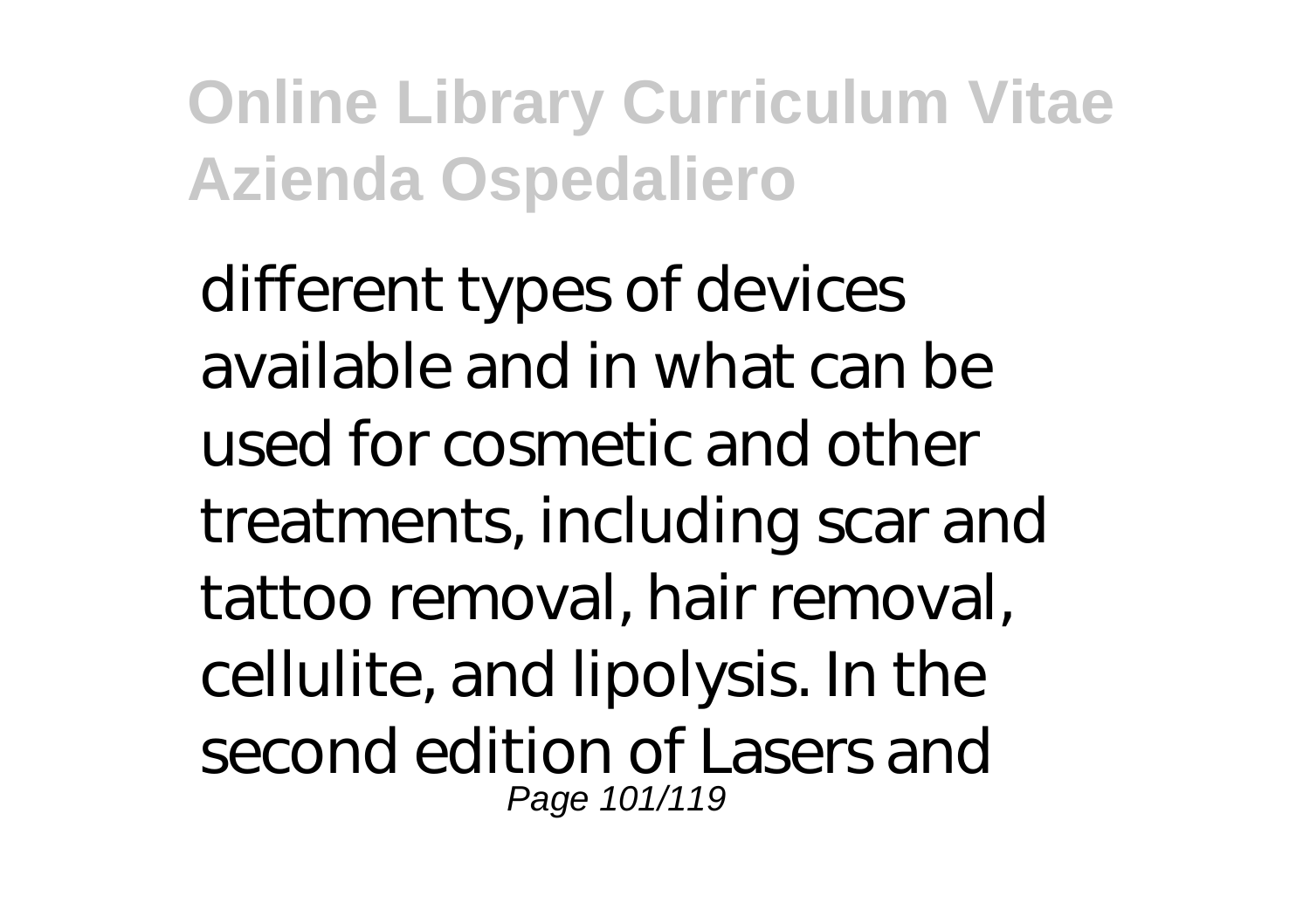Energy Devices for the Skin, the top practitioners in the field have pooled their expertise to offer a broad and balanced perspective. Updated to encompass the latest refinements in the field, this Page 102/119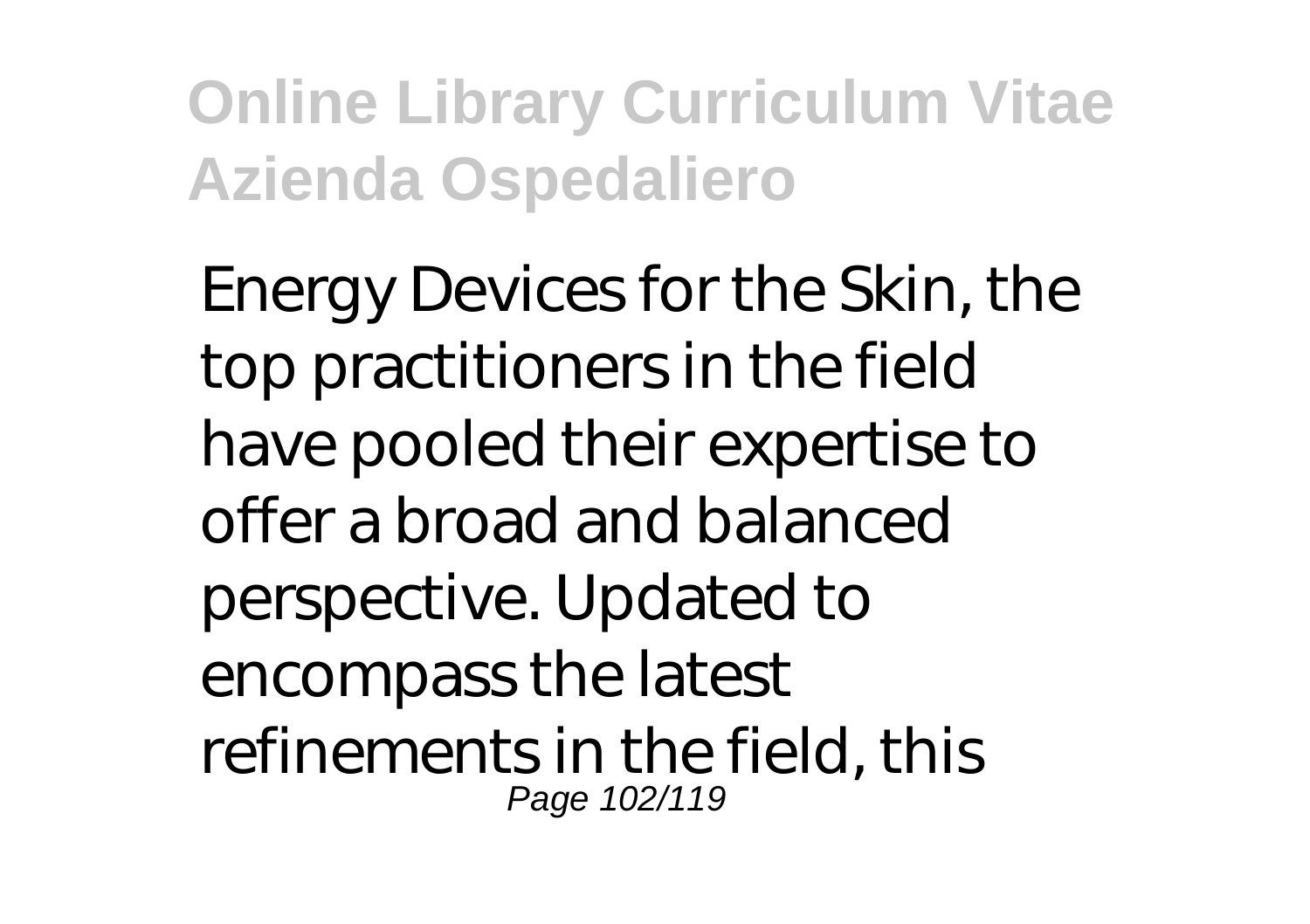volume: Explores the latest techniques in laser hair removal and scar removal Reviews advances in antiaging techniques for the skin of the face Covers the use of photodynamic therapy for skin Page 103/119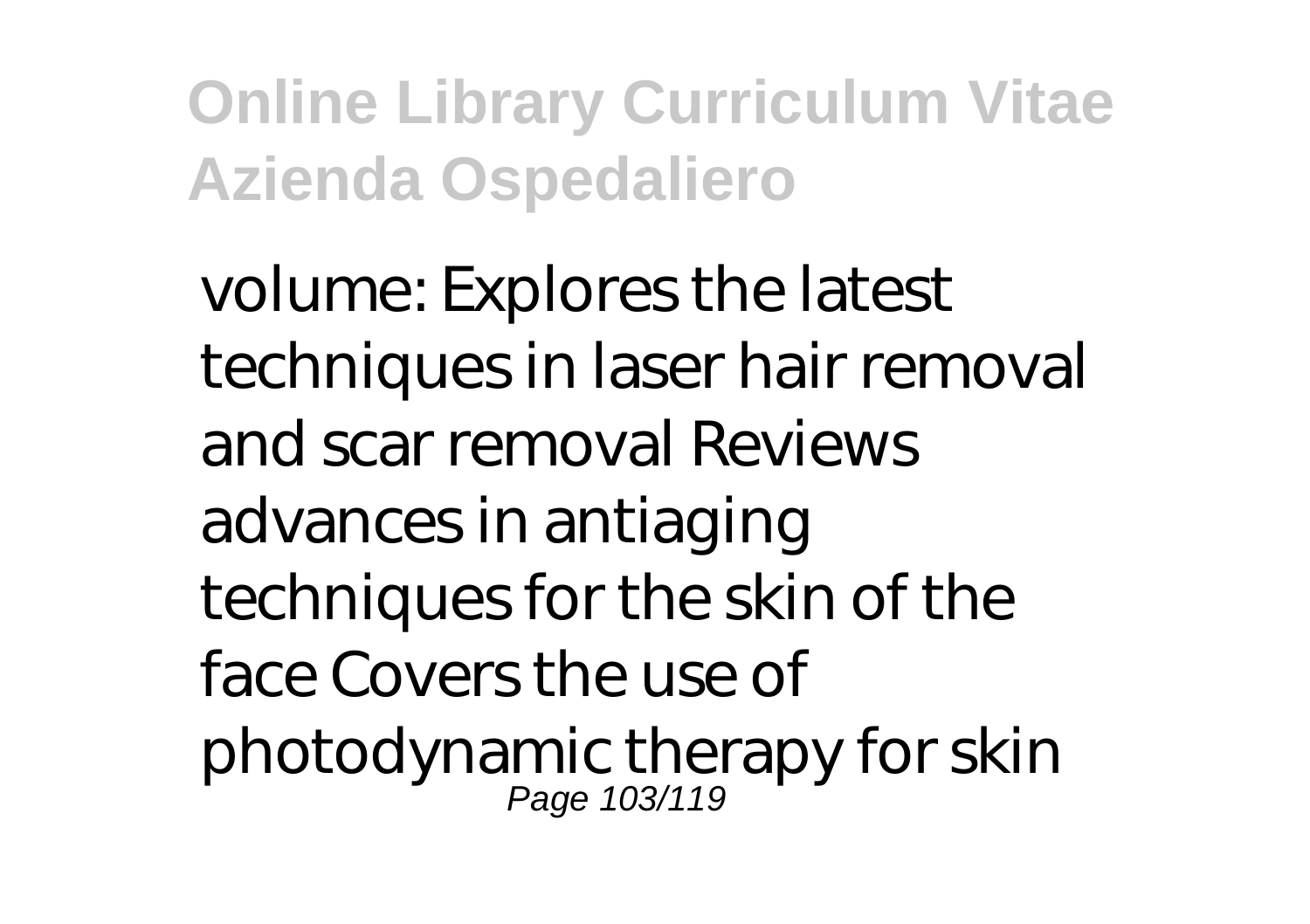tumors, psoriasis, localized scleroderma, viral warts, onichimycosis, and more Reviews currently available and novel approaches for noninvasive and intended selective destruction of fat Page 104/119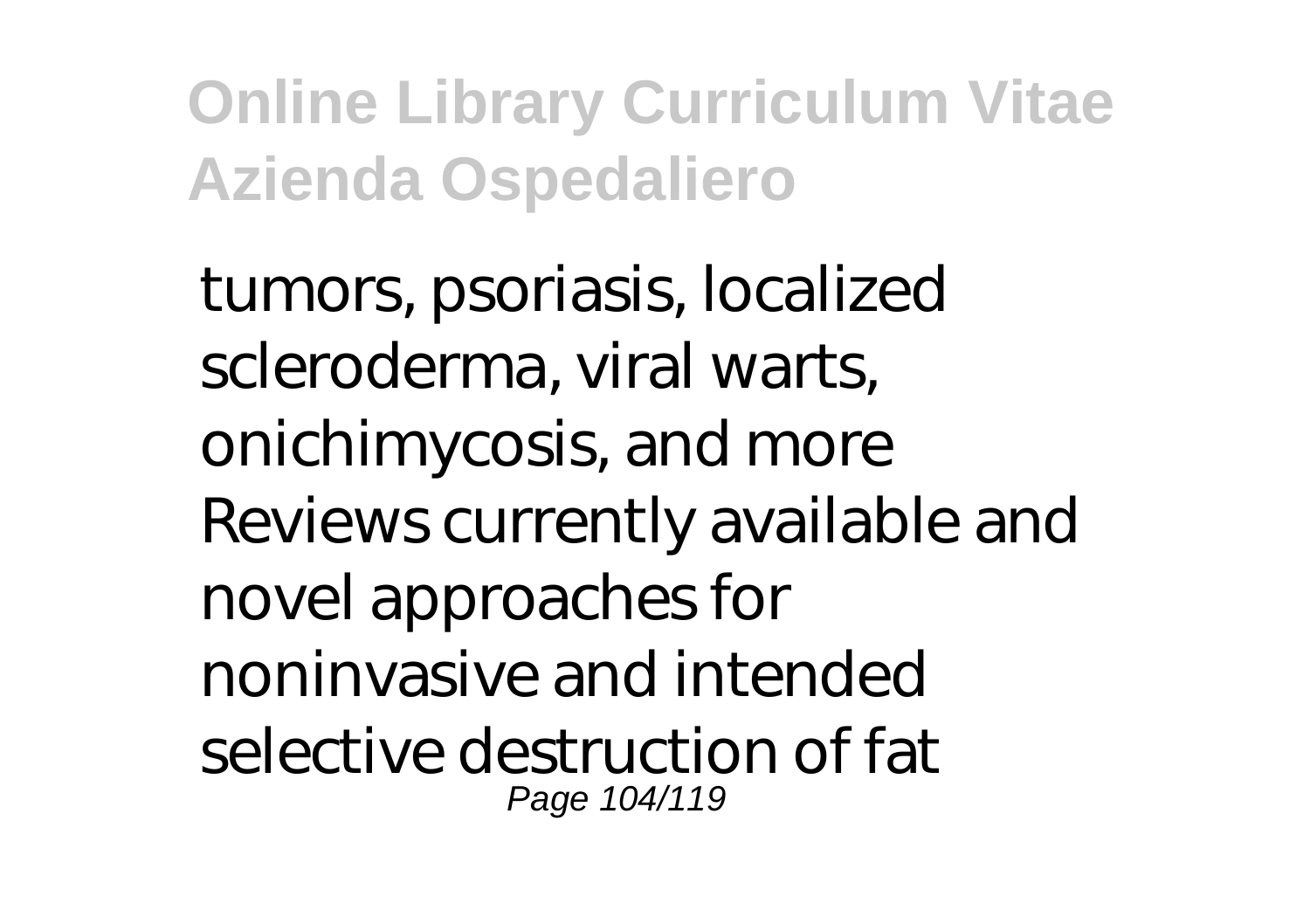Highlights the risks of pigmentary alterations and scarring following procedures on Asian skin Covers advances in liposuction brought about by the advent of tumescent anesthesia The book also Page 105/119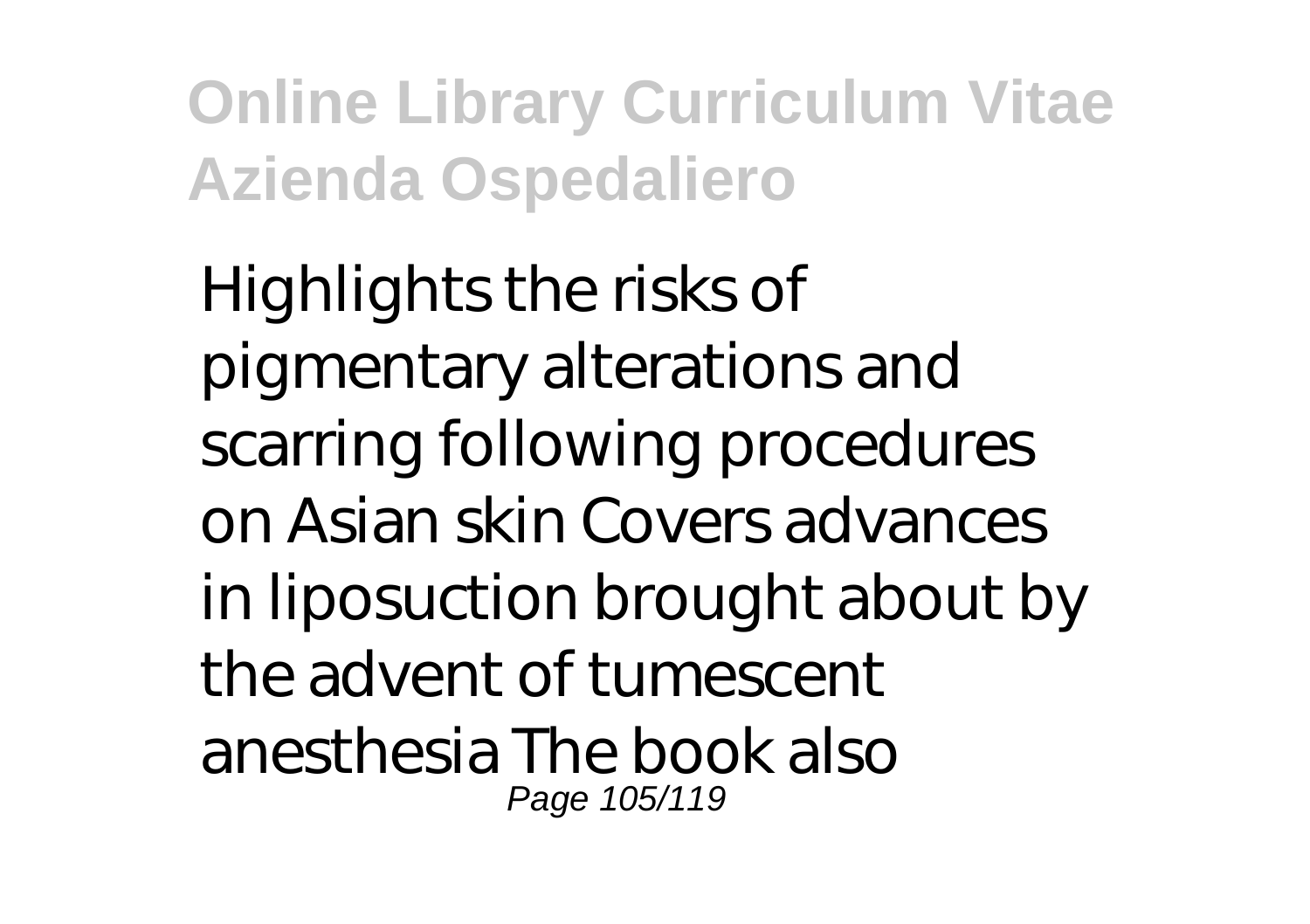discusses pain management during laser surgery and laser treatments and includes coverage of the importance of complying with safety standards, potential unsafe practices, and potential Page 106/119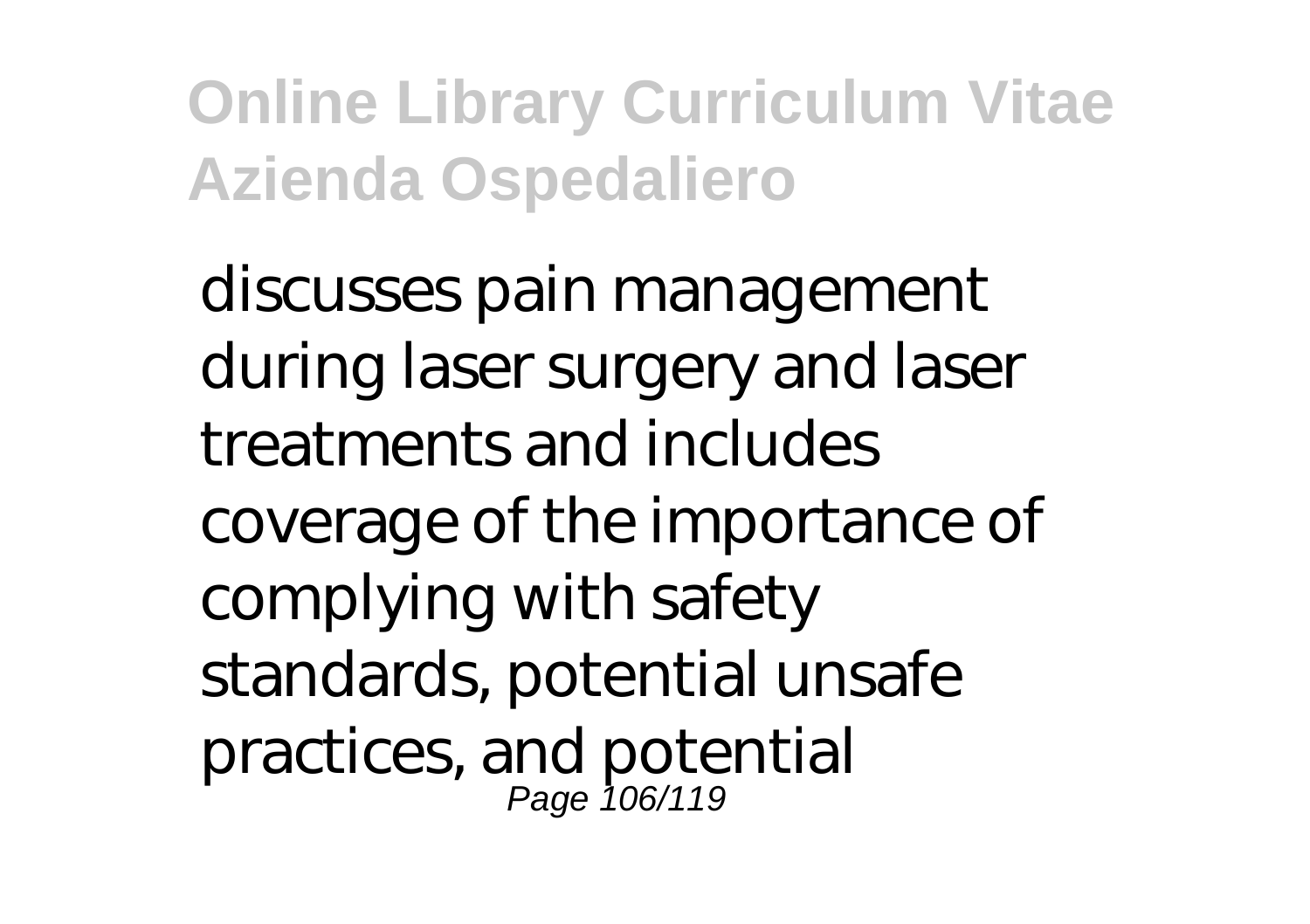medicolegal problems. Providing the understanding needed to develop creative ways to use light-based technologies, the book gives readers easy access to practical treatment parameters. Page 107/119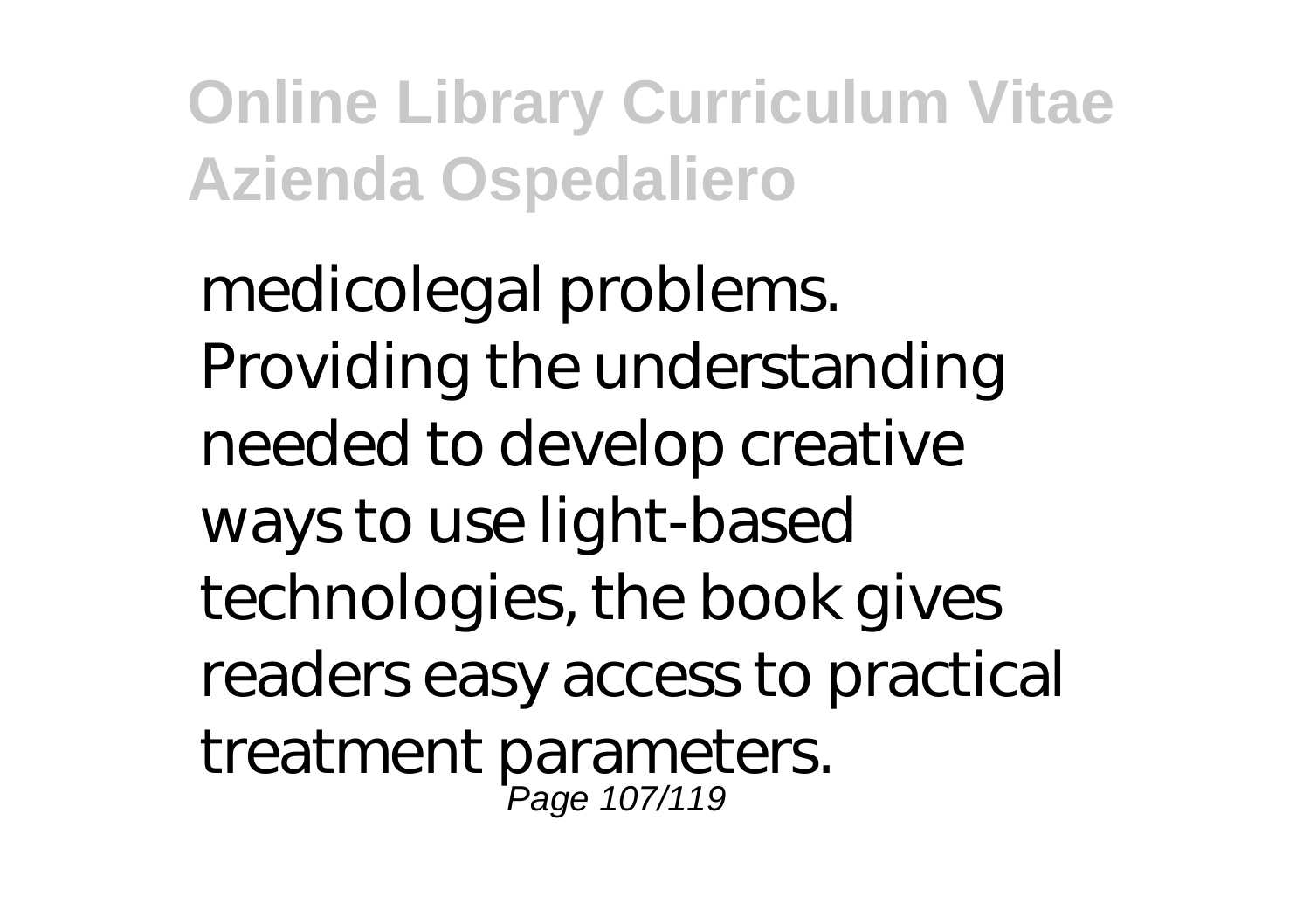La gestione delle risorse umane come chiave del successo aziendale Panorama Medicina ed arti figurative Tendenze evolutive dell' organizzazione, della Page 108/119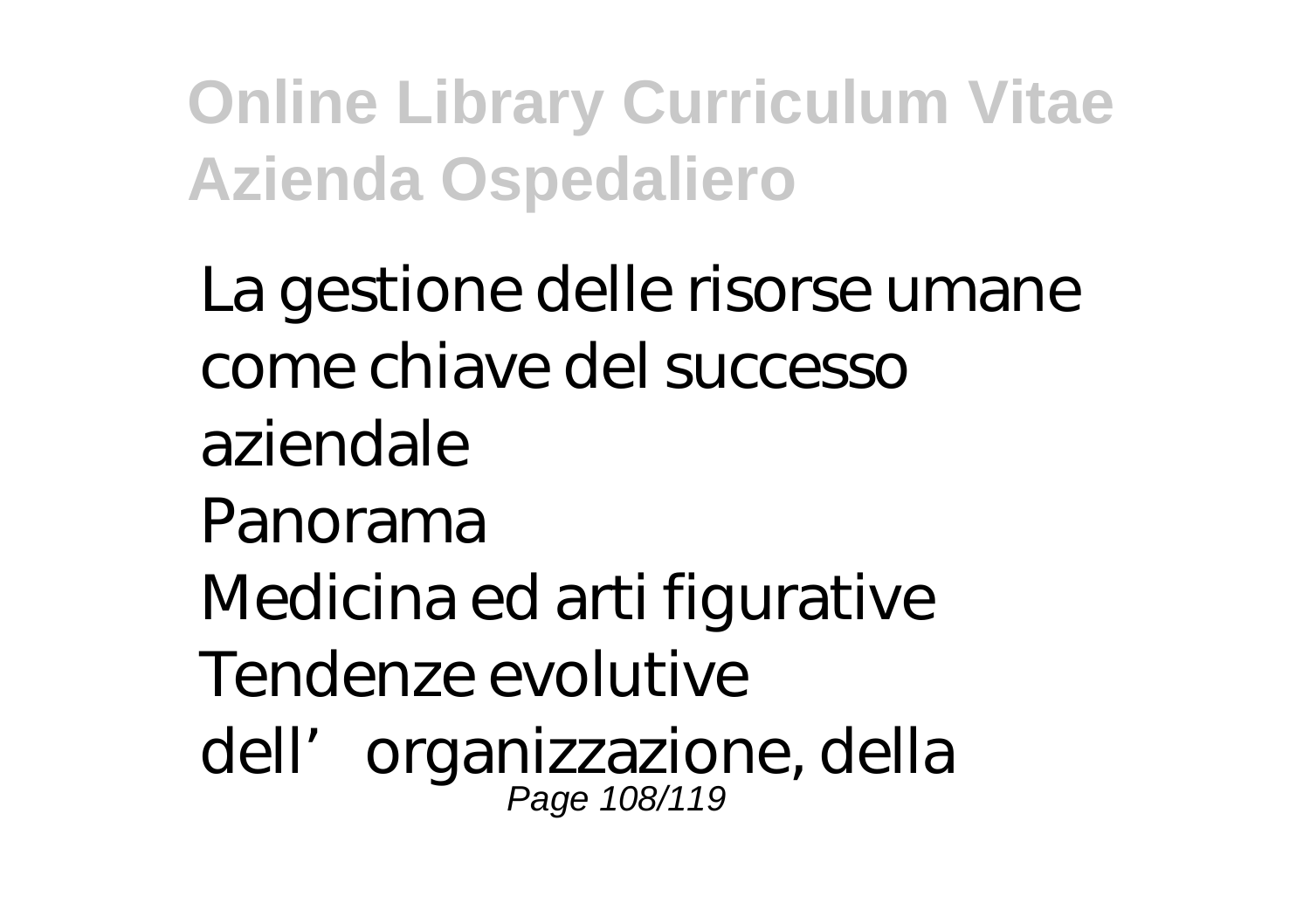gestione e della rilevazione nel sistema di tutela della salute Quale cultura e quali prassi? Authored by world renowned scientists, this book expertly reviews all the imaging techniques and exciting new methods for the Page 109/119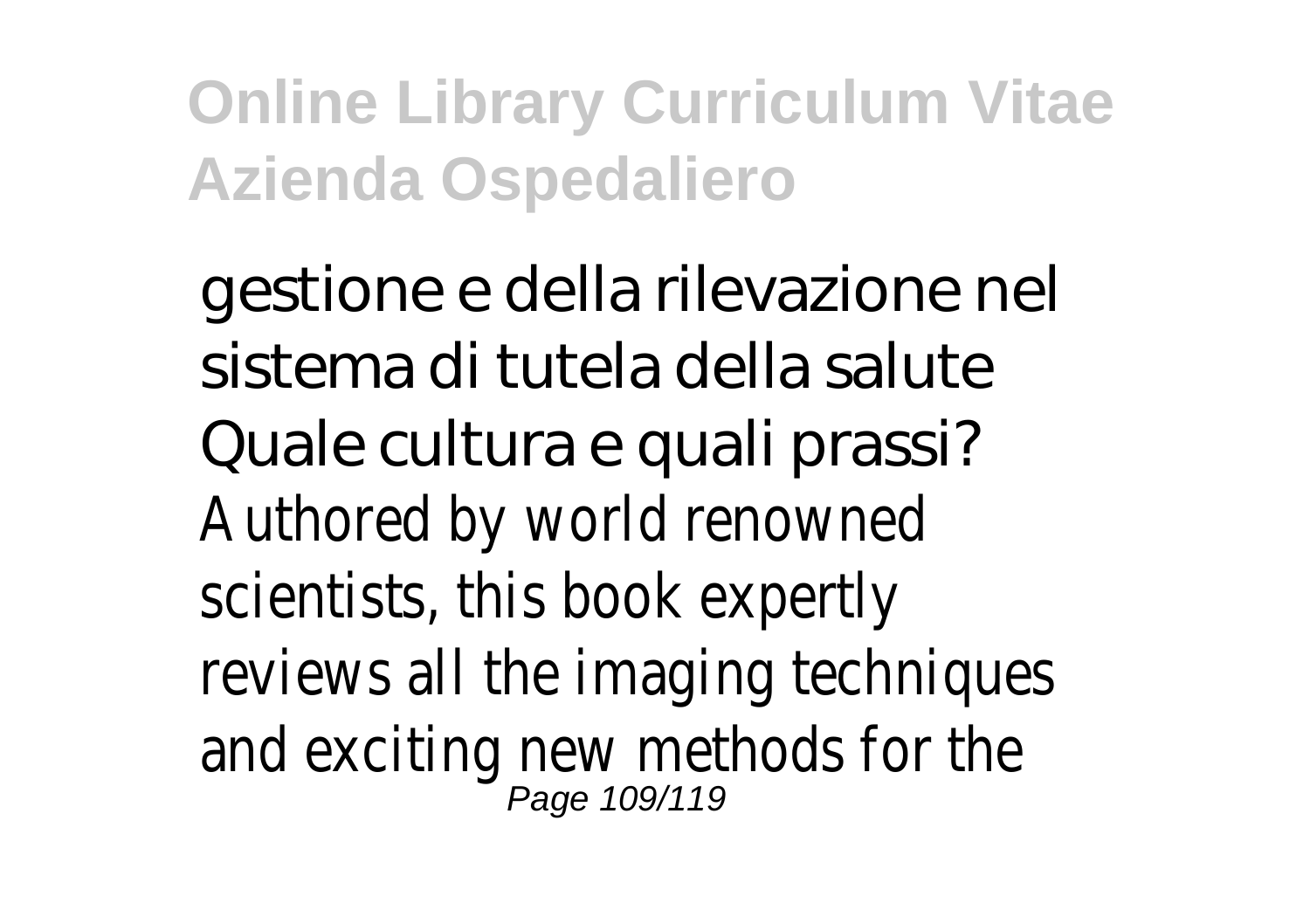analysis of the pain, including novel tracers, biomarker, metabolomic and gene-array profiling, together with cellular, genetic, and molecular approaches. Recent advances in human brain imaging techniques have allowed a Page 110/119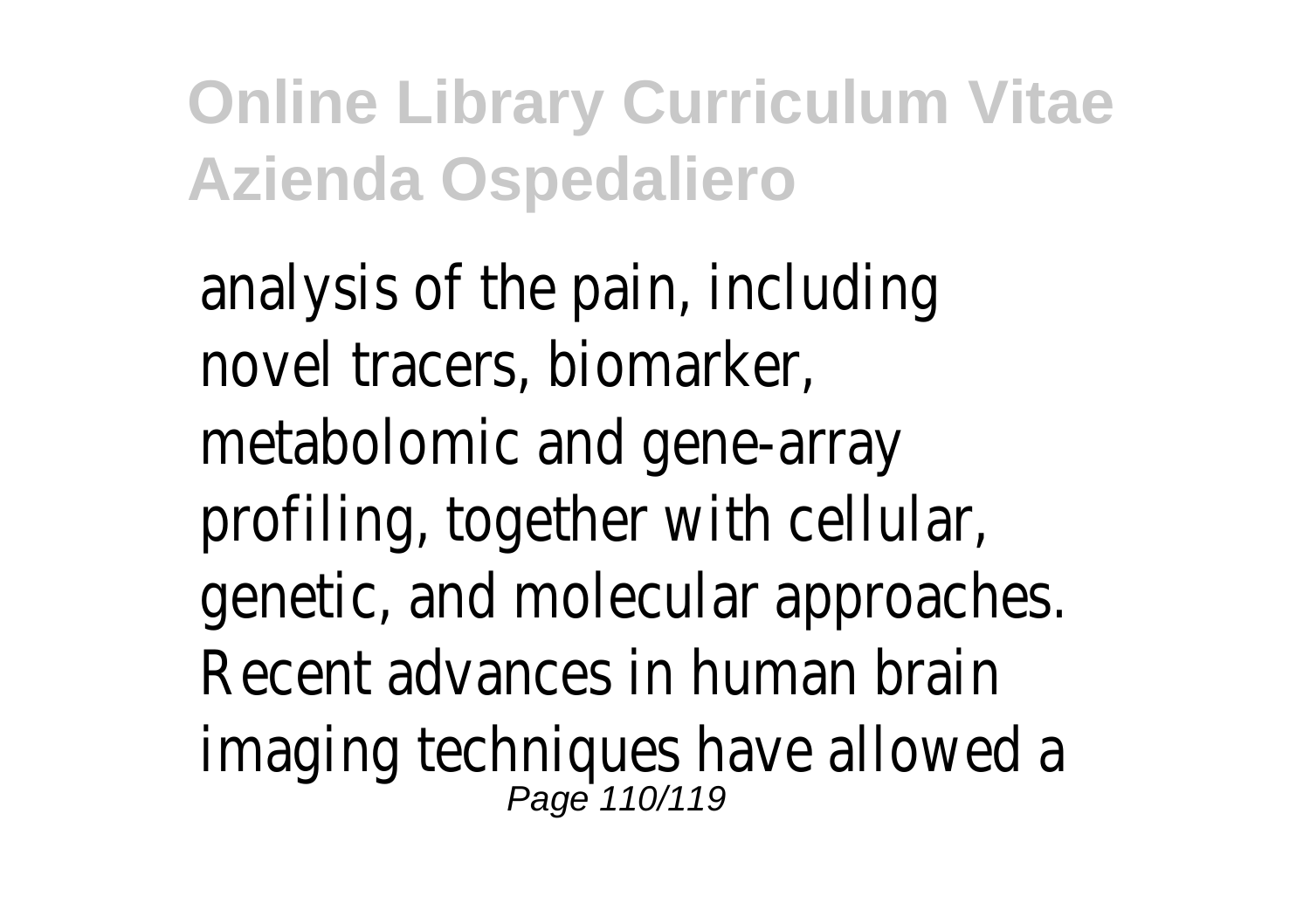better understand of the functional connectivity in pain pathways, as well as the functional and anatomical alterations that occur in chronic pain patients. Modern imaging techniques have permitted rapid progress in the Page 111/119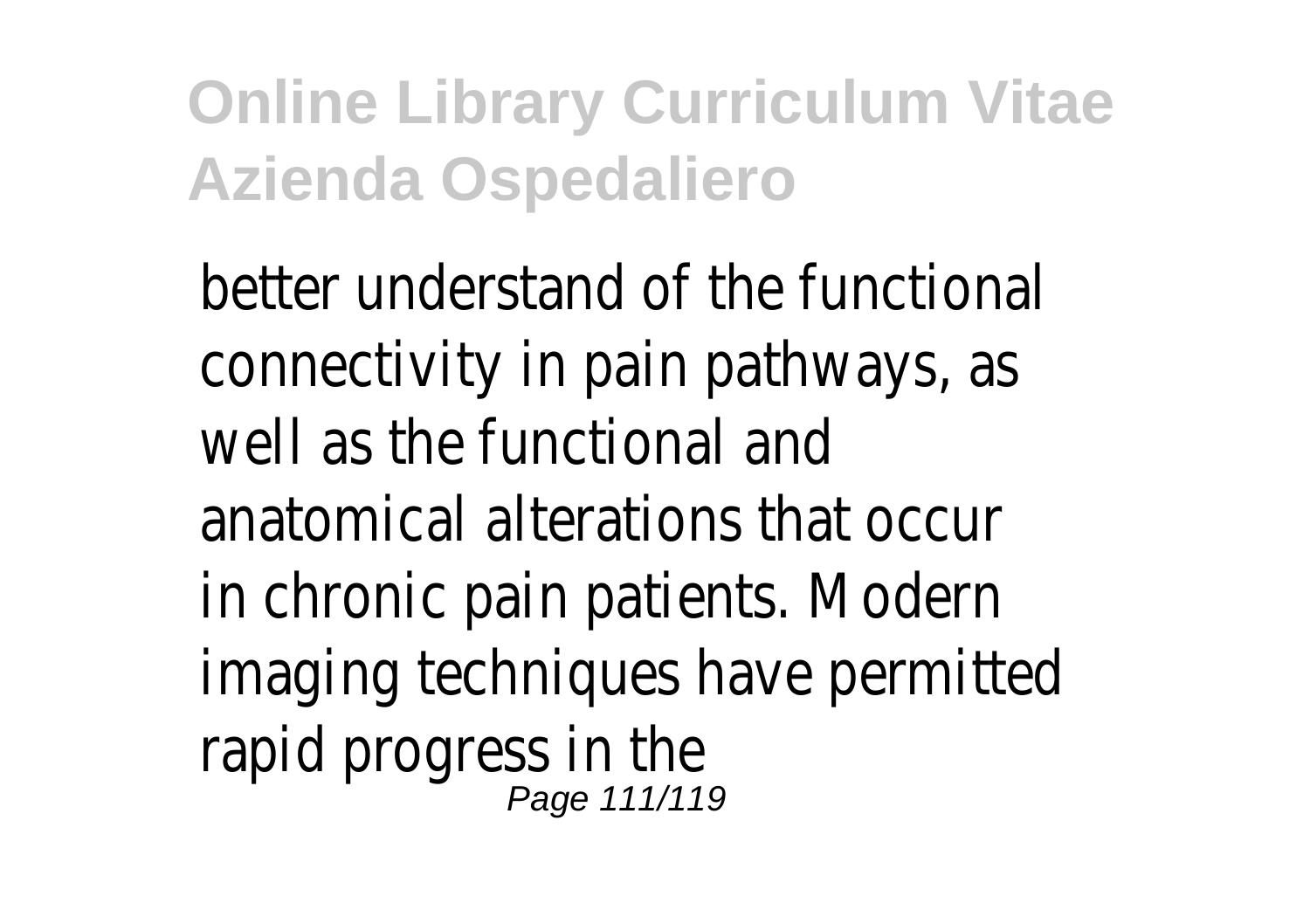understanding of networks in the brain related to pain processing and those related to different types of pain modulation. Neuroimaging of Pain is designed to be a valuable resource for radiologists, neuroradiologists, neurologists and<br>Page 112/119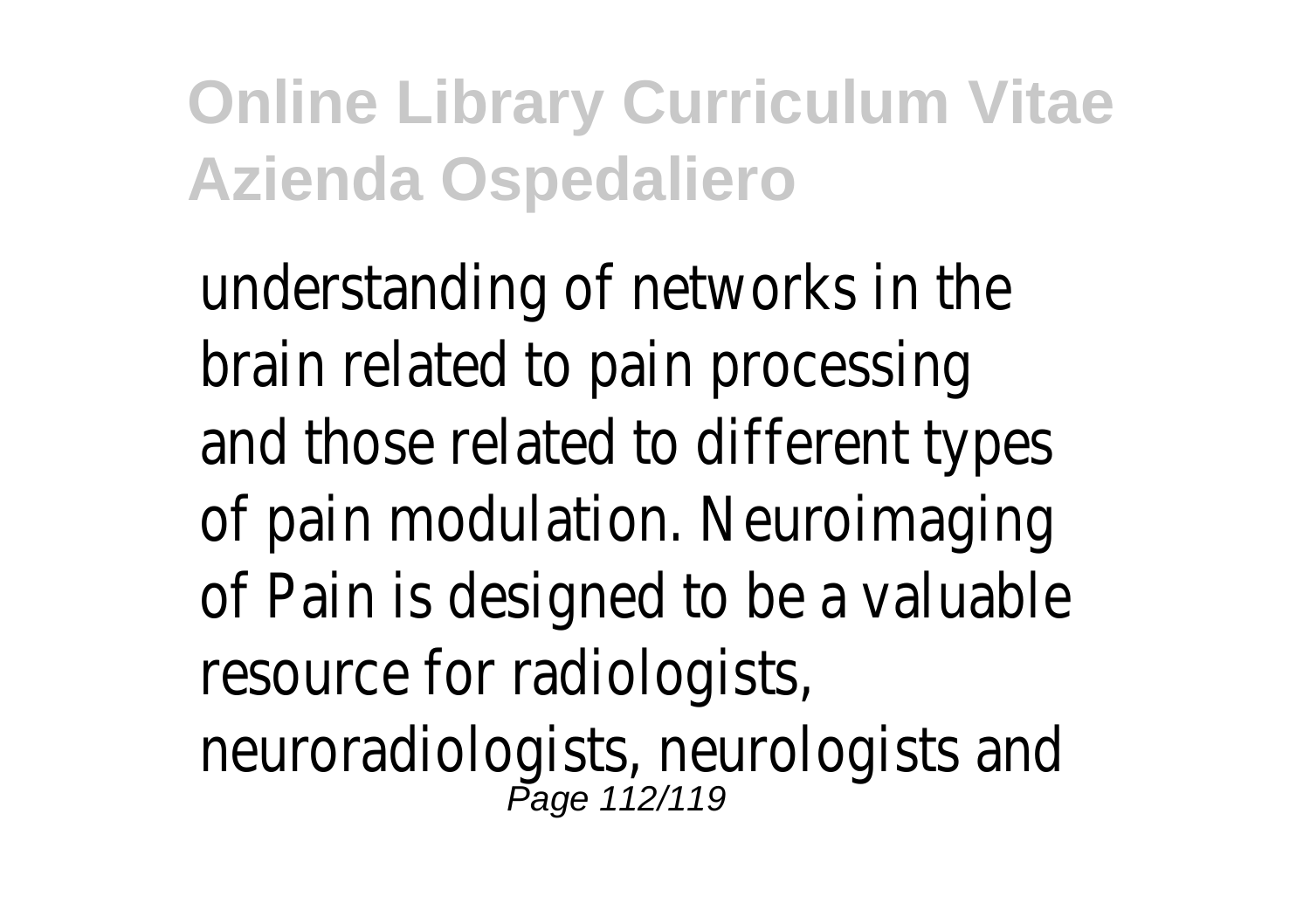neuroscientists, working in hospitals and universities from junior trainees to consultants. This book is not intended as a full detailed report on hypertension and related disorders, but instead focuses on particular issues in Page 113/119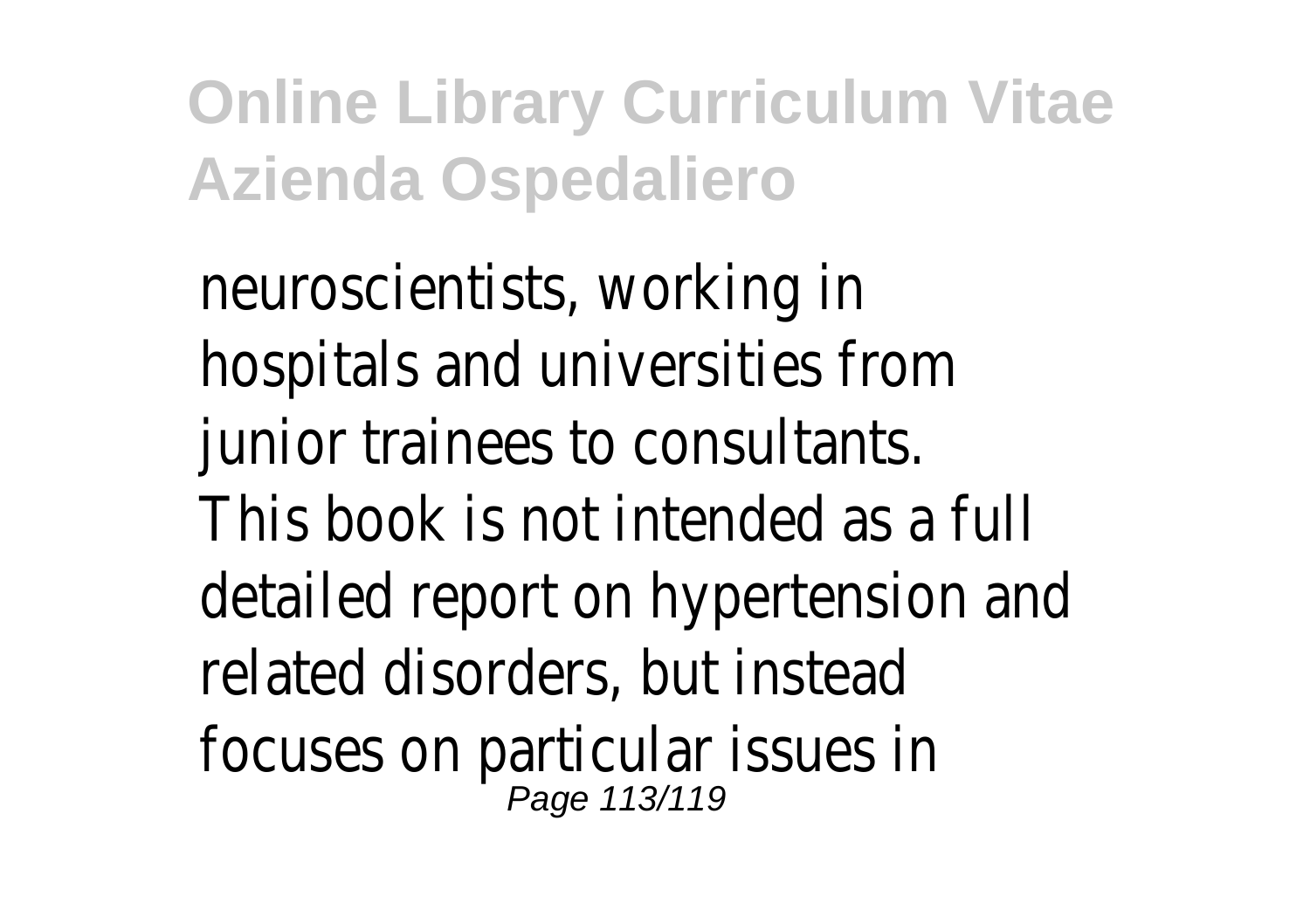hypertension. It looks at emerging recently described forms of hypertension that are frequently encountered in clinical practice (prehypertension, white-coat and masked hypertension, hypertension in the elderly) and discusses novel Page 114/119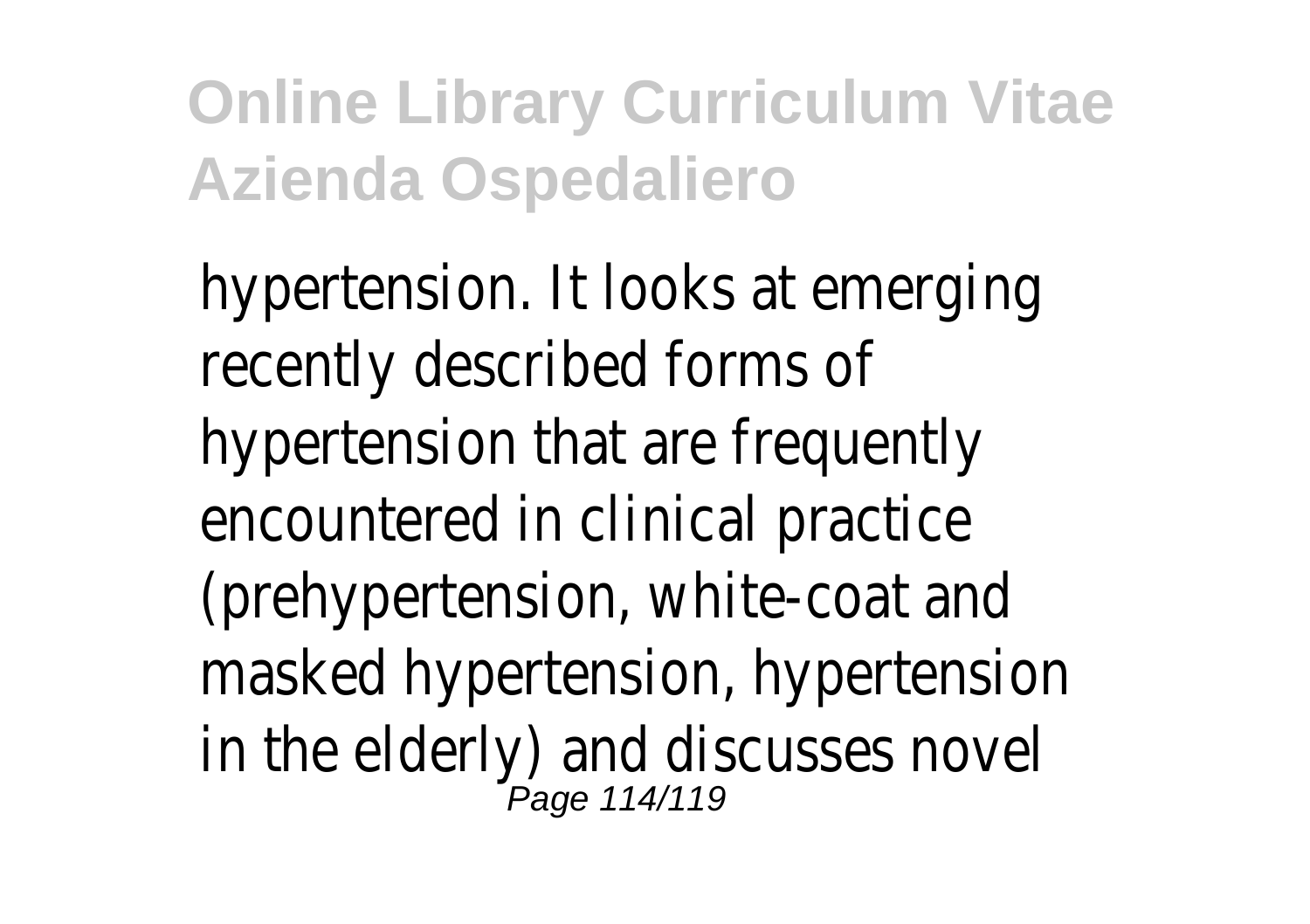aspects of target organ disease (for example, cognitive impairment, dementia, and sexual dysfunction), and changing concepts in the management of hypertension and antihypertensive pharmacotherapy. It also looks at specific topics that<br>Page 115/119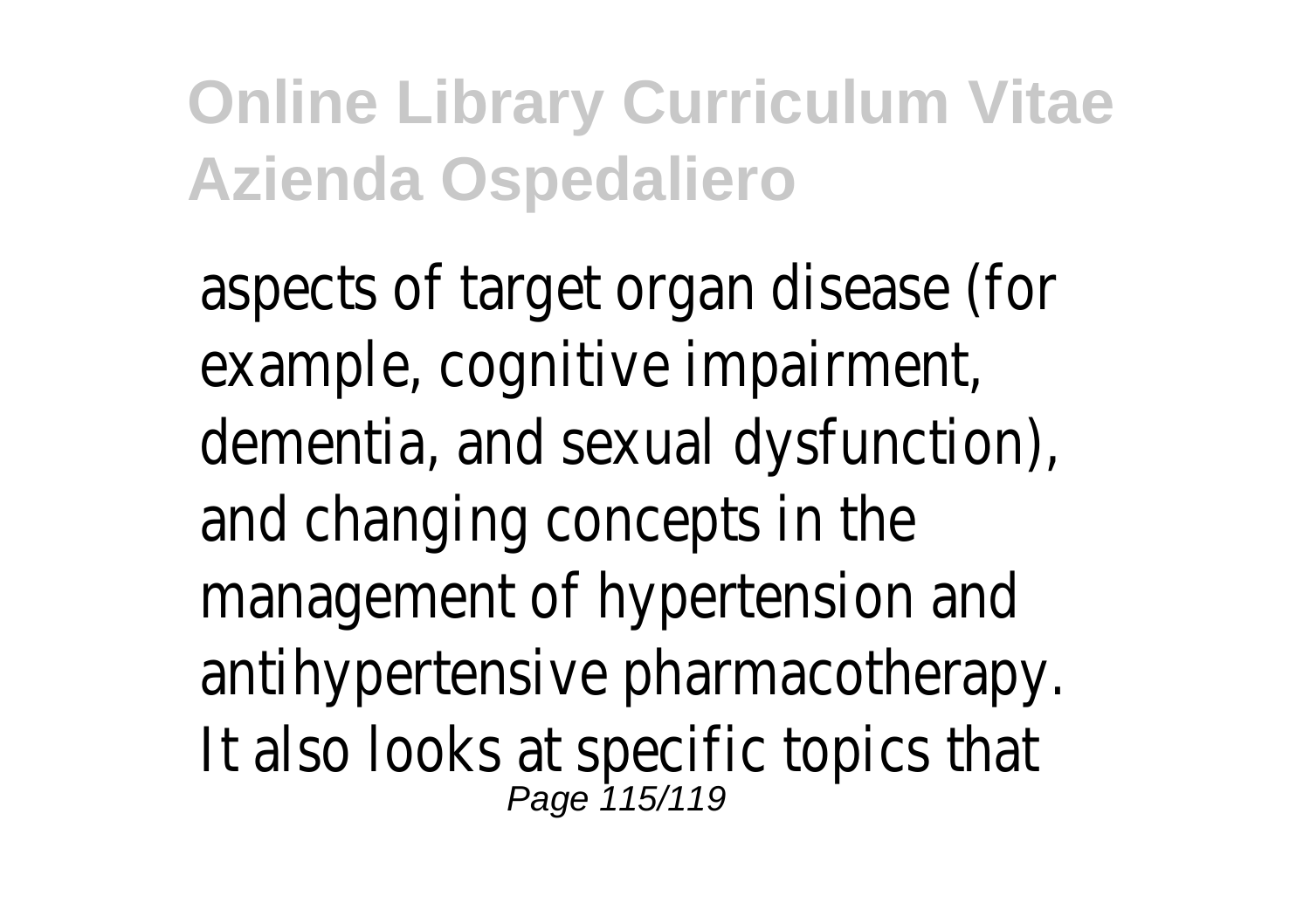are rarely discussed in books, including hypertension control in postmenopausal women on hormonal replacement therapy, Ramadan fasting, painful inflammatory disorders, and aldosterone escape. Finally, it Page 116/119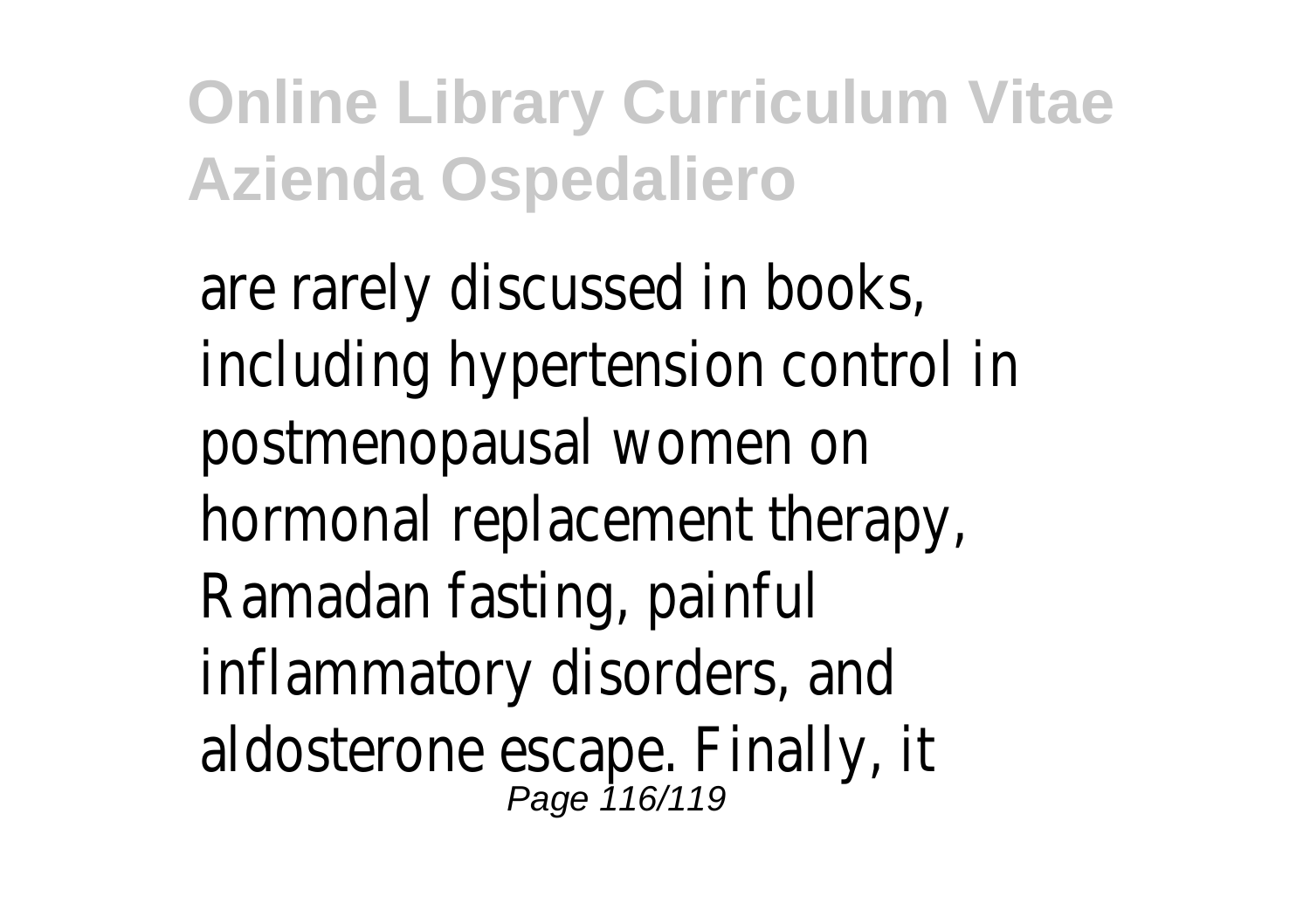examines newer cardiovascular risk factors (for example, uric acid, circadian blood pressure changes, blood pressure variability). A Multidisciplinary Approach Surgical Techniques and Disease Management Page 117/119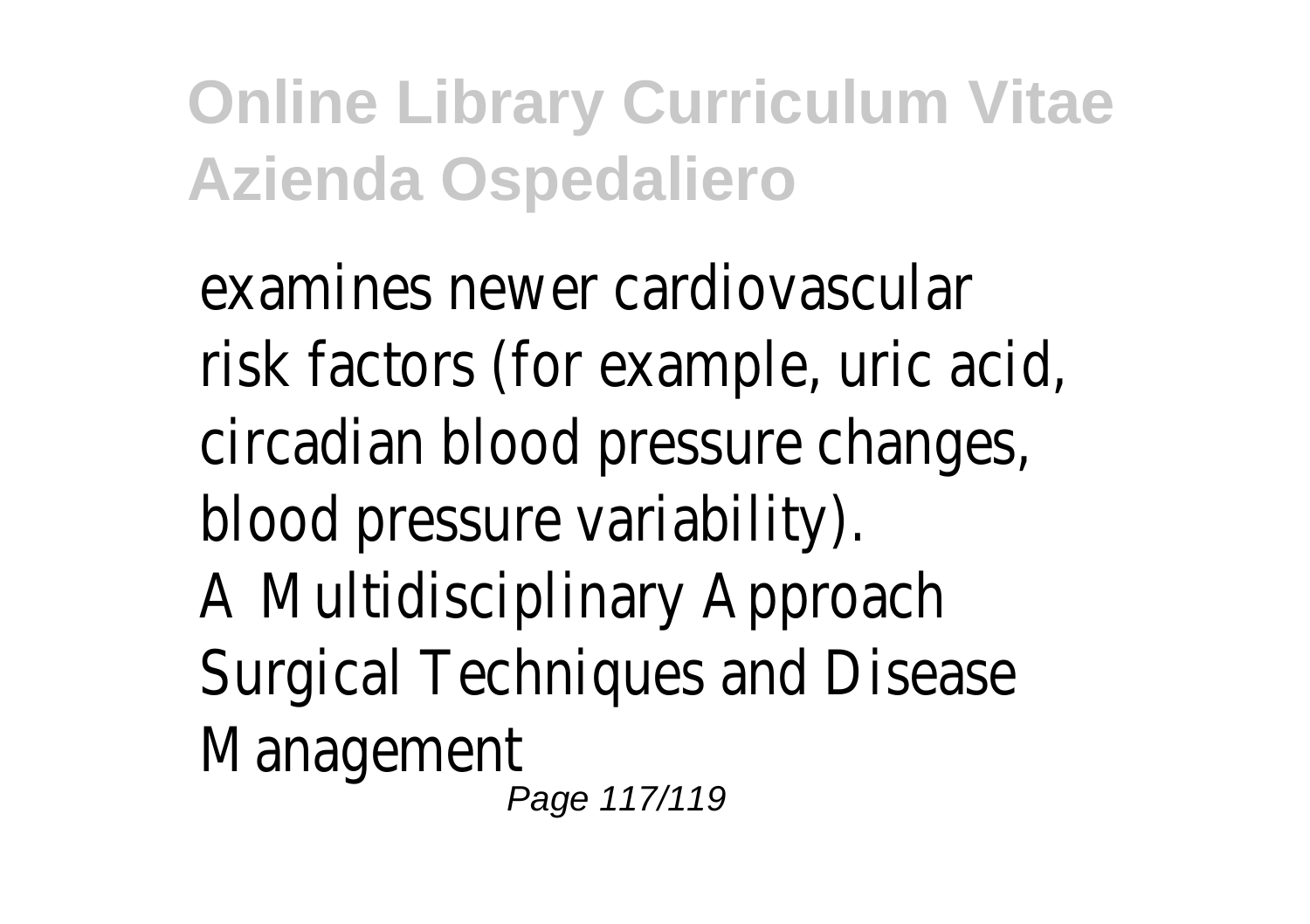La visione sistemica dell'Azienda sanitaria pubblica. Tendenze evolutive dell'organizzazione, della gestione e della rilevazione nel sistema di tutela della salute Imaging in Neurodegenerative **Disorders** 

Page 118/119